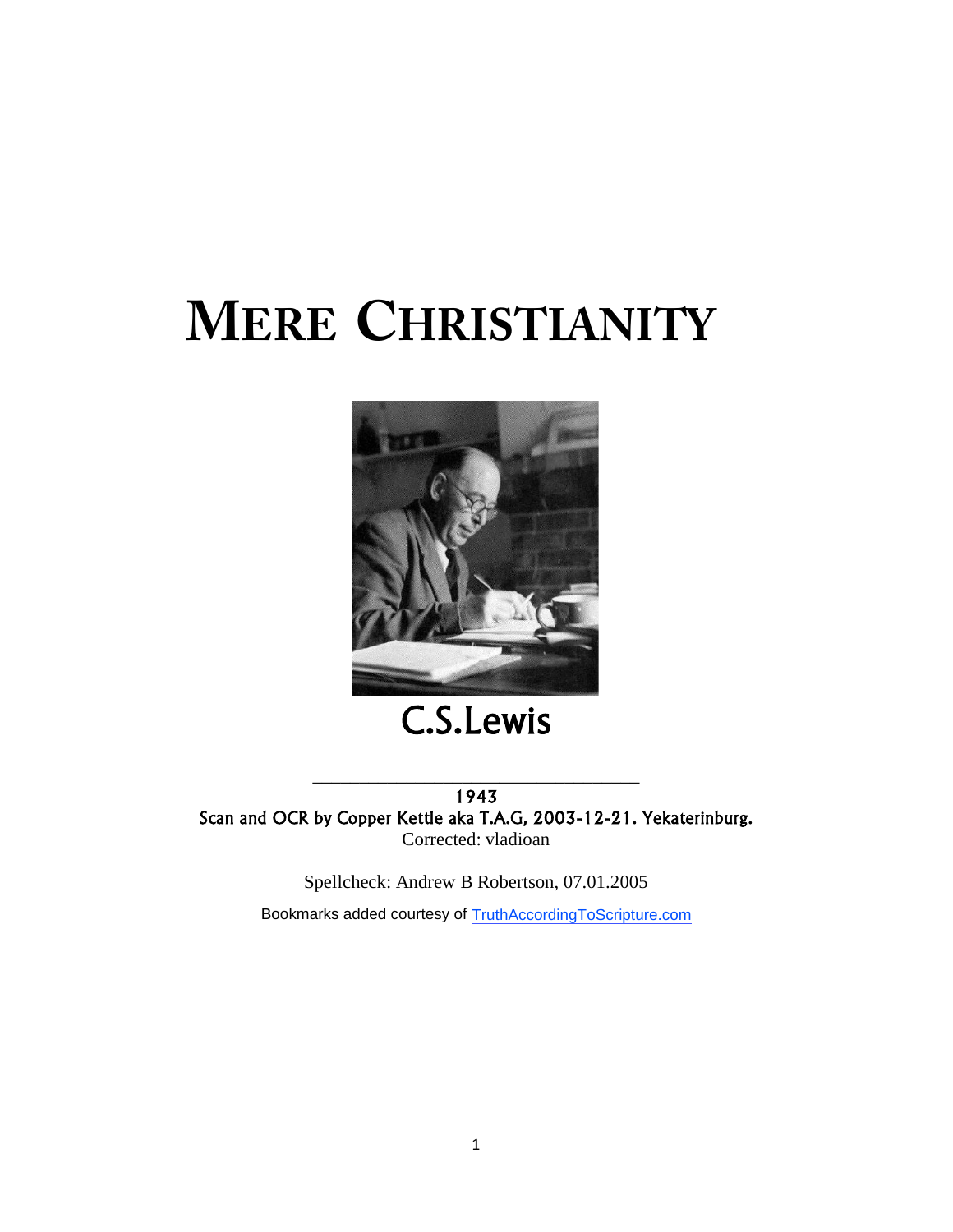## Forward

Born in Ireland in 1898, C. S. Lewis was educated at Malvern College for a year and then privately. He gained a triple first at Oxford and was a Fellow and Tutor at Magdalen College 1925-54. In 1954 he became Professor of Mediaeval and Renaissance Literature at Cambridge. He was an outstanding and popular lecturer and had a lasting influence on his pupils.

C. S. Lewis was for many years an atheist, and described his conversion in Surprised by Joy: 'In the Trinity term of 1929 I gave in, and admitted that God was God. perhaps the most dejected and reluctant convert in all England.' It was this experience that helped him to understand not only apathy but active unwillingness to accept religion, and, as a Christian writer, gifted with an exceptionally brilliant and logical mind and a lucid, lively style, he was without peer. The Problem of Pain, The Screwtape Letters, Mere Christianity, The Four Loves and the Posthumous Prayer: Letters to Malcolm, are only a few of his best-selling works. He also wrote some delightful books for children and some science fiction, besides many works of literary criticism. His works are known to millions of people all over the world in translation. He died on 22nd November, 1963, at his home in Oxford.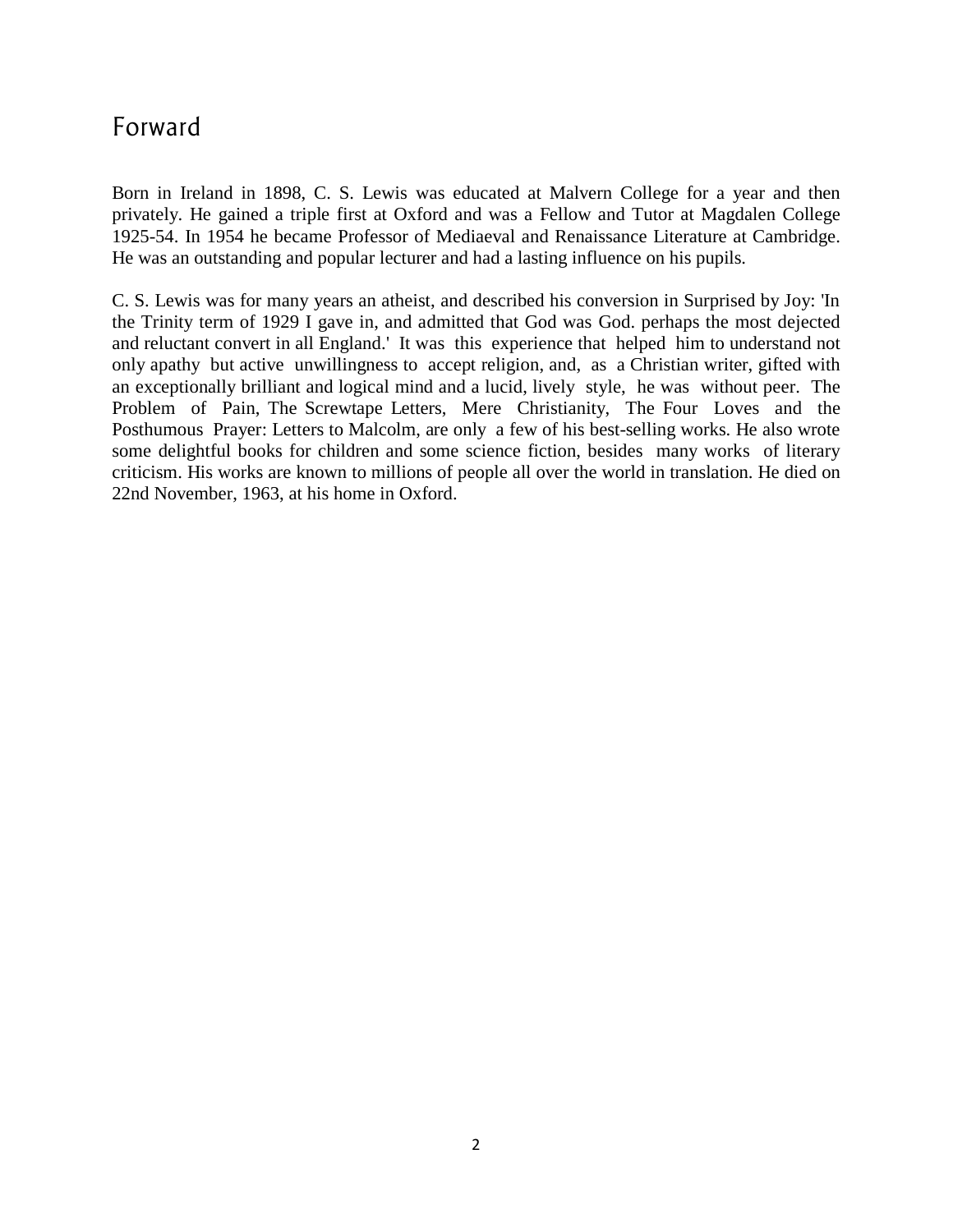## Preface

 $\overline{\phantom{a}}$ 

 $\overline{\phantom{a}}$ 

The contents of this book were first given on the air, and then published in three separate parts as The Case for Christianity (1943), (\*) Christian Behaviour (1943), and Beyond Personality (1945). In the printed versions I made a few additions to what I had said at the microphone, but otherwise left the text much as it had been. A "talk" on the radio should, I think, be as like real talk as possible, and should not sound like an essay being read aloud. In my talks I had therefore used all the contractions and colloquialisms I ordinarily use in conversation. In the printed version I reproduced this, putting don't and we've for do not and we have. And wherever, in the talks, I had made the importance of a word clear by the emphasis of my voice, I printed it in italics.

[\*] Published in England under the title Broadcast Talks.

I am now inclined to think that this was a mistake-an undesirable hybrid between the art of speaking and the art of writing. A talker ought to use variations of voice for emphasis because his medium naturally lends itself to that method: but a writer ought not to use italics for the same purpose. He has his own, different, means of bringing out the key words and ought to use them. In this edition I have expanded the contractions and replaced most of the italics by recasting the sentences in which they occurred: but without altering, I hope, the "popular" or "familiar" tone which I had all along intended. I have also added and deleted where I thought I understood any part of my subject better now than ten years ago or where I knew that the original version had been misunderstood by others.

The reader should be warned that I offer no help to anyone who is hesitating between two Christian "denominations." You will not learn from me whether you ought to become an Anglican, a Methodist, a Presbyterian, or a Roman Catholic.

This omission is intentional (even in the list I have just given the order is alphabetical). There is no mystery about my own position. I am a very ordinary layman of the Church of England, not especially "high," nor especially "low," nor especially anything else. But in this book I am not trying to convert anyone to my own position. Ever since I became a Christian I have thought that the best, perhaps the only, service I could do for my unbelieving neighbours was to explain and defend the belief that has been common to nearly all Christians at all times. I had more than one reason for thinking this. In the first place, the questions which divide Christians from one another often involve points of high Theology or even of ecclesiastical history which ought never to be treated except by real experts.

I should have been out of my depth in such waters: more in need of help myself than able to help others. And secondly, I think we must admit that the discussion of these disputed points has no tendency at all to bring an outsider into the Christian fold. So long as we write and talk about them we are much more likely to deter him from entering any Christian communion than to draw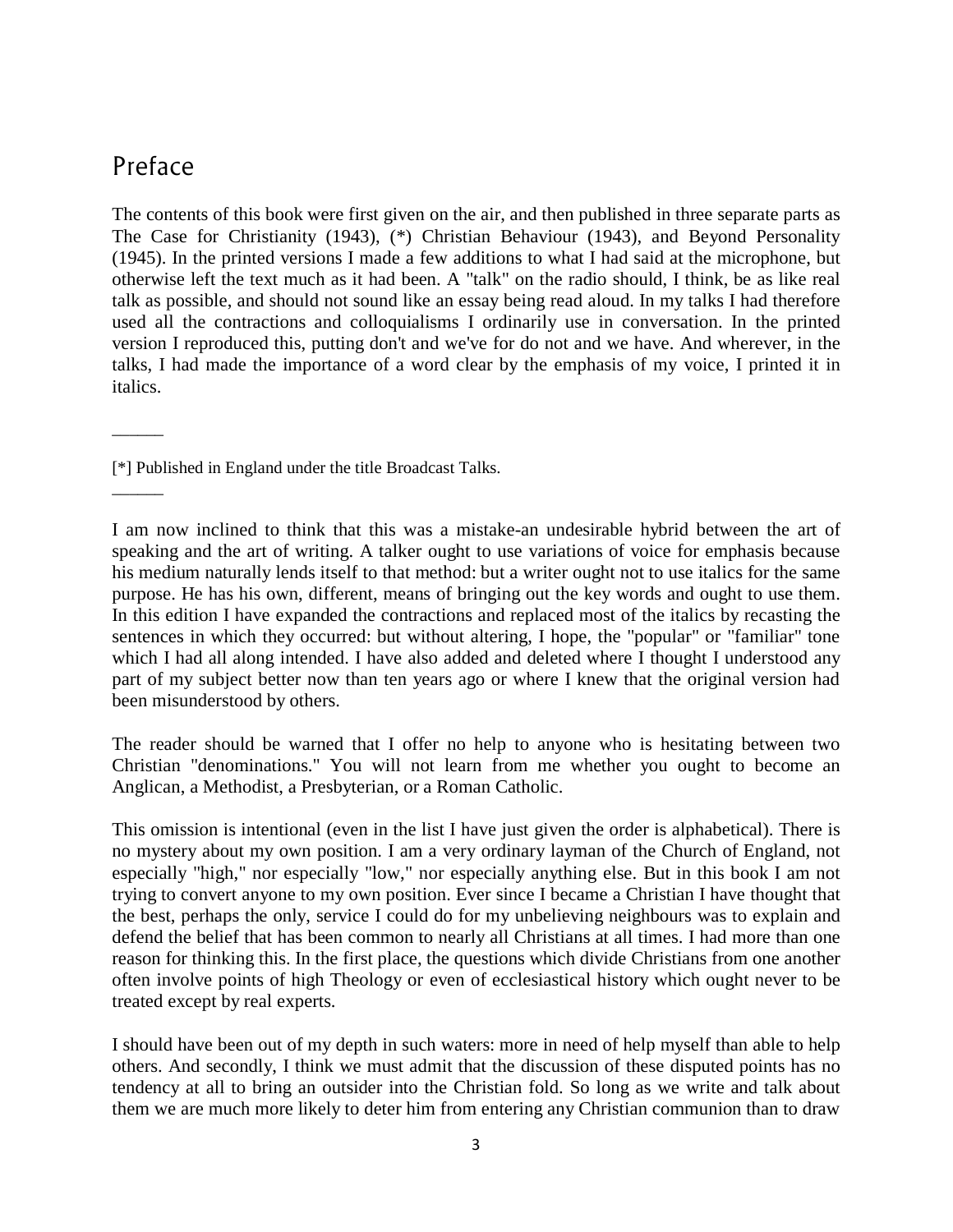him into our own. Our divisions should never be discussed except in the presence of those who have already come to believe that there is one God and that Jesus Christ is His only Son. Finally, I got the impression that far more, and more talented, authors were already engaged in such controversial matters than in the defence of what Baxter calls "mere" Christianity. That part of the line where I thought I could serve best was also the part that seemed to be thinnest. And to it I naturally went.

So far as I know, these were my only motives, and I should be very glad if people would not draw fanciful inferences from my silence on certain disputed matters.

For example, such silence need not mean that I myself am sitting on the fence. Sometimes I am. There are questions at issue between Christians to which I do not think I have the answer. There are some to which I may never know the answer: if I asked them, even in a better world, I might (for all I know) be answered as a far greater questioner was answered: "What is that to thee? Follow thou Me." But there are other questions as to which I am definitely on one side of the fence, and yet say nothing. For I was not writing to expound something I could call "my religion," but to expound "mere" Christianity, which is what it is and was what it was long before I was born and whether I like it or not.

Some people draw unwarranted conclusions from the fact that I never say more about the Blessed Virgin Mary than is involved in asserting the Virgin Birth of Christ. But surely my reason for not doing so is obvious? To say more would take me at once into highly controversial regions. And there is no controversy between Christians which needs to be so delicately touched as this. The Roman Catholic beliefs on that subject are held not only with the ordinary fervour that attaches to all sincere religious belief, but (very naturally) with the peculiar and, as it were, chivalrous sensibility that a man feels when the honour of his mother or his beloved is at stake.

It is very difficult so to dissent from them that you will not appear to them a cad as well as a heretic. And contrariwise, the opposed Protestant beliefs on this subject call forth feelings which go down to the very roots of all Monotheism whatever. To radical Protestants it seems that the distinction between Creator and creature (however holy) is imperilled: that Polytheism is risen again. Hence it is hard so to dissent from them that you will not appear something worse than a heretic-an idolater, a Pagan. If any topic could be relied upon to wreck a book about "mere" Christianity-if any topic makes utterly unprofitable reading for those who do not yet believe that the Virgin's son is God-surely this is it.

Oddly enough, you cannot even conclude, from my silence on disputed points, either that I think them important or that I think them unimportant. For this is itself one of the disputed points. One of the things Christians are disagreed about is the importance of their disagreements. When two Christians of different denominations start arguing, it is usually not long before one asks whether such-and-such a point "really matters" and the other replies: "Matter? Why, it's absolutely essential."

All this is said simply in order to make clear what kind of book I was trying to write; not in the least to conceal or evade responsibility for my own beliefs. About those, as I said before, there is no secret. To quote Uncle Toby: "They are written in the Common-Prayer Book."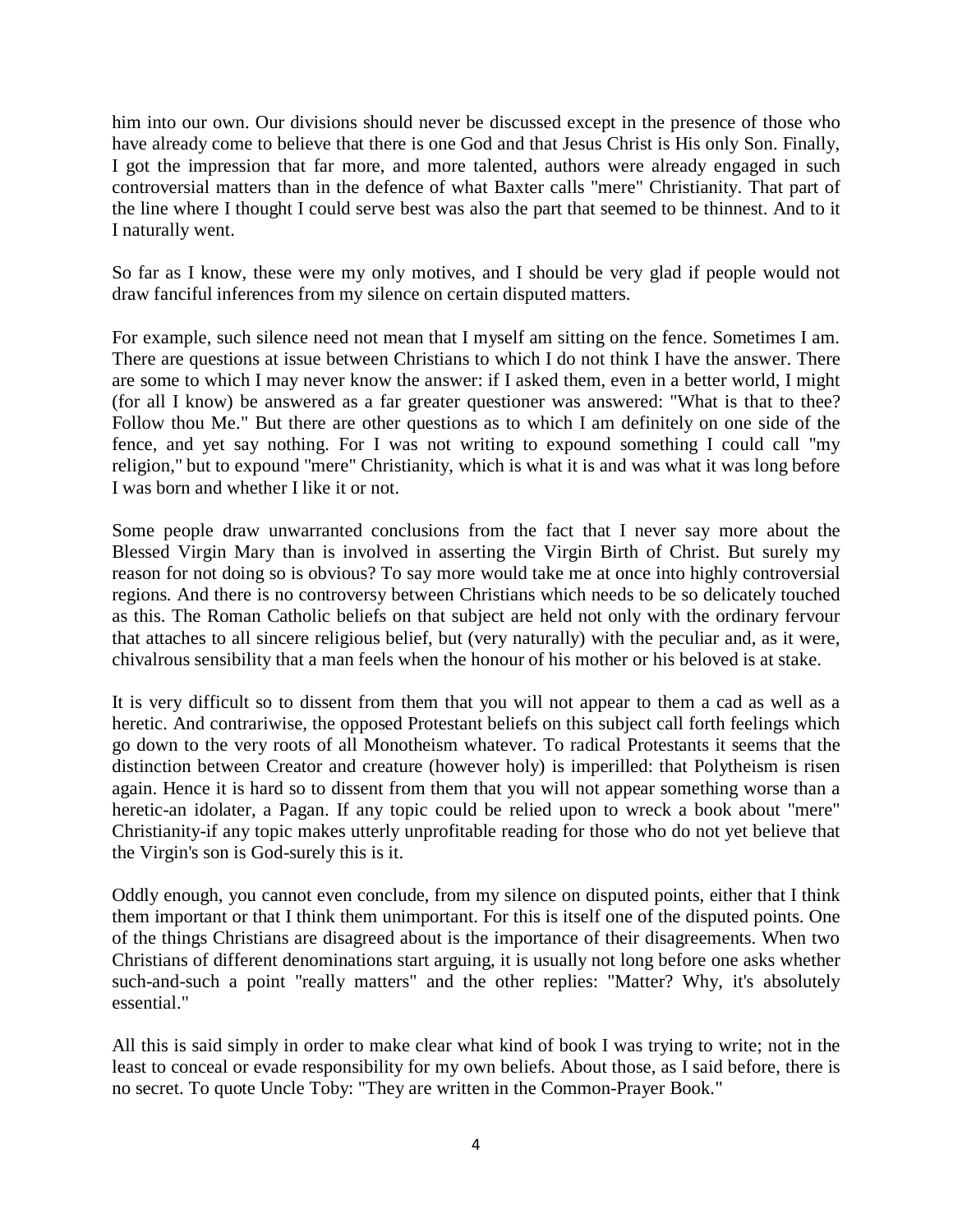The danger dearly was that I should put forward as common Christianity anything that was peculiar to the Church of England or (worse still) to myself. I tried to guard against this by sending the original script of what is now Book II to four clergymen (Anglican, Methodist, Presbyterian, Roman Catholic) and asking for their criticism. The Methodist thought I had not said enough about Faith, and the Roman Catholic thought I had gone rather too far about the comparative unimportance of theories in explanation of the Atonement. Otherwise all five of us were agreed. I did not have the remaining books similarly "vetted" because in them, though differences might arise among Christians, these would be differences between individuals or schools of thought, not between denominations.

So far as I can judge from reviews and from the numerous letters written to me, the book, however faulty in other respects, did at least succeed in presenting an agreed, or common, or central, or "mere" Christianity. In that way it may possibly be of some help in silencing the view that, if we omit the disputed points, we shall have left only a vague and bloodless H.C.F. The H.C.F. turns out to be something not only positive but pungent; divided from all non-Christian beliefs by a chasm to which the worst divisions inside Christendom are not really comparable at all.

If I have not directly helped the cause of reunion, I have perhaps made it clear why we ought to be reunited. Certainly I have met with little of the fabled odium theologicum from convinced members of communions different from my own. Hostility has come more from borderline people whether within the Church of England or without it: men not exactly obedient to any communion. This I find curiously consoling. It is at her centre, where her truest children dwell, that each communion is really closest to every other in spirit, if not in doctrine. And this suggests that at the centre of each there is something, or a Someone, who against all divergences of belief, all differences of temperament, all memories of mutual persecution, speaks with the same voice.

So much for my omissions on doctrine. In Book III, which deals with morals, I have also passed over some things in silence, but for a different reason. Ever since I served as an infantryman in the first world war I have had a great dislike of people who, themselves in ease and safety, issue exhortations to men in the front line. As a result I have a reluctance to say much about temptations to which I myself am not exposed. No man, I suppose, is tempted to every sin. It so happens that the impulse which makes men gamble has been left out of my make-up; and, no doubt, I pay for this by lacking some good impulse of which it is the excess or perversion. I therefore did not feel myself qualified to give advice about permissible and impermissible gambling: if there is any permissible, for I do not claim to know even that. I have also said nothing about birth-control. I am not a woman nor even a married man, nor am I a priest. I did not think it my place to take a firm line about pains, dangers and expenses from which I am protected; having no pastoral office which obliged me to do so.

Far deeper objections may be felt-and have been expressed- against my use of the word Christian to mean one who accepts the common doctrines of Christianity. People ask: "Who are you, to lay down who is, and who is not a Christian?" or "May not many a man who cannot believe these doctrines be far more truly a Christian, far closer to the spirit of Christ, than some who do?" Now this objection is in one sense very right, very charitable, very spiritual, very sensitive. It has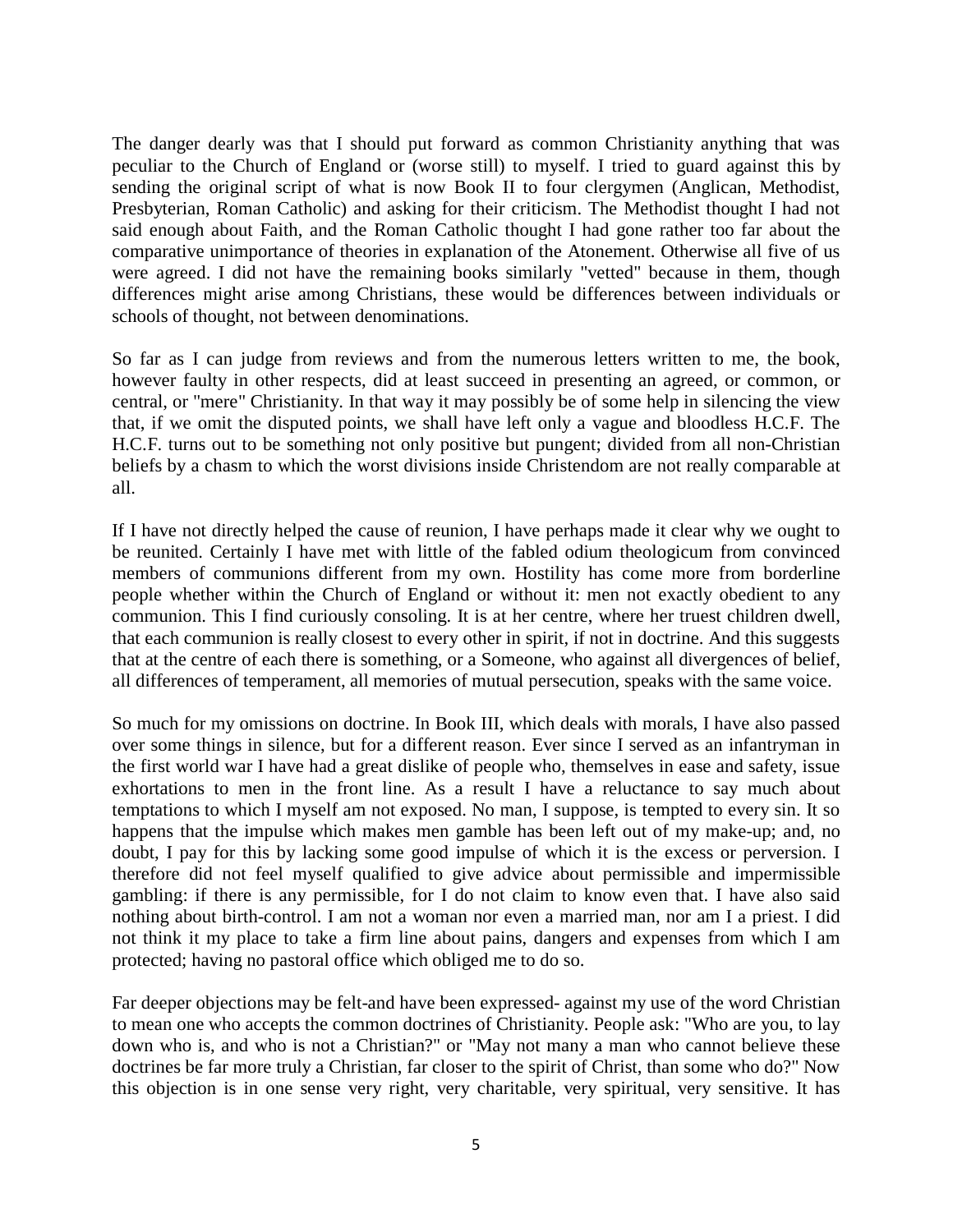every amiable quality except that of being useful. We simply cannot, without disaster, use language as these objectors want us to use it. I will try to make this clear by the history of another, and very much less important, word.

The word gentleman originally meant something recognisable; one who had a coat of arms and some landed property. When you called someone "a gentleman" you were not paying him a compliment, but merely stating a fact. If you said he was not "a gentleman" you were not insulting him, but giving information. There was no contradiction in saying that John was a liar and a gentleman; any more than there now is in saying that James is a fool and an M.A. But then there came people who said-so rightly, charitably, spiritually, sensitively, so anything but usefully-"Ah, but surely the important thing about a gentleman is not the coat of arms and the land, but the behaviour? Surely he is the true gentleman who behaves as a gentleman should? Surely in that sense Edward is far more truly a gentleman than John?"

They meant well. To be honourable and courteous and brave is of course a far better thing than to have a coat of arms. But it is not the same thing. Worse still, it is not a thing everyone will agree about. To call a man "a gentleman" in this new, refined sense, becomes, in fact, not a way of giving information about him, but a way of praising him: to deny that he is "a gentleman" becomes simply a way of insulting him. When a word ceases to be a term of description and becomes merely a term of praise, it no longer tells you facts about the object: it only tells you about the speaker's attitude to that object. (A "nice" meal only means a meal the speaker likes.)

A gentleman, once it has been spiritualised and refined out of its old coarse, objective sense, means hardly more than a man whom the speaker likes. As a result, gentleman is now a useless word. We had lots of terms of approval already, so it was not needed for that use; on the other hand if anyone (say, in a historical work) wants to use it in its old sense, he cannot do so without explanations. It has been spoiled for that purpose.

Now if once we allow people to start spiritualising and refining, or as they might say "deepening," the sense of the word Christian, it too will speedily become a useless word. In the first place, Christians themselves will never be able to apply it to anyone. It is not for us to say who, in the deepest sense, is or is not close to the spirit of Christ. We do not see into men's hearts. We cannot judge, and are indeed forbidden to judge.

It would be wicked arrogance for us to say that any man is, or is not, a Christian in this refined sense. And obviously a word which we can never apply is not going to be a very useful word. As for the unbelievers, they will no doubt cheerfully use the word in the refined sense. It will become in their mouths simply a term of praise. In calling anyone a Christian they will mean that they think him a good man. But that way of using the word will be no enrichment of the language, for we already have the word good. Meanwhile, the word Christian will have been spoiled for any really useful purpose it might have served.

We must therefore stick to the original, obvious meaning. The name Christians was first given at Antioch (Acts 11:26) to "the disciples," to those who accepted the teaching of the apostles. There is no question of its being restricted to those who profited by that teaching as much as they should have. There is no question of its being extended to those who in some refined, spiritual,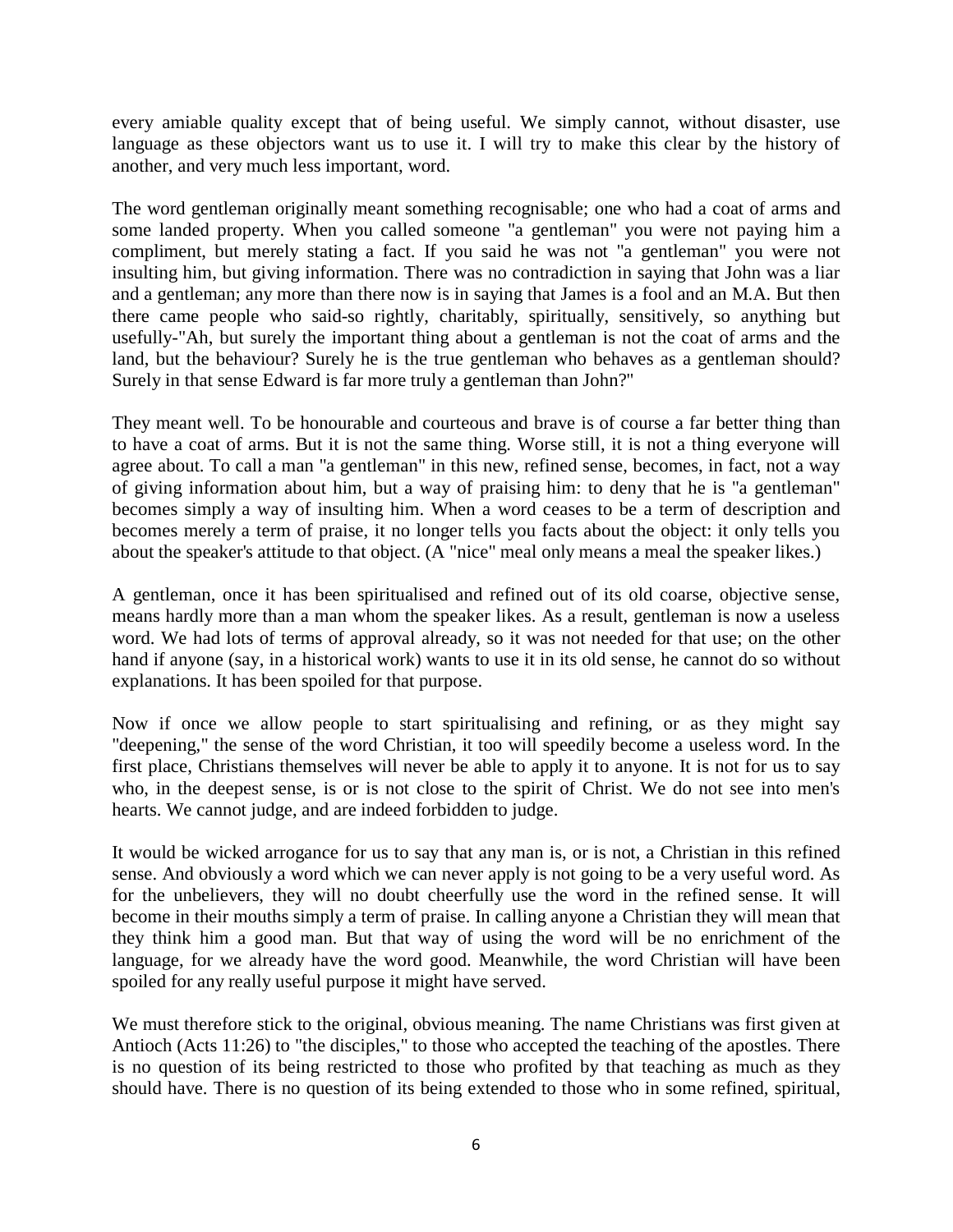inward fashion were "far closer to the spirit of Christ" than the less satisfactory of the disciples. The point is not a theological, or moral one. It is only a question of using words so that we can all understand what is being said. When a man who accepts the Christian doctrine lives unworthily of it, it is much clearer to say he is a bad Christian than to say he is not a Christian.

I hope no reader will suppose that "mere" Christianity is here put forward as an alternative to the creeds of the existing communions-as if a man could adopt it in preference to Congregationalism or Greek Orthodoxy or anything else. It is more like a hall out of which doors open into several rooms. If I can bring anyone into that hall I shall have done what I attempted. But it is in the rooms, not in the hall, that there are fires and chairs and meals. The hall is a place to wait in, a place from which to try the various doors, not a place to live in. For that purpose the worst of the rooms (whichever that may be) is, I think, preferable.

It is true that some people may find they have to wait in the hall for a considerable time, while others feel certain almost at once which door they must knock at. I do not know why there is this difference, but I am sure God keeps no one waiting unless He sees that it is good for him to wait. When you do get into your room you will find that the long wait has done you some kind of good which you would not have had otherwise. But you must regard it as waiting, not as camping. You must keep on praying for light: and, of course, even in the hall, you must begin trying to obey the rules which are common to the whole house. And above all you must be asking which door is the true one; not which pleases you best by its paint and paneling.

In plain language, the question should never be: "Do I like that kind of service?" but "Are these doctrines true: Is holiness here? Does my conscience move me towards this? Is my reluctance to knock at this door due to my pride, or my mere taste, or my personal dislike of this particular door-keeper?"

When you have reached your own room, be kind to those Who have chosen different doors and to those who are still in the hall. If they are wrong they need your prayers all the more; and if they are your enemies, then you are under orders to pray for them. That is one of the rules common to the whole house.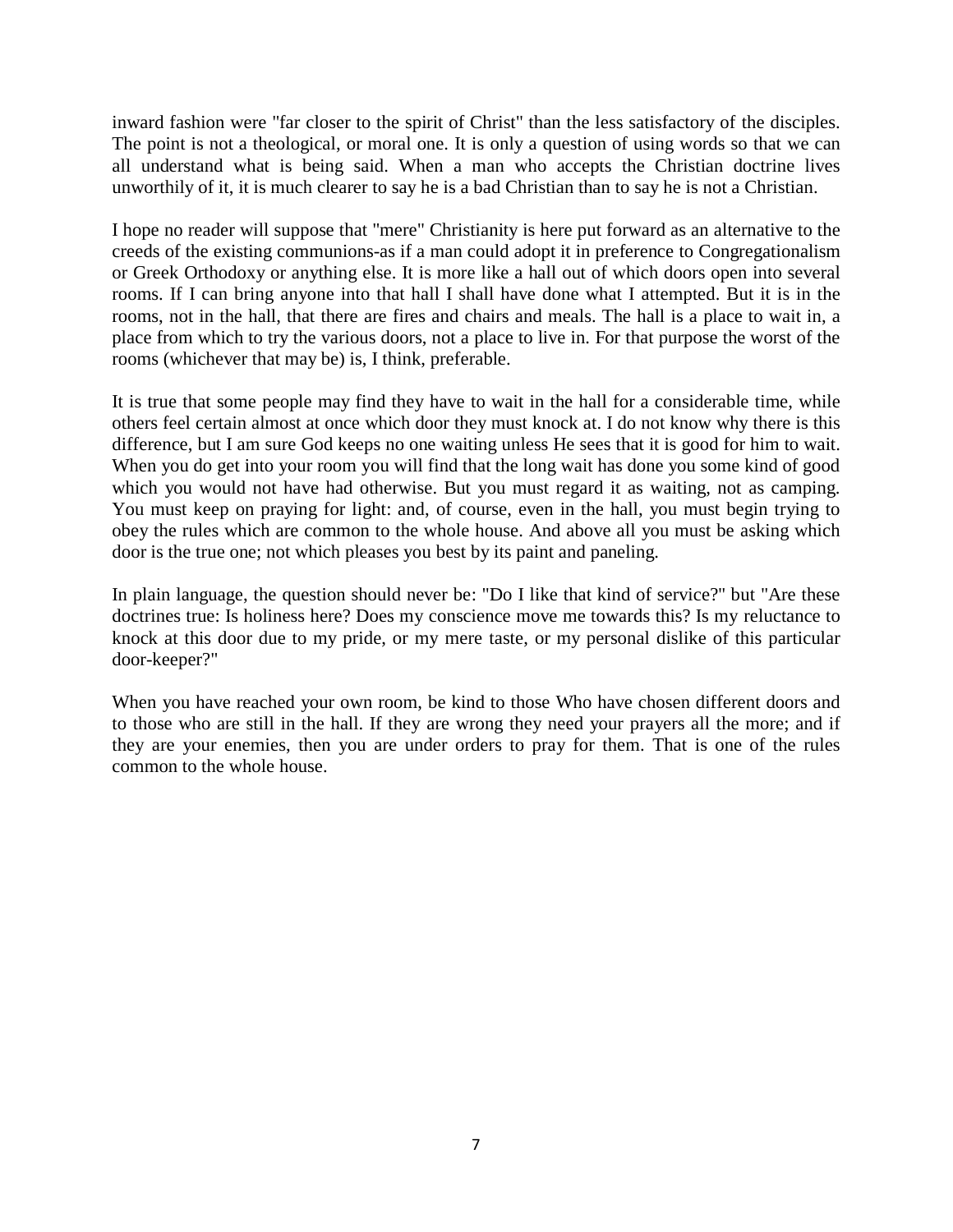## Book 1 \_\_\_\_\_\_\_\_\_\_\_\_\_\_\_\_\_\_\_\_\_\_\_\_\_\_\_\_\_\_\_\_\_\_\_\_\_\_\_\_\_

## Right And Wrong As A Clue To The Meaning Of The Universe

\_\_\_\_\_\_\_\_\_\_\_\_\_\_\_\_\_\_\_\_\_\_\_\_\_\_\_\_\_\_\_\_\_\_\_\_\_\_\_\_\_

#### 1. The Law of Human Nature

Everyone has heard people quarrelling. Sometimes it sounds funny and sometimes it sounds merely unpleasant; but however it sounds, I believe we can learn something very important from listening to the kind of things they say. They say things like this: "How'd you like it if anyone did the same to you?"-"That's my seat, I was there first"-"Leave him alone, he isn't doing you any harm"- "Why should you shove in first?"-"Give me a bit of your orange, I gave you a bit of mine"-"Come on, you promised." People say things like that every day, educated people as well as uneducated, and children as well as grown-ups. Now what interests me about all these remarks is that the man who makes them is not merely saying that the other man's behaviour does not happen to please him. He is appealing to some kind of standard of behaviour which he expects the other man to know about. And the other man very seldom replies: "To hell with your standard." Nearly always he tries to make out that what he has been doing does not really go against the standard, or that if it does there is some special excuse. He pretends there is some special reason in this particular case why the person who took the seat first should not keep it, or that things were quite different when he was given the bit of orange, or that something has turned up which lets him off keeping his promise. It looks, in fact, very much as if both parties had in mind some kind of Law or Rule of fair play or decent behaviour or morality or whatever you like to call it, about which they really agreed. And they have. If they had not, they might, of course, fight like animals, but they could not quarrel in the human sense of the word. Quarrelling means trying to show that the other man is in the wrong. And there would be no sense in trying to do that unless you and he had some sort of agreement as to what Right and Wrong are; just as there would be no sense in saying that a footballer had committed a foul unless there was some agreement about the rules of football.

Now this Law or Rule about Right and Wrong used to be called the Law of Nature. Nowadays, when we talk of the "laws of nature" we usually mean things like gravitation, or heredity, or the laws of chemistry. But when the older thinkers called the Law of Right and Wrong "the Law of Nature," they really meant the Law of Human Nature. The idea was that, just as all bodies are governed by the law of gravitation and organisms by biological laws, so the creature called man also had his law-with this great difference, that a body could not choose whether it obeyed the law of gravitation or not, but a man could choose either to obey the Law of Human Nature or to disobey it.

We may put this in another way. Each man is at every moment subjected to several different sets of law but there is only one of these which he is free to disobey. As a body, he is subjected to gravitation and cannot disobey it; if you leave him unsupported in mid-air, he has no more choice about falling than a stone has. As an organism, he is subjected to various biological laws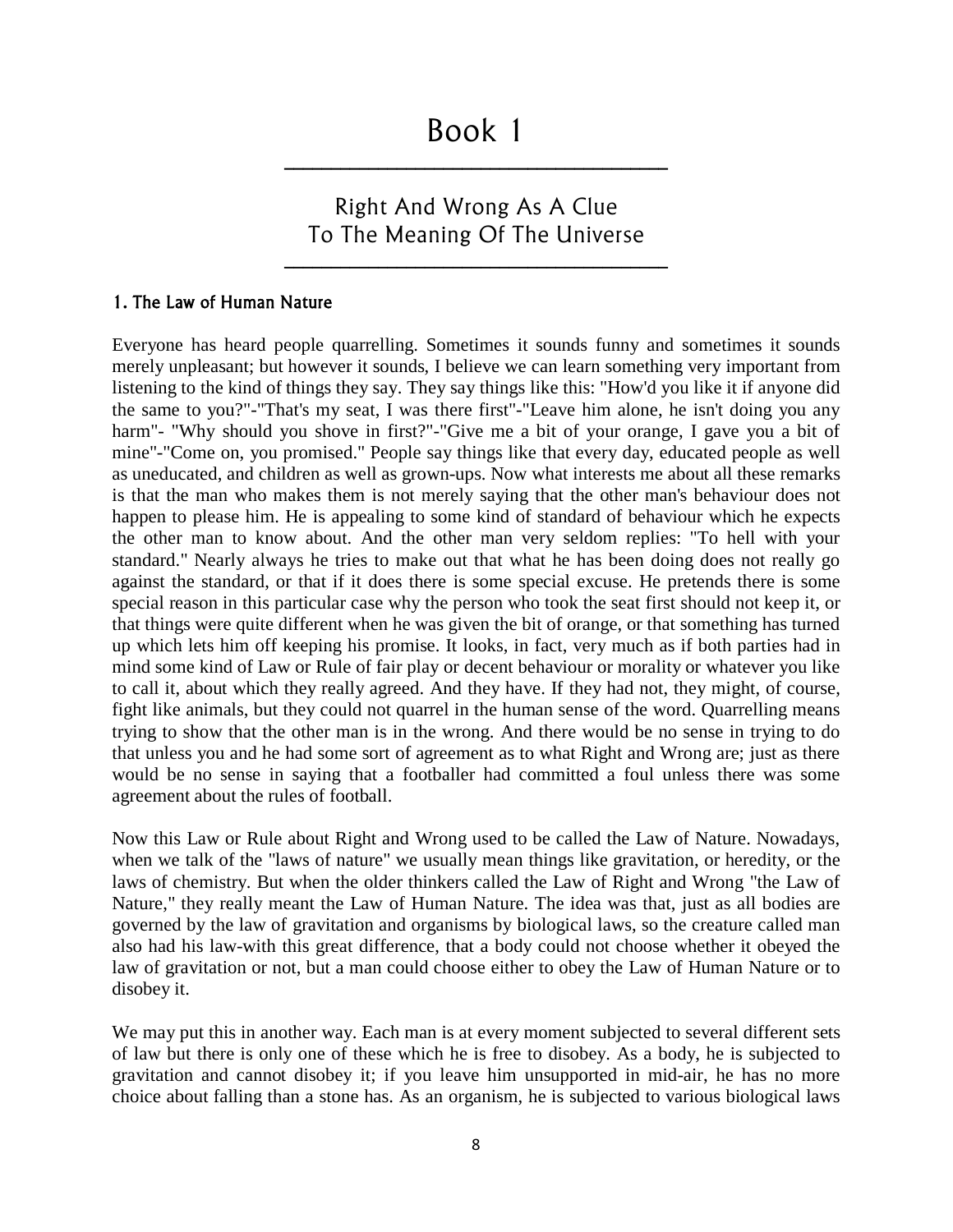which he cannot disobey any more than an animal can. That is, he cannot disobey those laws which he shares with other things; but the law which is peculiar to his human nature, the law he does not share with animals or vegetables or inorganic things, is the one he can disobey if he chooses.

This law was called the Law of Nature because people thought that every one knew it by nature and did not need to be taught it. They did not mean, of course, that you might not find an odd individual here and there who did not know it, just as you find a few people who are colour-blind or have no ear for a tune. But taking the race as a whole, they thought that the human idea of decent behaviour was obvious to every one. And I believe they were right. If they were not, then all the things we said about the war were nonsense. What was the sense in saying the enemy were in the wrong unless Right is a real thing which the Nazis at bottom knew as well as we did and ought to have practised? If they had had no notion of what we mean by right, then, though we might still have had to fight them, we could no more have blamed them for that than for the colour of their hair.

I know that some people say the idea of a Law of Nature or decent behaviour known to all men is unsound, because different civilisations and different ages have had quite different moralities.

But this is not true. There have been differences between their moralities, but these have never amounted to anything like a total difference. If anyone will take the trouble to compare the moral teaching of, say, the ancient Egyptians, Babylonians, Hindus, Chinese, Greeks and Romans, what will really strike him will be how very like they are to each other and to our own. Some of the evidence for this I have put together in the appendix of another book called The Abolition of Man; but for our present purpose I need only ask the reader to think what a totally different morality would mean. Think of a country where people were admired for running away in battle, or where a man felt proud of double-crossing all the people who had been kindest to him. You might just as well try to imagine a country where two and two made five. Men have differed as regards what people you ought to be unselfish to-whether it was only your own family, or your fellow countrymen, or everyone. But they have always agreed that you ought not to put yourself first. Selfishness has never been admired. Men have differed as to whether you should have one wife or four. But they have always agreed that you must not simply have any woman you liked.

But the most remarkable thing is this. Whenever you find a man who says he does not believe in a real Right and Wrong, you will find the same man going back on this a moment later. He may break his promise to you, but if you try breaking one to him he will be complaining "It's not fair" before you can say Jack Robinson. A nation may say treaties do not matter, but then, next minute, they spoil their case by saying that the particular treaty they want to break was an unfair one. But if treaties do not matter, and if there is no such thing as Right and Wrong- in other words, if there is no Law of Nature-what is the difference between a fair treaty and an unfair one? Have they not let the cat out of the bag and shown that, whatever they say, they really know the Law of Nature just like anyone else?

It seems, then, we are forced to believe in a real Right and Wrong. People may be sometimes mistaken about them, just as people sometimes get their sums wrong; but they are not a matter of mere taste and opinion any more than the multiplication table. Now if we are agreed about that, I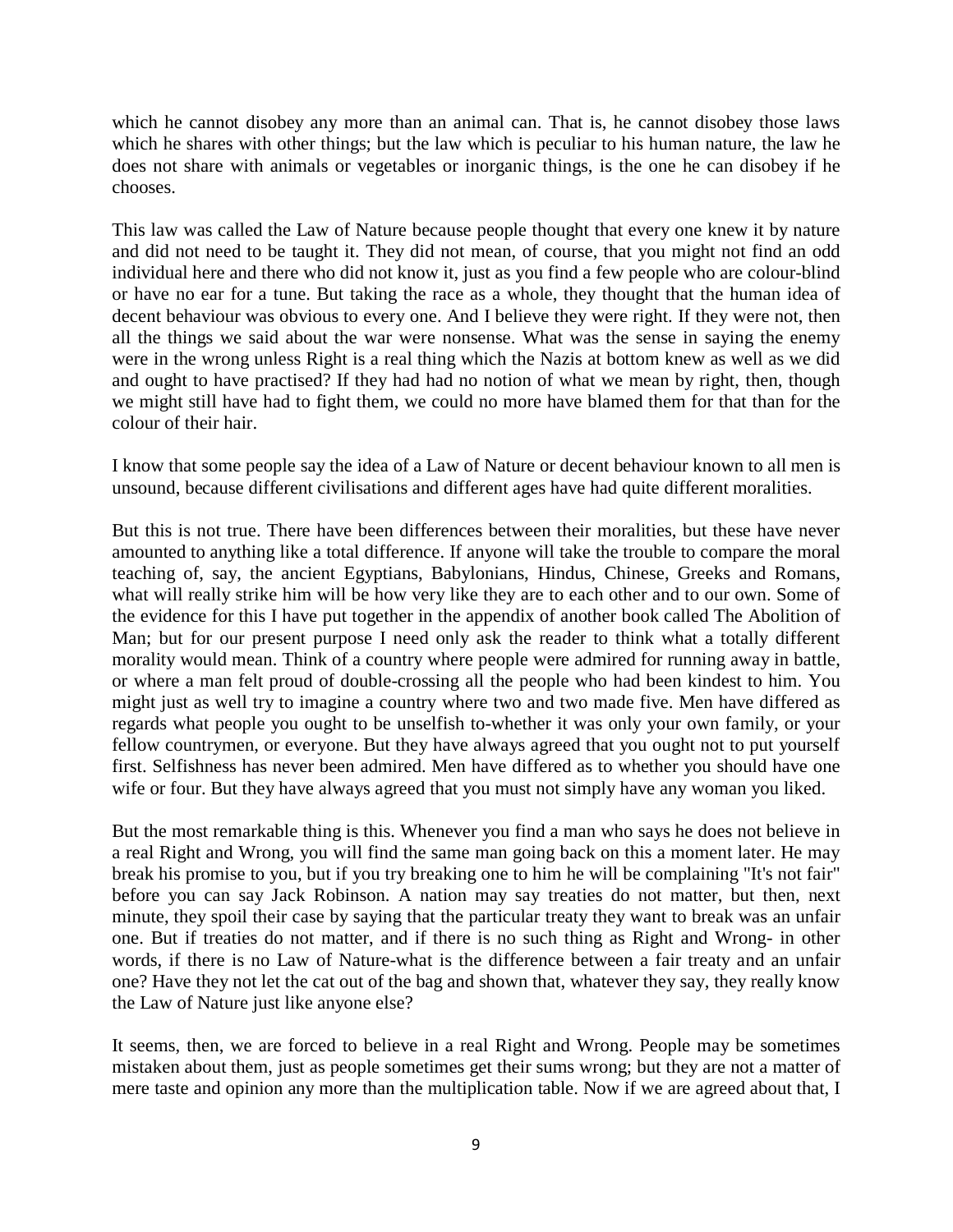go on to my next point, which is this. None of us are really keeping the Law of Nature. If there are any exceptions among you, I apologise to them. They had much better read some other work, for nothing I am going to say concerns them. And now, turning to the ordinary human beings who are left:

I hope you will not misunderstand what I am going to say. I am not preaching, and Heaven knows I do not pretend to be better than anyone else. I am only trying to call attention to a fact; the fact that this year, or this month, or, more likely, this very day, we have failed to practise ourselves the kind of behaviour we expect from other people. There may be all sorts of excuses for us. That time you were so unfair to the children was when you were very tired. That slightly shady business about the money-the one you have almost forgotten-came when you were very hard up. And what you promised to do for old So-and-so and have never done-well, you never would have promised if you had known how frightfully busy you were going to be. And as for your behaviour to your wife (or husband) or sister (or brother) if I knew how irritating they could be, I would not wonder at it-and who the dickens am I, anyway? I am just the same. That is to say, I do not succeed in keeping the Law of Nature very well, and the moment anyone tells me I am not keeping it, there starts up in my mind a string of excuses as long as your arm. The question at the moment is not whether they are good excuses. The point is that they are one more proof of how deeply, whether we like it or not, we believe in the Law of Nature. If we do not believe in decent behaviour, why should we be so anxious to make excuses for not having behaved decently? The truth is, we believe in decency so much-we feel the Rule or Law pressing on us so- that we cannot bear to face the fact that we are breaking it, and consequently we try to shift the responsibility. For you notice that it is only for our bad behaviour that we find all these explanations. It is only our bad temper that we put down to being tired or worried or hungry; we put our good temper down to ourselves.

These, then, are the two points I wanted to make. First, that human beings, all over the earth, have this curious idea that they ought to behave in a certain way, and cannot really get rid of it. Secondly, that they do not in fact behave in that way. They know the Law of Nature; they break it. These two facts are the foundation of all clear thinking about ourselves and the universe we live in.

## 2. Some Objections

If they are the foundation, I had better stop to make that foundation firm before I go on. Some of the letters I have had show-that a good many people find it difficult to understand just what this Law of Human Nature, or Moral Law, or Rule of Decent Behaviour is.

For example, some people wrote to me saying, "Isn't what you call the Moral Law simply our herd instinct and hasn't it been developed just like all our other instincts?" Now I do not deny that we may have a herd instinct: but that is not what I mean by the Moral Law. We all know what it feels like to be prompted by instinct-by mother love, or sexual instinct, or the instinct for food. It means that you feel a strong want or desire to act in a certain way. And, of course, we sometimes do feel just that sort of desire to help another person: and no doubt that desire is due to the herd instinct. But feeling a desire to help is quite different from feeling that you ought to help whether you want to or not. Supposing you hear a cry for help from a man in danger. You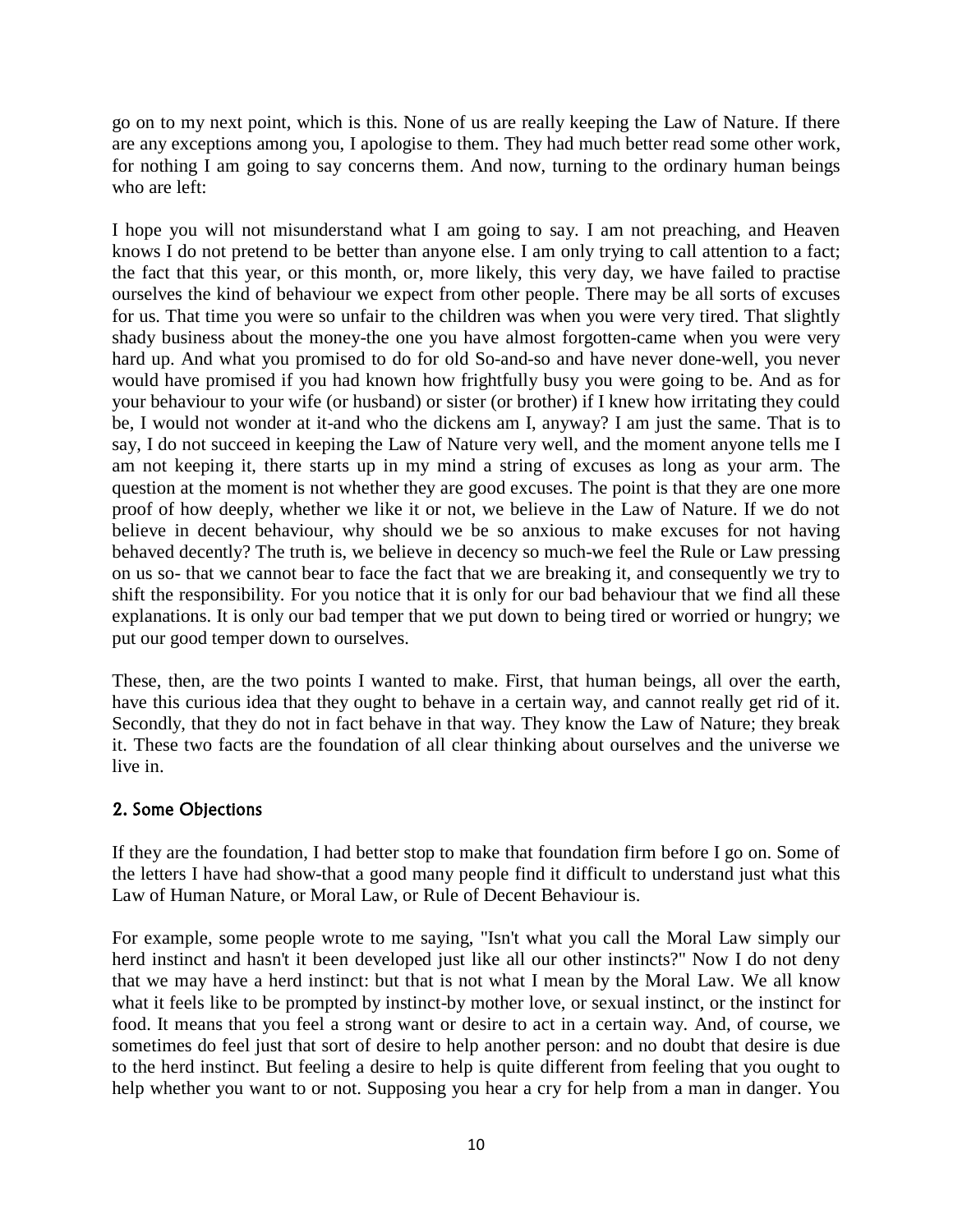will probably feel two desires-one a desire to give help (due to your herd instinct), the other a desire to keep out of danger (due to the instinct for self-preservation). But you will find inside you, in addition to these two impulses, a third thing which tells you that you ought to follow the impulse to help, and suppress the impulse to run away. Now this thing that judges between two instincts, that decides which should be encouraged, cannot itself be either of them. You might as well say that the sheet of music which tells you, at a given moment, to play one note on the piano and not another, is itself one of the notes on the keyboard. The Moral Law tells us the tune we have to play: our instincts are merely the keys.

Another way of seeing that the Moral Law is not simply one of our instincts is this. If two instincts are in conflict, and there is nothing in a creature's mind except those two instincts, obviously the stronger of the two must win. But at those moments when we are most conscious of the Moral Law, it usually seems to be telling us to side with the weaker of the two impulses. You probably want to be safe much more than you want to help the man who is drowning: but the Moral Law tells you to help him all the same. And surely it often tells us to try to make the right impulse stronger than it naturally is? I mean, we often feel it our duty to stimulate the herd instinct, by waking up our imaginations and arousing our pity and so on, so as to get up enough steam for doing the right thing. But clearly we are not acting from instinct when we set about making an instinct stronger than it is. The thing that says to you, "Your herd instinct is asleep. Wake it up," cannot itself be the herd instinct. The thing that tells you which note on the piano needs to be played louder cannot itself be that note.

Here is a third way of seeing it If the Moral Law was one of our instincts, we ought to be able to point to some one impulse inside us which was always what we call "good," always in agreement with the rule of right behaviour. But you cannot. There is none of our impulses which the Moral Law may not sometimes tell us to suppress, and none which it may not sometimes tell us to encourage. It is a mistake to think that some of our impulses- say mother love or patriotism-are good, and others, like sex or the fighting instinct, are bad. All we mean is that the occasions on which the fighting instinct or the sexual desire need to be restrained are rather more frequent than those for restraining mother love or patriotism. But there are situations in which it is the duty of a married man to encourage his sexual impulse and of a soldier to encourage the fighting instinct. There are also occasions on which a mother's love for her own children or a man's love for his own country have to be suppressed or they will lead to unfairness towards other people's children or countries. Strictly speaking, there are no such things as good and bad impulses. Think once again of a piano. It has not got two kinds of notes on it, the "right" notes and the "wrong" ones. Every single note is right at one time and wrong at another. The Moral Law is not any one instinct or any set of instincts: it is something which makes a kind of tune (the tune we call goodness or right conduct) by directing the instincts.

By the way, this point is of great practical consequence. The most dangerous thing you can do is to take any one impulse of your own nature and set it up as the thing you ought to follow at all costs. There is not one of them which will not make us into devils if we set it up as an absolute guide. You might think love of humanity in general was safe, but it is not. If you leave out justice you will find yourself breaking agreements and faking evidence in trials "for the sake of humanity," and become in the end a cruel and treacherous man.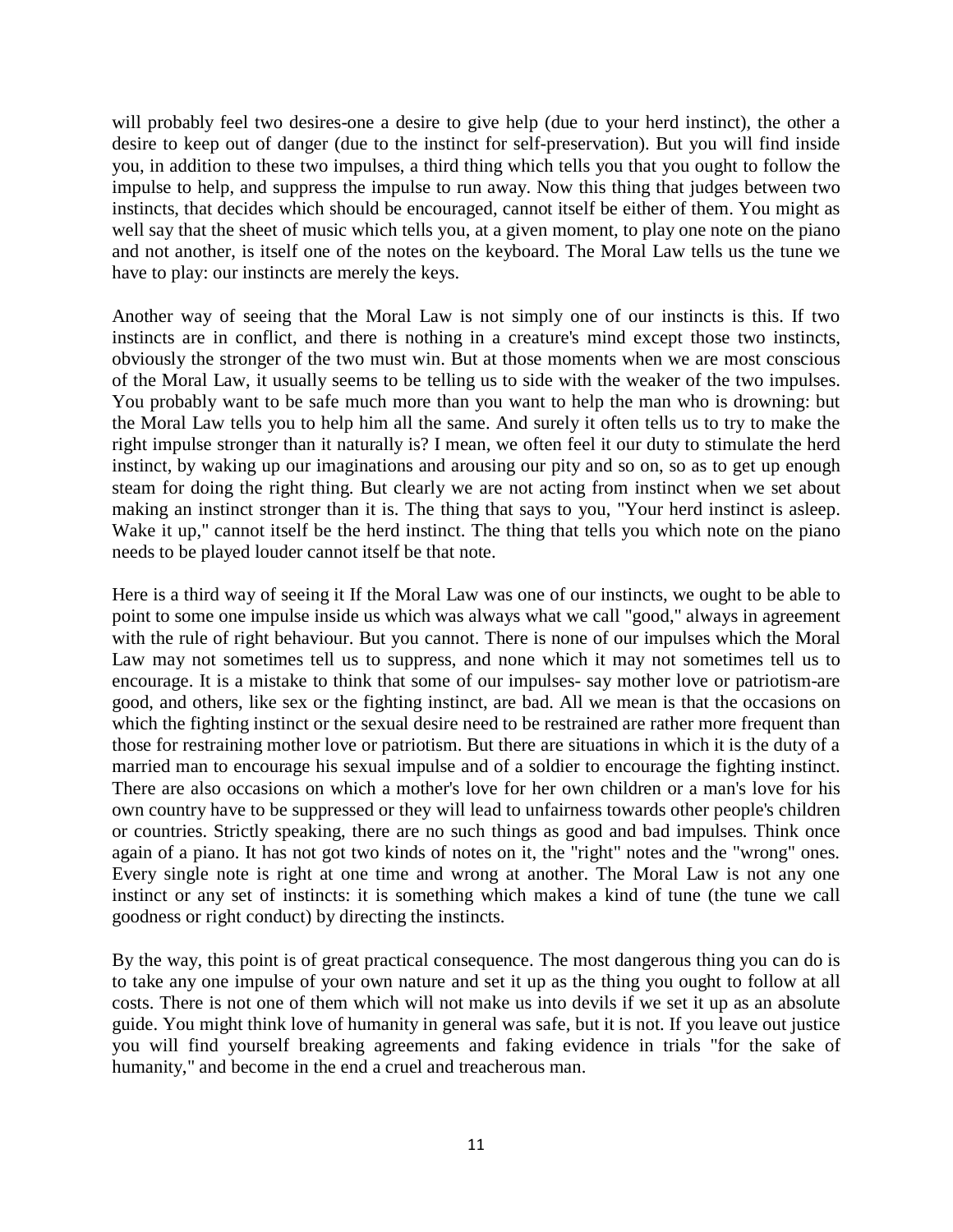Other people wrote to me saying, "Isn't what you call the Moral Law just a social convention, something that is put into us by education?" I think there is a misunderstanding here. The people who ask that question are usually taking it for granted that if we have learned a thing from parents and teachers, then that thing must be merely a human invention. But, of course, that is not so. We all learned the multiplication table at school. A child who grew up alone on a desert island would not know it. But surely it does not follow that the multiplication table is simply a human convention, something human beings have made up for themselves and might have made different if they had liked? I fully agree that we learn the Rule of Decent Behaviour from parents and teachers, and friends and books, as we learn everything else. But some of the things we learn are mere conventions which might have been different-we learn to keep to the left of the road, but it might just as well have been the rule to keep to the right-and others of them, like mathematics, are real truths. The question is to which class the Law of Human Nature belongs.

There are two reasons for saying it belongs to the same class as mathematics. The first is, as I said in the first chapter, that though there are differences between the moral ideas of one time or country and those of another, the differences are not really very great-not nearly so great as most people imagine-and you can recognise the same law running through them all: whereas mere conventions, like the rule of the road or the kind of clothes people wear, may differ to any extent. The other reason is this. When you think about these differences between the morality of one people and another, do you think that the morality of one people is ever better or worse than that of another? Have any of the changes been improvements? If not, then of course there could never be any moral progress. Progress means not just changing, but changing for the better. If no set of moral ideas were truer or better than any other, there would be no sense in preferring civilised morality to savage morality, or Christian morality to Nazi morality. In fact, of course, we all do believe that some moralities are better than others. We do believe that some of the people who tried to change the moral ideas of their own age were what we would call Reformers or Pioneerspeople who understood morality better than their neighbours did. Very well then. The moment you say that one set of moral ideas can be better than another, you are, in fact, measuring them both by a standard, saying that one of them conforms to that standard more nearly than the other. But the standard that measures two things is something different from either. You are, in fact, comparing them both with some Real Morality, admitting that there is such a thing as a real Right, independent of what people think, and that some people's ideas get nearer to that real Right than others. Or put it this way. If your moral ideas can be truer, and those of the Nazis less true, there must be something-some Real Morality-for them to be true about. The reason why your idea of New York can be truer or less true than mine is that New York is a real place, existing quite apart from what either of us thinks. If when each of us said "New York" each meant merely "The town I am imagining in my own head," how could one of us have truer ideas than the other? There would be no question of truth or falsehood at all. In the same way, if the Rule of Decent Behaviour meant simply "whatever each nation happens to approve," there would be no sense in saying that any one nation had ever been more correct in its approval than any other; no sense in saying that the world could ever grow morally better or morally worse.

I conclude then, that though the differences between people's ideas of Decent Behaviour often make you suspect that there is no real natural Law of Behaviour at all, yet the things we are bound to think about these differences really prove just the opposite. But one word before I end. I have met people who exaggerate the differences, because they have not distinguished between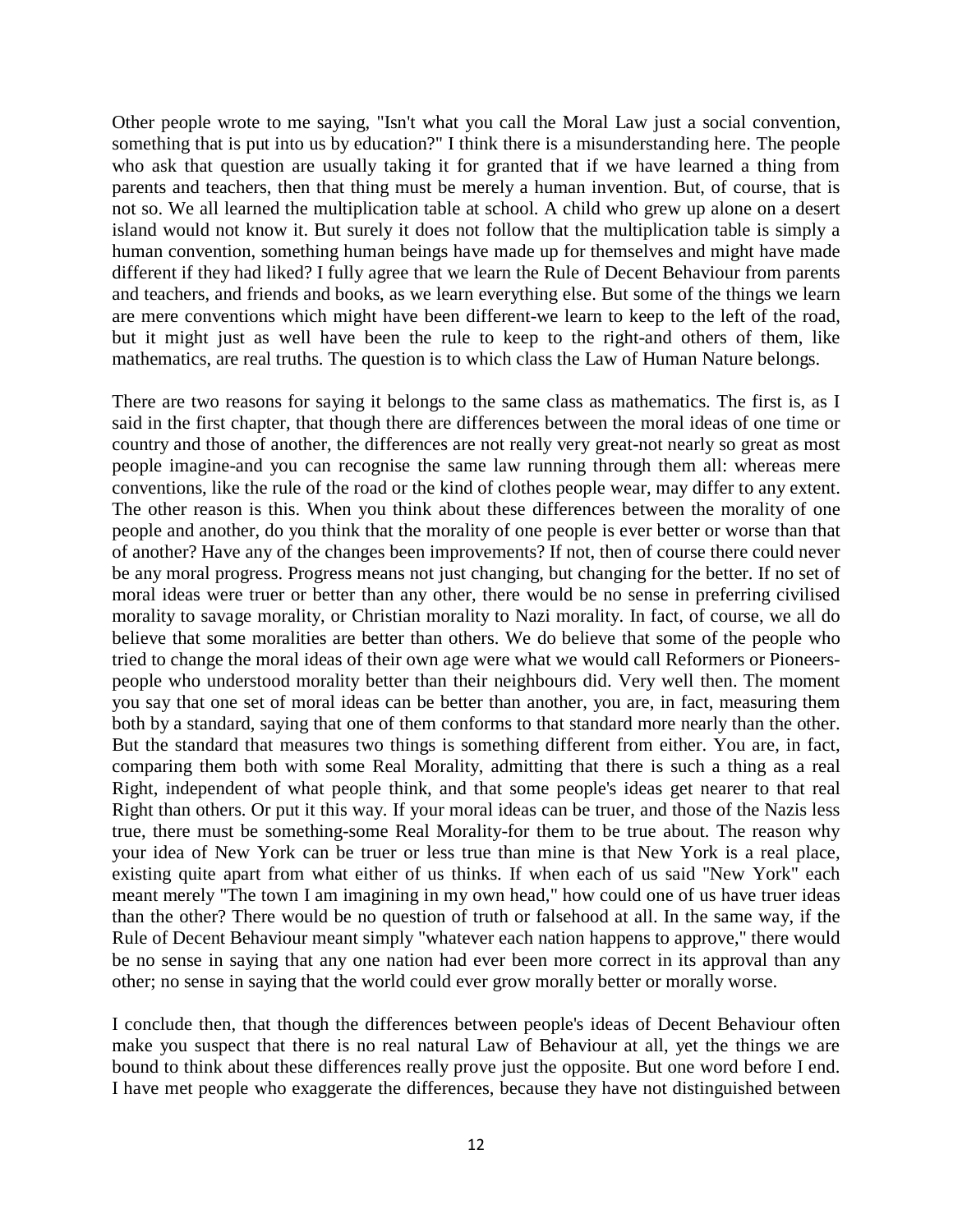differences of morality and differences of belief about facts. For example, one man said to me, "Three hundred years ago people in England were putting witches to death. Was that what you call the Rule of Human Nature or Right Conduct?" But surely the reason we do not execute witches is that we do not believe there are such things. If we did-if we really thought that there were people going about who had sold themselves to the devil and received supernatural powers from him in return and were using these powers to kill their neighbours or drive them mad or bring bad weather, surely we would all agree that if anyone deserved the death penalty, then these filthy quislings did. There is no difference of moral principle here: the difference is simply about matter of fact. It may be a great advance in knowledge not to believe in witches: there is no moral advance in not executing them when you do not think they are there. You would not call a man humane for ceasing to set mousetraps if he did so because he believed there were no mice in the house.

#### 3. The Reality of the Law

I now go back to what I said at the end of the first chapter, that there were two odd things about the human race. First, that they were haunted by the idea of a sort of behaviour they ought to practise, what you might call fair play, or decency, or morality, or the Law of Nature. Second, that they did not in fact do so. Now some of you may wonder why I called this odd. It may seem to you the most natural thing in the world. In particular, you may have thought I was rather hard on the human race. After all, you may say, what I call breaking the Law of Right and Wrong or of Nature, only means that people are not perfect. And why on earth should I expect them to be? That would be a good answer if what I was trying to do was to fix the exact amount of blame which is due to us for not behaving as we expect others to behave. But that is not my job at all. I am not concerned at present with blame; I am trying to find out truth. And from that point of view the very idea of something being imperfect, of its not being what it ought to be, has certain consequences.

If you take a thing like a stone or a tree, it is what it is and there seems no sense in saying it ought to have been otherwise. Of course you may say a stone is "the wrong shape" if you want to use it for a rockery, or that a tree is a bad tree because it does not give you as much shade as you expected. But all you mean is that the stone or tree does not happen to be convenient for some purpose of your own. You are not, except as a joke, blaming them for that. You really know, that, given the weather and the soil, the tree could not have been any different. What we, from our point of view, call a "bad" tree is obeying the laws of its nature just as much as a "good" one.

Now have you noticed what follows? It follows that what we usually call the laws of nature-the way weather works on a tree for example-may not really be laws in the strict sense, but only in a manner of speaking. When you say that falling stones always obey the law of gravitation, is not this much the same as saying that the law only means "what stones always do"? You do not really think that when a stone is let go, it suddenly remembers that it is under orders to fall to the ground. You only mean that, in fact, it does fall. In other words, you cannot be sure that there is anything over and above the facts themselves, any law about what ought to happen, as distinct from what does happen. The laws of nature, as applied to stones or trees, may only mean "what Nature, in fact, does." But if you turn to the Law of Human Nature, the Law of Decent Behaviour, it is a different matter. That law certainly does not mean "what human beings, in fact,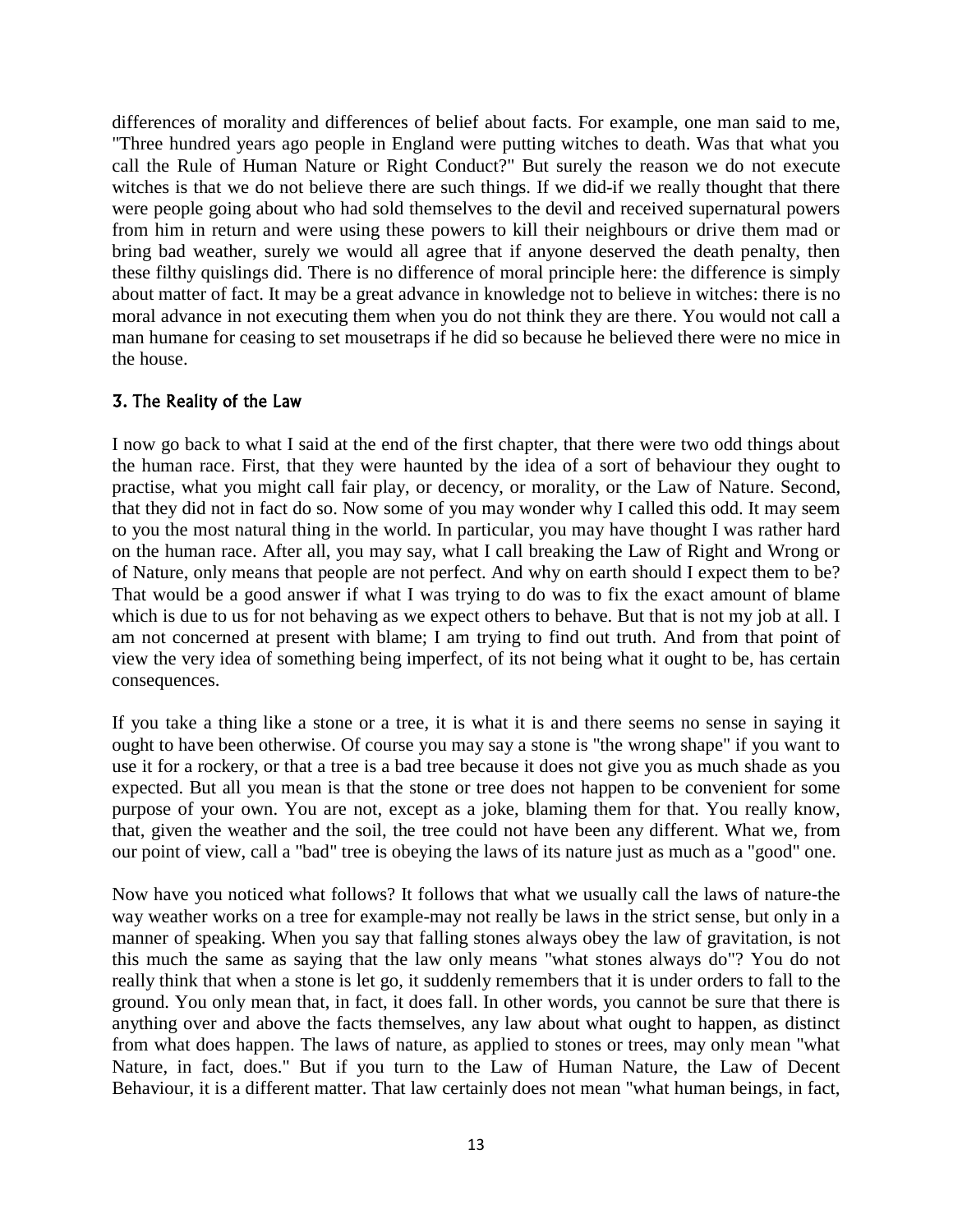do"; for as I said before, many of them do not obey this law at all, and none of them obey it completely. The law of gravity tells you what stones do if you drop them; but the Law of Human Nature tells you what human beings ought to do and do not. In other words, when you are dealing with humans, something else comes in above and beyond the actual facts. You have the facts (how men do behave) and you also have something else (how they ought to behave). In the rest of the universe there need not be anything but the facts. Electrons and molecules behave in a certain way, and certain results follow, and that may be the whole story. (\*) But men behave in a certain way and that is not the whole story, for all the time you know that they ought to behave differently.

----

[\*] I do not think it is the whole story, as you will see later. I mean that, as far ax the argument has gone up to date, it may be.

----

Now this is really so peculiar that one is tempted to try to explain it away. For instance, we might try to make out that when you say a man ought not to act as he does, you only mean the same as when you say that a stone is the wrong shape; namely, that what he is doing happens to be inconvenient to you. But that is simply untrue. A man occupying the corner seat in the train because he got there first, and a man who slipped into it while my back was turned and removed my bag, are both equally inconvenient. But I blame the second man and do not blame the first. I am not angry-except perhaps for a moment before I come to my senses-with a man who trips me up by accident; I am angry with a man who tries to trip me up even if he does not succeed. Yet the first has hurt me and the second has not. Sometimes the behaviour which I call bad is not inconvenient to me at all, but the very opposite. In war, each side may find a traitor on the other side very useful. But though they use him and pay him they regard him as human vermin. So you cannot say that what we call decent behaviour in others is simply the behaviour that happens to be useful to us. And as for decent behaviour in ourselves, I suppose it is pretty obvious that it does not mean the behaviour that pays. It means things like being content with thirty shillings when you might have got three pounds, doing school work honestly when it would be easy to cheat, leaving a girl alone when you would like to make love to her, staying in dangerous places when you could go somewhere safer, keeping promises you would rather not keep, and telling the truth even when it makes you look a fool.

Some people say that though decent conduct does not mean what pays each particular person at a particular moment, still, it means what pays the human race as a whole; and that consequently there is no mystery about it. Human beings, after all, have some sense; they see that you cannot have real safety or happiness except in a society where every one plays fair, and it is because they see this that they try to behave decently. Now, of course, it is perfectly true that safety and happiness can only come from individuals, classes, and nations being honest and fair and kind to each other. It is one of the most important truths in the world. But as an explanation of why we feel as we do about Right and Wrong it just misses the point If we ask: "Why ought I to be unselfish?" and you reply "Because it is good for society," we may then ask, "Why should I care what's good for society except when it happens to pay me personally?" and then you will have to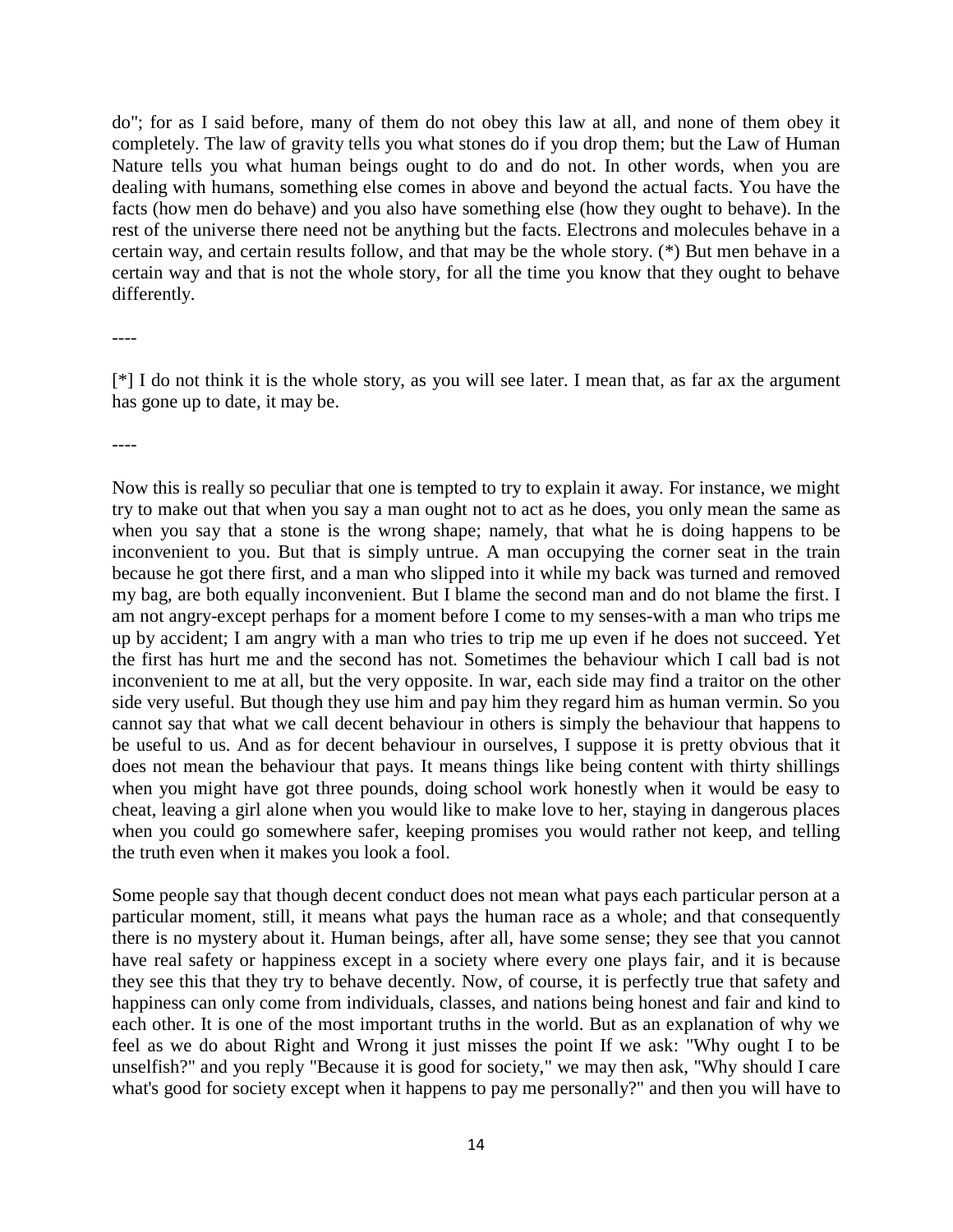say, "Because you ought to be unselfish"-which simply brings us back to where we started. You are saying what is true, but you are not getting any further. If a man asked what was the point of playing football, it would not be much good saying "in order to score goals," for trying to score goals is the game itself, not the reason for the game, and you would really only be saying that football was football-which is true, but not worth saying. In the same way, if a man asks what is the point of behaving decently, it is no good replying, "in order to benefit society," for trying to benefit society, in other words being unselfish (for "society" after all only means "other people"), is one of the things decent behaviour consists in; all you are really saying is that decent behaviour is decent behaviour. You would have said just as much if you had stopped at the statement, "Men ought to be unselfish."

And that is where I do stop. Men ought to be unselfish, ought to be fair. Not that men are unselfish, nor that they like being unselfish, but that they ought to be. The Moral Law, or Law of Human Nature, is not simply a fact about human behaviour in the same way as the Law of Gravitation is, or may be, simply a fact about how heavy objects behave. On the other hand, it is not a mere fancy, for we cannot get rid of the idea, and most of the things we say and think about men would be reduced to nonsense if we did. And it is not simply a statement about how we should like men to behave for our own convenience; for the behaviour we call bad or unfair is not exactly the same as the behaviour we find inconvenient, and may even be the opposite. Consequently, this Rule of Right and Wrong, or Law of Human Nature, or whatever you call it, must somehow or other be a real thing- a thing that is really there, not made up by ourselves. And yet it is not a fact in the ordinary sense, in the same way as our actual behaviour is a fact. It begins to look as if we shall have to admit that there is more than one kind of reality; that, in this particular case, there is something above and beyond the ordinary facts of men's behaviour, and yet quite definitely real-a real law, which none of as made, but which we find pressing on us.

#### 4. What Lies Behind the Law

Let us sum up what we have reached so far. In the case of stones and trees and things of that sort, what we call the Laws of Nature may not be anything except a way of speaking. When you say that nature is governed by certain laws, this may only mean that nature does, in fact, behave in a certain way. The so-called laws may not be anything real-anything above and beyond the actual facts which we observe. But in the case of Man, we saw that this will not do. The Law of Human Nature, or of Right and Wrong, must be something above and beyond the actual facts of human behaviour. In this case, besides the actual facts, you have something else-a real law which we did not invent and which we know we ought to obey.

I now want to consider what this tells us about the universe we live in. Ever since men were able to think, they have been wondering what this universe really is and how it came to be there. And, very roughly, two views have been held. First, there is what is called the materialist view. People who take that view think that matter and space just happen to exist, and always have existed, nobody knows why; and that the matter, behaving in certain fixed ways, has just happened, by a sort of fluke, to produce creatures like ourselves who are able to think. By one chance in a thousand something hit our sun and made it produce the planets; and by another thousandth chance the chemicals necessary for life, and the right temperature, occurred on one of these planets, and so some of the matter on this earth came alive; and then, by a very long series of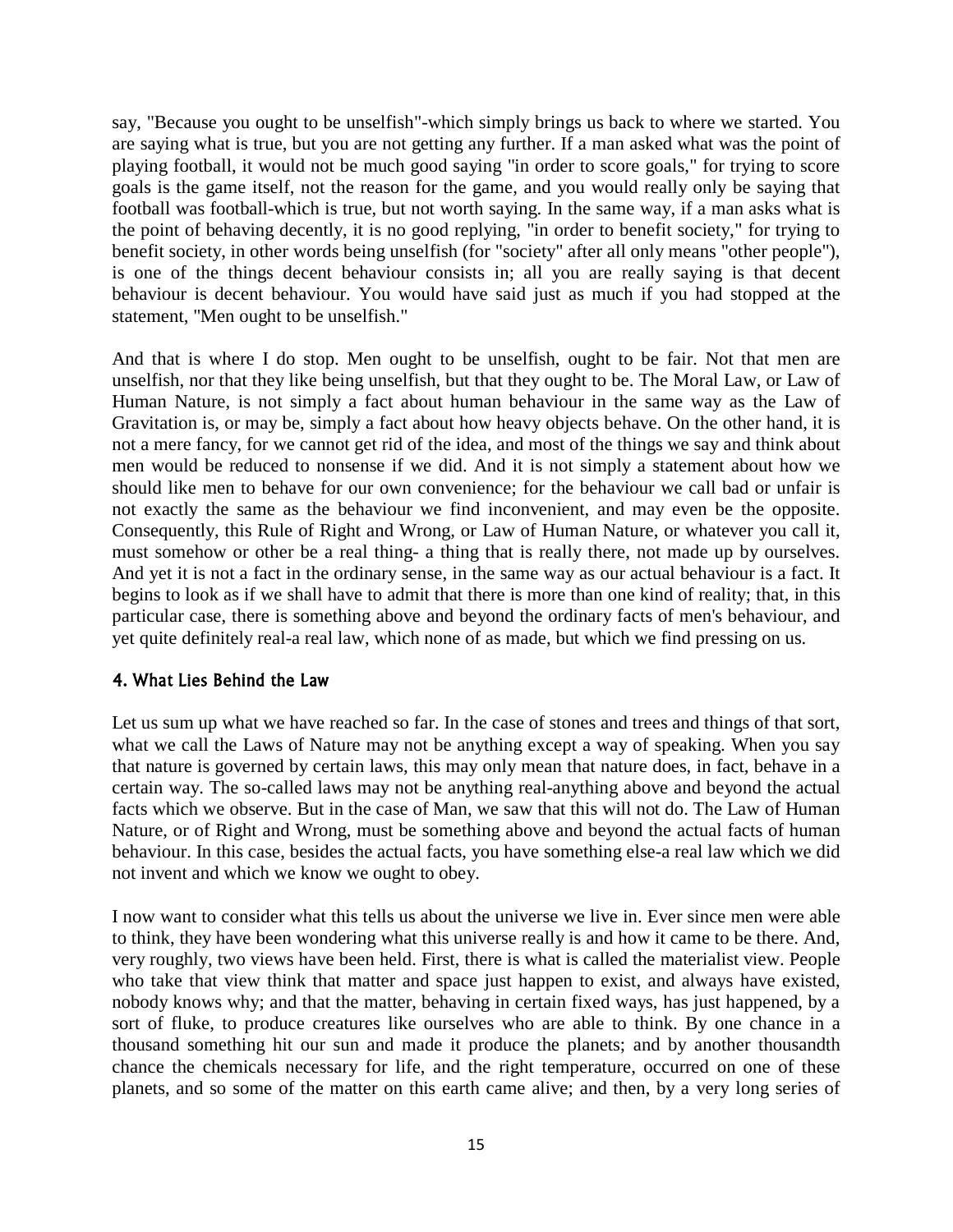chances, the living creatures developed into things like us. The other view is the religious view. (\*) According to it, what is behind the universe is more like a mind than it is like anything else we know.

[\*] See Note at the end of this chapter.

 $\overline{\phantom{a}}$ 

 $\overline{\phantom{a}}$ 

That is to say, it is conscious, and has purposes, and prefers one thing to another. And on this view it made the universe, partly for purposes we do not know, but partly, at any rate, in order to produce creatures like itself-I mean, like itself to the extent of having minds. Please do not think that one of these views was held a long time ago and that the other has gradually taken its place. Wherever there have been thinking men both views turn up. And note this too. You cannot find out which view is the right one by science in the ordinary sense. Science works by experiments. It watches how things behave. Every scientific statement in the long run, however complicated it looks, really means something like, "I pointed the telescope to such and such a part of the sky at 2:20 A.M. on January 15th and saw so-and-so," or, "I put some of this stuff in a pot and heated it to such-and-such a temperature and it did so-and-so." Do not think I am saying anything against science: I am only saying what its job is. And the more scientific a man is, the more (I believe) he would agree with me that this is the job of science- and a very useful and necessary job it is too. But why anything comes to be there at all, and whether there is anything behind the things science observes-something of a different kind-this is not a scientific question. If there is "Something Behind," then either it will have to remain altogether unknown to men or else make itself known in some different way. The statement that there is any such thing, and the statement that there is no such thing, are neither of them statements that science can make. And real scientists do not usually make them. It is usually the journalists and popular novelists who have picked up a few odds and ends of half-baked science from textbooks who go in for them. After all, it is really a matter of common sense. Supposing science ever became complete so that it knew every single thing in the whole universe. Is it not plain that the questions, "Why is there a universe?" "Why does it go on as it does?" "Has it any meaning?" would remain just as they were?

Now the position would be quite hopeless but for this. There is one thing, and only one, in the whole universe which we know more about than we could learn from external observation. That one thing is Man. We do not merely observe men, we are men. In this case we have, so to speak, inside information; we are in the know. And because of that, we know that men find themselves under a moral law, which they did not make, and cannot quite forget even when they try, and which they know they ought to obey. Notice the following point. Anyone studying Man from the outside as we study electricity or cabbages, not knowing our language and consequently not able to get any inside knowledge from us, but merely observing what we did, would never get the slightest evidence that we had this moral law. How could he? for his observations would only show what we did, and the moral law is about what we ought to do. In the same way, if there were anything above or behind the observed facts in the case of stones or the weather, we, by studying them from outside, could never hope to discover it.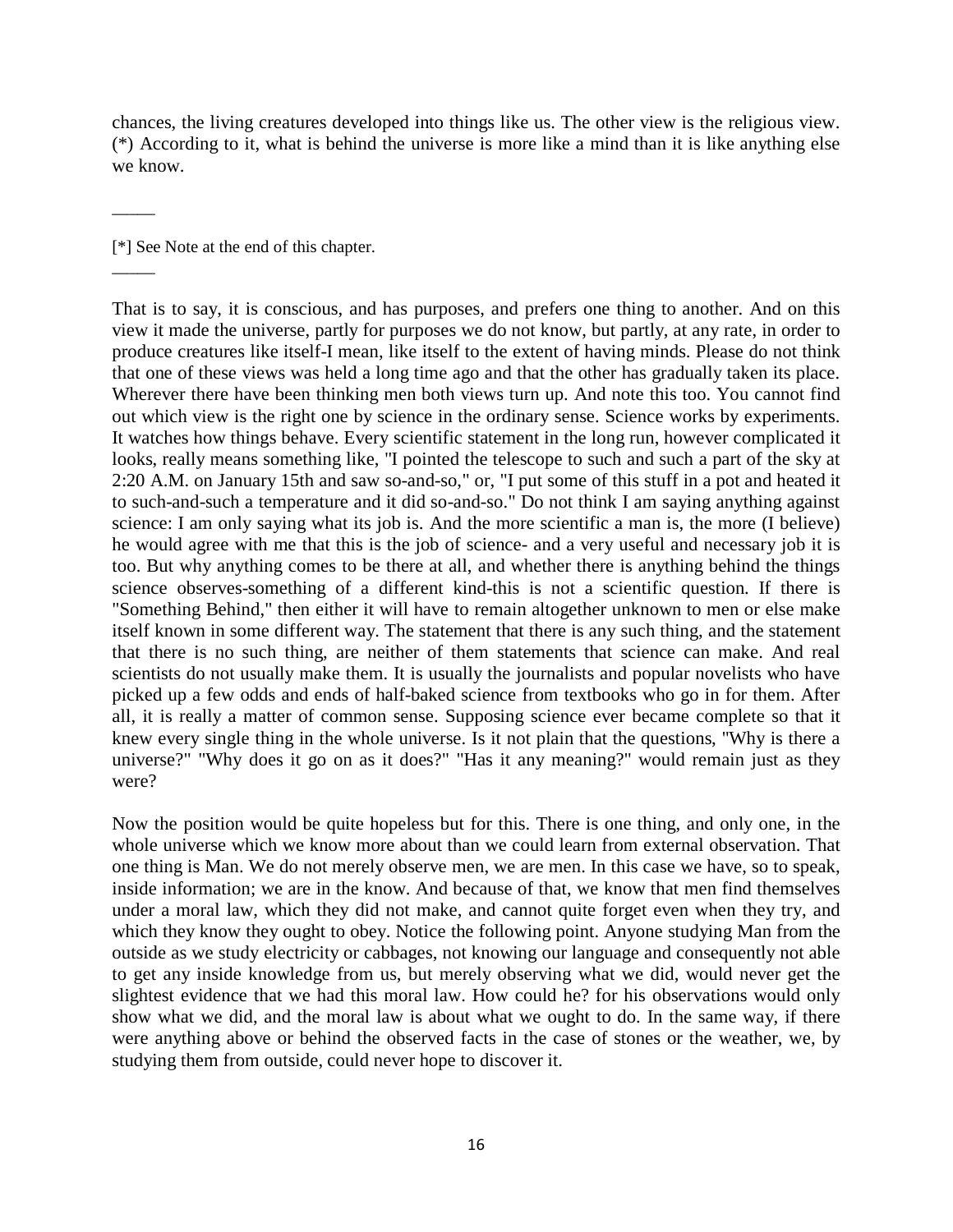The position of the question, then, is like this. We want to know whether the universe simply happens to be what it is for no reason or whether there is a power behind it that makes it what it is. Since that power, if it exists, would be not one of the observed facts but a reality which makes them, no mere observation of the facts can find it. There is only one case in which we can know whether there is anything more, namely our own case. And in that one case we find there is. Or put it the other way round. If there was a controlling power outside the universe, it could not show itself to us as one of the facts inside the universe- no more than the architect of a house could actually be a wall or staircase or fireplace in that house. The only way in which we could expect it to show itself would be inside ourselves as an influence or a command trying to get us to behave in a certain way. And that is just what we do find inside ourselves. Surely this ought to arouse our suspicions? In the only case where you can expect to get an answer, the answer turns out to be Yes; and in the other cases, where you do not get an answer, you see why you do not. Suppose someone asked me, when I see a man in a blue uniform going down the street leaving little paper packets at each house, why I suppose that they contain letters? I should reply, "Because whenever he leaves a similar little packet for me I find it does contain a letter." And if he then objected, "But you've never seen all these letters which you think the other people are getting," I should say, "Of course not, and I shouldn't expect to, because they're not addressed to me. I'm explaining the packets I'm not allowed to open by the ones I am allowed to open." It is the same about this question. The only packet I am allowed to open is Man. When I do, especially when I open that particular man called Myself, I find that I do not exist on my own, that I am under a law; that somebody or something wants me to behave in a certain way. I do not, of course, think that if I could get inside a stone or a tree I should find exactly the same thing, just as I do not think all the other people in the street get the same letters as I do. I should expect, for instance, to find that the stone had to obey the law of gravity-that whereas the sender of the letters merely tells me to obey the law of my human nature, He compels the stone to obey the laws of its stony nature. But I should expect to find that there was, so to speak, a sender of letters in both cases, a Power behind the facts, a Director, a Guide.

Do not think I am going faster than I really am. I am not yet within a hundred miles of the God of Christian theology. All I have got to is a Something which is directing the universe, and which appears in me as a law urging me to do right and making me feel responsible and uncomfortable when I do wrong. I think we have to assume it is more like a mind than it is like anything else we know-because after all the only other thing we know is matter and you can hardly imagine a bit of matter giving instructions. But, of course, it need not be very like a mind, still less like a person. In the next chapter we shall see if we can find out anything more about it. But one word of warning. There has been a great deal of soft soap talked about God for the last hundred years. That is not what I am offering. You can cut all that out.

Note -In order to keep this section short enough when it was given on the air, I mentioned only the Materialist view and the Religious view. But to be complete I ought to mention the In between view called Life-Force philosophy, or Creative Evolution, or Emergent Evolution. The wittiest expositions of it come in the works of Bernard Shaw, but the most profound ones in those of Bergson. People who hold this view say that the small variations by which life on this planet "evolved" from the lowest forms to Man were not due to chance but to the "striving" or "purposiveness" of a Life-Force. When people say this we must ask them whether by Life-Force they mean something with a mind or not. If they do, then "a mind bringing life into existence and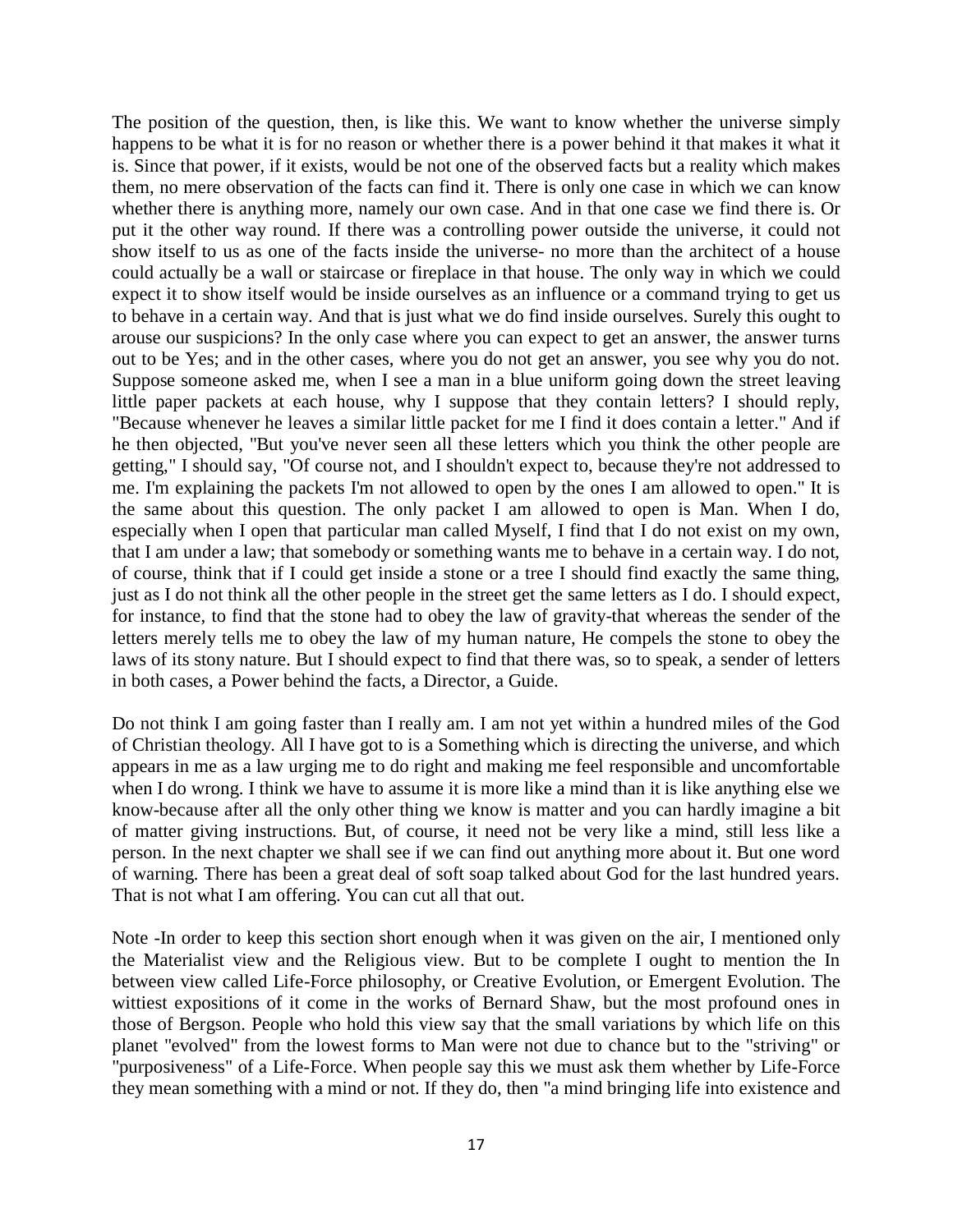leading it to perfection" is really a God, and their view is thus identical with the Religious. If they do not, then what is the sense in saying that something without a mind "strives" or has "purposes"? This seems to me fatal to their view. One reason why many people find Creative Evolution so attractive is that it gives one much of the emotional comfort of believing in God and none of the less pleasant consequences. When you are feeling fit and the sun is shining and you do not want to believe that the whole universe is a mere mechanical dance of atoms, it is nice to be able to think of this great mysterious Force rolling on through the centuries and carrying you on its crest. If, on the other hand, you want to do something rather shabby, the Life-Force, being only a blind force, with no morals and no mind, will never interfere with you like that troublesome God we learned about when we were children. The Life-Force is a sort of tame God. You can switch it on when you want, but it will not bother you. All the thrills of religion and none of the cost. Is the Life-Force the greatest achievement of wishful thinking the world has yet seen?

## 5. We Have Cause to Be Uneasy

I ended my last chapter with the idea that in the Moral Law somebody or something from beyond the material universe was actually getting at us. And I expect when I reached that point some of you felt a certain annoyance. You may even have thought that I had played a trick on you-that I had been carefully wrapping up to look like philosophy what turns out to be one more "religious jaw." You may have felt you were ready to listen to me as long as you thought I had anything new to say; but if it turns out to be only religion, well, the world has tried that and you cannot put the clock back. If anyone is feeling that way I should like to say three things to him.

First, as to putting the clock back. Would you think I was joking if I said that you can put a clock back, and that if the clock is wrong it is often a very sensible thing to do? But I would rather get away from that whole idea of clocks. We all want progress. But progress means getting nearer to the place where you want to be. And if you have taken a wrong turning, then to go forward does not get you any nearer. If you are on the wrong road, progress means doing an about turn and walking back to the right road; and in that case the man who turns back soonest is the most progressive man. We have all seen this when doing arithmetic. When I have started a sum the wrong way, the sooner I admit this and go back and start over again, the faster I shall get on. There is nothing progressive about being pigheaded and refusing to admit a mistake. And I think if you look at the present state of the world, it is pretty plain that humanity has been making some big mistake. We are on the wrong road. And if that is so, we must go back. Going back is the quickest way on.

Then, secondly, this has not yet turned exactly into a "religious jaw." We have not yet got as far as the God of any actual religion, still less the God of that particular religion called Christianity. We have only got as far as a Somebody or Something behind the Moral Law. We are not taking anything from the Bible or the Churches, we are trying to see what we can find out about this Somebody on our own steam. And I want to make it quite clear that what we find out on our own steam is something that gives us a shock. We have two bits of evidence about the Somebody. One is the universe He has made. If we used that as our only clue, then I think we should have to conclude that He was a great artist (for the universe is a very beautiful place), but also that He is quite merciless and no friend to man (for the universe is a very dangerous and terrifying place).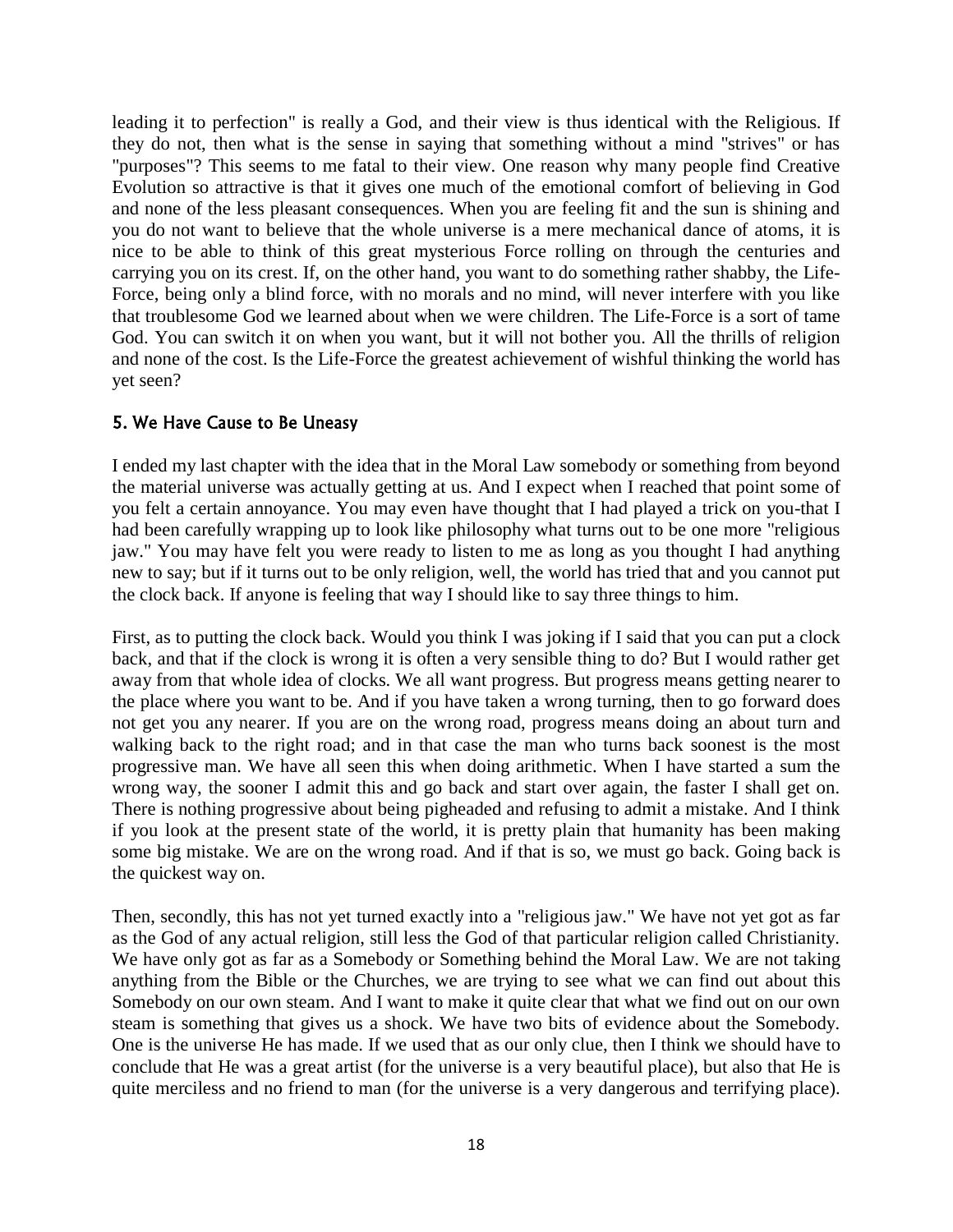The other bit of evidence is that Moral Law which He has put into our minds. And this is a better bit of evidence than the other, because it is inside information. You find out more about God from the Moral Law than from the universe in general just as you find out more about a man by listening to his conversation than by looking at a house he has built. Now, from this second bit of evidence we conclude that the Being behind the universe is intensely interested in right conduct in fair play, unselfishness, courage, good faith, honesty and truthfulness. In that sense we should agree with the account given by Christianity and some other religions, that God is "good." But do not let us go too fast here. The Moral Law does not give us any grounds for thinking that God is "good" in the sense of being indulgent, or soft, or sympathetic. There is nothing indulgent about the Moral Law. It is as hard as nails. It tells you to do the straight thing and it does not seem to care how painful, or dangerous, or difficult it is to do. If God is like the Moral Law, then He is not soft. It is no use, at this stage, saying that what you mean by a "good" God is a God who can forgive. You are going too quickly. Only a Person can forgive. And we have not yet got as far as a personal God-only as far as a power, behind the Moral Law, and more like a mind than it is like anything else. But it may still be very unlike a Person. If it is pure impersonal mind, there may be no tense in asking it to make allowances for you or let you off, just as there is no sense in asking the multiplication table to let you off when you do your sums wrong. You are bound to get the wrong answer. And it is no use either saying that if there is a God of that sort-an impersonal absolute goodness-then you do not like Him and are not going to bother about Him. For the trouble is that one part of you is on His side and really agrees with His disapproval of human greed and trickery and exploitation. You may want Him to make an exception in your own case, to let you off this one time; but you know at bottom that unless the power behind the world really and unalterably detests that sort of behaviour, then He cannot be good. On the other hand, we know that if there does exist an absolute goodness it must hate most of what we do. That is the terrible fix we are in. If the universe is not governed by an absolute goodness, then all our efforts are in the long run hopeless. But if it is, then we are making ourselves enemies to that goodness every day, and are not in the least likely to do any better tomorrow, and so our case is hopeless again. We cannot do without it. and we cannot do with it. God is the only comfort, He is also the supreme terror: the thing we most need and the thing we most want to hide from. He is our only possible-ally, and we have made ourselves His enemies. Some people talk as if meeting the gaze of absolute goodness would be fun. They need to think again. They are still only playing with religion. Goodness is either the great safety or the great danger-according to the way you react to it. And we have reacted the wrong way. Now my third point. When I chose to get to my real subject in this roundabout way, I was not trying to play any kind of trick on you. I had a different reason. My reason was that Christianity simply does not make sense until you have faced the sort of facts I have been describing. Christianity tells people to repent and promises them forgiveness. It therefore has nothing (as far as I know) to say to people who do not know they have done anything to repent of and who do not feel that they need any forgiveness. It is after you have realised that there is a real Moral Law, and a Power behind the law, and that you have broken that law and put yourself wrong with that Power-it is after all this, and not a moment sooner, that Christianity begins to talk. When you know you are sick, you will listen, to. the doctor. When you have realised that our position is nearly desperate you will begin to understand what the Christians are talking about. They offer an explanation of how we got into our present state of both hating goodness and loving it. They offer an explanation of how God can be this impersonal mind at the back of the Moral Law and yet also a Person. They tell you how the demands of this law, which you and I cannot meet, have been met on our behalf, how God Himself becomes a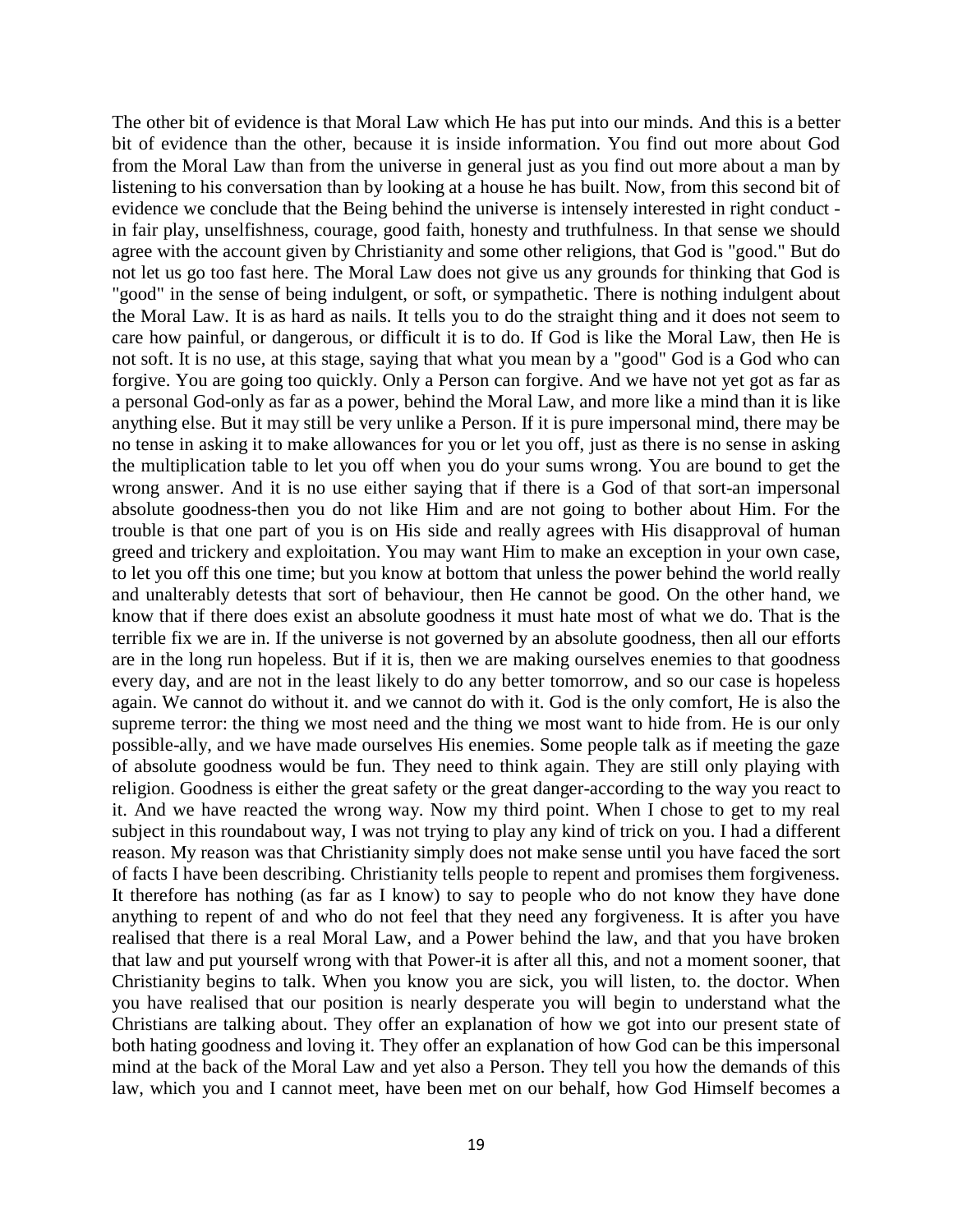man to save man from the disapproval of God. It is an old story and if you want to go into it you will no doubt consult people who have more authority to talk about it than I have. All I am doing is to ask people to face the facts-to understand the questions which Christianity claims to answer. And they are very terrifying facts. I wish it was possible to say something more agreeable. But I must say what I think true. Of course, I quite agree that the Christian religion is, in the long run, a thing of unspeakable comfort. But it does not begin in comfort; it begins in the dismay I have been describing, and it is no use at all trying to go on to that comfort without first going through that dismay. In religion, as in war and everything else, comfort is the one thing you cannot get by looking for it. If you look for truth, you may find comfort in the end: if you look for comfort you will not get either comfort or truth- only soft soap and wishful thinking to begin with and, in the end, despair. Most of us have got over the prewar wishful thinking about international politics. It is time we did the same about religion.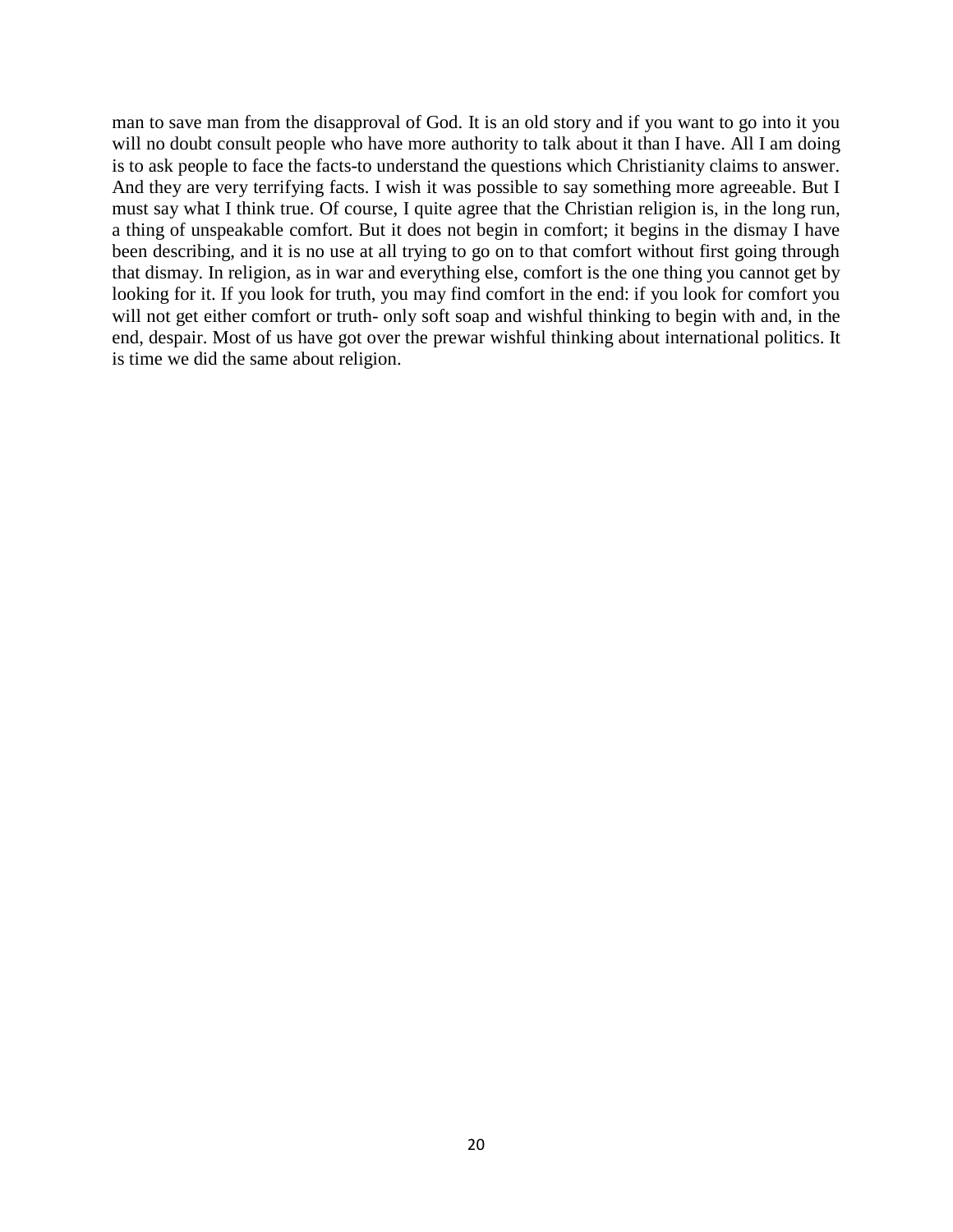## Book 2 \_\_\_\_\_\_\_\_\_\_\_\_\_\_\_\_\_\_\_\_\_\_\_\_\_\_\_\_\_\_\_\_\_\_\_\_\_\_\_\_\_

## What Christians Believe \_\_\_\_\_\_\_\_\_\_\_\_\_\_\_\_\_\_\_\_\_\_\_\_\_\_\_\_\_\_\_\_\_\_\_\_\_\_\_\_\_

#### 1. The Rival Conceptions Of God

I have been asked to tell you what Christians believe, and I am going to begin by telling you one thing that Christians do not need to believe. If you are a Christian you do not have to believe that all the other religions are simply wrong all through. If you are an atheist you do have to believe that the main point in all the religions of the whole world is simply one huge mistake. If you are a Christian, you are free to think that all these religions, even the queerest ones, contain at least some hint of the truth. When I was an atheist I had to try to persuade myself that most of the human race have always been wrong about the question that mattered to them most; when I became a Christian I was able to take a more liberal view. But, of course, being a Christian does mean thinking that where Christianity differs from other religions, Christianity is right and they are wrong. As in arithmetic-there is only one right answer to a sum, and all other answers are wrong: but some of the wrong answers are much nearer being right than others.

The first big division of humanity is into the majority, who believe in some kind of God or gods, and the minority who do not. On this point, Christianity lines up with the majority-lines up with ancient Greeks and Romans, modern savages, Stoics, Platonists, Hindus, Mohammedans, etc., against the modern Western European materialist.

Now I go on to the next big division. People who all believe in God can be divided according to the sort of God they believe in. There are two very different ideas on this subject One of them is the idea that He is beyond good and evil. We humans call one thing good and another thing bad. But according to some people that is merely our human point of view. These people would say that the wiser you become the less you would want to call anything good or bad, and the more dearly you would see that everything is good in one way and bad in another, and that nothing could have been different. Consequently, these people think that long before you got anywhere near the divine point of view the distinction would have disappeared altogether. We call a cancer bad, they would say, because it kills a man; but you might just as well call a successful surgeon bad because he kills a cancer. It all depends on the point of view. The other and opposite idea is that God is quite definitely "good" or "righteous." a God who takes sides, who loves love and hates hatred, who wants us to behave in one way and not in another. The first of these views-the one that thinks God beyond good and evil-is called Pantheism. It was held by the great Prussian philosopher Hagel and, as far as I can understand them, by the Hindus. The other view is held by Jews, Mohammedans and Christians.

And with this big difference between Pantheism and the Christian idea of God, there usually goes another. Pantheists usually believe that God, so to speak, animates the universe as you animate your body: that the universe almost is God, so that if it did not exist He would not exist either, and anything you find in the universe is a part of God. The Christian idea is quite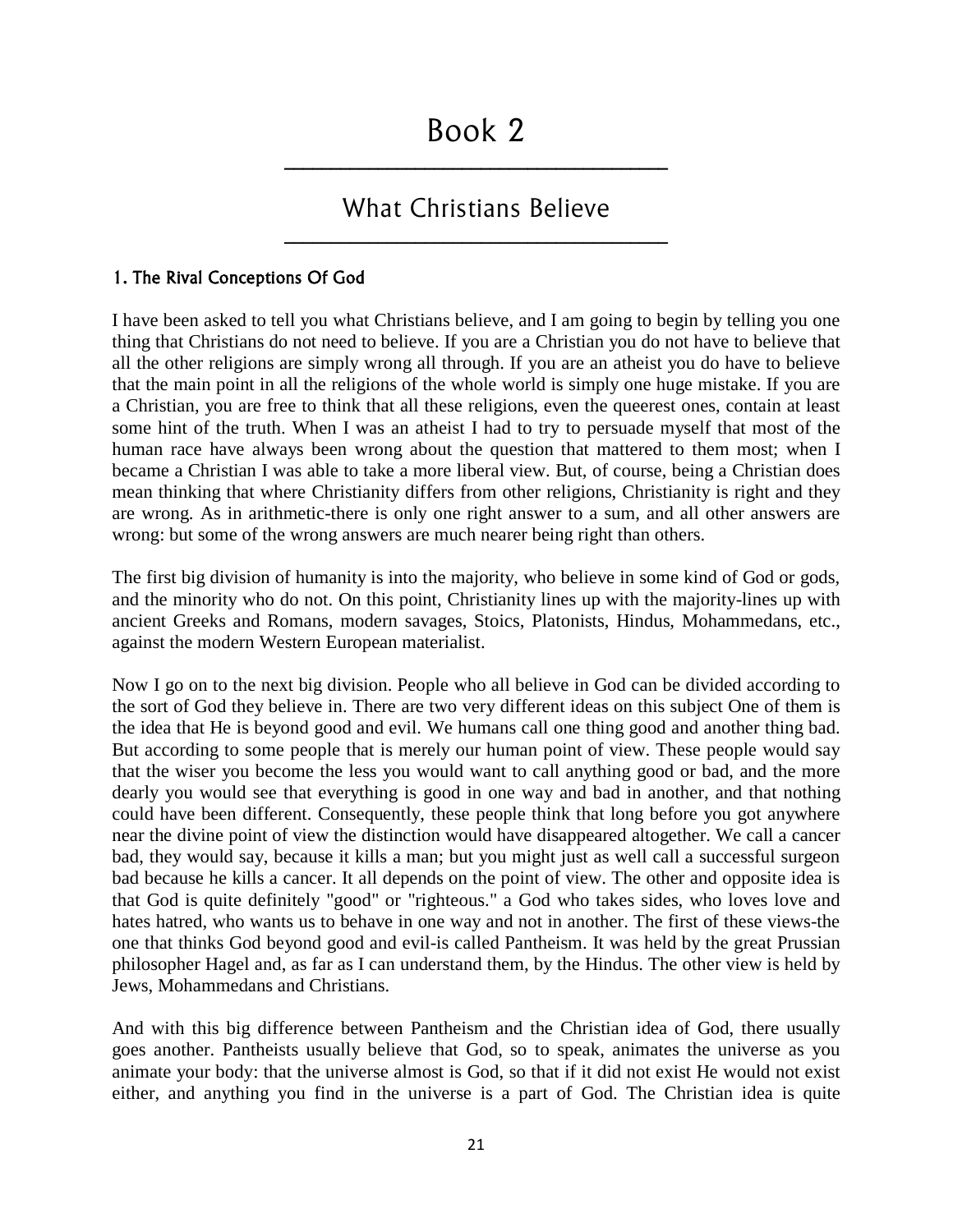different. They think God invented and made the universe-like a man making a picture or composing a tune. A painter is not a picture, and he does not die if his picture is destroyed. You may say, "He's put a lot of himself into it," but you only mean that all its beauty and interest has come out of his head. His skill is not in the picture in the same way that it is in his head, or even in his hands. expect you see how this difference between Pantheists and Christians hangs together with the other one. If you do not take the distinction between good and bad very seriously, then it is easy to say that anything you find in this world is a part of God. But, of course, if you think some things really bad, and God really good, then you cannot talk like that. You must believe that God is separate from the world and that some of the things we see in it are contrary to His will. Confronted with a cancer or a slum the Pantheist can say, "If you could only see it from the divine point of view, you would realise that this also is God." The Christian replies, "Don't talk damned nonsense." (\*)

----

[\*] One listener complained of the word damned as frivolous swearing. But I mean exactly what I say-nonsense that is damned is under God's curse, and will (apart from God's grace) lead those who believe it to eternal death.

----

For Christianity is a fighting religion. It thinks God made the world-that space and time, heat and cold, and all the colours and tastes, and all the animals and vegetables, are things that God "made up out of His head" as a man makes up a story. But it also thinks that a great many things have gone wrong with the world that God made and that God insists, and insists very loudly, on our putting them right again.

And, of course, that raises a very big question. If a good God made the world why has it gone wrong? And for many years I simply refused to listen to the Christian answers to this question, because I kept on feeling "whatever you say, and however clever your arguments are, isn't it much simpler and easier to say that the world was not made by any intelligent power? Aren't all your arguments simply a complicated attempt to avoid the obvious?" But then that threw me back into another difficulty.

My argument against God was that the universe seemed so cruel and unjust. But how had I got this idea of just and unjust? A man does not call a line crooked unless he has some idea of a straight line. What was I comparing this universe with when I called it unjust? If the whole show was bad and senseless from A to Z, so to speak, why did I, who was supposed to be part of the show, find myself in such violent reaction against it? A man feels wet when he falls into water, because man is not a water animal: a fish would not feel wet.

Of course I could have given up my idea of justice by saying it was nothing but a private idea of my own. But if I did that, then my argument against God collapsed too- for the argument depended on saying that the world was really unjust, not simply that it did not happen to please my private fancies. Thus in the very act of trying to prove that God did not exist-in other words,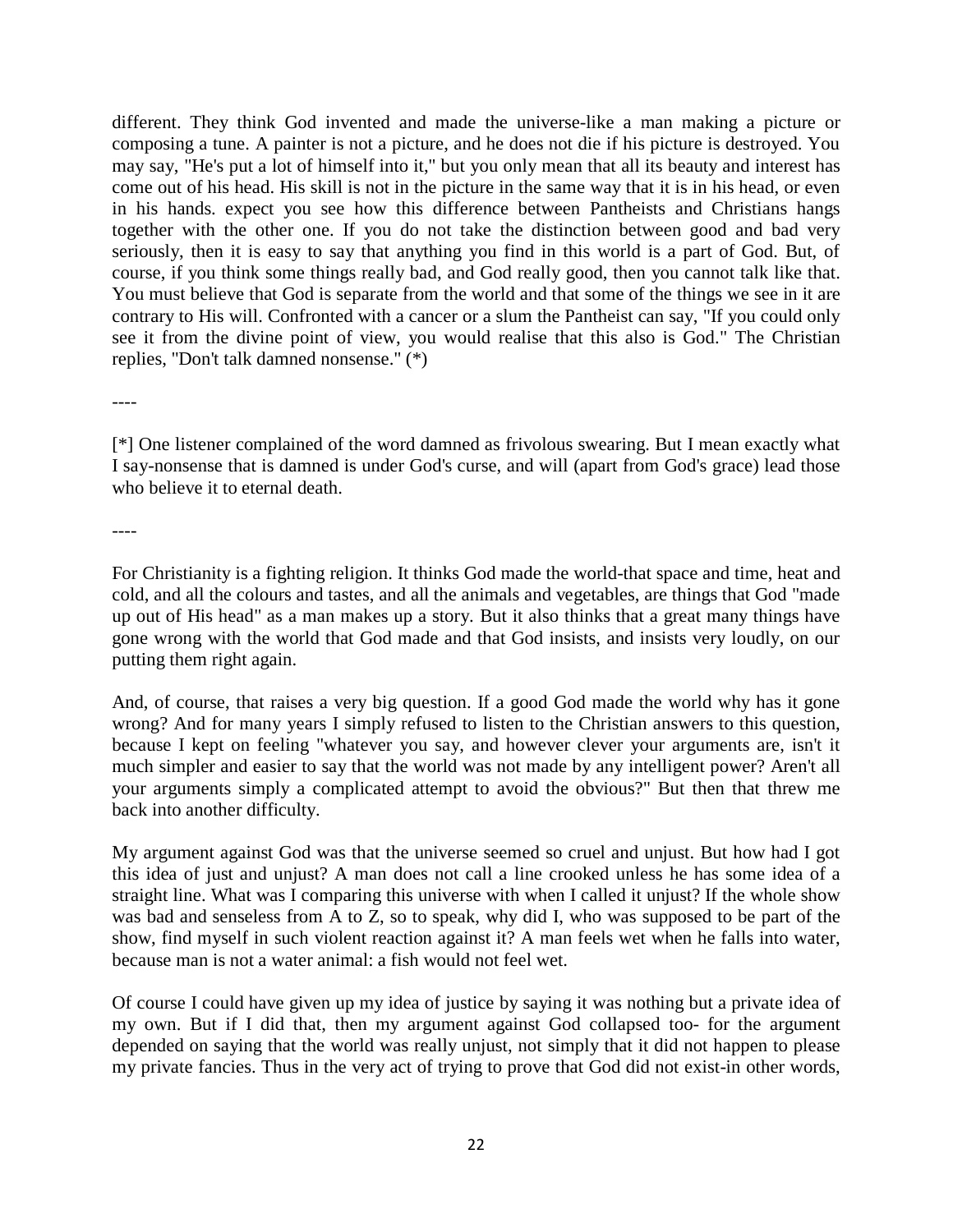that the whole of reality was senseless-I found I was forced to assume that one part of realitynamely my idea of justice-was full of sense.

Consequently atheism turns out to be too simple. If the whole universe has no meaning, we should never have found out that it has no meaning: just as, if there were no light in the universe and therefore no creatures with eyes, we should never know it was dark. Dark would be without meaning.

## 2. The Invasion

Very well then, atheism is too simple. And I will tell you another view that is also too simple. It is the view I call Christianity-and-water, the view which simply says there is a good God in Heaven and everything is all right-leaving out all the difficult and terrible doctrines about sin and hell and the devil, and the redemption. Both these are boys' philosophies.

It is no good asking for a simple religion. After all, real things are not simple. They look simple, but they are not. The table I am sitting at looks simple: but ask a scientist to tell you what it is really made of-all about the atoms and how the light waves rebound from them and hit my eye and what they do to the optic nerve and what it does to my brain-and, of course, you find that what we call "seeing a table" lands you in mysteries and complications which you can hardly get to the end of. A child saying a child's prayer looks simple. And if you are content to stop there, well and good. But if you are not-and the modern world usually is not-if you want to go on and ask what is really happening- then you must be prepared for something difficult. If we ask for something more than simplicity, it is silly then to complain that the something more is not simple.

Very often, however, this silly procedure is adopted by people who are not silly, but who, consciously or unconsciously, want to destroy Christianity. Such people put up a version of Christianity suitable for a child of six and make that the object of their attack. When you try to explain the Christian doctrine as it is really held by an instructed adult, they then complain that you are making their heads turn round and that it is all too complicated and that if there really were a God they are sure He would have made "religion" simple, because simplicity is so beautiful, etc. You must be on your guard against these people for they will change their ground every minute and only waste your tune. Notice, too, their idea of God "making religion simple": as if "religion" were something God invented, and not His statement to us of certain quite unalterable facts about His own nature.

Besides being complicated, reality, in my experience, is usually odd. It is not neat, not obvious, not what you expect. For instance, when you have grasped that the earth and the other planets all go round the sun, you would naturally expect that all the planets were made to match-all at equal distances from each other, say, or distances that regularly increased, or all the same size, or else getting bigger or smaller as you go farther from the sun. In fact, you find no rhyme or reason (that we can see) about either the sizes or the distances; and some of them have one moon, one has four, one has two, some have none, and one has a ring.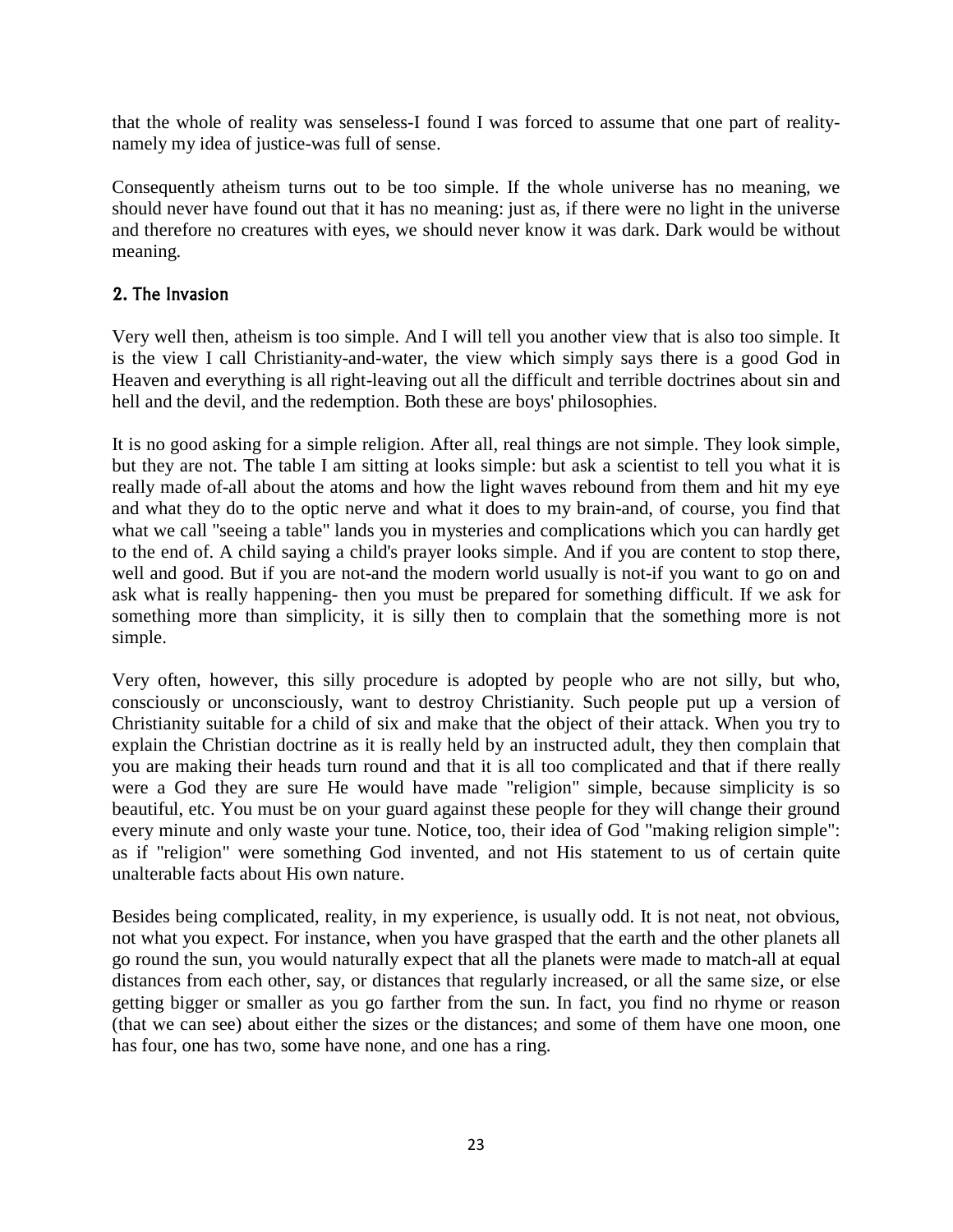Reality, in fact, is usually something you could not have guessed. That is one of the reasons I believe Christianity. It is a religion you could not have guessed. If it offered us just the kind of universe we had always expected, I should feel we were making it up. But, in fact, it is not the sort of thing anyone would have made up. It has just that queer twist about it that real things have. So let us leave behind all these boys' philosophies-these over-simple answers. The problem is not simple and the answer is not going to be simpler either.

What is the problem? A universe that contains much that is obviously bad and apparently meaningless, but containing creatures like ourselves who know that it is bad and meaningless. There are only two views that face all the facts. One is the Christian view that this is a good world that has gone wrong, but still retains the memory of what it ought to have been. The other is the view called Dualism. Dualism means the belief that there are two equal and independent powers at the back of everything, one of them good and the other bad, and that this universe is the battlefield in which they fight out an endless war. I personally think that next to Christianity Dualism is the manliest and most sensible creed on the market. But it has a catch in it.

The two powers, or spirits, or gods-the good one and the bad one-are supposed to be quite independent. They both existed from all eternity. Neither of them made the other, neither of them has any more right than the other to call itself God. Each presumably thinks it is good and thinks the other bad. One of them likes hatred and cruelty, the other likes love and mercy, and each backs its own view. Now what do we mean when we call one of them the Good Power and the other the Bad Power? Either we are merely saying that we happen to prefer the one to the otherlike preferring beer to cider-or else we are saying that, whatever the two powers think about it, and whichever we humans, at the moment,, happen to like, one of them is actually wrong, actually mistaken, in regarding itself as good. Now it we mean merely that we happen to prefer the first, then we must give up talking about good and evil at all. For good means what you ought to prefer quite regardless of what you happen to like at any given moment. If "being good" meant simply joining the side you happened to fancy, for no real reason, then good would not deserve to be called good. So we must mean that one of the two powers is actually wrong and the other actually right

But the moment you say that, you are putting into the universe a third thing in addition to the two Powers: some law or standard or rule of good which one of the powers conforms to and the other fails to conform to. But since the two powers are judged by this standard, then this standard, or the Being who made this standard, is farther back and higher up than either of them, and He will be the real God. In fact, what we meant by calling them good and bad turns out to be that one of them is in a right relation to the real ultimate God and the other in a wrong relation to Him.

The same point can be made in a different way. If Dualism is true, then the bad Power must be a being who likes badness for its own sake. But in reality we have no experience of anyone liking badness just because it is bad. The nearest we can get to it is in cruelty. But in real life people are cruel for one of two reasons- either because they are sadists, that is, because they have a sexual perversion which makes cruelty a cause of sensual pleasure to them, or else for the sake of something they are going to get out of it-money, or power, or safety. But pleasure, money, power, and safety are all, as far as they go, good things. The badness consists in pursuing them by the wrong method, or in the wrong way, or too much. I do not mean, of course, that the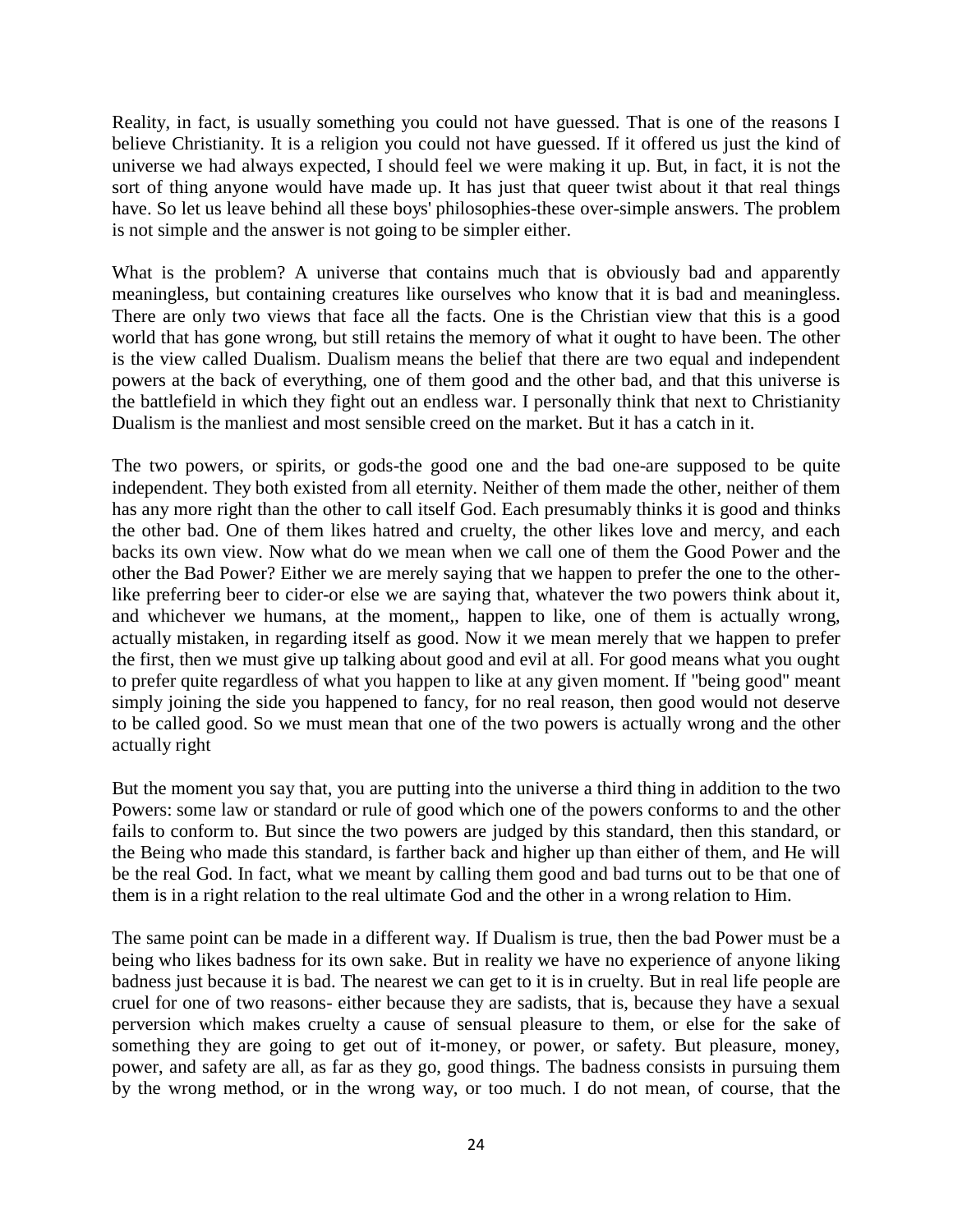people who do this are not desperately wicked. I do mean that wickedness, when you examine it, turns out to be the pursuit of some good in the wrong way. You can be good for the mere sake of goodness: you cannot be bad for the mere sake of badness. You can do a kind action when you are not feeling kind and when it gives you no pleasure, simply because kindness is right; but no one ever did a cruel action simply because cruelty is wrong-only because cruelty was pleasant or useful to him. In other words badness cannot succeed even in being bad in the same way in which goodness is good. Goodness is, so to speak, itself: badness is only spoiled goodness. And there must be something good first before it can be spoiled. We called sadism a sexual perversion; but you must first have the idea of a normal sexuality before you can talk of its being perverted; and you can see which is the perversion, because you can explain the perverted from the normal, and cannot explain the normal from the perverted. It follows that this Bad Power, who is supposed to be on an equal footing with the Good Power, and to love badness in the same way as the Good Power loves goodness, is a mere bogy. In order to be bad he must have good things to want and then to pursue in the wrong way: he must have impulses which were originally good in order to be able to pervert them. But if he is bad he cannot supply himself either with good things to desire or with good impulses to pervert. He must be getting both from the Good Power. And if so, then he is not independent. He is part of the Good Power's world: he was made either by the Good Power or by some power above them both.

Put it more simply still. To be bad, he must exist and have intelligence and will. But existence, intelligence and will are in themselves good. Therefore he must be getting them from the Good Power: even to be bad he must borrow or steal from his opponent. And do you now begin to see why Christianity has always said that the devil is a fallen angel? That is not a mere story for the children. It is a real recognition of the fact that evil is a parasite, not an original thing. The powers which enable evil to carry on are powers given it by goodness. All the things which enable a bad man to be effectively bad are in themselves good things-resolution, cleverness, good looks, existence itself. That is why Dualism, in a strict sense, will not work.

But I freely admit that real Christianity (as distinct from Christianity-and-water) goes much nearer to Dualism than people think. One of the things that surprised me when I first read the New Testament seriously was that it talked so much about a Dark Power in the universe-a mighty evil spirit who was held to be the Power behind death and disease, and sin. The difference is that Christianity thinks this Dark Power was created by God, and was good when he was created, and went wrong. Christianity agrees with Dualism that this universe is at war. But it does not think this is a war between independent powers. It thinks it is a civil war, a rebellion, and that we are living in a part of the universe occupied by the rebel.

Enemy-occupied territory-that is what this world is. Christianity is the story of how the rightful king has landed, you might say landed in disguise, and is calling us all to take part in a great campaign of sabotage. When you go to church you are really listening-in to the secret wireless from our friends: that is why the enemy is so anxious to prevent us from going. He does it by playing on our conceit and laziness and intellectual snobbery. I know someone will ask me, "Do you really mean, at this time of day, to reintroduce our old friend the devil-hoofs and horns and all?" Well, what the time of day has to do with it I do not know. And I am not particular about the hoofs and horns. But in other respects my answer is "Yes, I do." I do not claim to know anything about his personal appearance. If anybody really wants to know him better I would say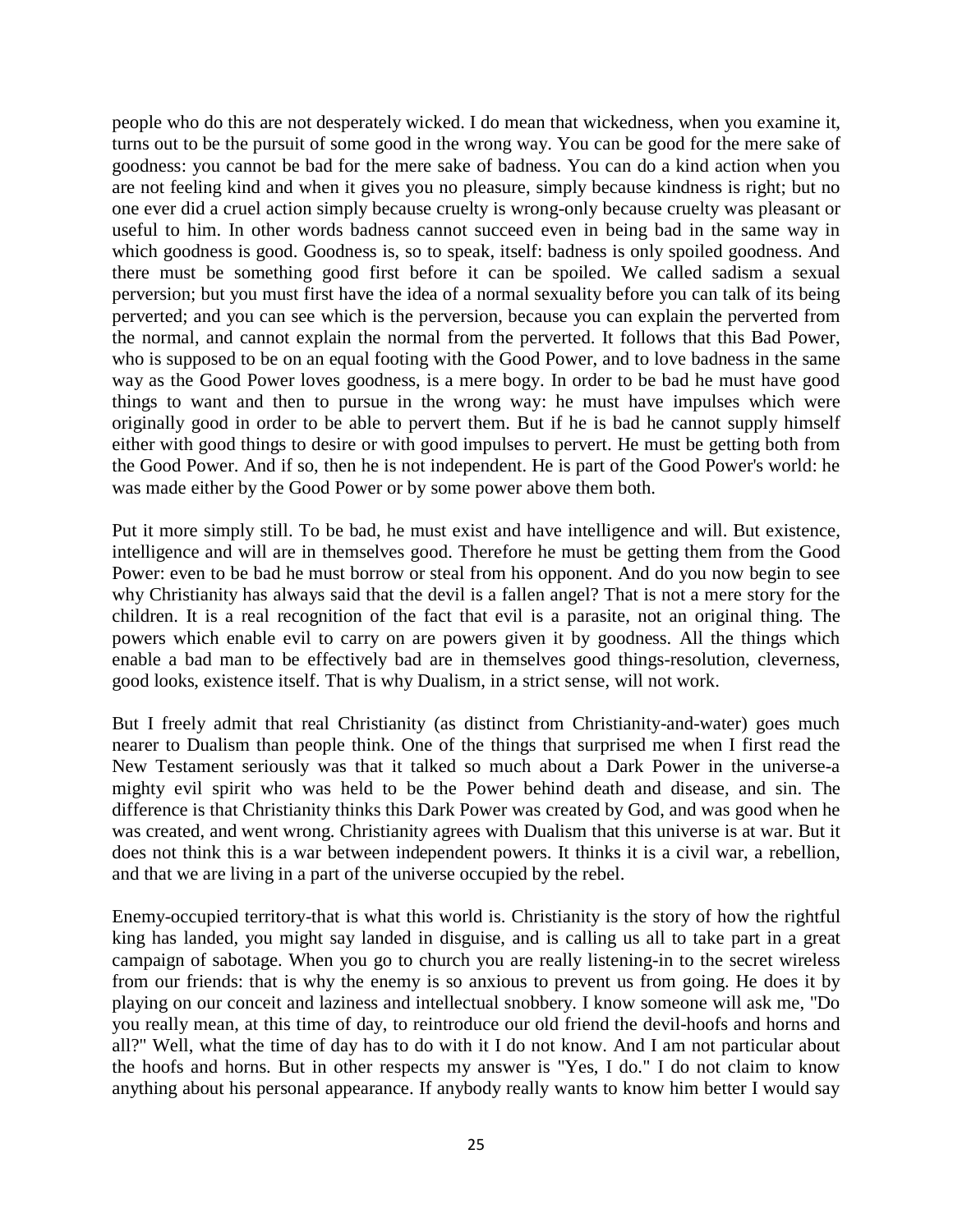to that person, "Don't worry. If you really want to, you will Whether you'll like it when you do is another question."

## 3. The Shocking Alternative

Christians, then, believe that an evil power has made himself for the present the Prince of this World. And, of course, that raises problems. Is this state of affairs in accordance with God's will or not? If it is, He is a strange God, you will say: and if it is not, how can anything happen contrary to the will of a being with absolute power?

But anyone who has been in authority knows how a thing can be in accordance with your will in one way and not in another. It may be quite sensible for a mother to say to the children, "I'm not going to go and make you tidy the schoolroom every night. You've got to learn to keep it tidy on your own." Then she goes up one night and finds the Teddy bear and the ink and the French Grammar all lying in the grate. That is against her will. She would prefer the children to be tidy. But on the other hand, it is her will which has left the children free to be untidy. The same thing arises in any regiment, or trade union, or school. You make a thing voluntary and then half the people do not do it. That is not what you willed, but your will has made it possible.

It is probably the same in the universe. God created things which had free will. That means creatures which can go either wrong or right. Some people think they can imagine a creature which was free but had no possibility of going wrong; I cannot. If a thing is free to be good it is also free to be bad. And free will is what has made evil possible. Why, then, did God give them free will? Because free will though it makes evil possible, is also the only thing that makes possible any love or goodness or joy worth having. A world of automata-of creatures that worked like machines-would hardly be worth creating. The happiness which God designs for His higher creatures is the happiness of being freely, voluntarily united to Him and to each other in an ecstasy of love and delight compared with which the most rapturous love between a man and a woman on this earth is mere milk and water. And for that they must be free.

Of course God knew what would happen if they used their freedom the wrong way: apparently He thought it worth the risk. Perhaps we feel inclined to disagree with Him. But there is a difficulty about disagreeing with God. He is the source from which all your reasoning power comes: you could not be right and He wrong any more than a stream can rise higher than its own source. When you are arguing against Him you are arguing against the very power that makes you able to argue at all: it is like cutting off the branch you are sitting on. If God thinks this state of war in the universe a price worth paying for free will-that is, for making a live world in which creatures can do real good or harm and something of real importance can happen, instead of a toy world which only moves when He pulls the strings-then we may take it it is worth paying.

When we have understood about free will, we shall see how silly it is to ask, as somebody once asked me: "Why did God make a creature of such rotten stuff that it went wrong?" The better stuff a creature is made of-the cleverer and stronger and freer it is-then the better it will be if it goes right, but also the worse it will be if it goes wrong. A cow cannot be very good or very bad; a dog can be both better and worse; a child better and worse still; an ordinary man, still more so; a man of genius, still more so; a superhuman spirit best-or worst-of all.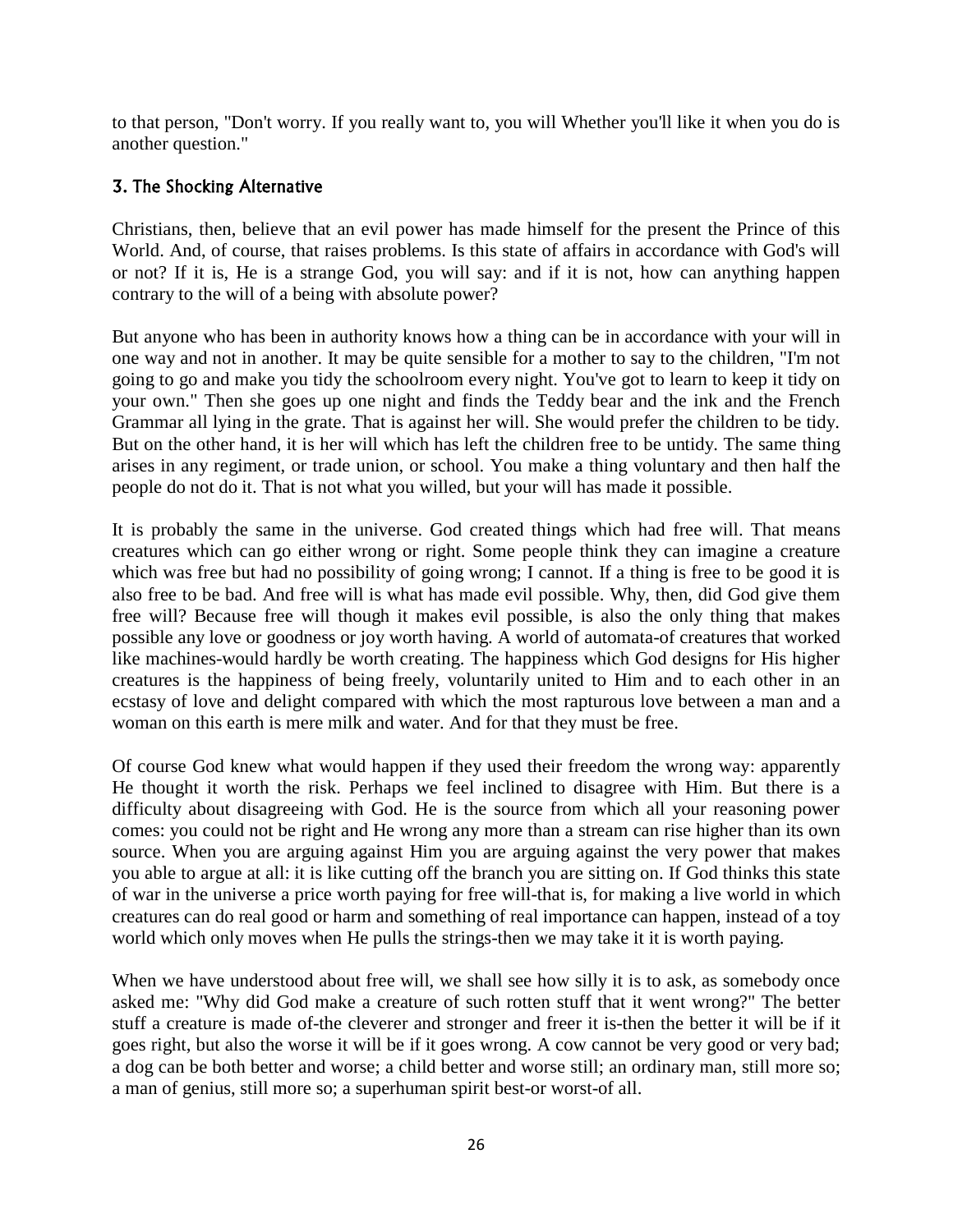How did the Dark Power go wrong? Here, no doubt, we ask a question to which human beings cannot give an answer with any certainty. A reasonable (and traditional) guess, based on our own experiences of going wrong, can, however, be offered. The moment you have a self at all, there is a possibility of putting Yourself first-wanting to be the centre-wanting to be God, in fact. That was the sin of Satan: and that was the sin he taught the human race. Some people think the fall of man had something to do with sex, but that is a mistake. (The story in the Book of Genesis rather suggests that some corruption in our sexual nature followed the fall and was its result, not its cause.) What Satan put into the heads of our remote ancestors was the idea that they could "be like gods"-could set up on their own as if they had created themselves-be their own mastersinvent some sort of happiness for themselves outside God, apart from God. And out of that hopeless attempt has come nearly all that we call human history-money, poverty, ambition, war, prostitution, classes, empires, slavery-the long terrible story of man trying to find something other than God which will make him happy.

The reason why it can never succeed is this. God made us: invented us as a man invents an engine. A car is made to run on gasoline, and it would not run properly on anything else. Now God designed the human machine to run on Himself. He Himself is the fuel our spirits were designed to burn, or the food our spirits were designed to feed on. There is no other. That is why it is just no good asking God to make us happy in our own way without bothering about religion. God cannot give us a happiness and peace apart from Himself, because it is not there. There is no such thing.

That is the key to history. Terrific energy is expended-civilisations are built up-excellent institutions devised; but each time something goes wrong. Some fatal flaw always brings the selfish and cruel people to the top and it all slides back into misery and ruin. In fact, the machine conks. It seems to start up all right and runs a Jew yards, and then it breaks down. They are trying to run it on the wrong juice. That is what Satan has done to us humans.

And what did God do? First of all He left us conscience, the sense of right and wrong: and all through history there have been people trying (some of them very hard) to obey it. None of them ever quite succeeded. Secondly, He sent the human race what I call good dreams: I mean those queer stories scattered all through the heathen religions about a god who dies and comes to life again and, by his death, has somehow given new life to men. Thirdly, He selected one particular people and spent several centuries hammering into their heads the sort of God He was -that there was only one of Him and that He cared about right conduct. Those people were the Jews, and the Old Testament gives an account of the hammering process.

Then comes the real shock. Among these Jews there suddenly turns up a man who goes about talking as if He was God. He claims to forgive sins. He says He has always existed. He says He is coming to judge the world at the end of time. Now let us get this clear. Among Pantheists, like the Indians, anyone might say that he was a part of God, or one with God: there would be nothing very odd about it. But this man, since He was a Jew, could not mean that kind of God. God, in their language, meant the Being outside the world Who had made it and was infinitely different from anything else. And when you have grasped that, you will see that what this man said was, quite simply, the most shocking thing that has ever been uttered by human lips.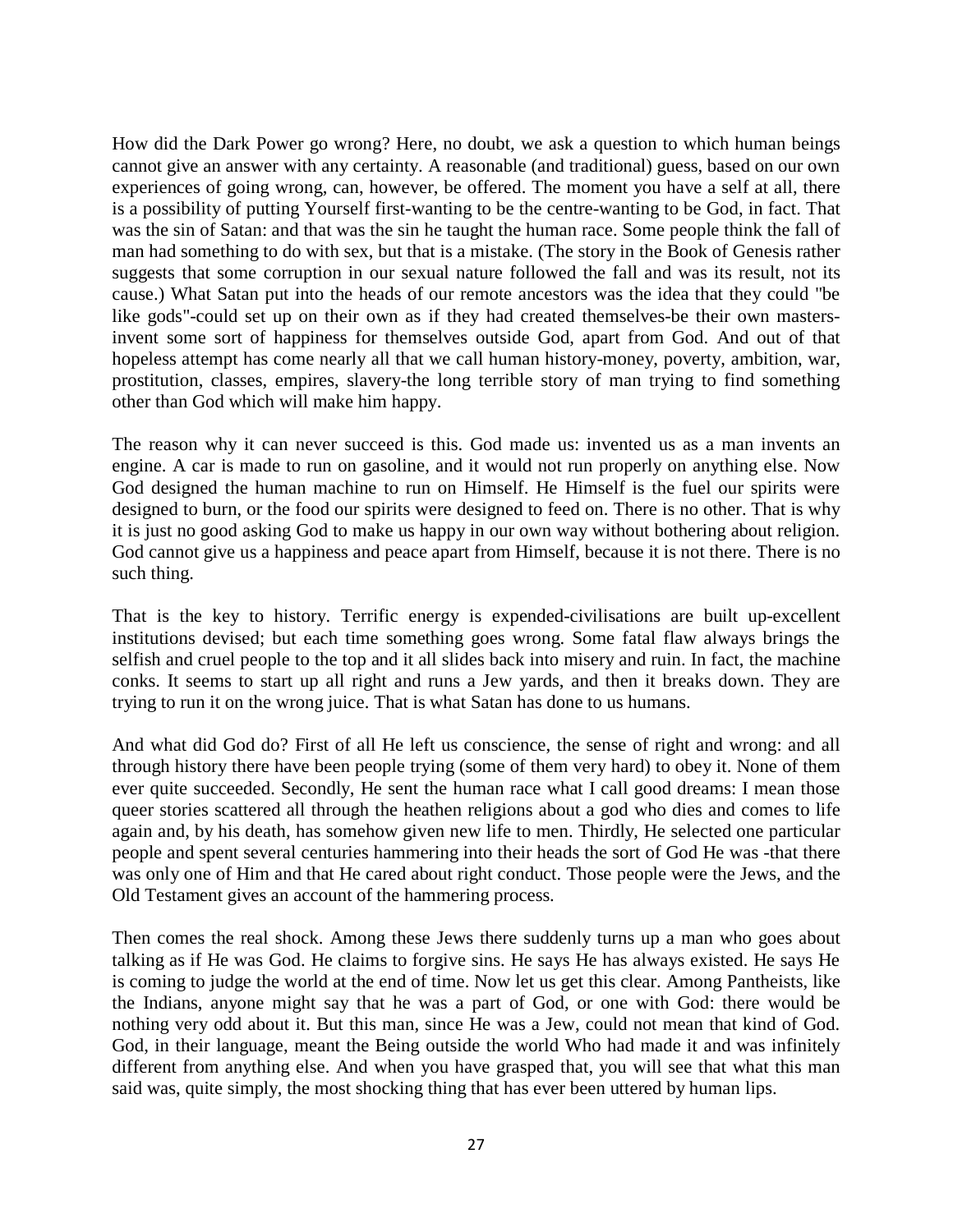One part of the claim tends to slip past us unnoticed because we have heard it so often that we no longer see what it amounts to. I mean the claim to forgive sins: any sins. Now unless the speaker is God, this is really so preposterous as to be comic. We can all understand how a man forgives offences against himself. You tread on my toe and I forgive you, you steal my money and I forgive you. But what should we make of a man, himself unrobbed and untrodden on, who announced that he forgave you for treading on other men's toes and stealing other men's money? Asinine fatuity is the kindest description we should give of his conduct. Yet this is what Jesus did. He told people that their sins were forgiven, and never waited to consult all the other people whom their sins had undoubtedly injured. He unhesitatingly behaved as if He was the party chiefly concerned, the person chiefly offended in all offences. This makes sense only if He really was the God whose laws are broken and whose love is wounded in every sin. In the mouth of any speaker who is not God, these words would imply what I can only regard as a silliness and conceit unrivalled by any other character in history.

Yet (and this is the strange, significant thing) even His enemies, when they read the Gospels, do not usually get the impression of silliness and conceit. Still less do unprejudiced readers. Christ says that He is "humble and meek" and we believe Him; not noticing that, if He were merely a man, humility and meekness are the very last characteristics we could attribute to some of His sayings.

I am trying here to prevent anyone saying the really foolish thing that people often say about Him: "I'm ready to accept Jesus as a great moral teacher, but I don't accept His claim to be God." That is the one thing we must not say. A man who was merely a man and said the sort of things Jesus said would not be a great moral teacher. He would either be a lunatic-on a level with the man who says he is a poached egg-or else he would be the Devil of Hell. You must make your choice. Either this man was, and is, the Son of God: or else a madman or something worse. You can shut Him up for a fool, you can spit at Him and kill Him as a demon; or you can fall at His feet and call Him Lord and God. But let us not come with any patronising nonsense about His being a great human teacher. He has not left that open to us. He did not intend to.

## 4. The Perfect Penitent

We are faced, then, with a frightening alternative. This man we are talking about either was (and is) just what He said or else a lunatic, or something worse. Now it seems to me obvious that He was neither a lunatic nor a fiend: and consequently, however strange or terrifying or unlikely it may seem, I have to accept the view that He was and is God. God has landed on this enemyoccupied world in human form.

And now, what was the purpose of it all? What did He come to do? Well, to teach, of course; but as soon as you look into the New Testament or any other Christian writing you will find they are constantly talking about something different-about His death and His coming to life again. It is obvious that Christians think the chief point of the story lies here. They think the main thing He came to earth to do was to suffer and be killed.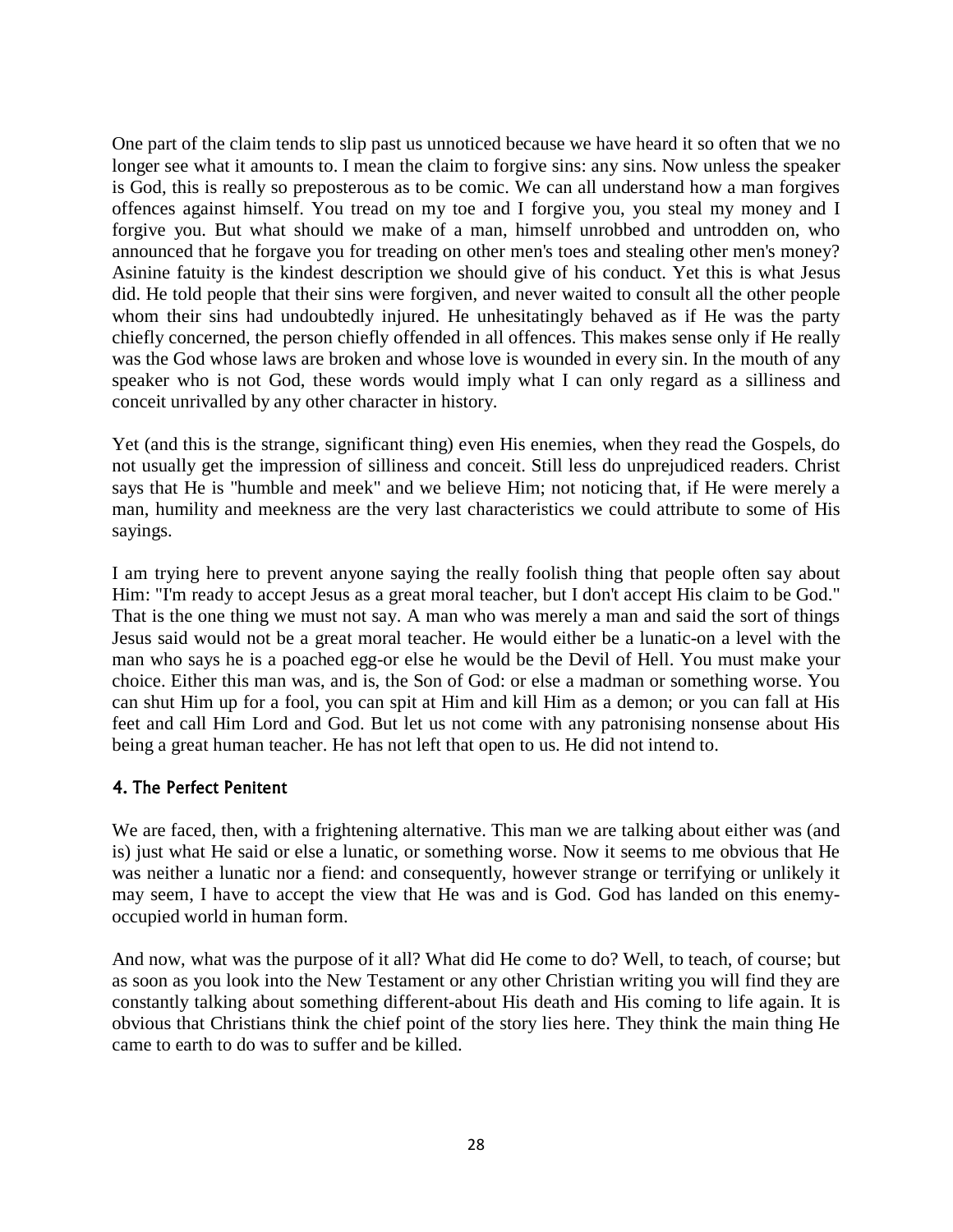Now before I became a Christian I was under the impression that the first thing Christians had to believe was one particular theory as to what the point of this dying was. According to that theory God wanted to punish men for having deserted and joined the Great Rebel, but Christ volunteered to be punished instead, and so God let us off. Now I admit that even this theory does not seem to me quite so immoral and so silly as it used to; but that is not the point I want to make. What I came to see later on was that neither this theory nor any other is Christianity. The central Christian belief is that Christ's death has somehow put us right with God and given us a fresh start Theories as to how it did this are another matter. A good many different theories have been held as to how it works; what all Christians are agreed on is that it does work. I will tell you what I think it is like. All sensible people know that if you are tired and hungry a meal will do you good. But the modern theory of nourishment-all about the vitamins and proteins-is a different thing. People ate their dinners and felt better long before the theory of vitamins was ever heard of: and if the theory of vitamins is some day abandoned they will go on eating their dinners just the same. Theories about Christ's death are not Christianity: they are explanations about how it works. Christians would not all agree as to how important these theories are. My own church-the Church of England-does not lay down any one of them as the right one. The Church of Rome goes a bit further. But I think they will all agree that the thing itself is infinitely more important than any explanations that theologians have produced. I think they would probably admit that no explanation will ever be quite adequate to the reality. But as I said in the preface to this book, I am only a layman, and at this point we are getting into deep water. I can only tell you, for what it is worth, how I, personally, look at the matter.

On my view the theories are not themselves the thing you are asked to accept. Many of you no doubt have read Jeans or Eddington. What they do when they want to explain the atom, or something of that sort, is to give you a description out of which you can make a mental picture. But then they warn you that this picture is not what the scientists actually believe. What the scientists believe is a mathematical formula. The pictures are there only to help you to understand the formula. They are not really true in the way the formula is; they do not give you the real thing but only something more or less like it. They are only meant to help, and if they do not help you can drop them. The thing itself cannot be pictured, it can only be expressed mathematically. We are in the same boat here. We believe that the death of Christ is just that point in history at which something absolutely unimaginable from outside shows through into our own world. And if we cannot picture even the atoms of which our own world is built, of course we are not going to be able to picture this. Indeed, if we found that we could fully understand it, that very fact would show it was not what it professes to be-the inconceivable, the uncreated, the thing from beyond nature, striking down into nature like lightning. You may ask what good will it be to us if we do not understand it. But that is easily answered. A man can eat his dinner without understanding exactly how food nourishes him. A man can accept what Christ has done without knowing how it works: indeed, he certainly would not know how it works until he has accepted it.

We are told that Christ was killed for us, that His death has washed out our sins, and that by dying He disabled death itself. That is the formula. That is Christianity. That is what has to be believed. Any theories we build up as to how Christ's death did all this are, in my view, quite secondary: mere plans or diagrams to be left alone if they do not help us, and, even if they do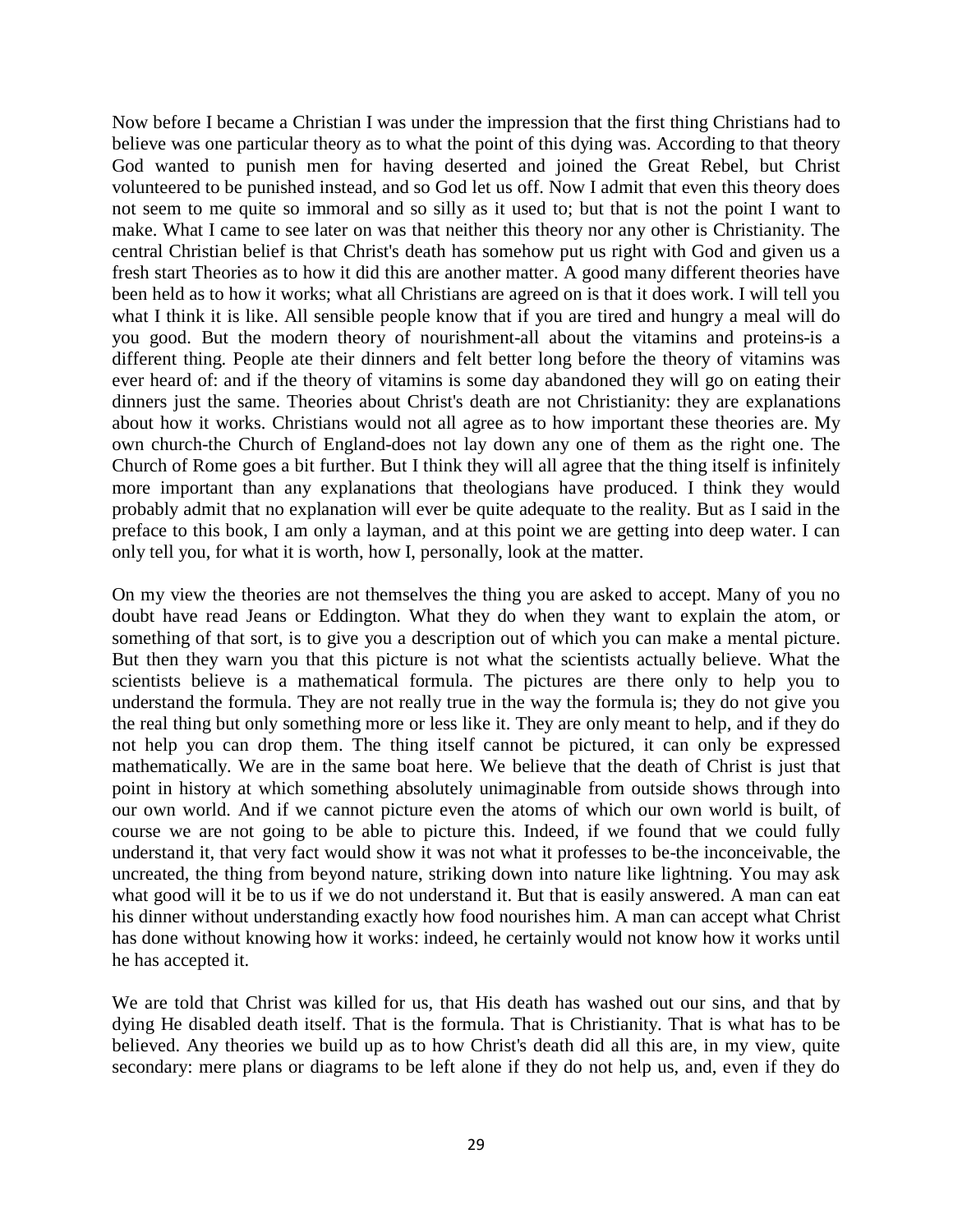help us, not to be confused with the thing itself. All the same, some of these theories are worth looking at.

The one most people have heard is the one I mentioned before -the one about our being let off because Christ had volunteered to bear a punishment instead of us. Now on the face of it that is a very silly theory. If God was prepared to let us off, why on earth did He not do so? And what possible point could there be in punishing an innocent person instead? None at all that I can see, if you are thinking of punishment in the police-court sense. On the other hand, if you think of a debt, there is plenty of point in a person who has some assets paying it on behalf of someone who has not. Or if you take "paying the penalty," not in the sense of being punished, but in the more general sense of "standing the racket" or "footing the bill," then, of course, it is a matter of common experience that, when one person has got himself into a hole, the trouble of getting him out usually falls on a kind friend. Now what was the sort of "hole" man had got himself into? He had tried to set up on his own, to behave as if he belonged to himself. In other words, fallen man is not simply an imperfect creature who needs improvement: he is a rebel who must lay down his arms. Laying down your arms, surrendering, saying you are sorry, realising that you have been on the wrong track and getting ready to start life over again from the ground floor-that is the only way out of a "hole." This process of surrender-this movement full speed astern-is what Christians call repentance. Now repentance is no fun at all. It is something much harder than merely eating humble pie. It means unlearning all the self-conceit and self-will that we have been training ourselves into for thousands of years. It means killing part of yourself, undergoing a kind of death. In fact, it needs a good man to repent. And here comes the catch. Only a bad person needs to repent: only a good person can repent perfectly. The worse you are the more you need it and the less you can do it. The only person who could do it perfectly would be a perfect person-and he would not need it.

Remember, this repentance, this willing submission to humiliation and a kind of death, is not something God demands of you before He will take you back and which He could let you off if He chose: it is simply a description of what going back to Him is like. If you ask God to take you back without it, you are really asking Him to let you go back without going back. It cannot hap pen. Very well, then, we must go through with it. But the same badness which makes us need it, makes us unable to do it. Can we do it if God helps us? Yes, but what do we mean when we talk of God helping us? We mean God putting into us a bit of Himself, so to speak. He lends us a little of His reasoning powers and that is how we think: He puts a little of His love into us and that is how we love one another. When you teach a child writing, you hold its hand while it forms the letters: that is, it forms the letters because you are forming them. We love and reason because God loves and reasons and holds our hand while we do it. Now if we had not fallen, that would be all plain sailing. But unfortunately we now need God's help in order to do something which God, in His own nature, never does at all-to surrender, to suffer, to submit, to die. Nothing in God's nature corresponds to this process at all. So that the one road for which we now need God's leadership most of all is a road God, in His own nature, has never walked. God can share only what He has: this thing, in His own nature, He has not.

But supposing God became a man-suppose our human nature which can suffer and die was amalgamated with God's nature in one person-then that person could help us. He could surrender His will, and suffer and die, because He was man; and He could do it perfectly because He was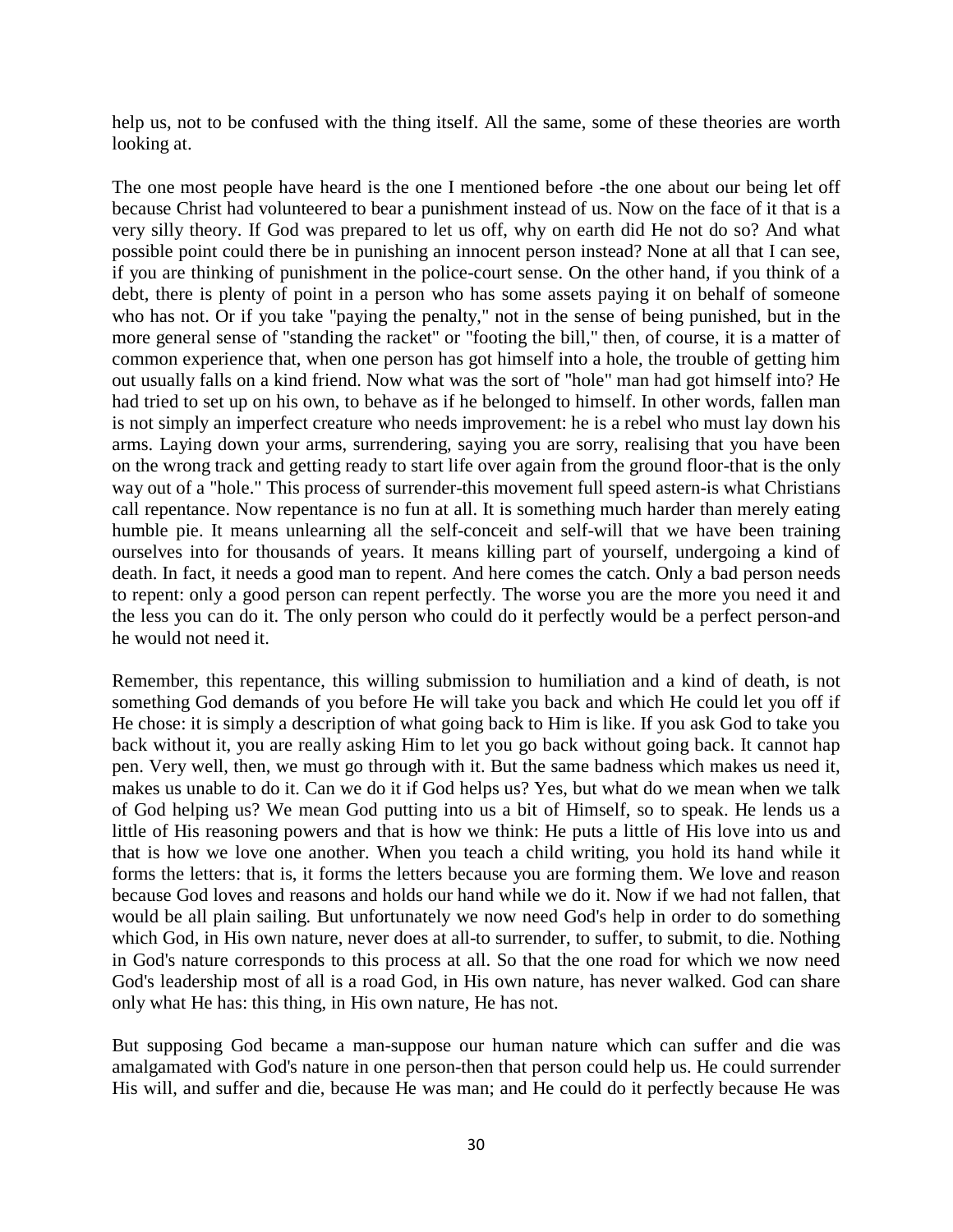God. You and I can go through this process only if God does it in us; but God can do it only if He becomes man. Our attempts at this dying will succeed only if we men share in God's dying, just as our thinking can succeed only because it is a drop out of the ocean of His intelligence: but we cannot share God's dying unless God dies; and He cannot die except by being a man. That is the sense in which He pays our debt, and suffers for us what He Himself need not suffer at all.

I have heard some people complain that if Jesus was God as well as man, then His sufferings and death lose all value in their eyes, "because it must have been so easy for him." Others may (very rightly) rebuke the ingratitude and ungraciousness of this objection; what staggers me is the misunderstanding it betrays. In one sense, of course, those who make it are right. They have even understated their own case. The perfect submission, the perfect suffering, the perfect death were not only easier to Jesus because He was God, but were possible only because He was God. But surely that is a very odd reason for not accepting them? The teacher is able to form the letters for the child because the teacher is grown-up and knows how to write. That, of course, makes it easier for the teacher, and only because it is easier for him can he help the child. If it rejected him because "it's easy for grown-ups" and waited to learn writing from another child who could not write itself (and so had no "unfair" advantage), it would not get on very quickly. If I am drowning in a rapid river, a man who still has one foot on the bank may give me a hand which saves my life. Ought I to shout back (between my gasps) "No, it's not fair! You have an advantage! You're keeping one foot on the bank"? That advantage-call it "unfair" if you like-is the only reason why he can be of any use to me. To what will you look for help if you will not look to that which is stronger than yourself?

Such is my own way of looking at what Christians call the Atonement. But remember this is only one more picture. Do not mistake it for the thing itself: and if it does not help you, drop it

## 5. The Practical Conclusion

The perfect surrender and humiliation were undergone by Christ: perfect because He was God, surrender and humiliation because He was man. Now the Christian belief is that if we somehow share the humility and suffering of Christ we shall also share in His conquest for death and find a new life after we have died and in it become perfect, and perfectly happy, creatures. This means something much more than our trying to follow His teaching. People often ask when the next step in evolution-the step to something beyond man-will happen. But on the Christian view, it has happened already. In Christ a new kind of man appeared: and the new kind of life which began in Him is to be put into us. How is this to be done? Now, please remember how we acquired the old, ordinary kind of life. We derived it from others, from our father and mother and all our ancestors, without our consent-and by a very curious process, involving pleasure, pain, and danger. A process you would never have guessed. Most of us spend a good many years in childhood trying to guess it: and some children, when they are first told, do not believe it-and I am not sure that I blame them, for it is very odd. Now the God who arranged that process is the same God who arranges how the new kind of life-the Christ life-is to be spread. We must be prepared for it being odd too. He did not consult us when He invented sex: He has not consulted us either when He invented this.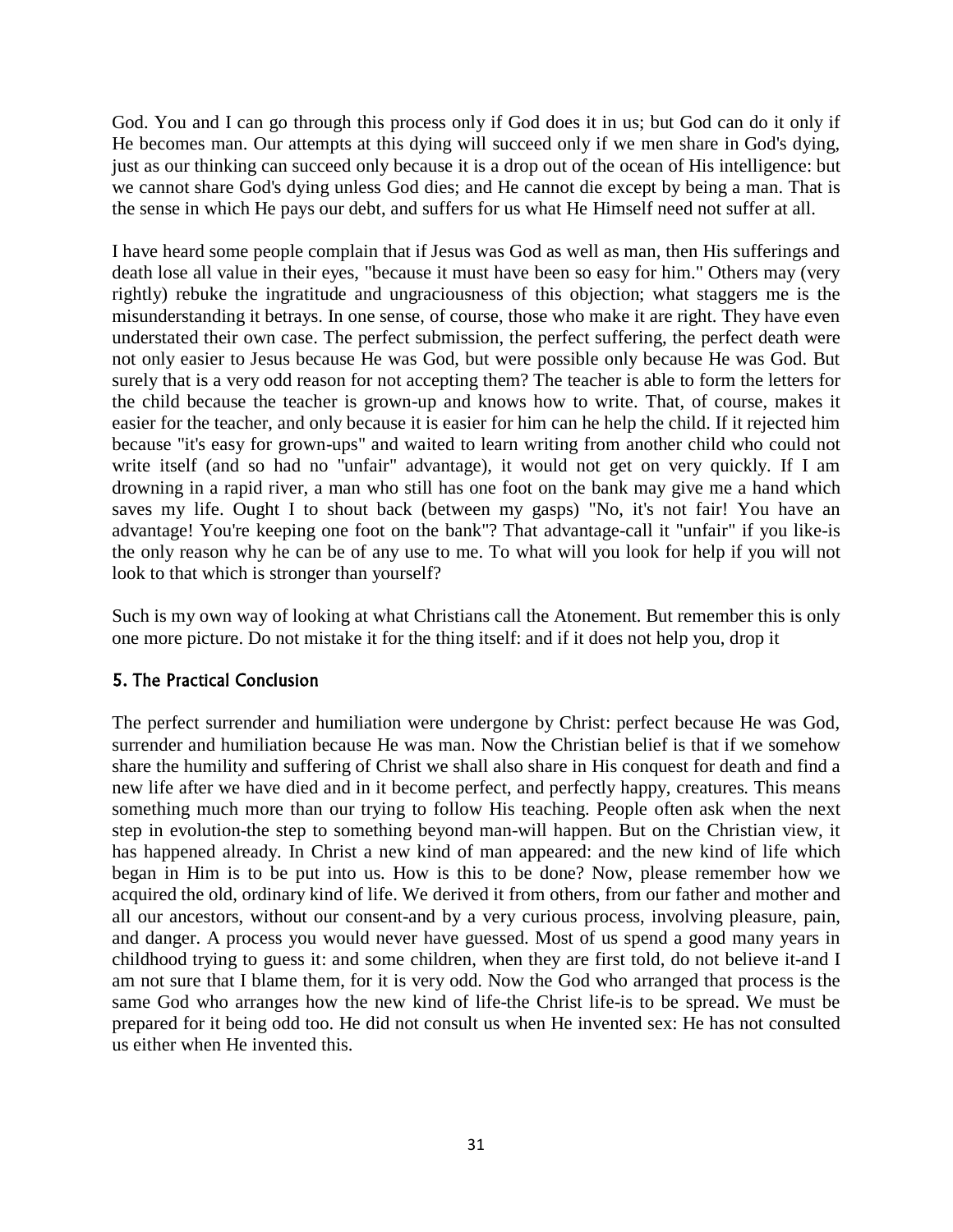There are three things that spread the Christ life to us: baptism, belief, and that mysterious action which different Christians call by different names-Holy Communion, the Mass, the Lord's Supper. At least, those are the three ordinary methods. I am not saying there may not be special cases where it is spread without one or more of these. I have not time to go into special cases, and I do not know enough. If you are trying in a few minutes to tell a man how to get to Edinburgh you will tell him the trains: he can, it is true, get there by boat or by a plane, but you will hardly bring that in. And I am not saying anything about which of these three things is the most essential. My Methodist friend would like me to say more about belief and less (in proportion) about the other two. But I am not going into that. Anyone who professes to teach you Christian doctrine will, in fact, tell you to use all three, and that is enough for our present purpose.

I cannot myself see why these things should be the conductors of the new kind of life. But then, if one did not happen to know, I should never have seen any connection between a particular physical pleasure and the appearance of a new human being in the world. We have to take reality as it comes to us: there is no good jabbering about what it ought to be like or what we should have expected it to be like. But though I cannot see why it should be so, I can tell you why I believe it is so. I have explained why I have to believe that Jesus was (and is) God. And it seems plain as a matter of history that He taught His followers that the new life was communicated in this way. In other words, I believe it on His authority. Do not be scared by the word authority. Believing things on authority only means believing them because you have been told them by someone you think trustworthy. Ninety-nine per cent of the things you believe are believed on authority. I believe there is such a place as New York. I have not seen it myself. I could not prove by abstract reasoning that there must be such a place. I believe it because reliable people have told me so. The ordinary man believes in the Solar System, atoms, evolution, and the circulation of the blood on authority-because the scientists say so. Every historical statement in the world is believed on authority. None of us has seen the Norman Conquest or the defeat of the Armada. None of us could prove them by pure logic as you prove a thing in mathematics. We believe them simply because people who did see them have left writings that tell us about them: in fact, on authority. A man who jibbed at authority in other things as some people do in religion would have to be content to know nothing all his life.

Do not think I am setting up baptism and belief and the Holy Communion as things that will do instead of your own attempts to copy Christ. Your natural life is derived from your parents; that does not mean it will stay there if you do nothing about it. You can lose it by neglect, or you can drive it away by committing suicide. You have to feed it and look after it: but always remember you are not making it, you are only keeping up a life you got from someone else. In the same way a Christian can lose the Christ-life which has been put into him, and he has to make efforts to keep it. But even the best Christian that ever lived is not acting on his own steam-he is only nourishing or protecting a life he could never have acquired by his own efforts. And that has practical consequences. As long as the natural life is in your body, it will do a lot towards repairing that body. Cut it, and up to a point it will heal, as a dead body would not. A live body is not one that never gets hurt, but one that can to some extent repair itself. In the same way a Christian is not a man who never goes wrong, but a man who is enabled to repent and pick himself up and begin over again after each stumble-because the Christ-life is inside him,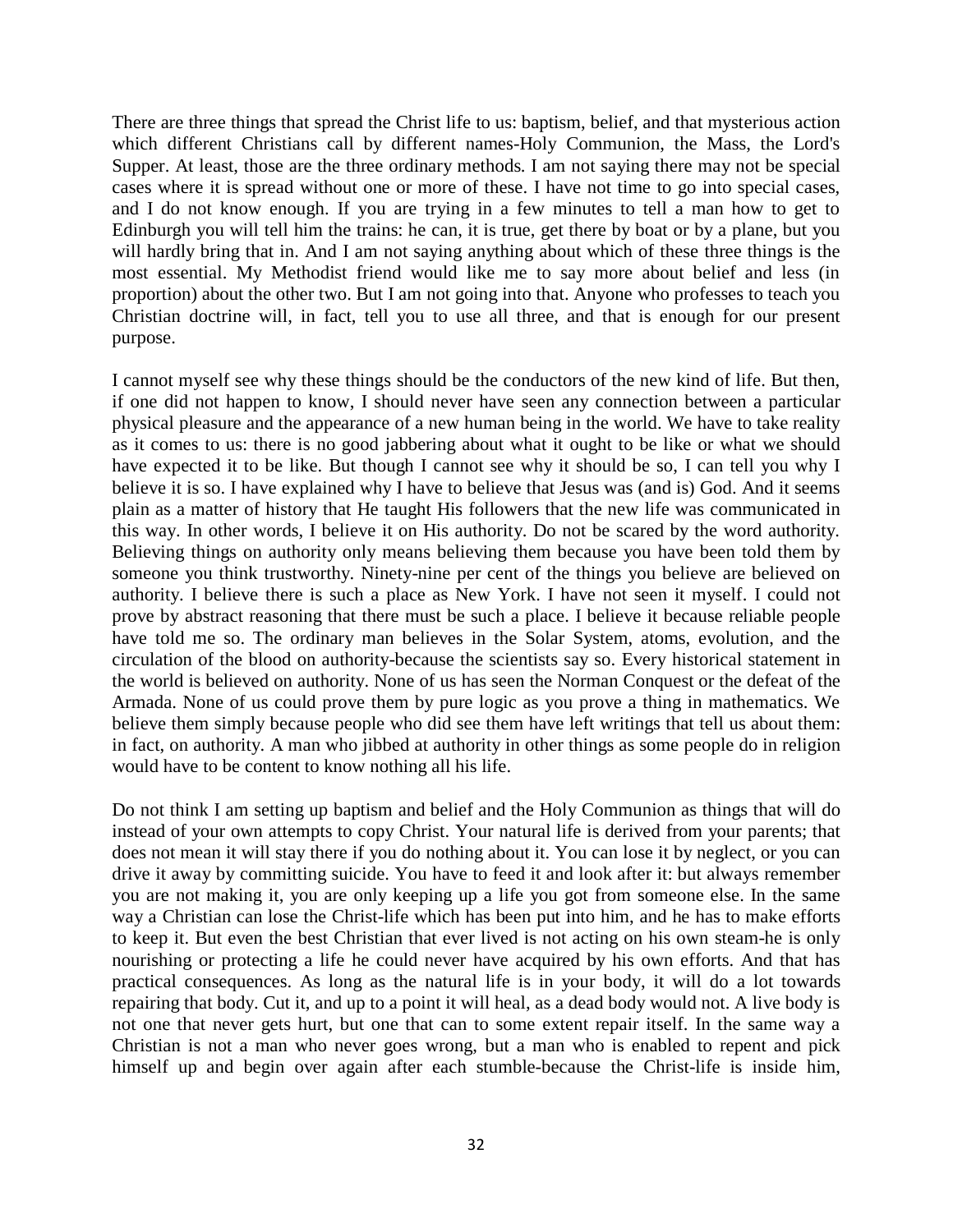repairing him all the time, enabling him to repeat (in some degree) the kind of voluntary death which Christ Himself carried out.

That is why the Christian is in a different position from other people who are trying to be good. They hope, by being good, to please God if there is one; or-if they think there is not-at least they hope to deserve approval from good men. But the Christian thinks any good he does comes from the Christ-life inside him. He does not think God will love us because we are good, but that God will make us good because He loves us; just as the roof of a greenhouse does not attract the sun because it is bright, but becomes bright because the sun shines on it.

And let me make it quite clear that when Christians say the Christ-life is in them, they do not mean simply something mental or moral. When they speak of being "in Christ" or of Christ being "in them," this is not simply a way of saying that they are thinking about Christ or copying Him. They mean that Christ is actually operating through them; that the whole mass of Christians are the physical organism through which Christ acts-that we are. His fingers and muscles, the cells of His body. And perhaps that explains one or two things. It explains why this new life is spread not only by purely mental acts like belief, but by bodily acts like baptism and Holy Communion. It is not merely the spreading of an idea; it is more like evolution-a biological or super-biological fact. There is no good trying to be more spiritual than God. God never meant man to be a purely spiritual creature. That is why He uses material things like bread and wine to put the new life into us. We may think this rather crude and unspiritual. God does not: He invented eating. He likes matter. He invented it.

Here is another thing that used to puzzle me. Is it not frightfully unfair that this new life should be confined to people who have heard of Christ and been able to believe in Him? But the truth is God has not told us what His arrangements about the other people are. We do know that no man can be saved except through Christ; we do not know that only those who know Him can be saved through Him, But in the meantime, if you are worried about the people outside, the most unreasonable thing you can do is to remain outside yourself. Christians are Christ's body, the organism through which He works. Every addition to that body enables Him to do more. If you want to help those outside you must add your own little cell to the body of Christ who alone can help them. Cutting off a man's fingers would be an odd way of getting him to do more work.

Another possible objection is this. Why is God landing in this enemy-occupied world in disguise and starting a sort of secret society to undermine the devil? Why is He not landing in force, invading it? Is it dial He is not strong enough? Well, Christians think He is going to land in force; we do not know when. But we can guess why He is delaying. He wants to give us the chance of joining His side freely. I do not suppose you and I would have thought much of a Frenchman who waited till the Allies were marching into Germany and then announced he was on our side. God will invade. But I wonder whether people who ask God to interfere openly and directly in our world quite realise what it will be like when He does. When that happens, it is the end of the world. When the author walks on to the stage the play is over. God is going to invade, all right: but what is the good of saying you are on His side then, when you see the whole natural universe melting away like a dream and something else-something it never entered your head to conceive-comes crashing in; something so beautiful to some of us and so terrible to others that none of us will have any choice left? For this time it will be God without disguise; something so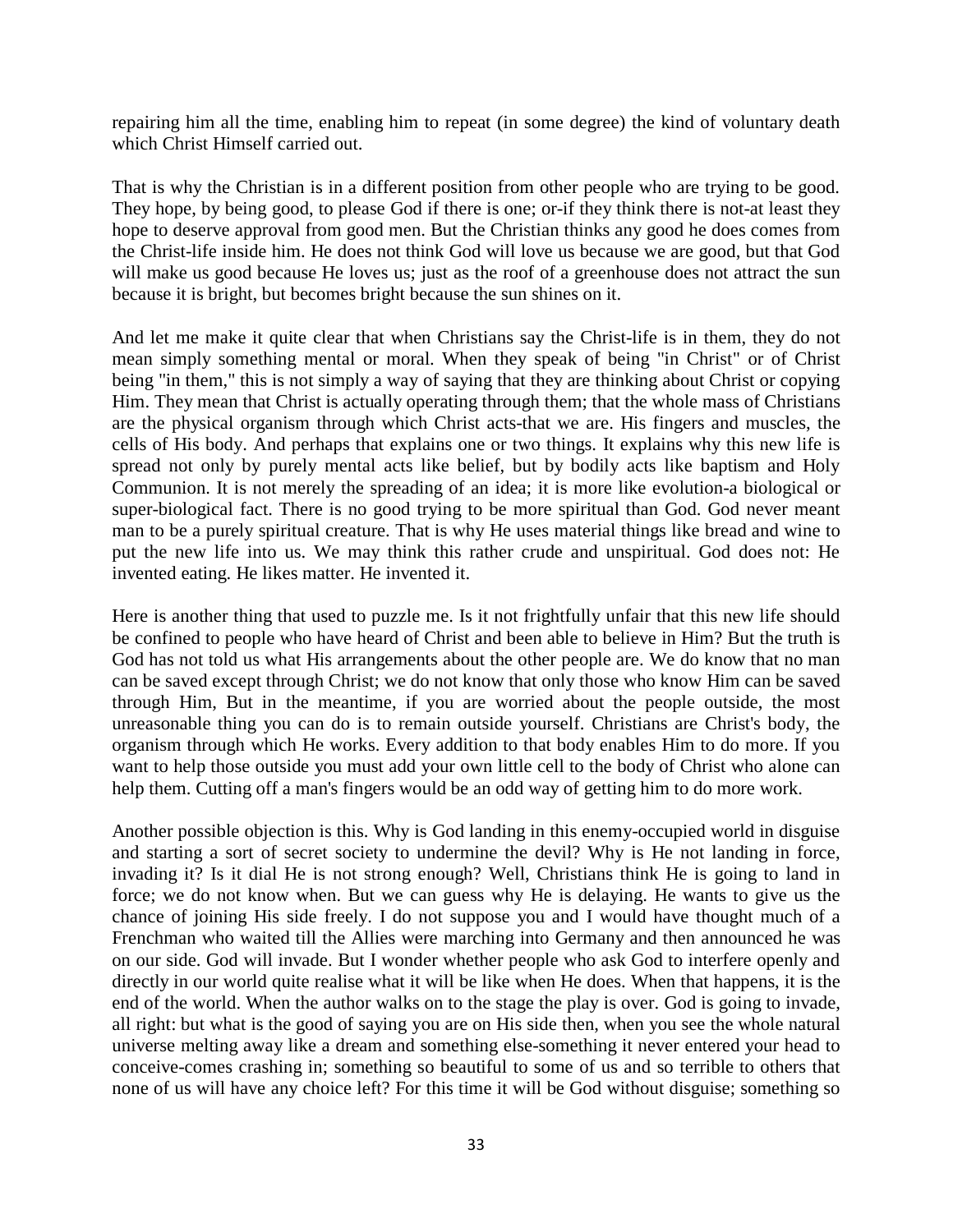overwhelming that it will strike either irresistible love or irresistible horror into every creature. It will be too late then to choose your side. There is no use saying you choose to lie down when it has become impossible to stand up. That will not be the time for choosing: it will be the time when we discover which side we really have chosen, whether we realised it before or not. Now, today, this moment, is our chance to choose the right side. God is holding back to give us that chance. It will not last for ever. We must take it or leave it.

## Book 3 \_\_\_\_\_\_\_\_\_\_\_\_\_\_\_\_\_\_\_\_\_\_\_\_\_\_\_\_\_\_\_\_\_\_\_\_\_\_\_\_\_

## Christian Behaviour \_\_\_\_\_\_\_\_\_\_\_\_\_\_\_\_\_\_\_\_\_\_\_\_\_\_\_\_\_\_\_\_\_\_\_\_\_\_\_\_\_

#### 1. The Three Parts Of Morality

There is a story about a schoolboy who was asked what he thought God was like. He replied that, as far as he could make out, God was "The sort of person who is always snooping round to see if anyone is enjoying himself and then trying to stop it." And I am afraid that is the sort of idea that the word Morality raises in a good many people's minds: something that interferes, something that stops you having a good time. In reality, moral rules are directions for running the human machine. Every moral rule is there to prevent a breakdown, or a strain, or a friction, in the running of that machine. That is why these rules at first seem to be constantly interfering with our natural inclinations. When you are being taught how to use any machine, the instructor keeps on saying, "No, don't do it like that," because, of course, there are all sorts of things that look all right and seem to you the natural way of treating the machine, but do not really work.

Some people prefer to talk about moral "ideals" rather than moral rules and about moral "idealism" rather than moral obedience. Now it is, of course, quite true that moral perfection is an "ideal" in the sense that we cannot achieve it. In that sense every kind of perfection is, for us humans, an ideal; we cannot succeed in being perfect car drivers or perfect tennis players or in drawing perfectly straight lines. But there is another sense in which it is very misleading to call moral perfection an ideal. When a man says that a certain woman, or house, or ship, or garden is "his ideal" he does not mean (unless he is rather a fool) that everyone else ought to have the same ideal. In such matters we are entitled to have different tastes and, therefore, different ideals. But it is dangerous to describe a man who tries very hard to keep the moral law as a "man of high ideals," because this might lead you to think that moral perfection was a private taste of his own and that the rest of us were not called on to share it. This would be a disastrous mistake. Perfect behaviour may be as unattainable as perfect gear-changing when we drive; but it is a necessary ideal prescribed for all men by the very nature of the human machine just as perfect gearchanging is an ideal prescribed for all drivers by the very nature of cars. And it would be even more dangerous to think of oneself as a person "of high ideals" because one is trying to tell no lies at all (instead of only a few lies) or never to commit adultery (instead of committing it only seldom) or not to be a bully (instead of being only a moderate bully). It might lead you to become a prig and to think you were rather a special person who deserved to be congratulated on his "idealism." In reality you might just as well expect to be congratulated because, whenever you do a sum, you try to get it quite right. To be sure, perfect arithmetic is "an ideal"; you will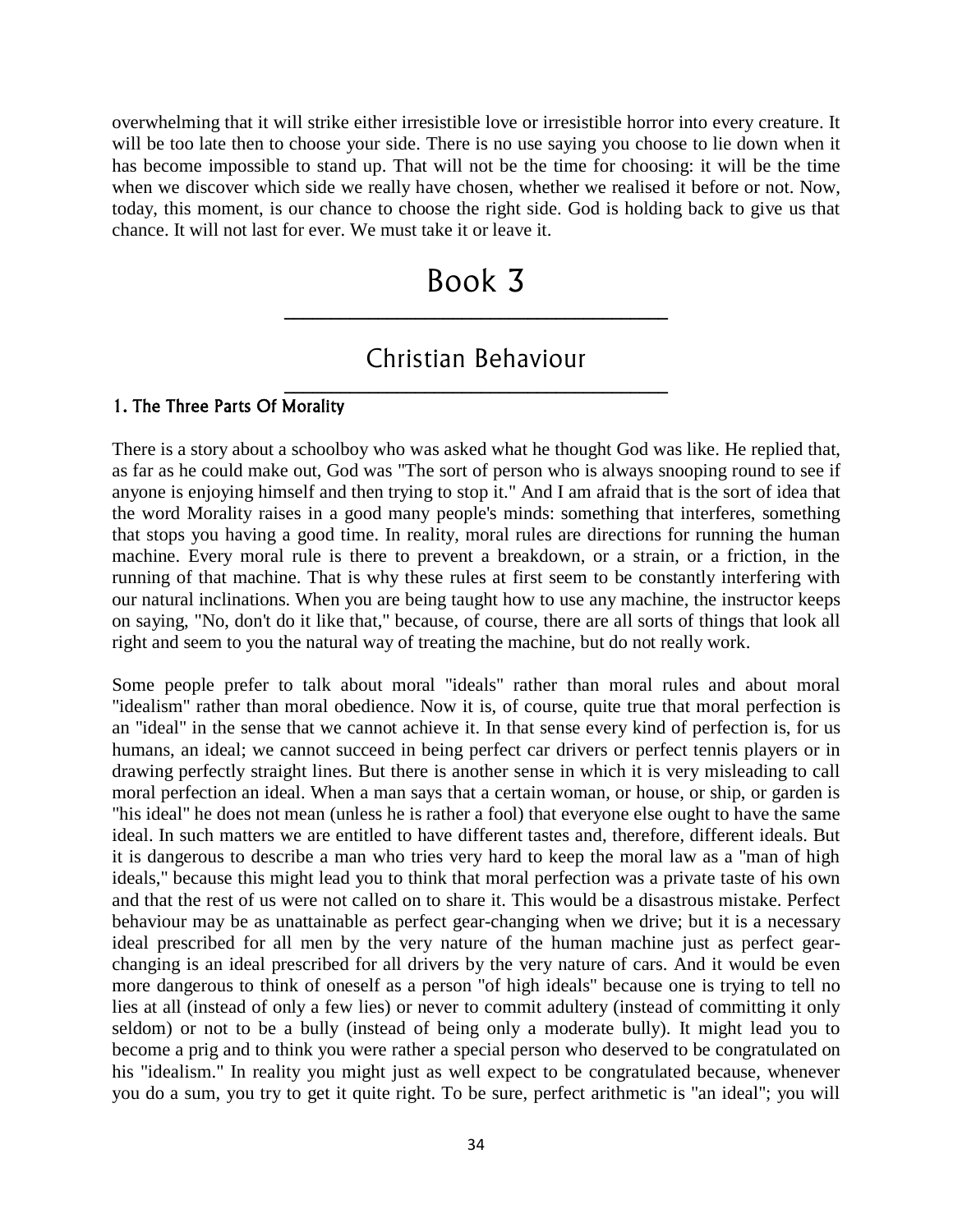certainly make some mistakes in some calculations. But there is nothing very fine about trying to be quite accurate at each step in each sum. It would be idiotic not to try; for every mistake is going to cause you trouble later on. In the same way every moral failure is going to cause trouble, probably to others and certainly to yourself. By talking about rules and obedience instead of "ideals" and "idealism" we help to remind ourselves of these facts.

Now let us go a step further. There are two ways in which the human machine goes wrong. One is when human individuals drift apart from one another, or else collide with one another and do one another damage, by cheating or bullying. The other is when things go wrong inside the individual-when the different parts of him (his different faculties and desires and so on) either drift apart or interfere with one another. You can get the idea plain if you think of us as a fleet of ships sailing in formation. The voyage will be a success only, in the first place, if the ships do not collide and get in one another's way; and, secondly, if each ship is seaworthy and has her engines in good order. As a matter of fact, you cannot have either of these two things without the other. If the ships keep on having collisions they will not remain seaworthy very long. On the other hand, if their steering gears are out of order they will not be able to avoid collisions. Or, if you like, think of humanity as a band playing a tune. To get a good result, you need two things. Each player's individual instrument must be in tune and also each must come in at the right moment so as to combine with all the others.

But there is one thing we have not yet taken into account. We have not asked where the fleet is trying to get to, or what piece of music the band is trying to play. The instruments might be all in tune and might all come in at the right moment, but even so the performance would not be a success if they had been engaged to provide dance music and actually played nothing but Dead Marches. And however well the fleet sailed, its voyage would be a failure if it were meant to reach New York and actually arrived at Calcutta.

Morality, then, seems to be concerned with three things. Firstly, with fair play and harmony between individuals. Secondly, with what might be called tidying up or harmonising the things inside each individual. Thirdly, with the general purpose of human life as a whole: what man was made for: what course the whole fleet ought to be on: what tune the conductor of the band wants it to play.

You may have noticed that modern people are nearly always thinking about the first thing and forgetting the other two. When people say in the newspapers that we are striving for Christian moral standards, they usually mean that we are striving for kindness and fair play between nations, and classes, and individuals; that is, they are thinking only of the first thing. When a man says about something he wants to do, "It can't be wrong because it doesn't do anyone else any harm," he is thinking only of the first thing. He is thinking it does not matter what his ship is like inside provided that he does not run into the next ship. And it is quite natural, when we start thinking about morality, to begin with the first thing, with social relations. For one thing, the results of bad morality in that sphere are so obvious and press on us every day: war and poverty and graft and lies and shoddy work. And also, as long as you stick to the first thing, there is very little disagreement about morality. Almost all people at all times have agreed (in theory) that human beings ought to be honest and kind and helpful to one another. But though it is natural to begin with all that, if our thinking about morality stops there, we might just as well not have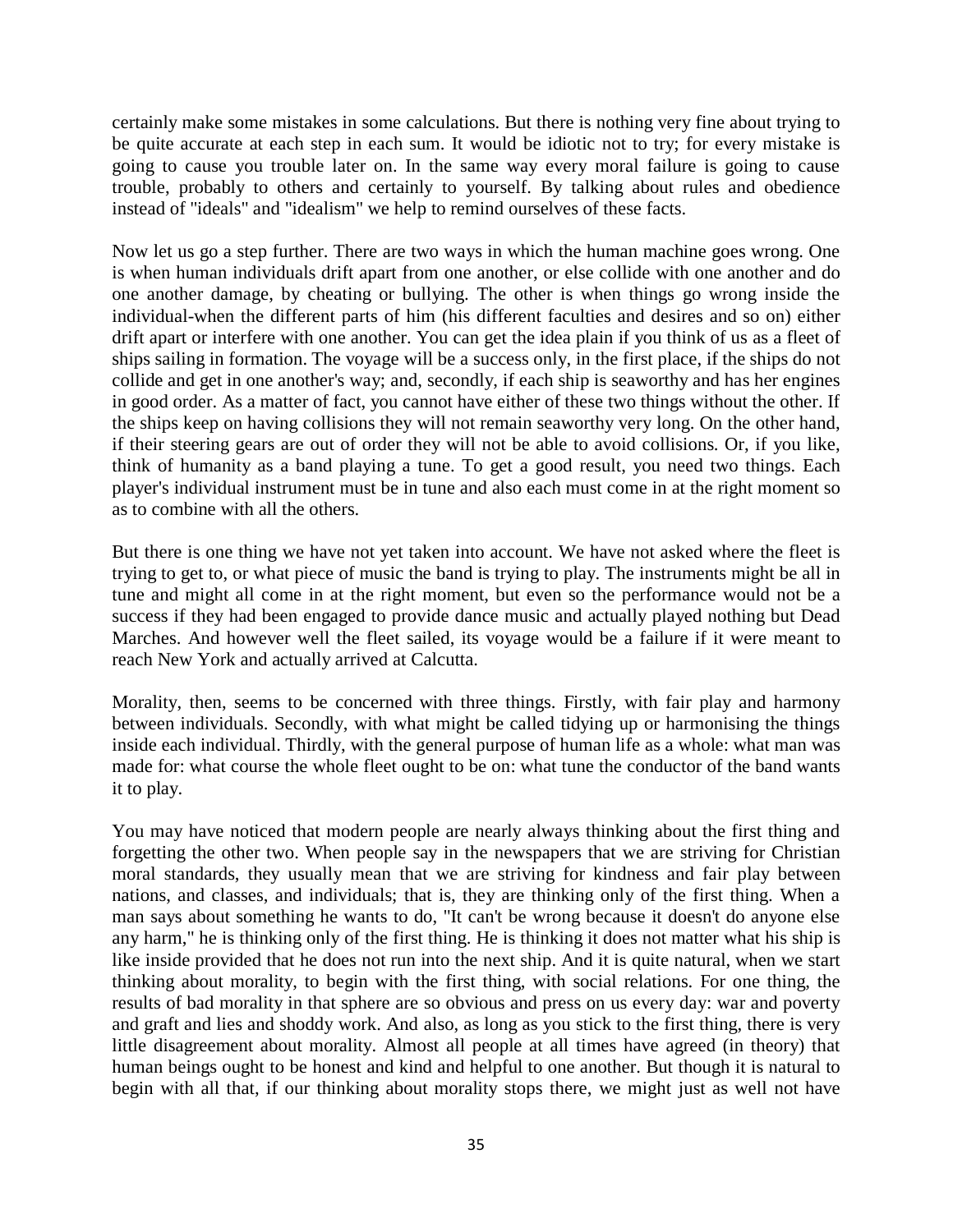thought at all. Unless we go on to the second thing-the tidying up inside each human being-we are only deceiving ourselves.

What is the good of telling the ships how to steer so as to avoid collisions if, in fact, they are such crazy old tubs that they cannot be steered at all? What is the good of drawing up, on paper, rules for social behaviour, if we know that, in fact, our greed, cowardice, ill temper, and selfconceit are going to prevent us from keeping them? I do not mean for a moment that we ought not to think, and think hard, about improvements in our social and economic system. What I do mean is that all that thinking will be mere moonshine unless we realise that nothing but the courage and unselfishness of individuals is ever going to make any system work properly. It is easy enough to remove the particular kinds of graft or bullying that go on under the present system: but as long as men are twisters or bullies they will find some new way of carrying on the old game under the new system. You cannot make men good by law: and without good men you cannot have a good society. That is why we must go on to think of the second thing: of morality inside the individual.

But I do not think we can stop there either. We are now getting to the point at which different beliefs about the universe lead to different behaviour. And it would seem, at first sight, very sensible to stop before we got there, and just carry on with those parts of morality that all sensible people agree about. But can we? Remember that religion involves a series of statements about facts, which must be either true or false. If they are true, one set of conclusions will follow about the right sailing of the human fleet: if they are false, quite a different set. For example, let us go back to the man who says that a thing cannot be wrong unless it hurts some other human being. He quite understands that he must not damage the other ships in the convoy, but he honestly thinks that what he does to his own ship is simply his own business. But does it not make a great difference whether his ship is his own property or not? Does it not make a great difference whether I am, so to speak, the landlord of my own mind and body, or only a tenant, responsible to the real landlord? If somebody else made me, for his own purposes, then I shall have a lot of duties which I should not have if I simply belonged to myself.

Again, Christianity asserts that every individual human being is going to live for ever, and this must be either true or false. Now there are a good many things which would not be worth bothering about if I were going to live only seventy years, but which I had better bother about very seriously if I am going to live for ever. Perhaps my bad temper or my jealousy are gradually getting worse -so gradually that the increase in seventy years will not be very noticeable. But it might be absolute hell in a million years: in fact, if Christianity is true, Hell is the precisely correct technical term for what it would be. And immortality makes this other difference, which, by the by, has a connection with the difference between totalitarianism and democracy. If individuals live only seventy years, then a state, or a nation, or a civilisation, which may last for a thousand years, is more important than an individual. But if Christianity is true, then the individual is not only more important but incomparably more important, for he is everlasting and the life of a state or a civilisation, compared with his, is only a moment.

It seems, then, that if we are to think about morality, we must think of all three departments: relations between man and man: things inside each man: and relations between man and the power that made him. We can all cooperate in the first one. Disagreements begin with the second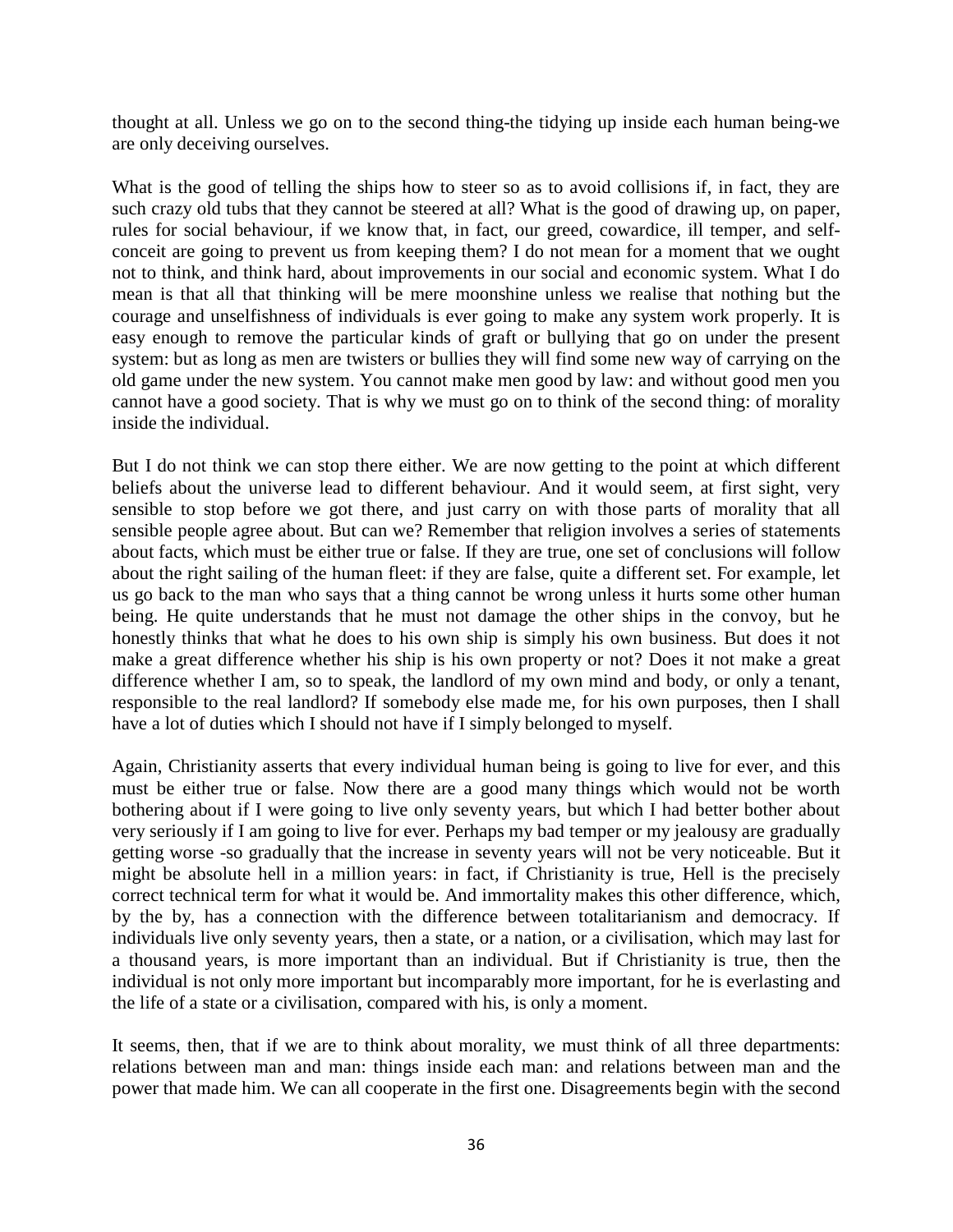and become serious with the third. It is in dealing with the third that the main differences between Christian and non-Christian morality come out. For the rest of this book I am going to assume the Christian point of view, and look at the whole picture as it will be if Christianity is true.

## 2. The "Cardinal Virtues"

The previous section was originally composed to be given as a short talk on the air.

If you are allowed to talk for only ten minutes, pretty well everything else has to be sacrificed to brevity. One of my chief reasons for dividing morality up into three parts (with my picture of the ships sailing in convoy) was that this seemed the shortest way of covering the ground. Here I want to give some idea of another way in which the subject has been divided by old writers, which was too long to use in my talk, but which is a very good one.

According to this longer scheme there are seven "virtues." Four of them are called "Cardinal" virtues, and the remaining three are called "Theological" virtues. The "Cardinal" ones are those which all civilised people recognise: the "Theological" are those which, as a rule, only Christians know about. I shall deal with the Theological ones later on: at present I am talking about the four Cardinal virtues. (The word "cardinal" has nothing to do with "Cardinals" in the Roman Church. It comes from a Latin word meaning "the hinge of a door." These were called "cardinal" virtues because they are, as we should say, "pivotal.") They are PRUDENCE, TEMPERANCE, JUSTICE, and FORTITUDE.

Prudence means practical common sense, taking the trouble to think out what you are doing and what is likely to come of it. Nowadays most people hardly think of Prudence as one of the "virtues." In fact, because Christ said we could only get into His world by being like children, many Christians have the idea that, provided you are "good," it does not matter being a fool. But that is a misunderstanding. In the first place, most children show plenty of "prudence" about doing the things they are really interested in, and think them out quite sensibly. In the second place, as St, Paul points out, Christ never meant that we were to remain children in intelligence: on the contrary, He told us to be not only "as harmless as doves," but also "as wise as serpents." He wants a child's heart, but a grown-up's head. He wants us to be simple, single-minded, affectionate, and teachable, as good children are; but He also wants every bit of intelligence we have to be alert at its job, and in first-class fighting trim. The fact that you are giving money to a charity does not mean that you need not try to find out whether that charity is a fraud or not. The fact that what you are thinking about is God Himself (for example, when you are praying) does not mean that you can be content with the same babyish ideas which you had when you were a five-year-old. It is, of course, quite true that God will not love you any the less, or have less use for you, if you happen to have been born with a very second-rate brain. He has room for people with very little sense, but He wants every one to use what sense they have. The proper motto is not "Be good, sweet maid, and let who can be clever," but "Be good, sweet maid, and don't forget that this involves being as clever as you can." God is no fonder of intellectual slackers than of any other slackers. If you are thinking of becoming a Christian, I warn you you are embarking on something which is going to take the whole of you, brains and all. But, fortunately, it works the other way round. Anyone who is honestly trying to be a Christian will soon find his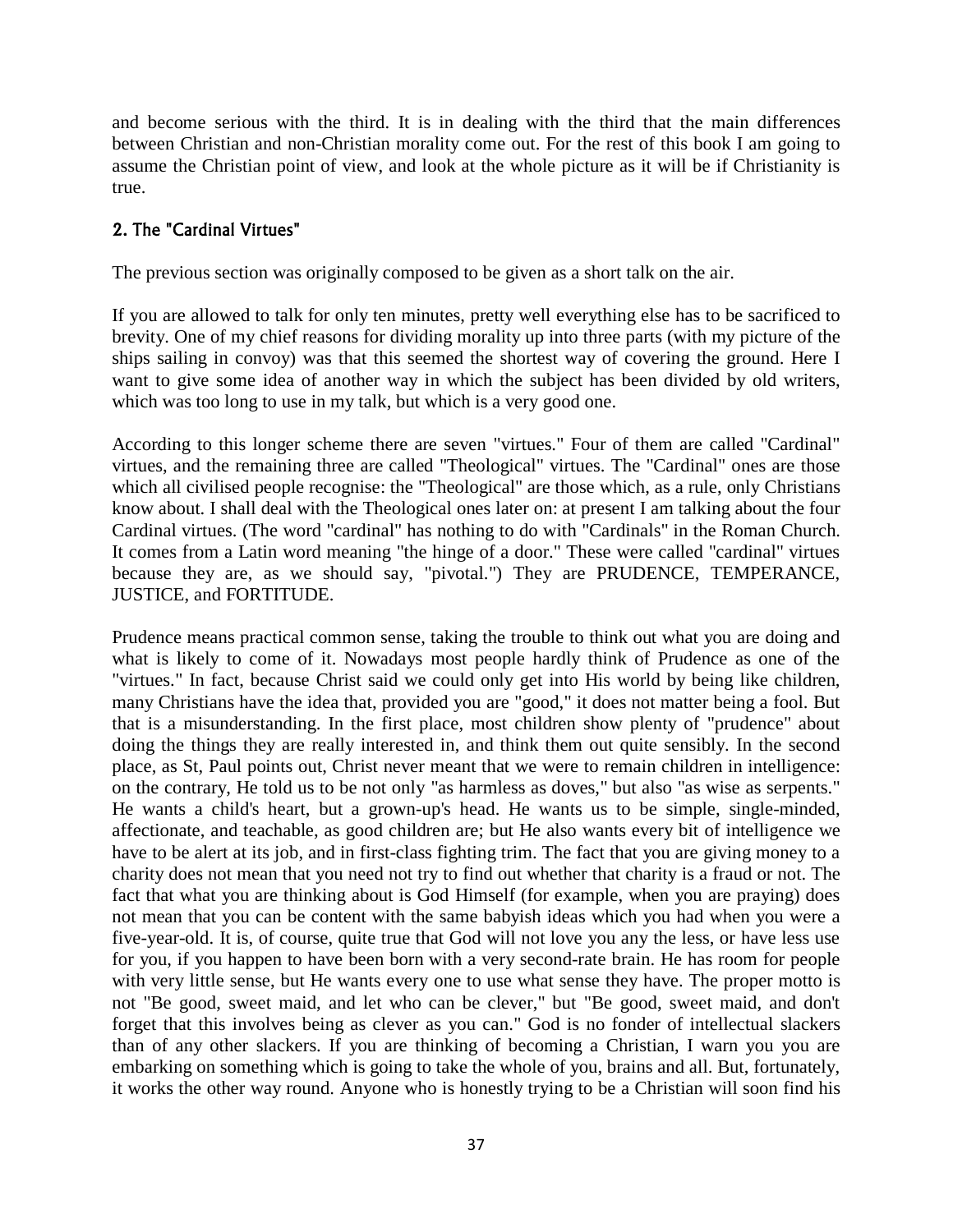intelligence being sharpened: one of the reasons why it needs no special education to be a Christian is that Christianity is an education itself. That is why an uneducated believer like Bunyan was able to write a book that has astonished the whole world.

Temperance is, unfortunately, one of those words that has changed its meaning. It now usually means teetotalism. But in the days when the second Cardinal virtue was christened "Temperance," it meant nothing of the sort. Temperance referred not specially to drink, but to all pleasures; and it meant not abstaining, but going the right length and no further. It is a mistake to think that Christians ought all to be teetotallers; Mohammedanism, not Christianity, is the teetotal religion. Of course it may be the duty of a particular Christian, or of any Christian, at a particular time, to abstain from strong drink, either because he is the sort of man who cannot drink at all without drinking too much, or because he wants to give the money to the poor, or because he is with people who are inclined to drunkenness and must not encourage them by drinking himself. But the whole point is that he is abstaining, for a good reason, from something which he does not condemn and which he likes to see other people enjoying. One of the marks of a certain type of bad man is that he cannot give up a thing himself without wanting every one else to give it up. That is not the Christian way. An individual Christian may see fit to give up all sorts of things for special reasons-marriage, or meat, or beer, or the cinema; but the moment he starts saying the things are bad in themselves, or looking down his nose at other people who do use them, he has taken the wrong turning.

One great piece of mischief has been done by the modern restriction of the word Temperance to the question of drink. It helps people to forget that you can be just as intemperate about lots of other things. A man who makes his golf or his motor-bicycle the centre of his life, or a woman who devotes all her thoughts to clothes or bridge or her dog, is being just as "intemperate" as someone who gets drunk every evening. Of course, it does not show on the outside so easily: bridge-mania or golf-mania do not make you fall down in the middle of the road. But God is not deceived by externals.

Justice means much more than the sort of thing that goes on in law courts. It is the old name for everything we should now call "fairness"; it includes honesty, give and take, truthfulness, keeping promises, and all that side of life. And Fortitude includes both kinds of courage-the kind that faces danger as well as the kind that "sticks it" under pain. "Guts" is perhaps the nearest modern English. You will notice, of course, that you cannot practise any of the other virtues very long without bringing this one into play.

There is one further point about the virtues that ought to be noticed. There is a difference between doing some particular just or temperate action and being a just or temperate man. Someone who is not a good tennis player may now and then make a good shot. What you mean by a good player is the man whose eye and muscles and nerves have been so trained by making innumerable good shots that they can now be relied on. They have a certain tone or quality which is there even when he is not playing, just as a mathematician's mind has a certain habit and outlook which is there even when he is not doing mathematics. In the same way a man who perseveres in doing just actions gets in the end a certain quality of character. Now it is that quality rather than the particular actions which we mean when we talk of "virtue."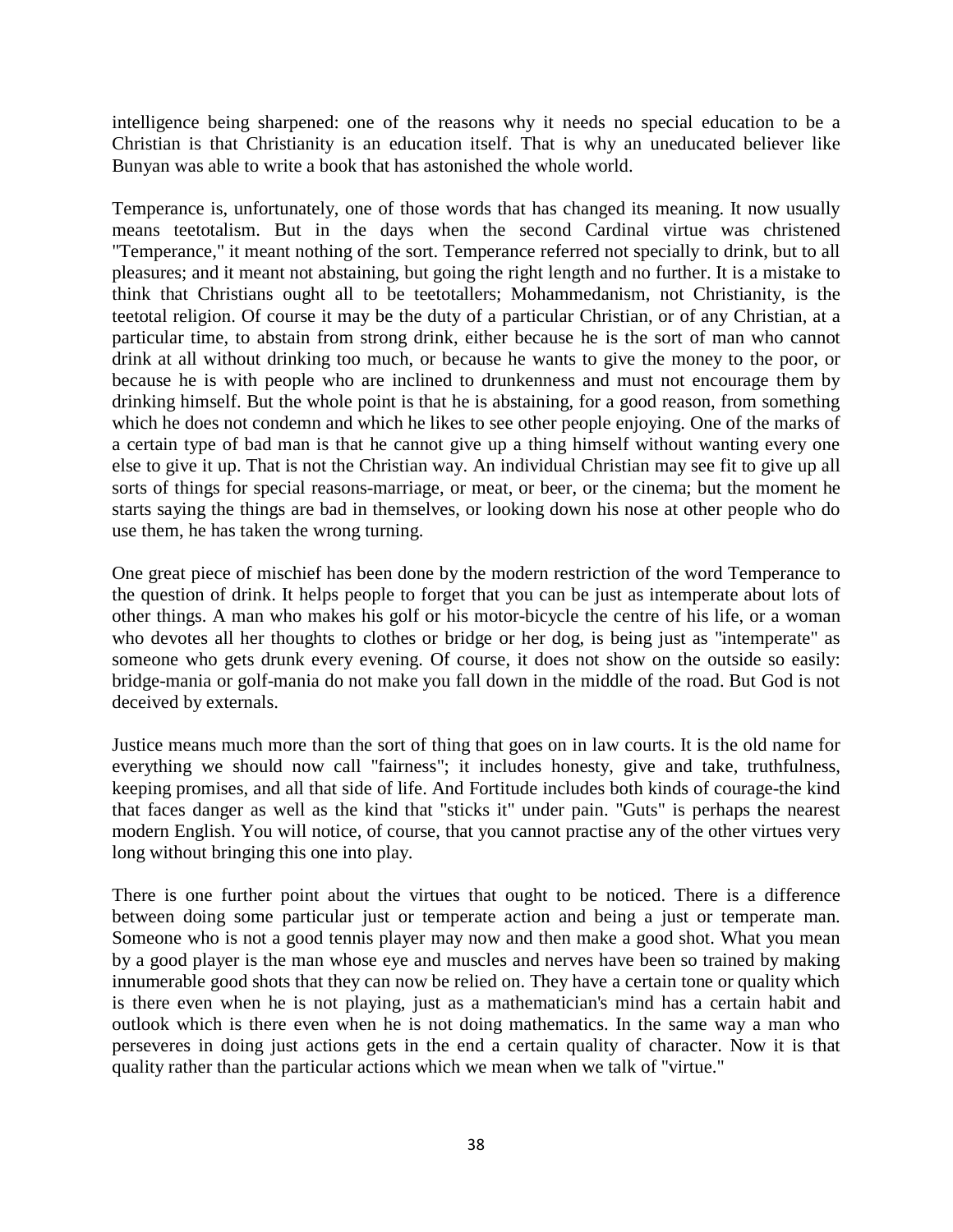This distinction is important for the following reason. If we thought only of the particular actions we might encourage three wrong ideas.

(1) We might think that, provided you did the right thing, it did not matter how or why you did it-whether you did it willingly or unwillingly, sulkily or cheerfully, through fear of public opinion or for its own sake. But the truth is that right actions done for the wrong reason do not help to build the internal quality or character called a "virtue," and it is this quality or character that really matters. (If the bad tennis player hits very hard, not because he sees that a very hard stroke is required, but because he has lost his temper, his stroke might possibly, by luck, help him to win that particular game; but it will not be helping him to become a reliable player.)

(2) We might think that God wanted simply obedience to a set of rules: whereas He really wants people of a particular sort.

(3) We might think that the "virtues" were necessary only for this present life-that in the other world we could stop being just because there is nothing to quarrel about and stop being brave because there is no danger. Now it is quite true that there will probably be no occasion for just or courageous acts in the next world, but there will be every occasion for being the sort of people that we can become only as the result of doing such acts here. The point is not that God will refuse you admission to His eternal world if you have not got certain qualities of character: the point is that if people have not got at least the beginnings of those qualities inside them, then no possible external conditions could make a "Heaven" for them-that is, could make them happy with the deep, strong, unshakable kind of happiness God intends for us.

## 3. Social Morality

The first thing to get clear about Christian morality between man and man is that in this department Christ did not come to preach any brand new morality. The Golden Rule of the New Testament (Do as you would be done by) is a summing up of what everyone, at bottom, had always known to be right. Really great moral teachers never do introduce new moralities: it is quacks and cranks who do that. As Dr. Johnson said, "People need to be reminded more often than they need to be instructed." The real job of every moral teacher is to keep on bringing us back, time after time, to the old simple principles which we are all so anxious not to see; like bringing a horse back and back to the fence it has refused to jump or bringing a child back and back to the bit in its lesson that it wants to shirk.

The second thing to get clear is that Christianity has not, and does not profess to have, a detailed political programme for applying "Do as you would be done by" to a particular society at a particular moment. It could not have. It is meant for all men at all times and the particular programme which suited one place or time would not suit another. And, anyhow, that is not how Christianity works. When it tells you to feed the hungry it does not give you lessons in cookery. When it tells you to read the Scriptures it does not give you lessons in Hebrew and Greek, or even in English grammar. It was never intended to replace or supersede the ordinary human arts and sciences: it is rather a director which will set them all to the right jobs, and a source of energy which will give them all new life, if only they will put themselves at its disposal.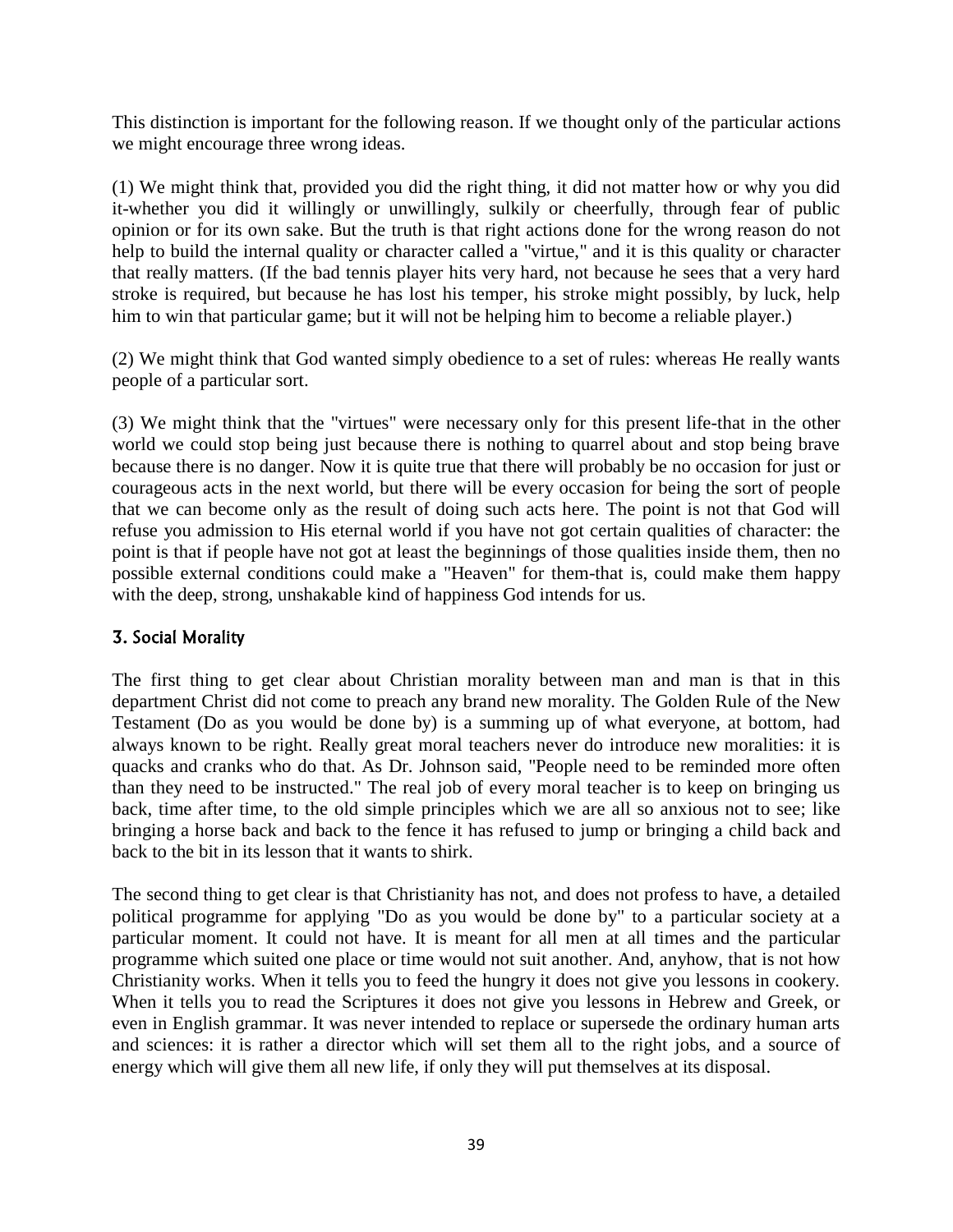People say, "The Church ought to give us a lead." That is true if they mean it in the right way, but false if they mean it in the wrong way. By the Church they ought to mean the whole body of practising Christians. And when they say that the Church should give us a lead, they ought to mean that some Christians- those who happen to have the right talents- should be economists and statesmen, and that all economists and statesmen should be Christians, and that their whole efforts in politics and economics should be directed to putting "Do as you would be done by" into action. If that happened, and if we others were really ready to take it, then we should find the Christian solution for our own social problems pretty quickly. But, of course, when they ask for a lead from the Church most people mean they want the clergy to put out a political programme. That is silly. The clergy are those particular people within the whole Church who have been specially trained and set aside to look after what concerns us as creatures who are going to live for ever: and we are asking them to do a quite different job for which they have not been trained. The job is really on us, on the laymen. The application of Christian principles, say, to trade unionism or education, must come from Christian trade unionists and Christian schoolmasters: just as Christian literature comes from Christian novelists and dramatists -not from the bench of bishops getting together and trying to write plays and novels in their spare time.

All the same, the New Testament, without going into details, gives us a pretty clear hint of what a fully Christian society would be like. Perhaps it gives us more than we can take. It tells us that there are to be no passengers or parasites: if man does not work, he ought not to eat. Every one is to work with his own hands, and what is more, every one's work is to produce something good: there will be no manufacture of silly luxuries and then of sillier advertisements to persuade us to buy them. And there is to be no "swank" or "side," no putting on airs. To that extent a Christian society would be what we now call Leftist. On the other hand, it is always insisting on obedience-obedience (and outward marks of respect) from all of us to properly appointed magistrates, from children to parents, and (I am afraid this is going to be very unpopular) from wives to husbands. Thirdly, it is to be a cheerful society: full of singing and rejoicing, and regarding worry or anxiety as wrong. Courtesy is one of the Christian virtues; and the New Testament hates what it calls "busybodies."

If there were such a society in existence and you or I visited it, I think we should come away with a curious impression. We should feel that its economic life was very socialistic and, in that sense, "advanced," but that its family life and its code of manners were rather old-fashionedperhaps even ceremonious and aristocratic. Each of us would like some bits of it, but I am afraid very few of us would like the whole thing. That is just what one would expect if Christianity is the total plan for the human machine. We have all departed from that total plan in different ways, and each of us wants to make out that his own modification of the original plan is the plan itself. You will find this again and again about anything that is really Christian: every one is attracted by bits of it and wants to pick out those bits and leave the rest. That is why we do not get much further: and that is why people who are fighting for quite opposite things can both say they are fighting for Christianity.

Now another point. There is one bit of advice given to us by the ancient heathen Greeks, and by the Jews in the Old Testament, and by the great Christian teachers of the Middle Ages, which the modern economic system has completely disobeyed. All these people told us not to lend money at interest: and lending money at interest-what we call investment-is the basis of our whole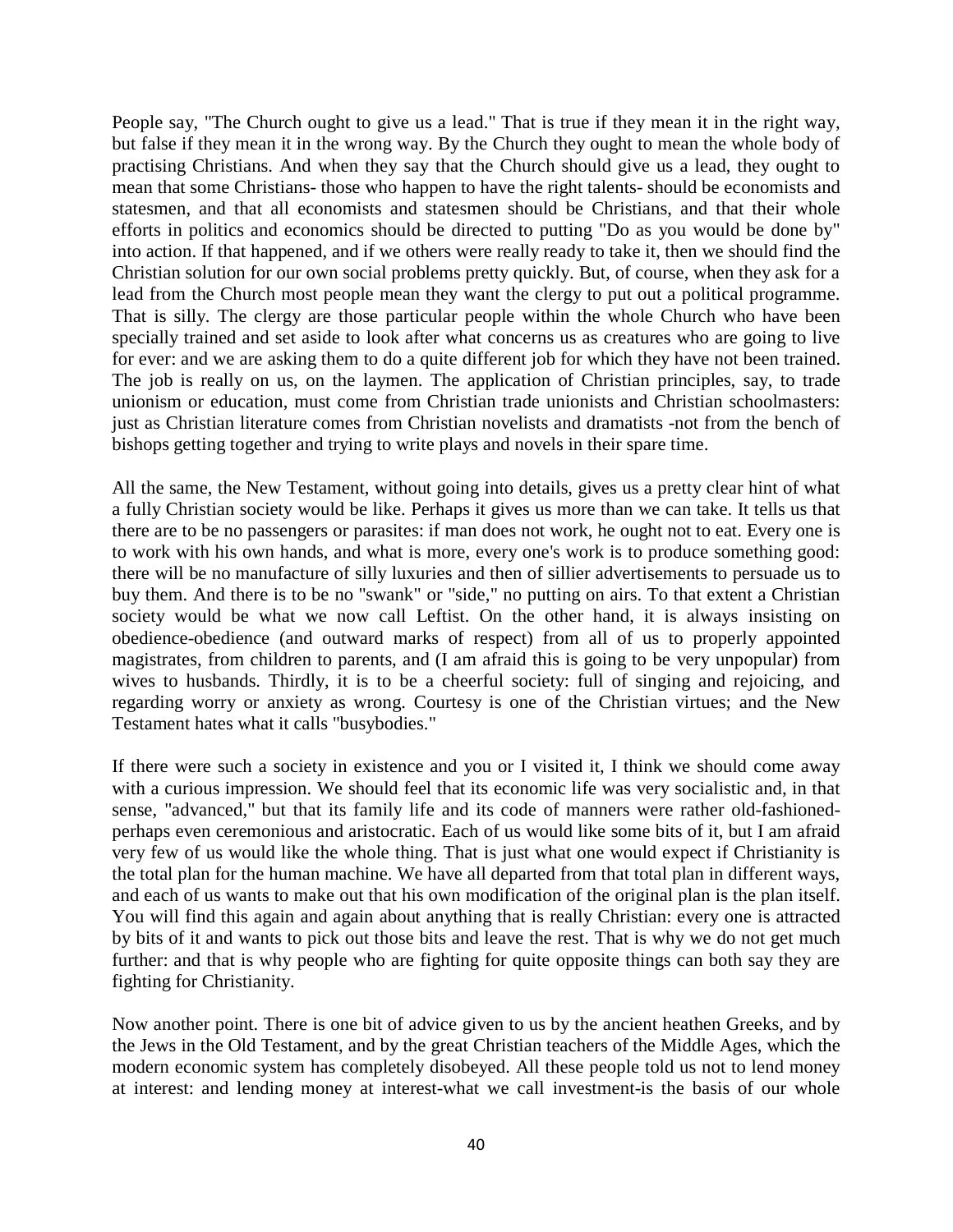system. Now it may not absolutely follow that we are wrong. Some people say that when Moses and Aristotle and the Christians agreed in forbidding interest (or "usury" as they called it), they could not foresee the joint stock company, and were only dunking of the private moneylender, and that, therefore, we need not bother about what they said. That is a question I cannot decide on. I am not an economist and I simply do not know whether the investment system is responsible for the state we are in or not This is where we want the Christian economist But I should not have been honest if I had not told you that three great civilisations had agreed (or so it seems at first sight) in condemning the very thing on which we have based our whole life.

One more point and I am done. In the passage where the New Testament says that every one must work, it gives as a reason "in order that he may have something to give to those in need." Charity-giving to the poor-is an essential part of Christian morality: in the frightening parable of the sheep and the goats it seems to be the point on which everything turns. Some people nowadays say that charity ought to be unnecessary and that instead of giving to the poor we ought to be producing a society in which there were no poor to give to. They may be quite right in saying that we ought to produce that kind of society. But if anyone thinks that, as a consequence, you can stop giving in the meantime, then he has parted company with all Christian morality. I do not believe one can settle how much we ought to give. I am afraid the only safe rule is to give more than we can spare. In other words, if our expenditure on comforts, luxuries, amusements, etc, is up to the standard common among those with the same income as our own, we are probably giving away too little. If our charities do not at all pinch or hamper us, I should say they are too small There ought to be things we should like to do and cannot do because our charitable expenditure excludes them. I am speaking now of "charities" in the common way. Particular cases of distress among your own relatives, friends, neighbours or employees, which God, as it were, forces upon your notice, may demand much more: even to the crippling and endangering of your own position. For many of us the great obstacle to charity lies not in our luxurious living or desire for more money, but in our fear-fear of insecurity. This must often be recognised as a temptation. Sometimes our pride also hinders our charity; we are tempted to spend more than we ought on the showy forms of generosity (tipping, hospitality) and less than we ought on those who really need our help.

And now, before I end, I am going to venture on a guess as to how this section has affected any who have read it My guess is that there are some Leftist people among them who are very angry that it has not gone further in that direction, and some people of an opposite sort who are angry because they think it has gone much too far. If so, that brings us right up against the real snag in all this drawing up of blueprints for a Christian society. Most of us are not really approaching the subject in order to find out what Christianity says: we are approaching it in the hope of finding support from Christianity for the views of our own party. We are looking for an ally where we are offered either a Master or-a Judge. I am just the same. There are bits in this section that I wanted to leave out. And that is why nothing whatever is going to come of such talks unless we go a much longer way round. A Christian society is not going to arrive until most of us really want it: and we are not going to want it until we become fully Christian. I may repeat "Do as you would be done by" till I am black in the face, but I cannot really carry it out till I love my neighbour as myself: and I cannot learn to love my neighbour as myself till I learn to love God: and I cannot learn to love God except by learning to obey Him. And so, as I warned you, we are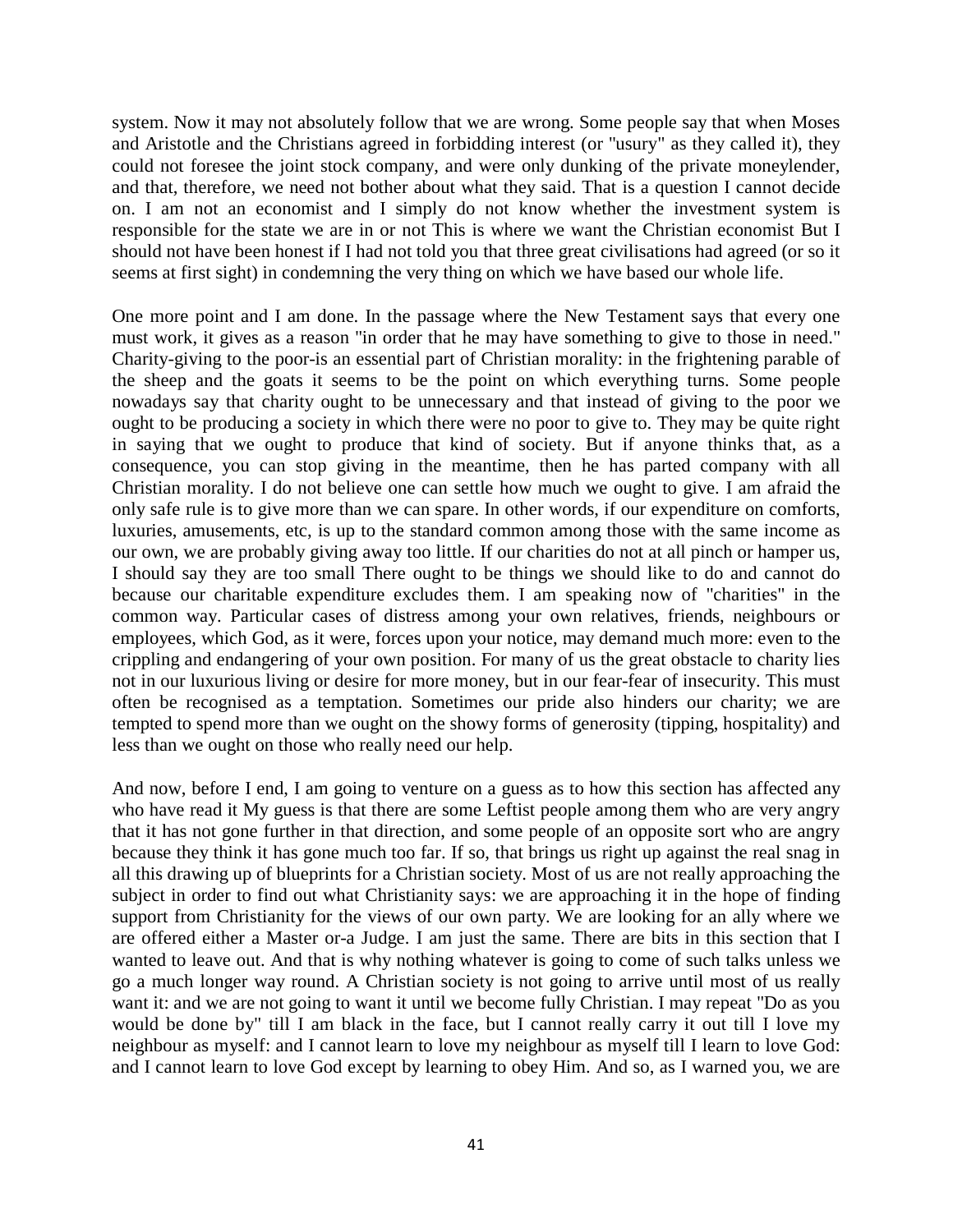driven on to something more inward -driven on from social matters to religious matters. For the longest way round is the shortest way home.

## 4. Morality and Psychoanalysis

I have said that we should never get a Christian society unless most of us became Christian individuals. That does not mean, of course, that we can put off doing anything about society until some imaginary date in the far future. It means that we must begin both jobs at once-(1) the job of seeing how "Do as you would be done by" can be applied in detail to modern society, and (2) the job of becoming the sort of people who really would apply it if we saw how. I now want to begin considering what the Christian idea of a good man is-the Christian specification for the human machine.

Before I come down to details there are two more general points I should like to make. First of all, since Christian morality claims to be a technique for putting the human machine right, I think you would like to know how it is related to another technique which seems to make a similar claim-namely, psychoanalysis.

Now you want to distinguish very clearly between two things: between the actual medical theories and technique of the psychoanalysts, and the general philosophical view of the world which Freud and some others have gone on to add to this. The second thing-the philosophy of Freud-is in direct contradiction to Christianity: and also in direct contradiction to the other great psychologist, Jung. And furthermore, when Freud is talking about how to cure neurotics he is speaking as a specialist on his own subject, but when he goes on to talk general philosophy he is speaking as an amateur. It is therefore quite sensible to attend to him with respect in the one case and not in the other-and that is what I do. I am all the readier to do it because I have found that when he is talking off his own subject and on a subject I do know something about (namely, languages) he is very ignorant. But psychoanalysis itself, apart from all the philosophical additions that Freud and others have made to it, is not in the least contradictory to Christianity. Its technique overlaps with Christian morality at some points and it would not be a bad thing if every parson knew something about it: but it does not run the same course all the way, for the two techniques are doing rather different things.

When a man makes a moral choice two things are involved. One is the act of choosing. The other is the various feelings, impulses and so on which his psychological outfit presents him with, and which are the raw material of his choice. Now this raw material may be of two kinds. Either it may be what we would call normal: it may consist of the sort of feelings that are common to all men. Or else it may consist of quite unnatural feelings due to things that have gone wrong in his subconscious. Thus fear of things that are really dangerous would be an example of the first kind: an irrational fear of cats or spiders would be an example of the second kind. The desire of a man for a woman would be of the first kind: the perverted desire of a man for a man would be of the second. Now what psychoanalysis undertakes to do is to remove the abnormal feelings, that is, to give the man better raw material for his acts of choice: morality is concerned with the acts of choice themselves.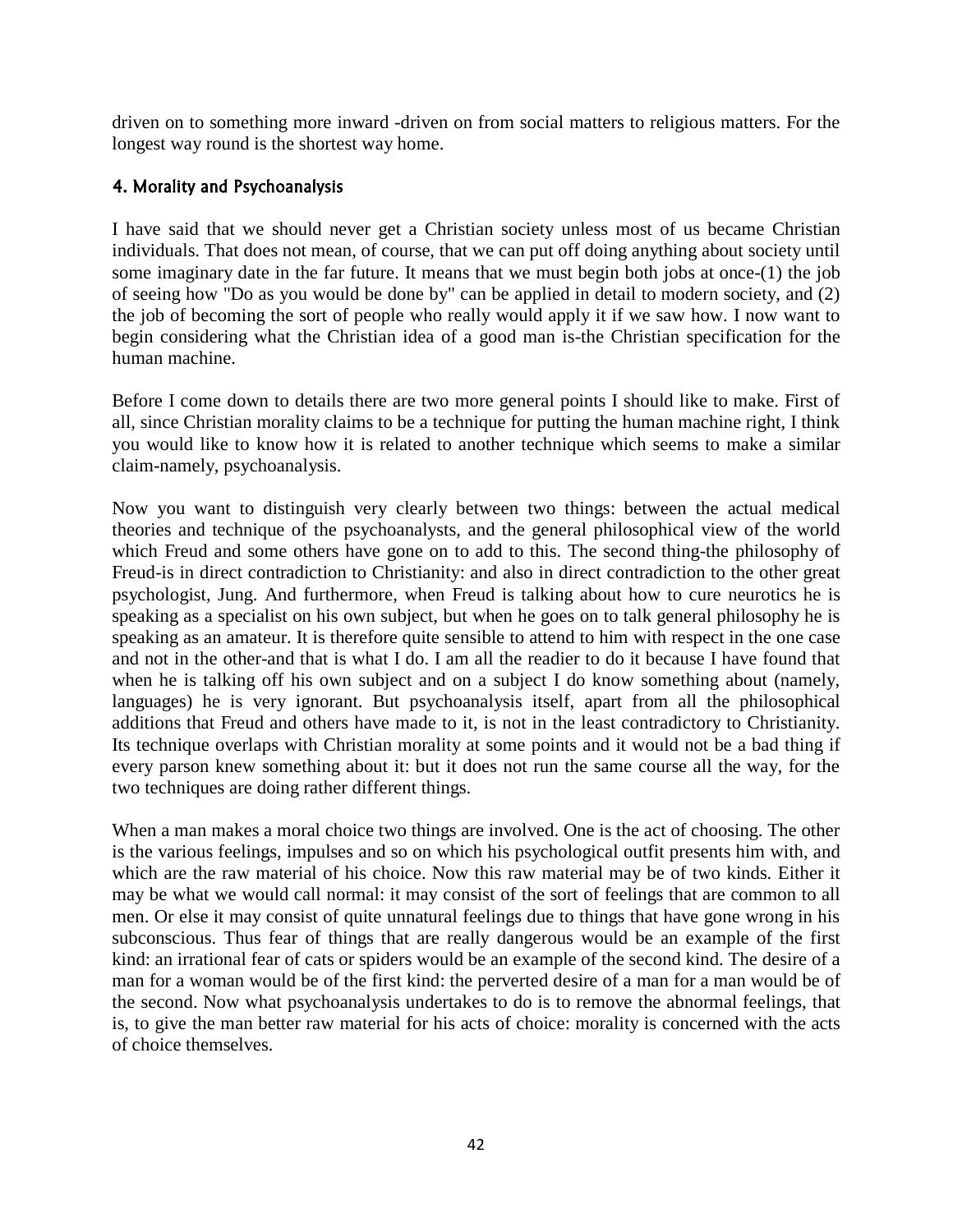Put it this way. Imagine three men who go to war. One has the ordinary natural fear of danger that any man has and he subdues it by moral effort and becomes a brave man. Let us suppose that the other two have, as a result of things in their sub-consciousness, exaggerated, irrational fears, which no amount of moral effort can do anything about. Now suppose that a psychoanalyst comes along and cures these two: that is, he puts them both back in the position of the first man. Well it is just then that the psychoanalytical problem is over and the moral problem begins. Because, now that they are cured, these two men might take quite different lines. The first might say, "Thank goodness I've got rid of all those doodahs. Now at last I can do what I always wanted to do-my duty to the cause of freedom." But the other might say, "Well, I'm very glad that I now feel moderately cool under fire, but, of course, that doesn't alter the fact that I'm still jolly well determined to look after Number One and let the other chap do the dangerous job whenever I can. Indeed one of the good things about feeling less frightened is that I can now look after myself much more efficiently and can be much cleverer at hiding the fact from the others." Now this difference is a purely moral one and psychoanalysis cannot do anything about it. However much you improve the man's raw material, you have still got something else: the real, free choice of the man, on the material presented to him, either to put his own advantage first or to put it last And this\$ free choice is the only thing that morality is concerned with.

The bad psychological material is not a sin but a disease. It does not need to be repented of, but to be cured. And by the way, that is very important. Human beings judge one another by their external actions. God judges them by their moral choices. When a neurotic who has a pathological horror of cats forces himself to pick up a cat for some good reason, it is quite possible that in God's eyes he has shown more courage than a healthy man may have shown in winning the V.C. When a man who has been perverted from his youth and taught that cruelty is the right thing, does some tiny little kindness, or refrains from some cruelty he might have committed, and thereby, perhaps, risks being sneered at by his companions, he may, in God's eyes, be doing more than you and I would do if we gave up life itself for a friend.

It is as well to put this the other way round. Some of us who seem quite nice people may, in fact, have made so little use of a good heredity and a good upbringing that we are really worse than those whom we regard as fiends. Can we be quite certain how we should have behaved if we had been saddled with the psychological outfit, and then with the bad upbringing, and then with the power, say, of Himmler? That is why Christians are told not to judge.

We see only the results which a man's choices make out of his raw material. But God does not judge him on the raw material at all, but on what he has done with it. Most of the man's psychological make-up is probably due to his body: when his body dies all that will fall off him, and the real central man. the thing that chose, that made the best or the worst out of this material, will stand naked. All sorts of nice things which we thought our own, but which were really due to a good digestion, will fall off some of us: all sorts of nasty things which were due to complexes or bad health will fall off others. We shall then, for the first tune, see every one as he really was. There will be surprises.

And that leads on to my second point. People often think of Christian morality as a kind of bargain in which God says, "If you keep a lot of rules I'll reward you, and if you don't I'll do the other thing." I do not think that is the best way of looking at it. I would much rather say that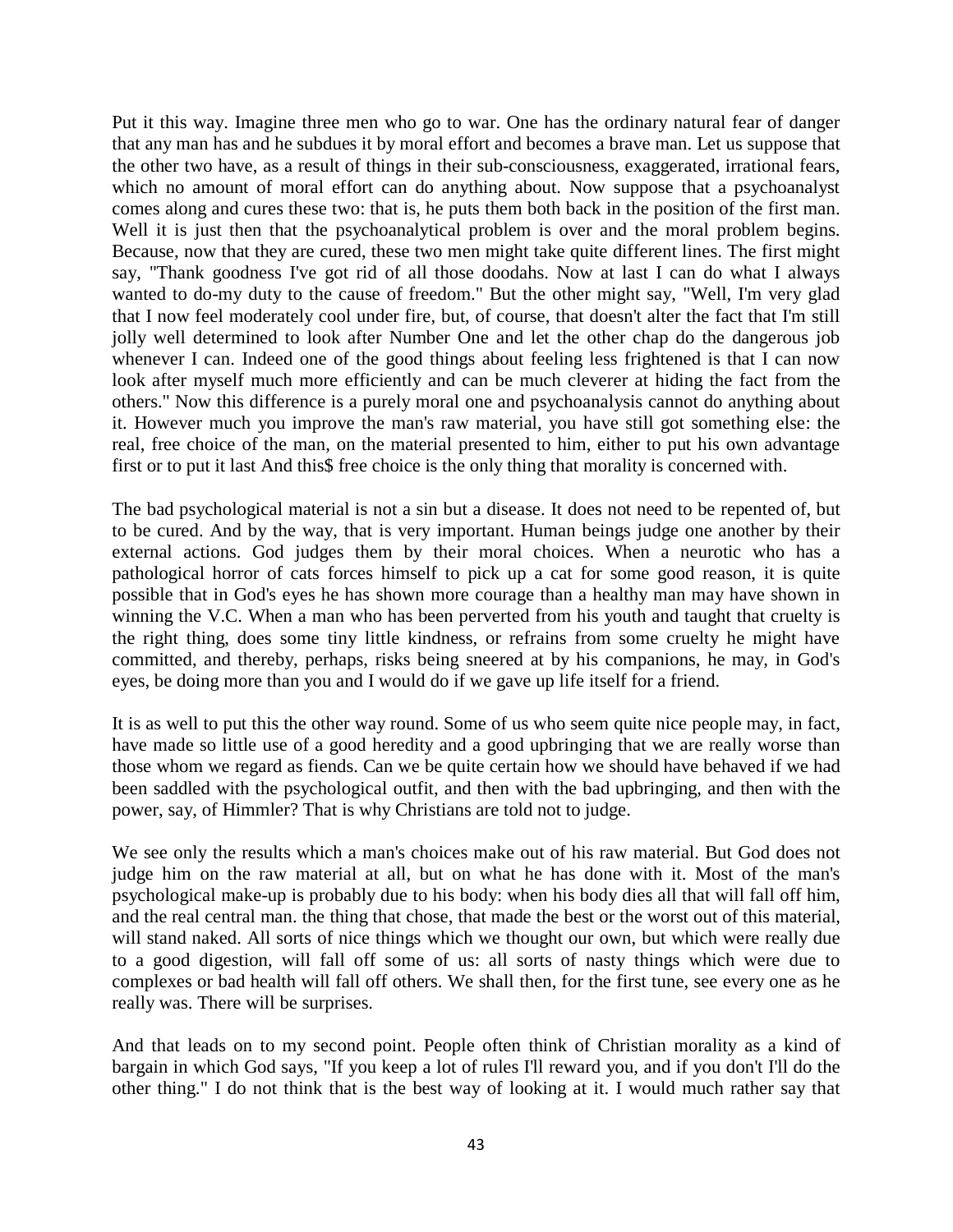every time you make a choice you are turning the central part of you, the part of you that chooses, into something a little different from what it was before. And taking your life as a whole, with all your innumerable choices, all your life long you are slowly turning this central thing either into a heavenly creature or into a hellish creature: either into a creature that is in harmony with God, and with other creatures, and with itself, or else into one that is in a state of war and hatred with God, and with its fellow-creatures, and with itself. To be the one kind of creature is heaven: that is, it is joy and peace and knowledge and power. To be the other means madness, horror, idiocy, rage, impotence, and eternal loneliness. Each of us at each moment is progressing to the one state or the other.

That explains what always used to puzzle me about Christian writers; they seem to be so very strict at one moment and so very free and easy at another. They talk about mere sins of thought as if they were immensely important: and then they talk about the most frightful murders and treacheries as if you had only got to repent and all would be forgiven. But I have come to see that they are right. What they are always thinking of is the mark which the action leaves on that tiny central self which no one sees in this life but which each of us will have to endure-or enjoy-for ever. One man may be so placed that his anger sheds the blood of thousands, and another so placed that however angry he gets he will only be laughed at. But the little mark on the soul may be much the same in both. Each has done something to himself which, unless he repents, will make it harder for him to keep out of the rage next time he is tempted, and will make the rage worse when he does fall into it. Each of them, if he seriously turns to God, can have that twist in the central man straightened out again: each is, in the long run, doomed if he will not. The bigness or smallness of the thing, seen from the outside, is not what really matters.

One last point. Remember that, as I said, the right direction leads not only to peace but to knowledge. When a man is getting better he understands more and more clearly the evil that is still left in him. When a man is getting worse, he understands his own badness less and less. A moderately bad man knows he is not very good: a thoroughly bad man thinks he is all right. This is common sense, really. You understand sleep when you are awake, not while you are sleeping. You can see mistakes in arithmetic when your mind is working properly: while you are making them you cannot see them. You can understand the nature of drunkenness when you are sober, not when you are drunk. Good people know about both good and evil: bad people do not know about either.

## 5. Sexual Morality

We must now consider Christian morality as regards sex, what Christians call the virtue of chastity. The Christian rule of chastity must not be confused with the social rule of "modesty" (in one sense of that word); i.e. propriety, or decency. The social rule of propriety lays down how much of the human body should be displayed and what subjects can be referred to, and in what words, according to the customs of a given social circle. Thus, while the rule of chastity is the same for all Christians at all times, the rule of propriety changes. A girl in the Pacific islands wearing hardly any clothes and a Victorian lady completely covered in clothes might both be equally "modest," proper, or decent, according to the standards of their own societies: and both, for all we could tell by their dress, might be equally chaste (or equally unchaste). Some of the language which chaste women used in Shakespeare's time would have been used in the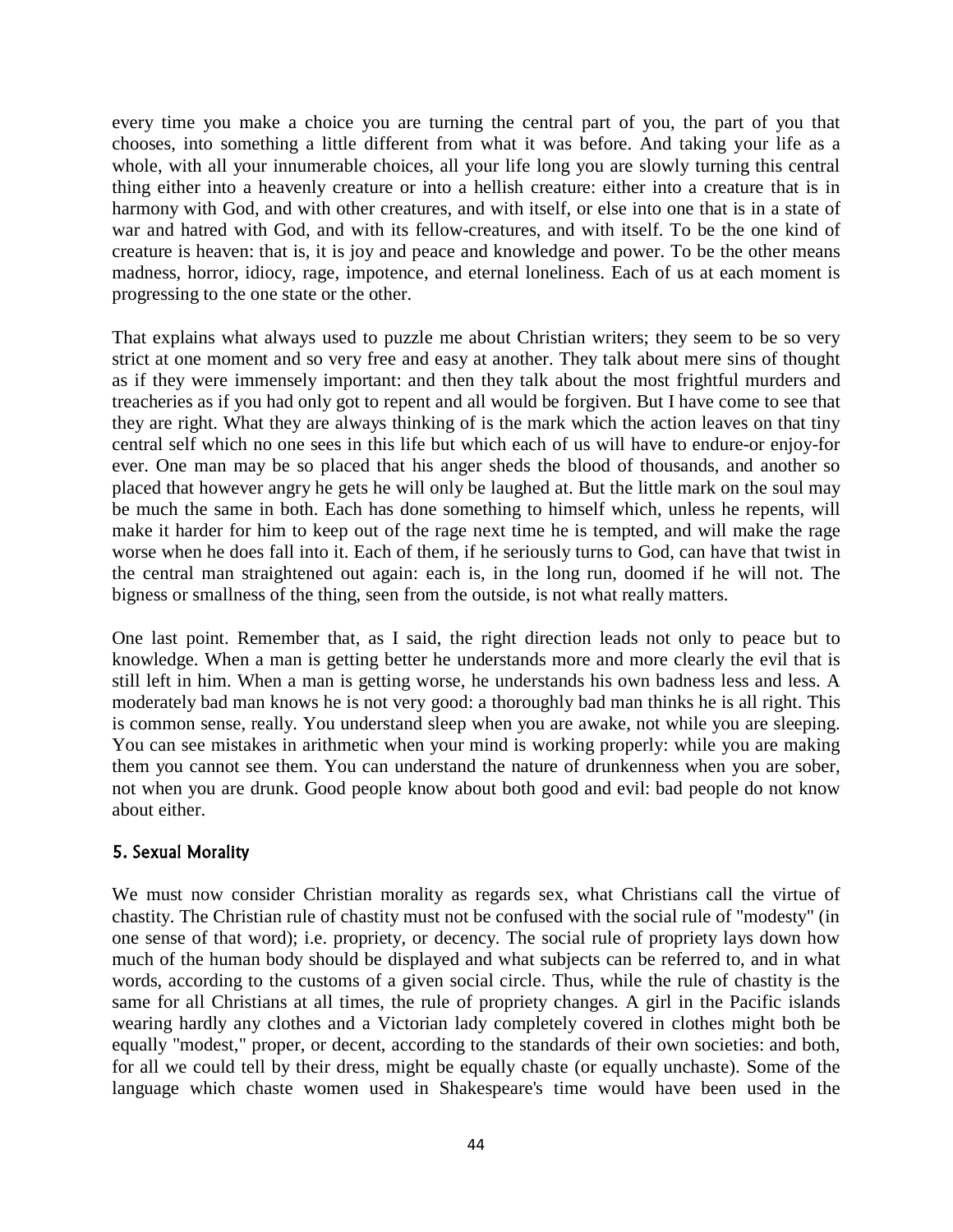nineteenth century only by a woman completely abandoned. When people break the rule of propriety current in their own time and place, if they do so in order to excite lust in themselves or others, then they are offending against chastity. But if they break it through ignorance or carelessness they are guilty only of bad manners. When, as often happens, they break it defiantly in order to shock or embarrass others, they are not necessarily being unchaste, but they are being uncharitable: for it is uncharitable to take pleasure in making other people uncomfortable. I do not think that a very strict or fussy standard of propriety is any proof of chastity or any help to it, and I therefore regard the great relaxation and simplifying of the rule which has taken place in my own lifetime as a good thing. At its present stage, however, it has this inconvenience, that people of different ages and different types do not all acknowledge the same standard, and we hardly know where we are. While this confusion lasts I think that old, or old-fashioned, people should be very careful not to assume that young or "emancipated" people are corrupt whenever they are (by the old standard) improper; and, in return, that young people should not call their elders prudes or puritans because they do not easily adopt the new standard. A real desire to believe all the good you can of others and to make others as comfortable as you can will solve most of the problems.

Chastity is the most unpopular of the Christian virtues. There is no getting away from it: the old Christian rule is, "Either marriage, with complete faithfulness to your partner, or else total abstinence." Now this is so difficult and so contrary to our instincts, that obviously either Christianity is wrong or our sexual instinct, as it now is, has gone wrong. One or the other. Of course, being a Christian, I think it is the instinct which has gone wrong.

But I have other reasons for thinking so. The biological purpose of sex is children, just as the biological purpose of eating is to repair the body. Now if we eat whenever we feel inclined and just as much as we want, it is quite true that most of us will eat too much: but not terrifically too much. One man may eat enough for two, but he does not eat enough for ten. The appetite goes a little beyond its biological purpose, but not enormously. But if a healthy young man indulged his sexual appetite whenever he felt inclined, and if each act produced a baby, then in ten years he might easily populate a small village. This appetite is in ludicrous and preposterous excess of its function.

Or take it another way. You can get a large audience together for a strip-tease act-that is, to watch a girl undress on the stage. Now suppose you came to a country where you could fill a theatre by simply bringing a covered plate on to the stage and then slowly lifting the cover so as to let every one see, just before the lights went out, that it contained a mutton chop or a bit of bacon, would you not think that in that country something had gone wrong with the appetite for food? And would not anyone who had grown up in a different world think there was something equally queer about the state of the sex instinct among us?

One critic said that if he found a country in which such striptease acts with food were popular, he would conclude that the people of that country were starving. He meant, of course, to imply that such things as the strip-tease act resulted not from sexual corruption but from sexual starvation. I agree with him that if, in some strange land, we found that similar acts with mutton chops were popular, one of the possible explanations which would occur to me would be famine. But the next step would be to test our hypothesis by finding out whether, in fact, much or little food was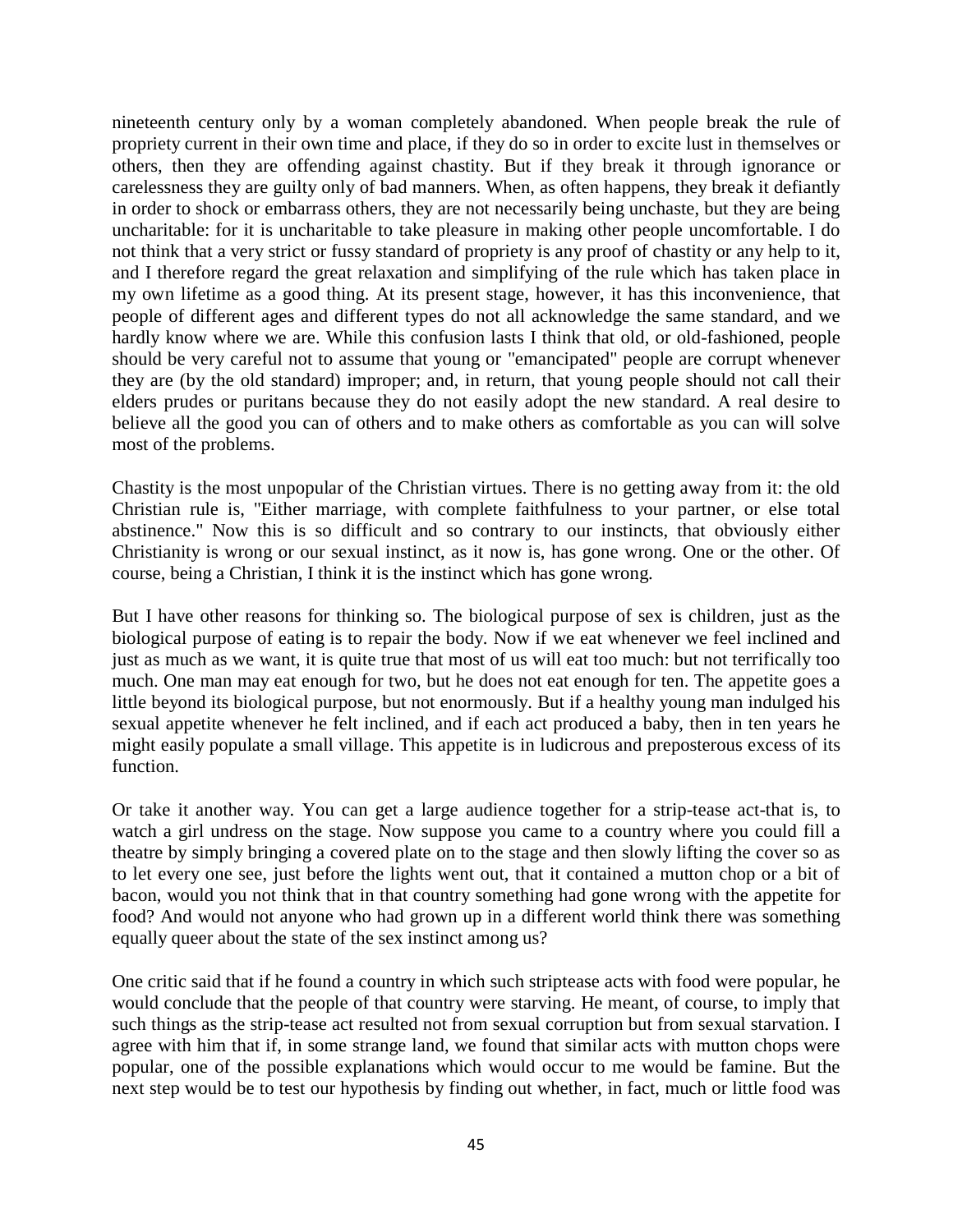being consumed in that country. If the evidence showed that a good deal was being eaten, then of course we should have to abandon the hypothesis of starvation and try to think of another one. In the same way, before accepting sexual starvation as the cause of the strip-tease, we should have to look for evidence that there is in fact more sexual abstinence in our age than in those ages when things like the strip-tease were unknown. But surely there is no such evidence. Contraceptives have made sexual indulgence far less costly within marriage and far safer outside it than ever before, and public opinion is less hostile to illicit unions and even to perversion than it has been since Pagan times. Nor is the hypothesis of "starvation" the only one we can imagine. Everyone knows that the sexual appetite, like our other appetites, grows by indulgence. Starving men may think much about food, but so do gluttons; the gorged, as well as the famished, like titillations.

Here is a third point. You find very few people who want to eat things that really are not food or to do other things with food instead of eating it. In other words, perversions of the food appetite are rare. But perversions of the sex instinct are numerous, hard to cure, and frightful. I am sorry to have to go into all these details, but I must. The reason why I must is that you and I, for the last twenty years, have been fed all day long on good solid lies about sex. We have been told, till one is sick of hearing it, that sexual desire is in the same state as any of our other natural desires and that if only we abandon the silly old Victorian idea of hushing it up, everything in the garden will be lovely. It is not true. The moment you look at the facts, and away from the propaganda, you see that it is not.

They tell you sex has become a mess because it was hushed up. But for the last twenty years it has not been hushed up. It has been chattered about all day long. Yet it is still in a mess. If hushing up had been the cause of the trouble, ventilation would have set it right. But it has not. I think it is the other way round. I think the human race originally hushed it up because it had become such a mess. Modern people are always saying, "Sex is nothing to be ashamed of." They may mean two things. They may mean "There is nothing to be ashamed of in the fact that the human race reproduces itself in a certain way, nor in the fact that it gives pleasure." If they mean that, they are right. Christianity says the same. It is not the thing, nor the pleasure, that is the trouble. The old Christian teachers said that if man had never fallen, sexual pleasure, instead of being less than it is now, would actually have been greater. I know some muddle-headed Christians have talked as if Christianity thought that sex, or the body, or pleasure, were bad in themselves. But they were wrong. Christianity is almost the only one of the great religions which thoroughly approves of the body-which believes that matter is good, that God Himself once took on a human body, that some kind of body is going to be given to us even in Heaven and is going to be an essential part of our happiness, our beauty, and our energy. Christianity has glorified marriage more than any other religion: and nearly all the greatest love poetry in the world has been produced by Christians. If anyone says that sex, in itself, is bad, Christianity contradicts him at once. But, of course, when people say, "Sex is nothing to be ashamed of," they may mean "the state into which the sexual instinct has now got is nothing to be ashamed of."

If they mean that, I think they are wrong. I think it is everything to be ashamed of. There is nothing to be ashamed of in enjoying your food: there would be everything to be ashamed of if half the world made food the main interest of their lives and spent their time looking at pictures of food and dribbling and smacking their lips. I do not say you and I are individually responsible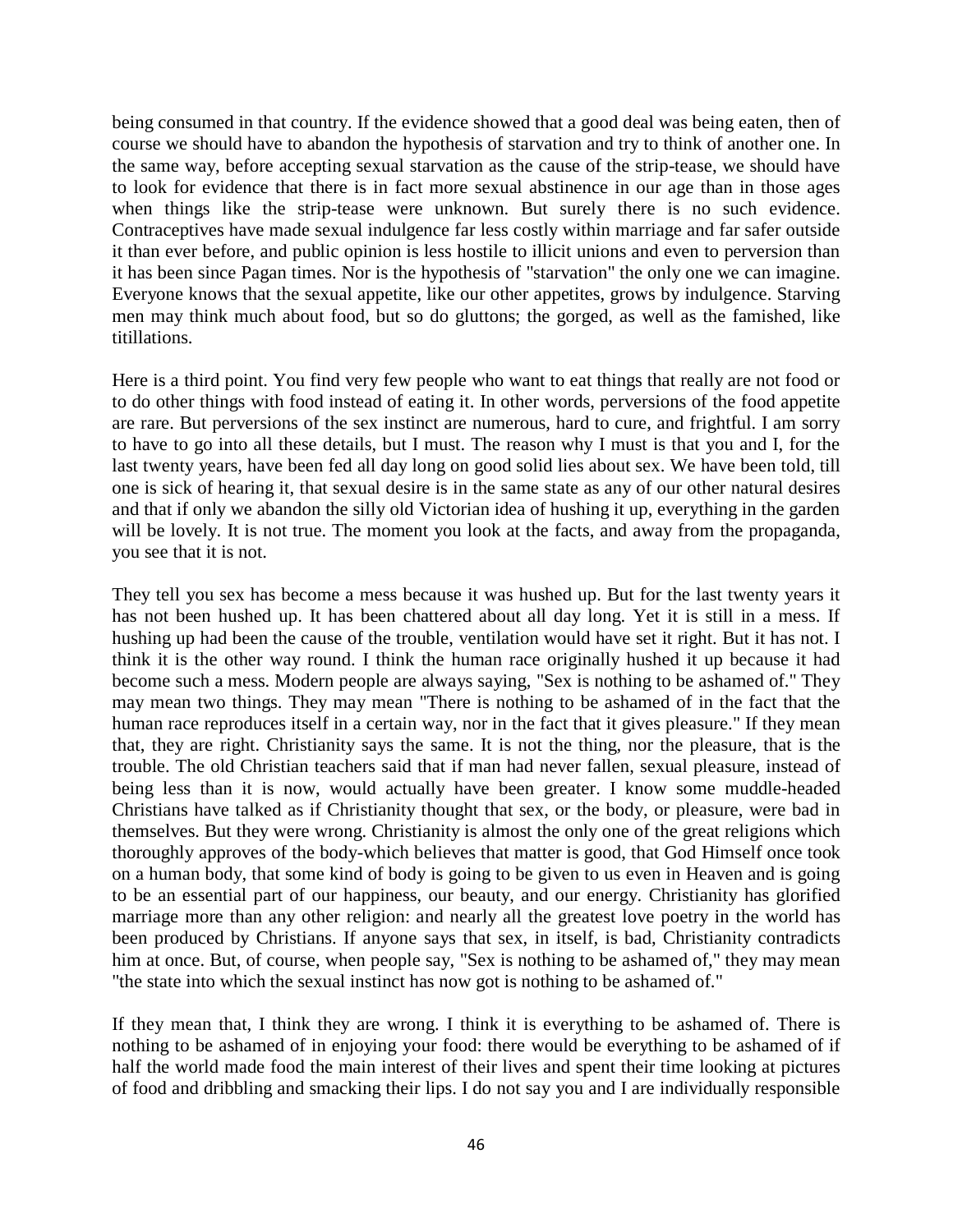for the present situation. Our ancestors have handed over to us organisms which are warped in this respect: and we grow up surrounded by propaganda in favour of unchastity. There are people who want to keep our sex instinct inflamed in order to make money out of us. Because, of course, a man with an obsession is a man who has very little sales-resistance. God knows our situation; He will not judge us as if we had no difficulties to overcome. What matters is the sincerity and perseverance of our will to overcome them.

Before we can be cured we must want to be cured. Those who really wish for help will get it; but for many modern people even the wish is difficult. It is easy to think that we want something when we do not really want it. A famous Christian long ago told us that when he was a young man he prayed constantly for chastity; but years later he realised that while his lips had been saying, "Oh Lord, make me chaste," his heart had been secretly adding, "But please don't do it just yet." This may happen in prayers for other virtues too; but there are three reasons why it is now specially difficult for us to desire-let alone to achieve-complete chastity.

In the first place our warped natures, the devils who tempt us, and all the contemporary propaganda for lust, combine to make us feel that the desires we are resisting are so "natural," so "healthy," and so reasonable, that it is almost perverse and abnormal to resist them. Poster after poster, film after film, novel after novel, associate the idea of sexual indulgence with the ideas of health, normality, youth, frankness, and good humour. Now this association is a lie. Like all powerful lies, it is based on a truth-the truth, acknowledged above, that sex in itself (apart from the excesses and obsessions that have grown round it) is "normal" and "healthy," and all the rest of it. The lie consists in the suggestion that any sexual act to which you are tempted at the moment is also healthy and normal. Now this, on any conceivable view, and quite apart from Christianity, must be nonsense. Surrender to all our desires obviously leads to impotence, disease, jealousies, lies, concealment, and everything that is the reverse of health, good humour, and frankness. For any happiness, even in this world, quite a lot of restraint is going to be necessary; so the claim made by every desire, when it is strong, to be healthy and reasonable, counts for nothing. Every sane and civilised man must have some set of principles by which he chooses to reject some of his desires and to permit others. One man does this on Christian principles, another on hygienic principles, another on sociological principles. The real conflict is not between Christianity and "nature," but between Christian principle and other principles in the control of "nature." For "nature" (in the sense of natural desire) will have to be controlled anyway, unless you are going to ruin your whole life. The Christian principles are, admittedly, stricter than the others; but then we think you will get help towards obeying them which you will not get towards obeying the others.

In the second place, many people are deterred from seriously attempting Christian chastity because they think (before trying) that it is impossible. But when a thing has to be attempted, one must never think about possibility or impossibility. Faced with an optional question in an examination paper, one considers whether one can do it or not: faced with a compulsory question, one must do the best one can. You may get some marks for a very imperfect answer: you will certainly get none for leaving the question alone. Not only in examinations but in war, in mountain climbing, in learning to skate, or swim, or ride a bicycle, even in fastening a stiff collar with cold fingers, people quite often do what seemed impossible before they did it. It is wonderful what you can do when you have to.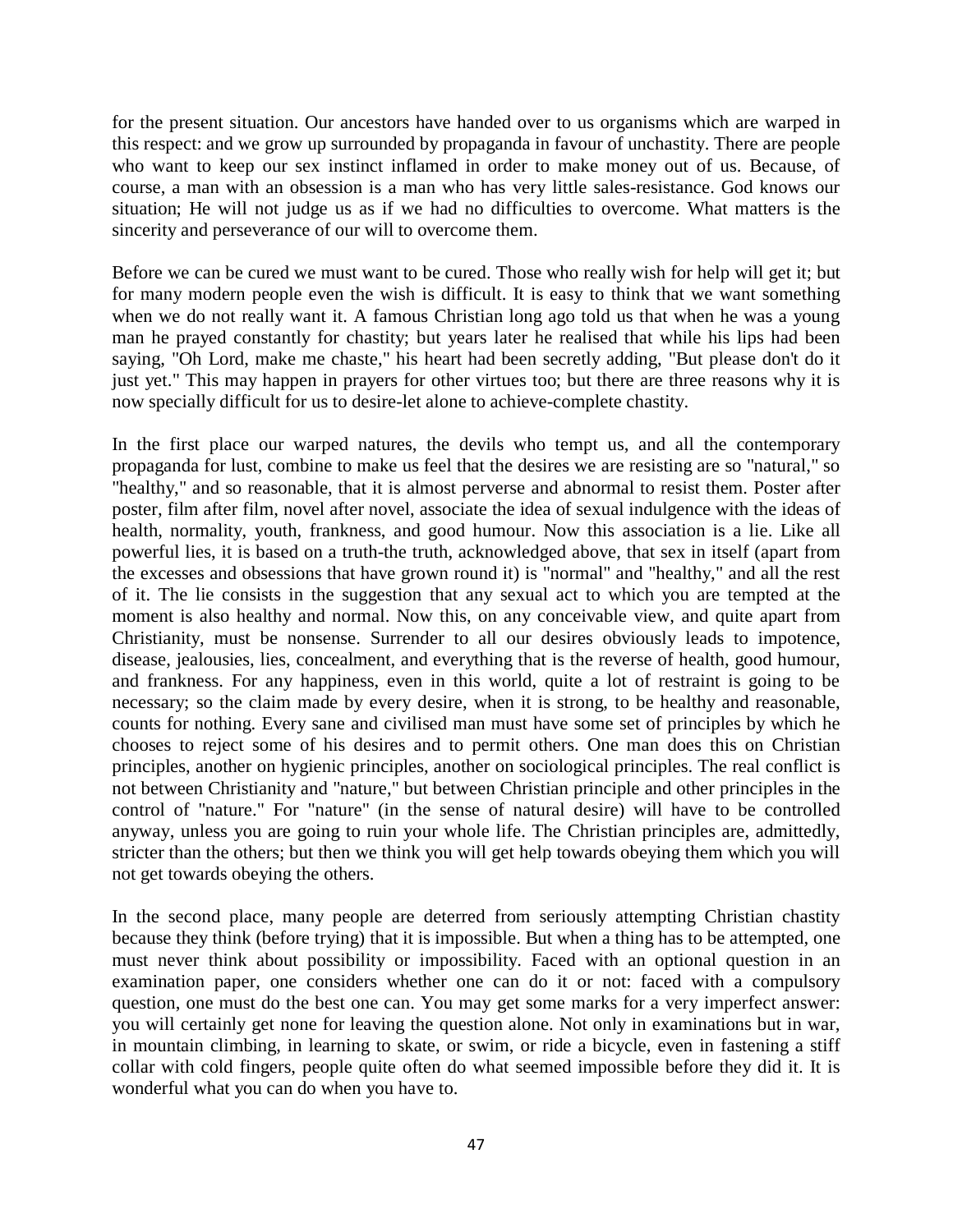We may, indeed, be sure that perfect chastity-like perfect charity-will not be attained by any merely human efforts. You must ask for God's help. Even when you have done so, it may seem to you for a long time that no help, or less help than you need, is being given. Never mind. After each failure, ask forgiveness, pick yourself up, and try again. Very often what God first helps us towards is not the virtue itself but just this power of always trying again. For however important chastity (or courage, or truthfulness, or any other virtue) may be, this process trains us in habits of the soul which are more important still. It cures our illusions about ourselves and teaches us to depend on God. We learn, on the one hand, that we cannot trust ourselves even in our best moments, and, on the other, that we need not despair even in our worst, for our failures are forgiven. The only fatal thing is to sit down content with anything less than perfection.

Thirdly, people often misunderstand what psychology teaches about "repressions." It teaches us that "repressed" sex is dangerous. But "repressed" is here a technical term: it does not mean "suppressed" in the sense of "denied" or "resisted." A repressed desire or thought is one which has been thrust into the subconscious (usually at a very early age) and can now come before the mind only in a disguised and unrecognisable form. Repressed sexuality does not appear to the patient to be sexuality at all. When an adolescent or an adult is engaged in resisting a conscious desire, he is not dealing with a repression nor is he in the least danger of creating a repression. On the contrary, those who are seriously attempting chastity are more conscious, and soon know a great deal more about their own sexuality than anyone else. They come to know their desires as Wellington knew Napoleon, or as Sherlock Holmes knew Moriarty; as a rat-catcher knows rats or a plumber knows about leaky pipes. Virtue-even attempted virtue-brings light; indulgence brings fog.

Finally, though I have had to speak at some length about sex, I want to make it as clear as I possibly can that the centre of Christian morality is not here. If anyone thinks that Christians regard unchastity as the supreme vice, he is quite wrong. The sins of the flesh are bad, but they are the least bad of all sins. All the worst pleasures are purely spiritual: the pleasure of putting other people in the wrong, of bossing and patronising and spoiling sport, and back-biting; the pleasures of power, of hatred. For there are two things inside me, competing with the human self which I must try to become. They are the Animal self, and the Diabolical self. The Diabolical self is the worse of the two. That is why a cold, self-righteous prig who goes regularly to church may be far nearer to hell than a prostitute. But, of course, it is better to be neither.

## 6. Christian Marriage

The last chapter was mainly negative. I discussed what was wrong with the sexual impulse in man, but said very little about its right working-in other words, about Christian marriage. There are two reasons why I do not particularly want to deal with marriage. The first is that the Christian doctrines on this subject are extremely unpopular. The second is that I have never been married myself, and, therefore, can speak only at second hand. But in spite of that, I feel I can hardly leave the subject out in an account of Christian morals. The Christian idea of marriage is based on Christ's words that a man and wife are to be regarded as a single organism-for that is what the words "one flesh" would be in modern English. And the Christians believe that when He said this He was not expressing a sentiment but stating a fact-just as one is stating a fact when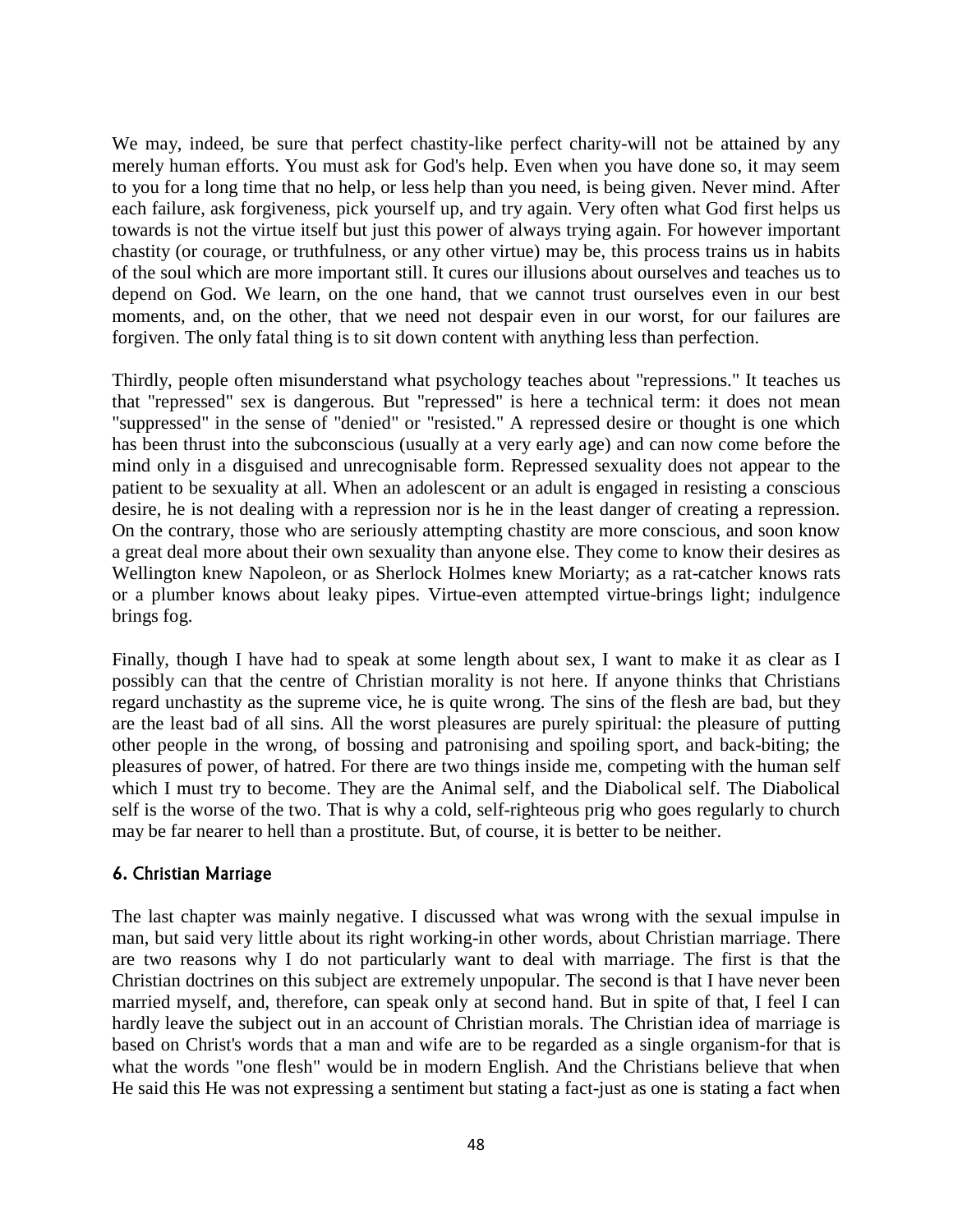one says that a lock and its key are one mechanism, or that a violin and a bow are one musical instrument. The inventor of the human machine was telling us that its two halves, the male and the female, were made to be combined together in pairs, not simply on the sexual level, but totally combined. The monstrosity of sexual intercourse outside marriage is that those who indulge in it are trying to isolate one kind of union (the sexual) from all the other kinds of union which were intended to go along with it and make up the total union. The Christian attitude does not mean that there is anything wrong about sexual pleasure, any more than about the pleasure of eating. It means that you must not isolate that pleasure and try to get it by itself, any more than you ought to try to get the pleasures of taste without swallowing and digesting, by chewing things and spitting them out again.

As a consequence, Christianity teaches that marriage is for life. There is, of course, a difference here between different Churches: some do not admit divorce at all; some allow it reluctantly in very special cases. It is a great pity that Christians should disagree about such a question; but for an ordinary layman the thing to notice is that Churches all agree with one another about marriage a great deal more than any of them agrees with the outside world. I mean, they all regard divorce as something like cutting up a living body, as a kind of surgical operation. Some of them think the operation so violent that it cannot be done at all; others admit it as a desperate remedy in extreme cases. They are all agreed that it is more like having both your legs cut off than it is like dissolving a business partnership or even deserting a regiment What they all disagree with is the modern view that it is a simple readjustment of partners, to be made whenever people feel they are no longer in love with one another, or when either of them falls in love with someone else.

Before we consider this modern view in its relation to chastity, we must not forget to consider it in relation to another virtue, namely justice. Justice, as I said before, includes the keeping of promises. Now everyone who has been married in a church has made a public, solemn promise to stick to his (or her) partner till death. The duty of keeping that promise has no special connection with sexual morality: it is in the same position as any other promise. If, as modern people are always telling us, the sexual impulse is just like all our other impulses, then it ought to be treated like all our other impulses; and as their indulgence is controlled by our promises, so should its be. If, as I think, it is not like all our other impulses, but is morbidly inflamed, then we should be especially careful not to let it lead us into dishonesty.

To this someone may reply that he regarded the promise made in church as a mere formality and never intended to keep it. Whom, then, was he trying to deceive when he made it? God? That was really very unwise. Himself? That was not very much wiser. The bride, or bridegroom, or the "in-laws"? That was treacherous. Most often, I think, the couple (or one of them) hoped to deceive the public. They wanted the respectability that is attached to marriage without intending to pay the price: that is, they were imposters, they cheated. If they are still contented cheats, I have nothing to say to them: who would urge the high and hard duty of chastity on people who have not yet wished to be merely honest? If they have now come to their senses and want to be honest, their promise, already made, constrains them. And this, you will see, comes under the heading of justice, not that of chastity. If people do not believe in permanent marriage, it is perhaps better that they should live together unmarried than that they should make vows they do not mean to keep. It is true that by living together without marriage they will be guilty (in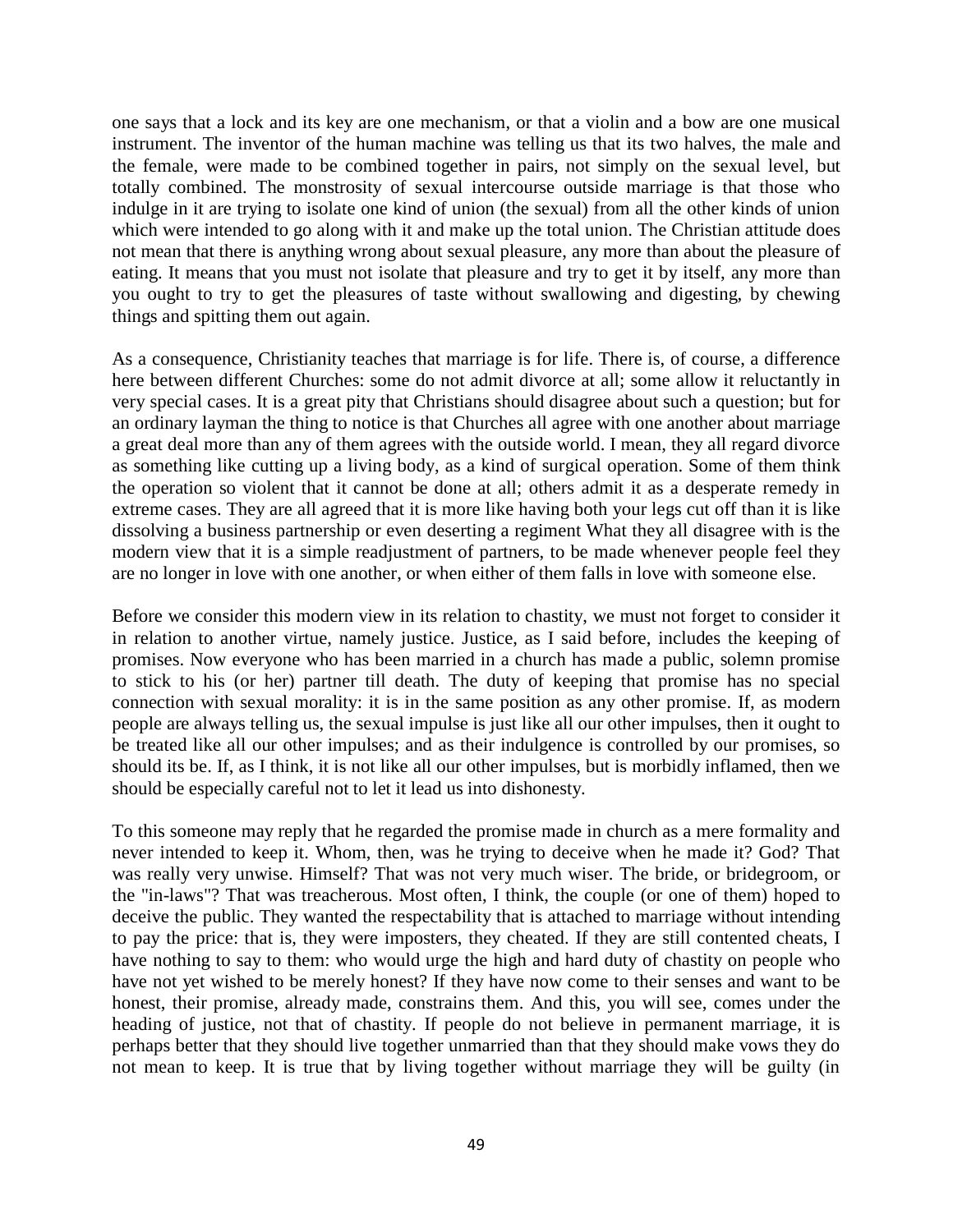Christian eyes) of fornication. But one fault is not mended by adding another: unchastity is not improved by adding perjury.

The idea that "being in love" is the only reason for remaining married really leaves no room for marriage as a contract or promise at all. If love is the whole thing, then the promise can add nothing; and if it adds nothing, then it should not be made. The curious thing is that lovers themselves, while they remain really in love, know this better than those who talk about love. As Chesterton pointed out, those who are in love have a natural inclination to bind themselves by promises. Love songs all over the world are full of vows of eternal constancy. The Christian law is not forcing upon the passion of love something which is foreign to that passion's own nature: it is demanding that lovers should take seriously something which their passion of itself impels them to do.

And, of course, the promise, made when I am in love and because I am in love, to be true to the beloved as long as I live, commits one to being true even if I cease to be in love. A promise must be about things that I can do, about actions: no one can promise to go on feeling in a certain way. He might as well promise never to have a headache or always to feel hungry. But what, it may be asked, is the use of keeping two people together if they are no longer in love? There are several sound, social reasons; to provide a home for their children, to protect the woman (who has probably sacrificed or damaged her own career by getting married) from being dropped whenever the man is tired of her. But there is also another reason of which I am very sure, though I find it a little hard to explain.

It is hard because so many people cannot be brought to realise that when B is better than C, A may be even better than B. They like thinking in terms of good and bad, not of good, better, and best, or bad, worse and worst. They want to know whether you think patriotism a good thing: if you reply that it is, of course, far better than individual selfishness, but that it is inferior to universal charity and should always give way to universal charity when the two conflict, they think you are being evasive. They ask what you think of dueling. If you reply that it is far better to forgive a man than to fight a duel with him, but that even a duel might be better than a lifelong enmity which expresses itself in secret efforts to "do the man down," they go away complaining that you would not give them a straight answer. I hope no one will make this mistake about what I am now going to say.

What we call "being in love" is a glorious state, and, in several ways, good for us. It helps to make us generous and courageous, it opens our eyes not only to the beauty of the beloved but to all beauty, and it subordinates (especially at first) our merely animal sexuality; in that sense, love is the great conqueror of lust. No one in his senses would deny that being in love is far better than either common sensuality or cold self-centredness. But, as I said before, "the most dangerous thing you can do is to take any one impulse of our own nature and set it up as the thing you ought to follow at all costs." Being in love is a good thing, but it is not the best thing. There are many things below it, but there are also things above it. You cannot make it the basis of a whole life. It is a noble feeling, but it is still a feeling. Now no feeling can be relied on to last in its full intensity, or even to last at all. Knowledge can last, principles can last, habits can last; but feelings come and go. And in fact, whatever people say, the state called "being in love" usually does not last. If the old fairytale ending "They lived happily ever after" is taken to mean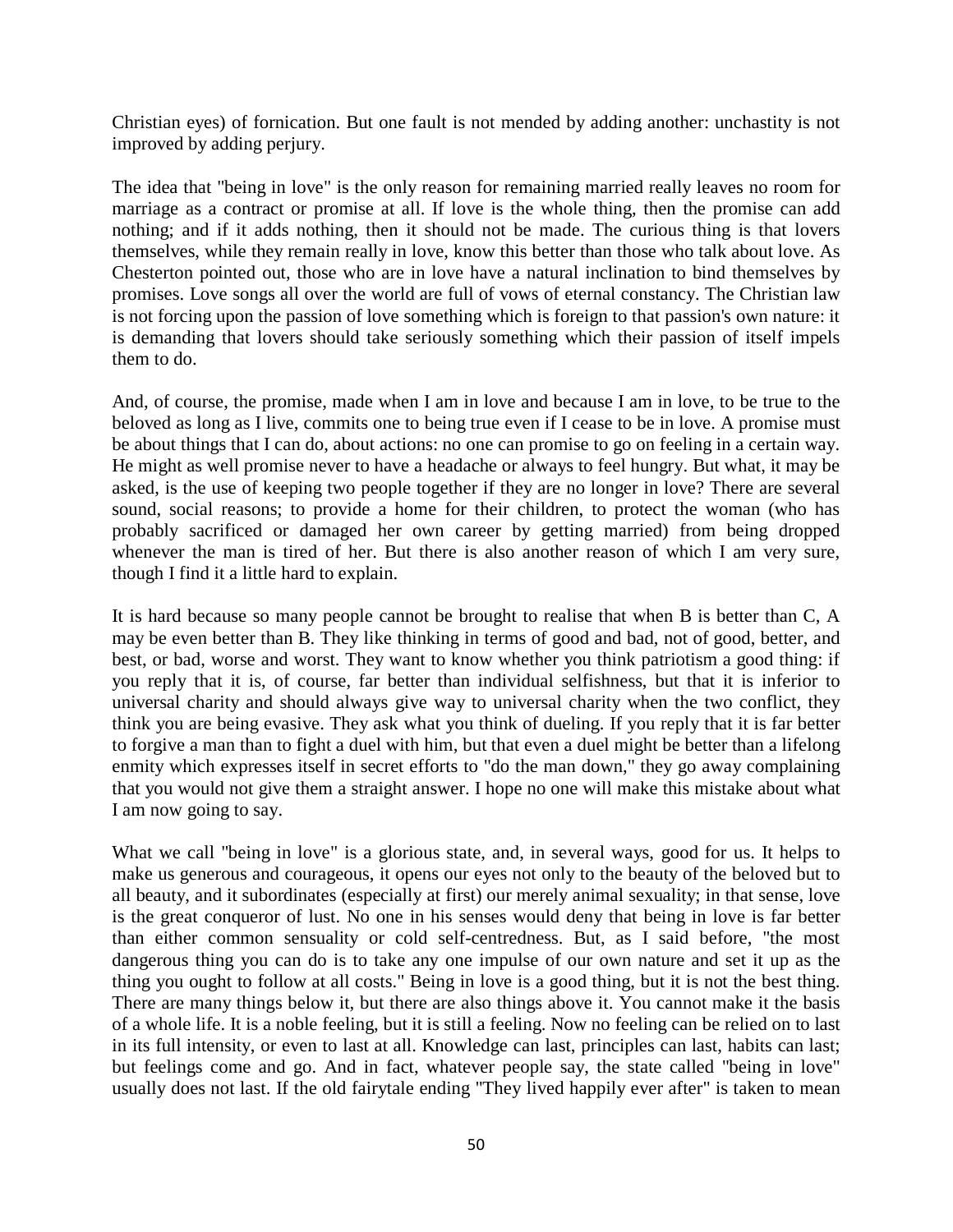"They felt for the next fifty years exactly as they felt the day before they were married," then it says what probably never was nor ever could be true, and would be highly undesirable if it were. Who could bear to live in that excitement for even five years? What would become of your work, your appetite, your sleep, your friendships? But, of course, ceasing to be "in love" need not mean ceasing to love. Love in this second sense-love as distinct from "being in love" is not merely a feeling. It is a deep unity, maintained by the will and deliberately strengthened by habit; reinforced by (in Christian marriages) the grace which both parents ask, and receive, from God. They can have this love for each other even at those moments when they do not like each other; as you love yourself even when you do not like yourself. They can retain this love even when each would easily, if they allowed themselves, be "in love" with someone else. "Being in love" first moved them to promise fidelity: this quieter love enables them to keep the promise. It is on this love that the engine of marriage is run: being in love was the explosion that started it.

If you disagree with me, of course, you will say, "He knows nothing about it, he is not married." You may quite possibly be right. But before you say that, make quite sure that you are judging me by what you really know from your own experience and from watching the lives of your friends, and not by ideas you have derived from novels and films. This is not so easy to do as people think. Our experience is coloured through and through by books and plays and the cinema, and it takes patience and skill to disentangle the things we have really learned from life for ourselves.

People get from books the idea that if you have married the right person you may expect to go on "being in love" for ever. As a result, when they find they are not, they think this proves they have made a mistake and are entitled to a change-not realising that, when they have changed, the glamour will presently go out of the new love just as it went out of the old one. In this department of life, as in every other, thrills come at the beginning and do not last. The sort of thrill a boy has at the first idea of flying will not go on when he has joined the R.A.F. and is really learning to fly. The thrill you feel on first seeing some delightful place dies away when you really go to live there. Does this mean it would be better not to learn to fly and not to live in the beautiful place? By no means. In both cases, if you go through with it, the dying away of the first thrill will be compensated for by a quieter and more lasting kind of interest. What is more (and I can hardly find words to tell you how important I think this), it is just the people who are ready to submit to the loss of the thrill and settle down to the sober interest, who are then most likely to meet new thrills in some quite different direction. The man who has learned to fly and becomes a good pilot will suddenly discover music; the man who has settled down to live in the beauty spot will discover gardening.

This is, I think, one little part of what Christ meant by saying that a thing will not really live unless it first dies. It is simply no good trying to keep any thrill: that is the very worst thing you can do. Let the thrill go-let it die away-go on through that period of death into the quieter interest and happiness that follow -and you will find you are living in a world of new thrills all the time. But if you decide to make thrills your regular diet and try to prolong them artificially, they will all get weaker and weaker, and fewer and fewer, and you will be a bored, disillusioned old man for the rest of your life. It is because so few people understand this that you find many middleaged men and women maundering about their lost youth, at the very age when new horizons ought to be appearing and new doors opening all round them. It is much better fun to learn to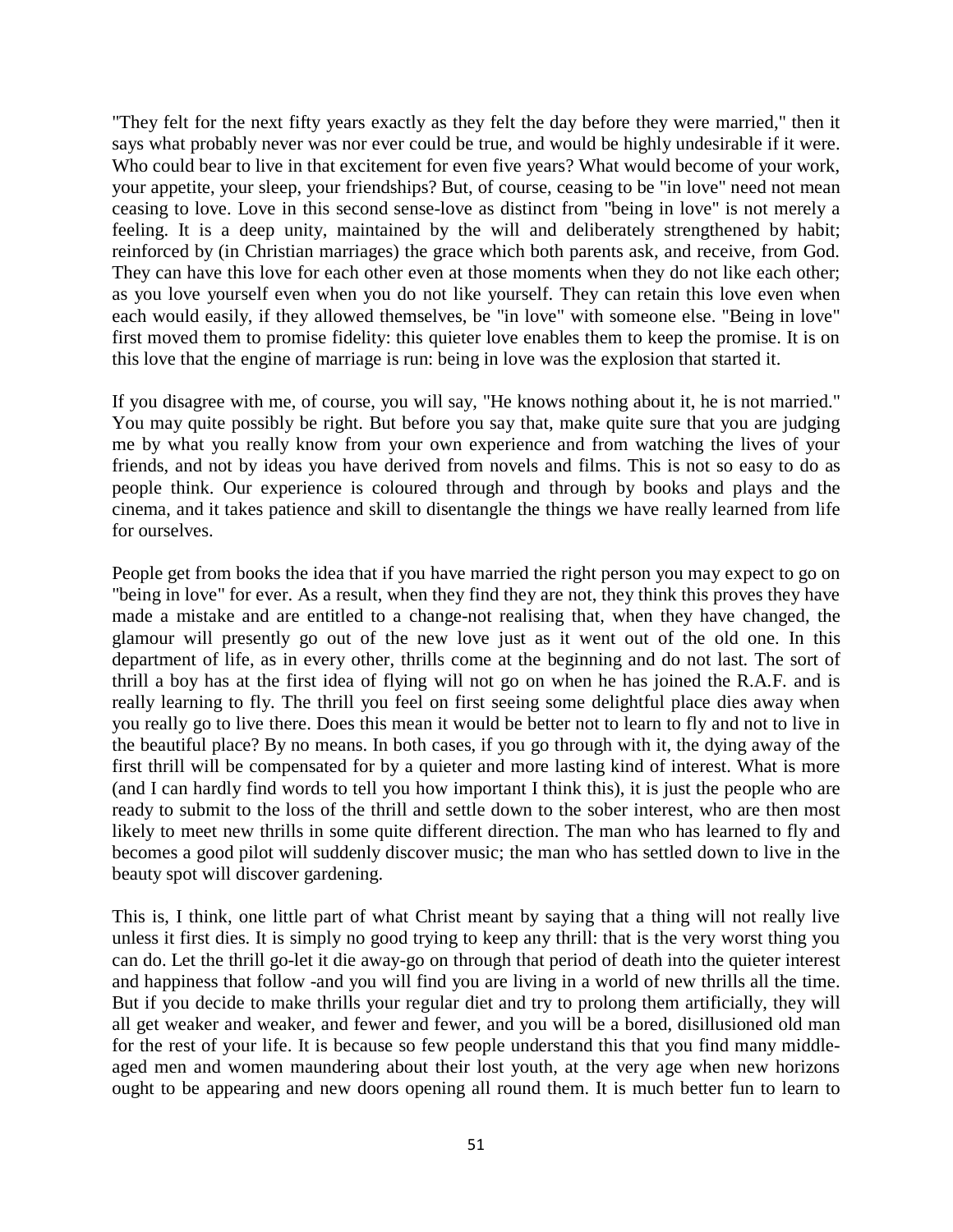swim than to go on endlessly (and hopelessly) trying to get back the feeling you had when you first went paddling as a small boy.

Another notion we get from novels and plays is that "falling in love" is something quite irresistible; something that just happens to one, like measles. And because they believe this, some married people throw up the sponge and give in when they find themselves attracted by a new acquaintance. But I am inclined to think that these irresistible passions are much rarer in real life than in books, at any rate when one is grown up. When we meet someone beautiful and clever and sympathetic, of course we ought, in one sense, to admire and love these good qualities. But is it not very largely in our own choice whether this love shall, or shall not, turn into what we call "being in love"? No doubt, if our minds are full of novels and plays and sentimental songs, and our bodies full of alcohol, we shall turn any love we feel into that kind of love: just as if you have a rut in your path all the rainwater will run into that rut, and if you wear blue spectacles everything you see will turn blue. But that will be our own fault.

Before leaving the question of divorce, I should like to distinguish two things which are very often confused. The Christian conception of marriage is one: the other is the quite different question-now far Christians, if they are voters or Members of Parliament, ought to try to force their views of marriage on the rest of the community by embodying them in the divorce laws. A great many people seem to think that if you are a Christian yourself you should try to make divorce difficult for every one. I do not think that. At least I know I should be very angry if the Mohammedans tried to prevent the rest of us from drinking wine. My own view is that the Churches should frankly recognise that the majority of the British people are not Christians and, therefore, cannot be expected to live Christian lives. There ought to be two distinct kinds of marriage: one governed by the State with rules enforced on all citizens, the other governed by the Church with rules enforced by her on her own members. The distinction ought to be quite sharp, so that a man knows which couples are married in a Christian sense and which are not

So much for the Christian doctrine about the permanence of marriage. Something else, even more unpopular, remains to be dealt with. Christian wives promise to obey their husbands. In Christian marriage the man is said to be the "head." Two questions obviously arise here, (1) Why should there be a head at all -why not equality? (2) Why should it be the man?

(1) The need for some head follows from the idea that marriage is permanent Of course, as long as the husband and wife are agreed, no question of a head need arise; and we may hope that this will be the normal state of affairs in a Christian marriage. But when there is a real disagreement, what is to happen? Talk it over, of course; but I am assuming they have done that and still failed to reach agreement What do they do next? They cannot decide by a majority vote, for in a council of two there can be no majority. Surely, only one or other of two things can happen: either they must separate and go their own ways or else one or other of them must have a casting vote. If marriage is permanent, one or other party must, in the last resort, have the power of deciding the family policy. You cannot have a permanent association without a constitution.

(2) If there must be a head, why the man? Well, firstly, is there any very serious wish that it should be the woman? As I have said, I am not married myself, but as far as 1 can see, even a woman who wants to be the head of her own house does not usually admire the same state of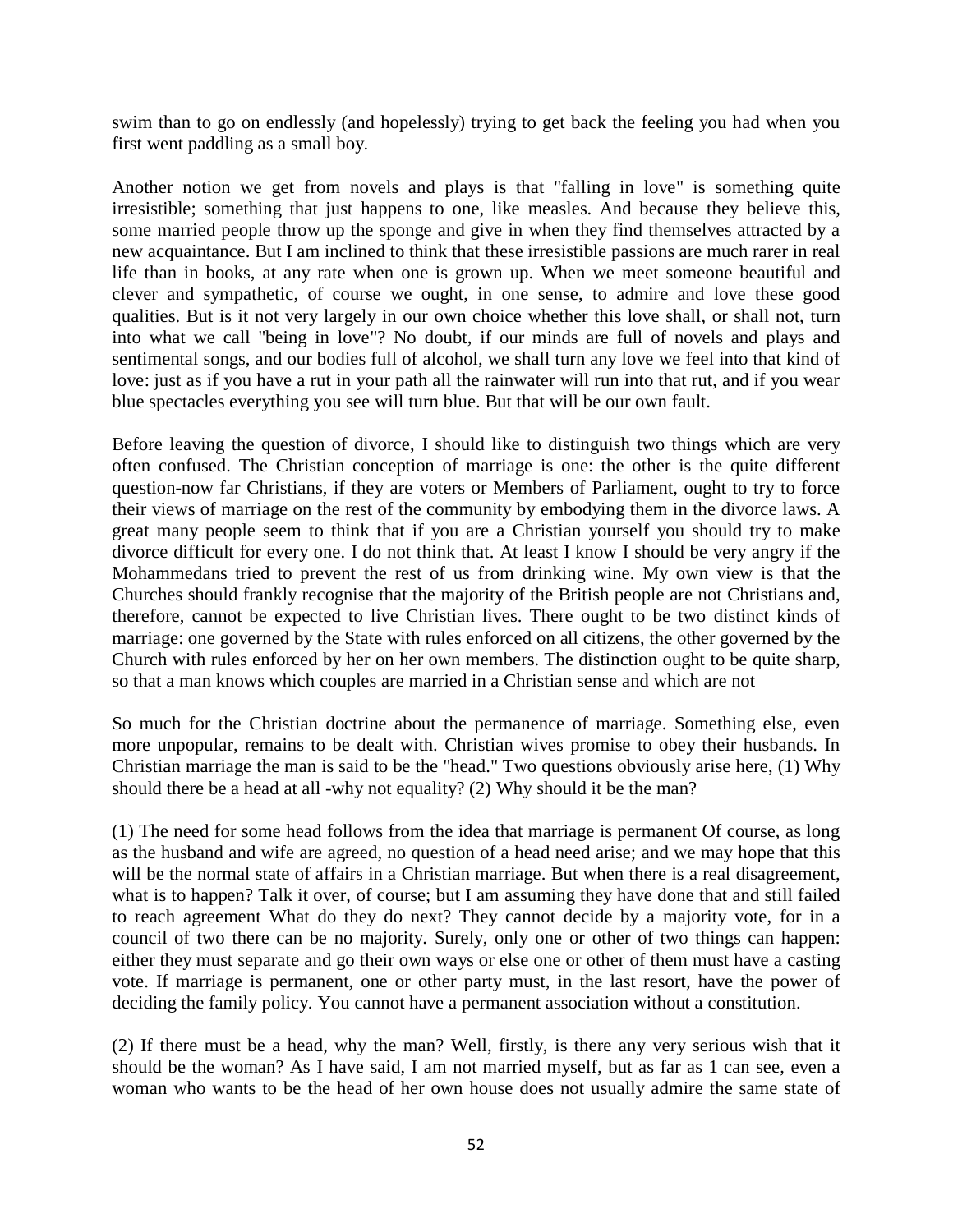things when she finds it going on next door. She is much more likely to say "Poor Mr. X! Why he allows that appalling woman to boss him about the way she does is more than I can imagine." I do not think she is even very nattered if anyone mentions the fact of her own "headship." There must be something unnatural about the rule of wives over husbands, because the wives themselves are half ashamed of it and despise the husbands whom they rule. But there is also another reason; and here I speak quite frankly as a bachelor, because it is a reason you can see from outside even better than from inside. The relations of the family to the outer world-what might be called its foreign policy-must depend, in the last resort, upon the man, because he always ought to be, and usually is, much more just to the outsiders. A woman is primarily fighting for her own children and husband against the rest of the world. Naturally, almost, in a sense, rightly, their claims override, for her, all other claims. She is the special trustee of their interests. The function of the husband is to see that this natural preference of hers is not given its head. He has the last word in order to protect other people from the intense family patriotism of the wife. If anyone doubts this, let me ask a simple question. If your dog has bitten the child next door, or if your child has hurt the dog next door, which would you sooner have to deal with, the master of that house or the mistress? Or, if you are a married woman, let me ask you this question. Much as you admire your husband, would you not say that his chief failing is his tendency not to stick up for his rights and yours against the neighbours as vigorously as you would like? A bit of an Appeaser?

## 7. Forgiveness

I said in a previous chapter that chastity was the most unpopular of the Christian virtues. But I am not sure I was right I believe the one I have to talk of today is even more unpopular: the Christian rule, "Thou shalt love thy neighbour as thyself." Because hi Christian morals "thy neighbour" includes "thy enemy," and so we come up against this terrible duty of forgiving our enemies. Every one says forgiveness is a lovely idea, until they have something to forgive, as we had during the war. And then, to mention the subject at all is to be greeted with howls of anger. It is not that people think this too high and difficult a virtue: it is that they think it hateful and contemptible. "That sort of talk makes them sick," they say. And half of you already want to ask me, "I wonder how you'd feel about forgiving the Gestapo if you were a Pole or a Jew?"

So do 1:I wonder very much. Just as when Christianity tells me that I must not deny my religion even to save myself from death by torture, I wonder very much what I should do when it came to the point. I am not trying to tell you in this book what I could do-I can do precious little-I am telling you what Christianity is. I did not invent it. And there, right in the middle of it, I find "Forgive us our sins as we forgive those that sin against us." There is no slightest suggestion that we are offered forgiveness on any other terms. It is made perfectly dear that if we do not forgive we shall not be forgiven. There are no two ways about it. What are we to do?

It is going to be hard enough, anyway, but I think there are two things we can do to make it easier. When you start mathematics you do not begin with the calculus; you begin with simple addition. In the same way, if we really want (but all depends on really wanting) to learn how to forgive, perhaps we had better start with something easier than the Gestapo. One might start with forgiving one's husband or wife, or parents or children, or the nearest N.C.O., for something they have done or said in the last week. That will probably keep us busy for the moment. And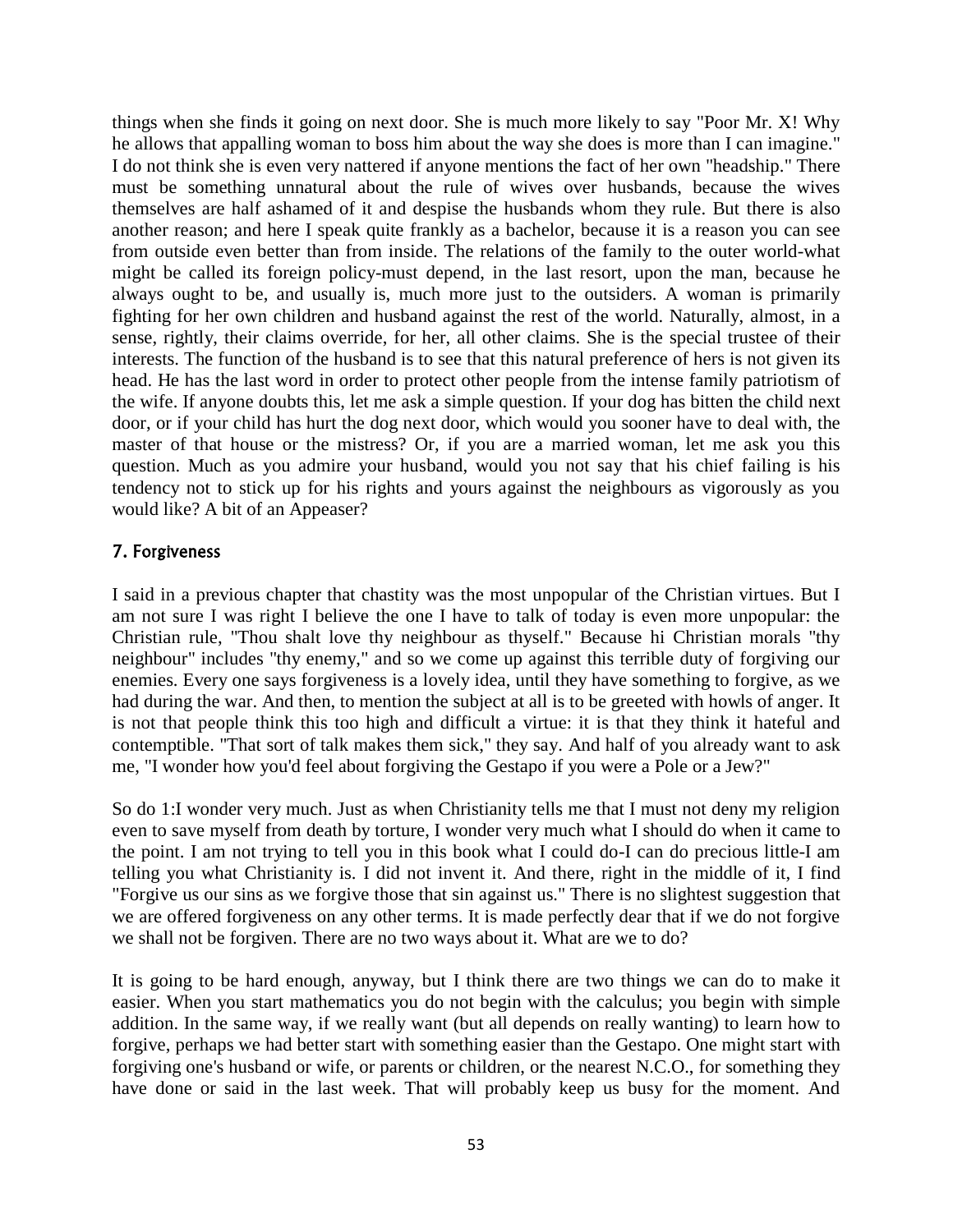secondly, we might try to understand exactly what loving your neighbour as yourself means. I have to love him as I love myself. Well, how exactly do I love myself?

Now that I come to think of it, I have not exactly got a feeling of fondness or affection for myself, and 1 do not even always enjoy my own society. So apparently "Love your neighbour" does not mean "feel fond of him" or "find him attractive." I ought to have seen that before, because, of course, you cannot feel fond of a person by trying. Do 1 think well of myself, think myself a nice chap? Well, I am afraid I sometimes do (and those are, no doubt, my worst moments) but that is not why I love myself. In fact it, is the other way round: my self-love makes me think myself nice, but thinking myself nice is not why I love myself. So loving my enemies does not apparently mean thinking them nice either. That is an enormous relief. For a good many people imagine that forgiving your enemies means making out that they are really not such bad fellows after all, when it is quite plain that they are. Go a step further. In my most clear-sighted moments not only do I not think myself a nice man, but I know that I am a very nasty one. I can look at some of the things I have done with horror and loathing. So apparently I am allowed to loathe and hate some of the things my enemies do. Now that I come to think of it, I remember Christian teachers telling me long ago that I must hate a bad man's actions, but not hate the bad man: or, as they would say, hate the sin but not the sinner.

For a long time I used to think this a silly, straw-splitting distinction: how could you hate what a man did and not hate the man? But years later it occurred to me that there was one man to whom I had been doing this all my life-namely myself. However much I might dislike my own cowardice or conceit or greed, I went on loving myself. There had never been the slightest difficulty about it. In fact the very reason why I hated the things was that I loved the man. Just because I loved myself, I was sorry to find that I was the sort of man who did those things. Consequently, Christianity does not want us to reduce by one atom the hatred we feel for cruelty and treachery. We ought to hate them. Not one word of what we have said about them needs to be unsaid. But it does want us to hate them in the same way in which we hate things in ourselves: being sorry that the man should have done such things, and hoping, if it is anyway possible, that somehow, sometime, somewhere, he can be cured and made human again.

The real test is this. Suppose one reads a story of filthy atrocities in the paper. Then suppose that something turns up suggesting that the story might not be quite true, or not quite so bad as it was made out. Is one's first feeling, "Thank God, even they aren't quite so bad as that," or is it a feeling of disappointment, and even a determination to cling to the first story for the sheer pleasure of thinking your enemies as bad as possible? If it is the second then it is, I am afraid, the first step in a process which, if followed to the end, will make us into devils. You see, one is beginning to wish that black was a little blacker. If we give that wish its head, later on we shall wish to see grey as black, and then to see white itself as black. Finally, we shall insist on seeing everything-God and our friends and ourselves included-as bad, and not be able to stop doing it: we shall be fixed for ever in a universe of pure hatred.

Now a step further. Does loving your enemy mean not punishing him? No, for loving myself does not mean that I ought not to subject myself to punishment-even to death. If one had committed a murder, the right Christian thing to do would be to give yourself up to the police and be hanged. It is, therefore, in my opinion, perfectly right for a Christian judge to sentence a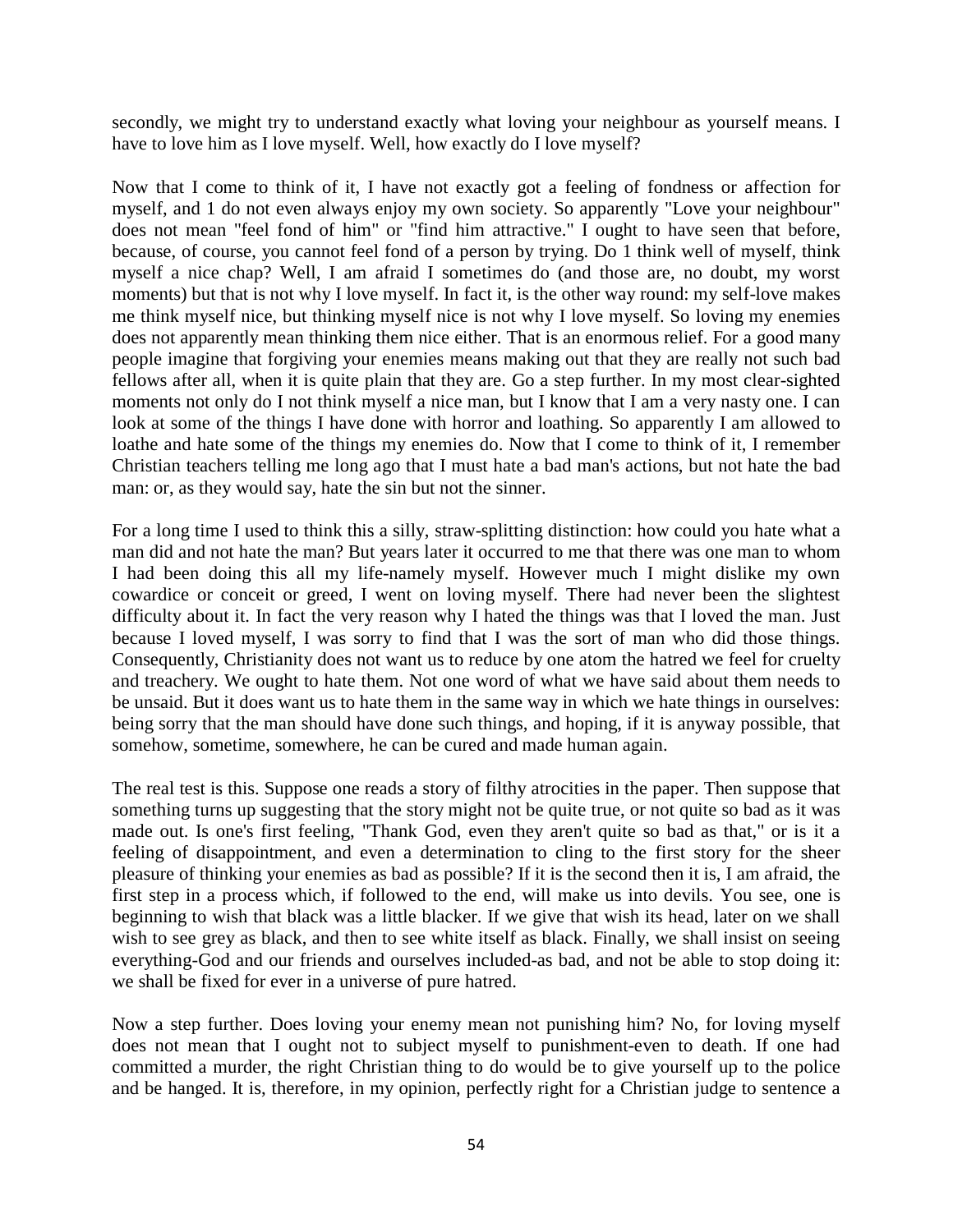man to death or a Christian soldier to kill an enemy. I always have thought so, ever since I became a Christian, and long before the war, and I still think so now that we are at peace. It is no good quoting "Thou shalt not kill." There are two Greek words: the ordinary word to kill and the word to murder. And when Christ quotes that commandment He uses the murder one in all three accounts, Matthew, Mark, and Luke. And I am told there is the same distinction in Hebrew. All killing is not murder any more than all sexual intercourse is adultery. When soldiers came to St. John the Baptist asking what to do, he never remotely suggested that they ought to leave the army: nor did Christ when He met a Roman sergeant-major-what they called a centurion. The idea of the knight-the Christian in arms for the defence of a good cause-is one of the great Christian ideas. War is a dreadful thing, and I can respect an honest pacifist, though I think he is entirely mistaken. What I cannot understand is this sort of semipacifism you get nowadays which gives people the idea that though you have to fight, you ought to do it with a long face and as if you were ashamed of it. It is that feeling that robs lots of magnificent young Christians in the Services of something they have a right to, something which is the natural accompaniment of courage- a kind of gaity and wholeheartedness.

I have often thought to myself how it would have been if, when I served in the first world war, I and some young German had killed each other simultaneously and found ourselves together a moment after death. I cannot imagine that either of us would have felt any resentment or even any embarrassment. I think we might have laughed over it.

I imagine somebody will say, "Well, if one is allowed to condemn the enemy's acts, and punish him, and kill him, what difference is left between Christian morality and the ordinary view?" All the difference in the world. Remember, we Christians think man lives for ever. Therefore, what really matters is those little marks or twists on the central, inside part of the soul which are going to turn it, in the long run, into a heavenly or a hellish creature. We may kill if necessary, but we must not hate and enjoy hating. We may punish if necessary, but we must not enjoy it. In other words, something inside us, the feeling of resentment, the feeling that wants to get one's own back, must be simply killed. I do not mean that anyone can decide this moment that he will never feel it any more. That is not how things happen. I mean that every time it bobs its head up, day after day, year after year, all our lives long, we must hit it on the head. It is hard work, but the attempt is not impossible. Even while we kill and punish we must try to feel about the enemy as we feel about ourselves- to wish that he were not bad. to hope that he may, in this world or another, be cured: in fact, to wish his good. That is what is meant in the Bible by loving him: wishing his good, jot feeling fond of him nor saving he is nice when he is not.

I admit that this means loving people who have nothing lovable about them. But then, has oneself anything lovable about it? You love it simply because it is yourself, God intends us to love all selves in the same way and for the same reason: but He has given us the sum ready worked out on our own case to show us how it works. We have then to go on and apply the rule to all the other selves. Perhaps it makes it easier if we remember that that is how He loves us. Not for any nice, attractive qualities we think we have, but just because we are the things called selves. For really there is nothing else in us to love: creatures like us who actually find hatred such a pleasure that to give it up is like giving up beer or tobacco...

## 8. The Great Sin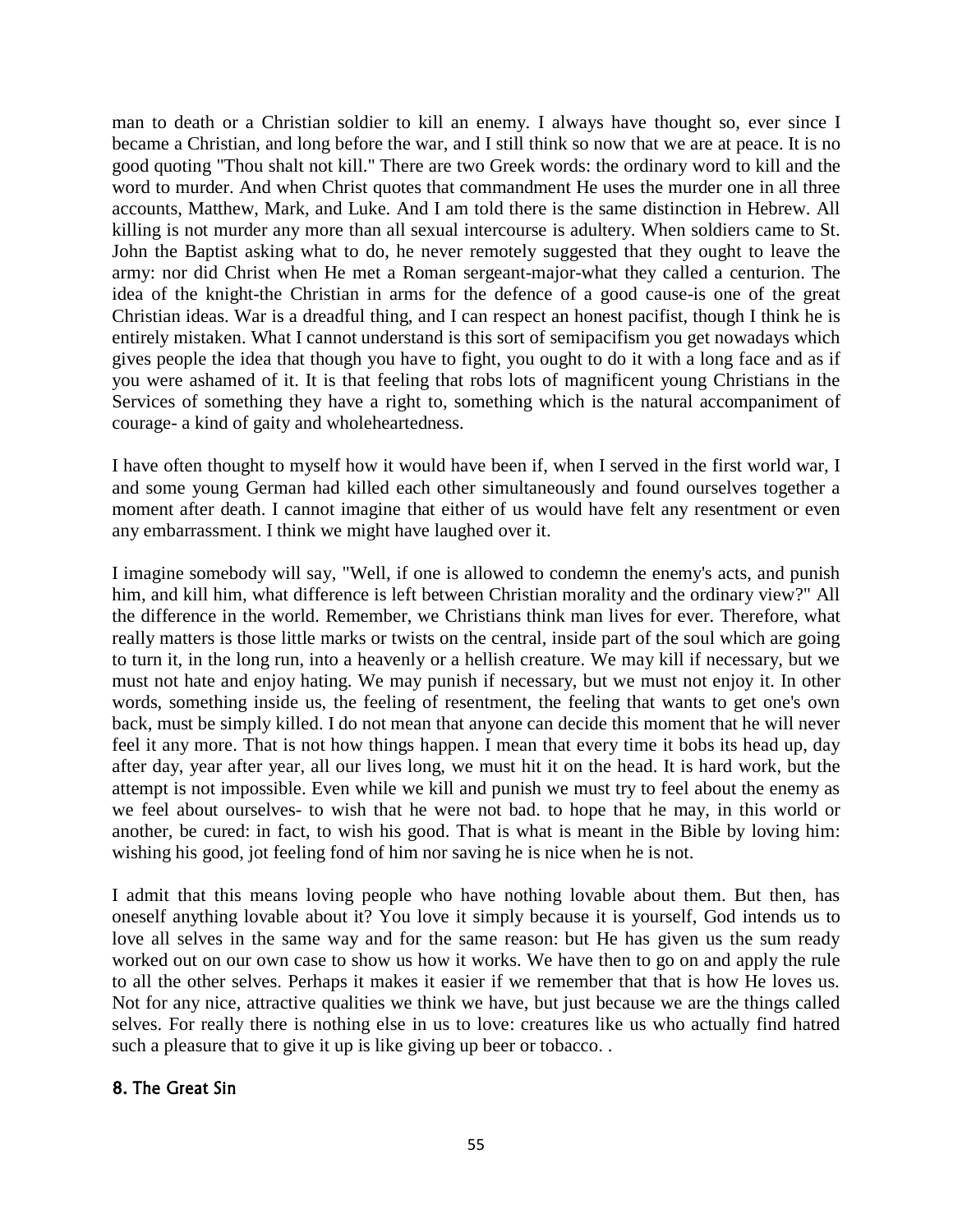Today I come to that part of Christian morals where they differ most sharply from all other morals. There is one vice of which no man in the world is free; which every one in the world loathes when he sees it in someone else; and of which hardly any people, except Christians, ever imagine that they are guilty themselves. I have heard people admit that they are bad-tempered, or that they cannot keep their heads about girls or drink, or even that they are cowards. I do not think I have ever heard anyone who was not a Christian accuse himself of this vice. And at the same time I have very seldom met anyone, who was not a Christian, who showed the slightest mercy to it in others. There is no fault which makes a man more unpopular, and no fault which We are more unconscious of in ourselves. And the more we have it ourselves, the more we dislike it in others.

The vice I am talking of is Pride or Self-Conceit: and the virtue opposite to it, in Christian morals, is called Humility. You may remember, when I was talking about sexual morality, I warned you that the centre of Christian morals did not lie there. Well, now, we have come to the centre. According to Christian teachers, the essential vice, the utmost evil, is Pride. Unchastity, anger, greed, drunkenness, and all that, are mere flea bites in comparison: it was through Pride that the devil became the devil: Pride leads to every other vice: it is the complete anti-God state of mind.

Does this seem to you exaggerated? If so, think it over. I pointed out a moment ago that the more pride one had, the more one disliked pride in others. In fact, if you want to find out how proud you are the easiest way is to ask yourself, "How much do I dislike it when other people snub me, or refuse to take any notice of me, or shove their oar in, or patronise me, or show off?" The point it that each person's pride is in competition with every one else's pride. It is because I wanted to be the big noise at the party that I am so annoyed at someone else being the big noise. Two of a trade never agree. Now what you want to get clear is that Pride is essentially competitive-is competitive by its very nature-while the other vices are competitive only, so to speak, by accident Pride gets no pleasure out of having something, only out of having more of it than the next man. We say that people are proud of being rich, or clever, or good-looking, but they are not They are proud of being richer, or cleverer, or better-looking than others. If every one else became equally rich, or clever, or good-looking there would be nothing to be proud about. It is the comparison that makes you proud: the pleasure of being above the rest. Once the element of competition has gone, pride has gone. That is why I say that Pride is essentially competitive in a way the other vices are not. The sexual impulse may drive two men into competition if they both want the same girl But that is only by accident; they might just as likely have wanted two different girls. But a proud man will take your girl from you, not because he wants her, but just to prove to himself that he is a better man than you. Greed may drive men into competition if there is not enough to go round; but the proud man, even when he has got more than he can possibly want, will try to get still more just to assert his power. Nearly all those evils in the world which people put down to greed or selfishness are really far more the result of Pride.

Take it with money. Greed will certainly make a man want money, for the sake of a better house, better holidays, better things to eat and drink. But only up to a point What is it dial makes a man with J10,000 a year anxious to get J20,000 a year? It is not the greed for more pleasure. J10,000 will give all the luxuries that any man can really enjoy. It is Pride-the wish to be richer than some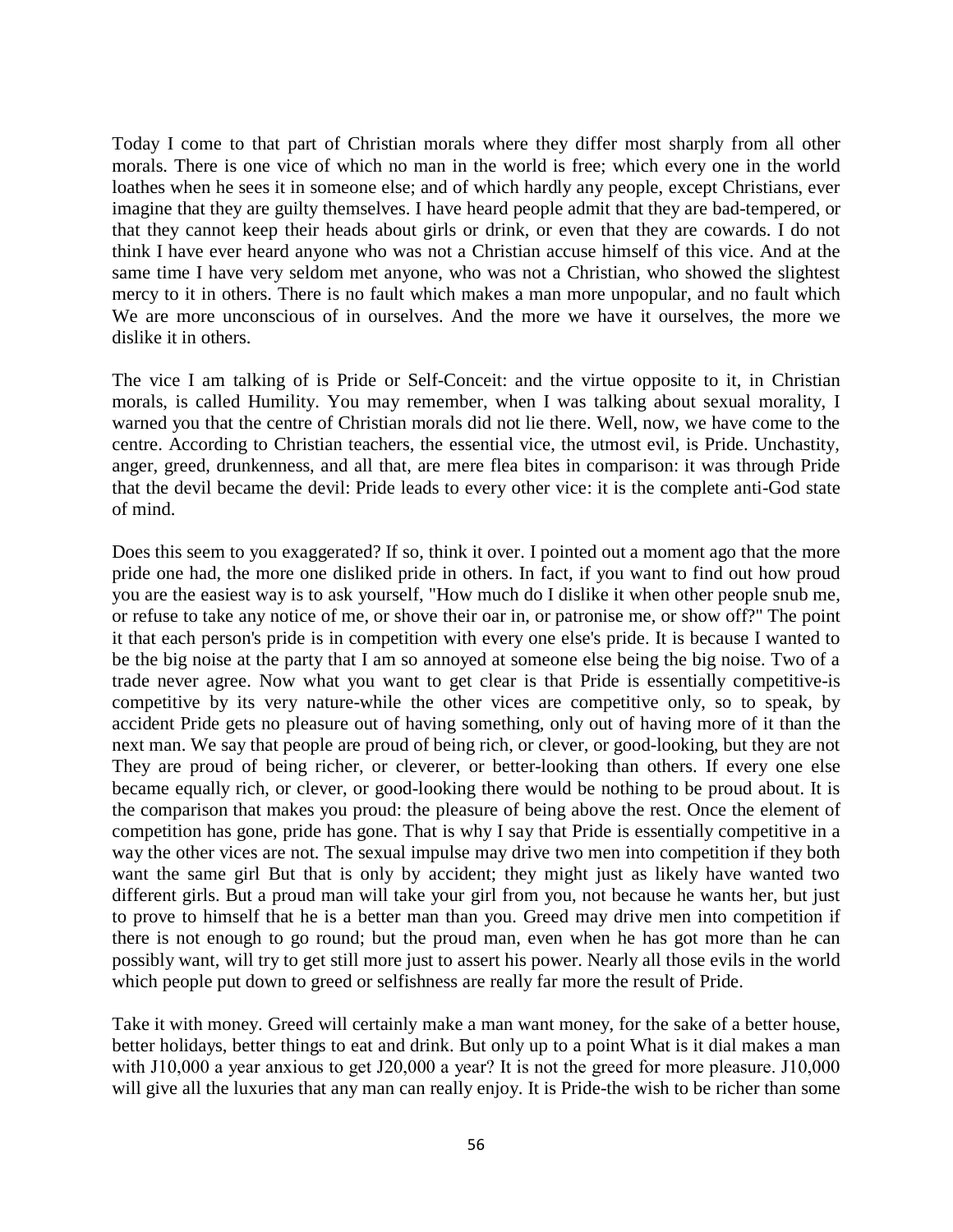other rich man, and (still more) the wish for power. For, of course, power is what Pride really enjoys: there is nothing makes a man feel so superior to others as being able to move them about like toy soldiers. What makes a pretty girl spread misery wherever she goes by collecting admirers? Certainly not her sexual instinct: that kind of girl is quite often sexually frigid. It is Pride. What is it that makes a political leader or a whole nation go on and on, demanding more and more? Pride again. Pride is competitive by its very nature: that is why it goes on and on. If I am a proud man, then, as long as there is one man in the whole world more powerful, or richer, or cleverer than I, he is my rival and my enemy.

The Christians are right: it is Pride which has been the chief cause of misery in every nation and every family since the world began. Other vices may sometimes bring people together: you may find good fellowship and jokes and friendliness among drunken people or unchaste people. But Pride always means enmity-it is enmity. And not only enmity between man and man, but enmity to God.

In God you come up against something which is in every respect immeasurably superior to yourself. Unless you know God as that-and, therefore, know yourself as nothing in comparisonyou do not know God at all. As long as you are proud you cannot know God. A proud man is always looking down on things and people: and, of course, as long as you are looking down, you cannot see something that is above you.

That raises a terrible question. How is it that people who are quite obviously eaten up with Pride can say they believe in God and appear to themselves very religious? I am afraid it means they are worshipping an imaginary God. They theoretically admit themselves to be nothing in the presence of this phantom God, but are really all the time imagining how He approves of them and thinks them far better than ordinary people: that is, they pay a pennyworth of imaginary humility to Him and get out of it a pound's worth of Pride towards their fellow-men. I suppose it was of those people Christ was thinking when He said that some would preach about Him and cast out devils in His name, only to be told at the end of the world that He had never known them. And any of us may at any moment be in this death-trap. Luckily, we have a test Whenever we find that our religious life is making us feel that we are good-above all, that we are better than someone else-I think we may be sure that we are being acted on, not by God, but by the devil The real test of being in the presence of God is that you either forget about yourself altogether or see yourself as a small, dirty object. It is better to forget about yourself altogether.

It is a terrible thing that the worst of all the vices can smuggle itself into the very centre of our religious life. But you can see why. The other, and less bad, vices come from the devil working on us through our animal nature. But this does not come through our animal nature at all It comes direct from Hell. It is purely spiritual: consequently it is far more subtle and deadly. For the same reason, Pride can often be used to beat down the simpler vices. Teachers, in fact, often appeal to a boy's Pride, or, as they call it, his self-respect, to make him behave decently: many a man has overcome cowardice, or lust, or ill-temper by learning to think that they are beneath his dignity-that is, by Pride. The devil laughs. He is perfectly content to see you becoming chaste and brave and self-con trolled provided, all the time, he is setting up in you the Dictatorship of Pride-just as he would be quite content to see your chilblains cured if he was allowed, in return,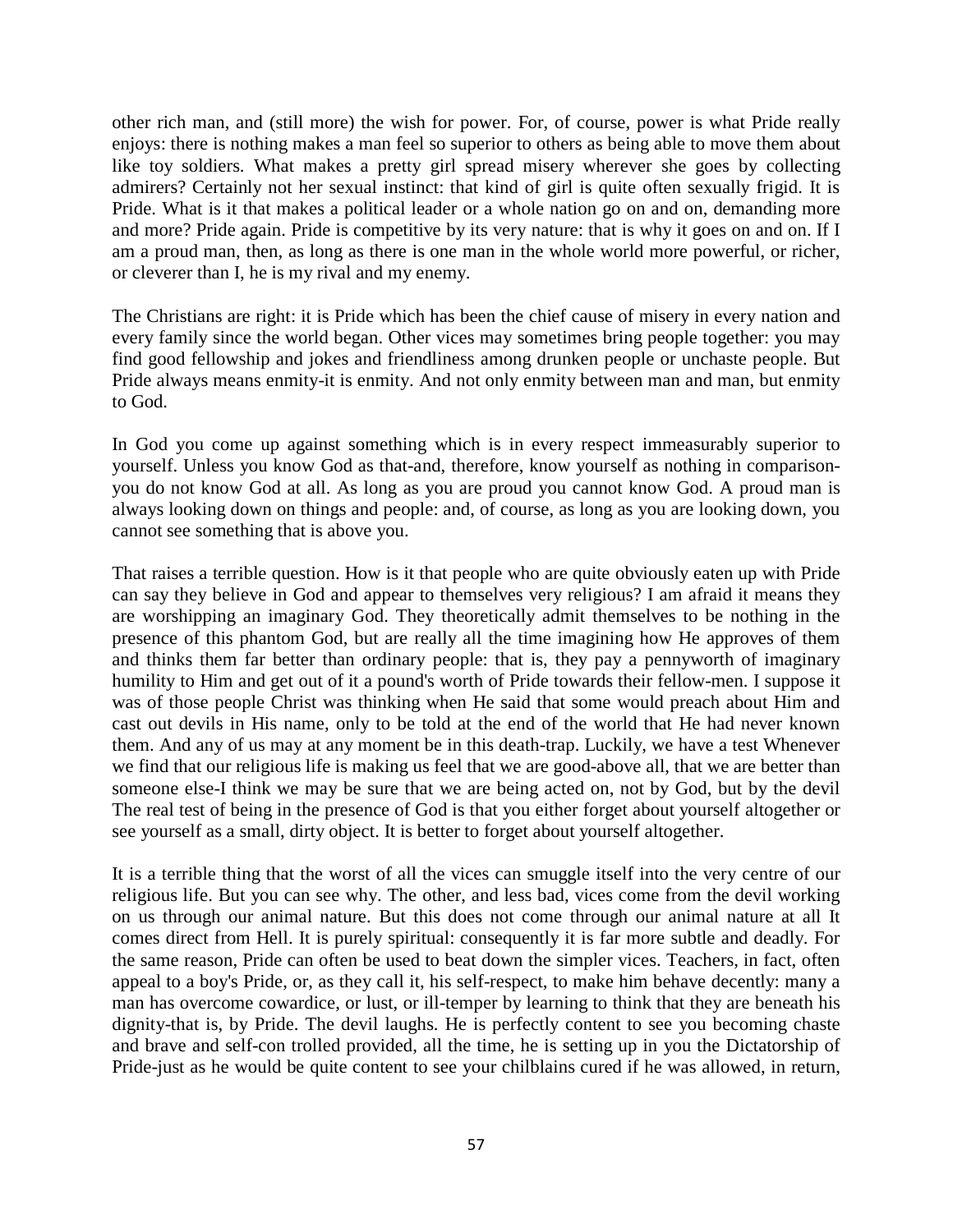to give you cancer. For Pride is spiritual cancer: it eats up the very possibility of love, or contentment, or even common sense.

Before leaving this subject I must guard against some possible misunderstandings:

(1) Pleasure in being praised is not Pride. The child who is patted on the back for doing a lesson well, the woman whose beauty is praised by her lover, the saved soul to whom Christ says "Well done," are pleased and ought to be. For here the pleasure lies not in what you are but in the fact that you have pleased someone you wanted (and rightly wanted) to please. The trouble begins when you pass from thinking, "I have pleased him; all is well," to thinking, "What a fine person I must be to have done it." The more you delight in yourself and the less you delight in the praise, the worse you are becoming. When you delight wholly in yourself and do not care about the praise at all, you have reached the bottom. That is why vanity, though it is the sort of Pride which shows most on the surface, is really the least bad and most pardonable sort. The vain person wants praise, applause, admiration, too much and is always angling for it. It is a fault, but a childlike and even (in an odd way) a humble fault. It shows that you are not yet completely contented with your own admiration. You value other people enough to want them to look at you. You are, in fact, still human. The real black, diabolical Pride comes when you look down on others so much that you do not care what they think of you. Of course, it is very right, and often our duty, not to care what people think of us, if we do so for the right reason; namely, because we care so incomparably more what God thinks. But the Proud man has a different reason for not caring. He says "Why should I care for the applause of that rabble as if their opinion were worth anything? And even if their opinions were of value, am I the sort of man to blush with pleasure at a compliment like some chit of a girl at her first dance? No, I am an integrated, adult personality. All I have done has been done to satisfy my own ideals-or my artistic conscience-or the traditions of my family- or, in a word, because I'm That Kind of Chap. If the mob like it, let them. They're nothing to me." In this way real thoroughgoing Pride may act as a check on vanity; for, as I said a moment ago, the devil loves "curing" a small fault by giving you a great one. We must try not to be vain, but we must never call in our Pride to cure our vanity; better the fryingpan than the fire.

(2) We say in English that a man is "proud" of his son, or his father, or his school, or regiment, and it may be asked whether "pride" in this sense is a sin. I think it depends on what, exactly, we mean by "proud of." Very often, in such sentences, the phrase "is proud of" means "has a warmhearted admiration for." Such an admiration is, of course, very far from being a sin. But it might, perhaps, mean that the person in question gives himself airs on the ground of his distinguished father, or because he belongs to a famous regiment. This would, clearly, be a fault; but even then, it would be better than being proud simply of himself. To love and admire anything outside yourself is to take one step away from utter spiritual ruin; though we shall not be well so long as we love and admire anything more than we love and admire God.

(3) We must not think Pride is something God forbids because He is offended at it, or that Humility is something He demands as due to His own dignity-as if God Himself was proud. He is not in the least worried about His dignity. The point is, He wants you to know Him; wants to give you Himself. And He and you are two things of such a kind that if you really get into any kind of touch with Him you will, in fact, be humble-delightedly humble, feeling the infinite relief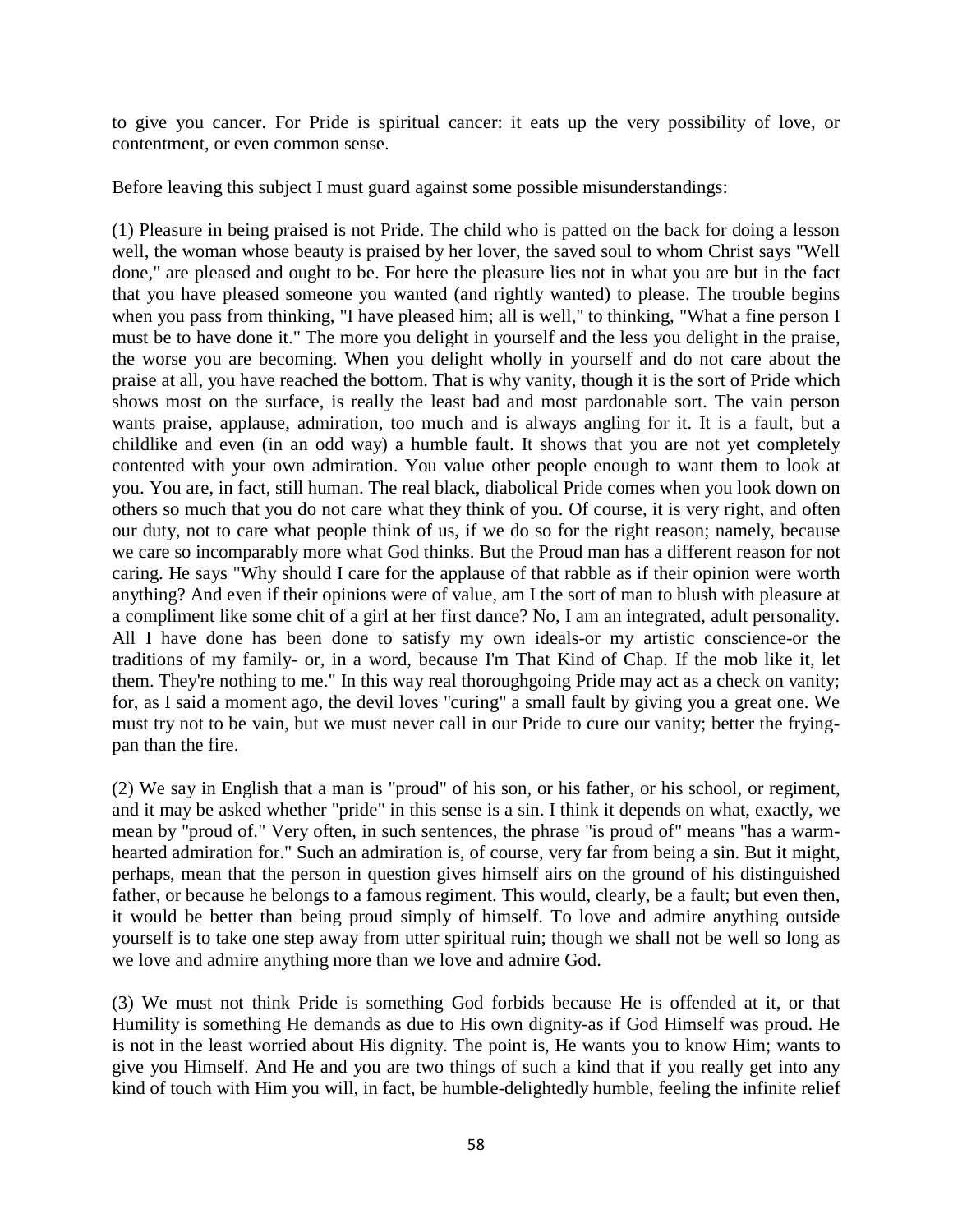of having for once got rid of all the silly nonsense about your own dignity which has made you restless and unhappy all your life. He is trying to make you humble in order to make this moment possible: trying to take off a lot of silly, ugly, fancy-dress in which we have all got ourselves up and are strutting about like the little idiots we are. I wish I had got a bit further with humility myself: if I had, I could probably tell you more about the relief, the comfort, of taking the fancydress off-getting rid of the false self, with all its "Look at me" and "Aren't I a good boy?" and all its posing and posturing. To get even near it, even for a moment, is like a drink of cold water to a man in a desert.

(4) Do not imagine that if you meet a really humble man he will be what most people call "humble" nowadays: he will not be a sort of greasy, smarmy person, who is always telling you that, of course, he is nobody. Probably all you will think about him is that he seemed a cheerful, intelligent chap who took a real interest in what you said to him. If you do dislike him it will be because you feel a little envious of anyone who seems to enjoy life so easily. He will not be thinking about humility: he will not be thinking about himself at all.

If anyone would like to acquire humility, I can, I think, tell him the first step. The first step is to realise that one is proud. And a biggish step, too. At least, nothing whatever can be done before it. If you think you are not conceited, it means you are very conceited indeed.

## 9. Charity

I said in an earlier chapter that there were four "Cardinal" virtues and three "Theological" virtues. The three Theological ones are Faith, Hope, and Charity. Faith is going to be dealt with in the last two chapters. Charity was partly dealt with in Chapter 7, but there I concentrated on that part of Charity which is called Forgiveness. I now want to add a little more.

First, as to the meaning of the word. "Charity" now means simply what used to be called "alms" that is, giving to the poor. Originally it had a much wider meaning. (You can see how it got the modern sense. If a man has "charity," giving to the poor is one of the most obvious things he does, and so people came to talk as if that were the whole of charity. In the same way, "rhyme" is the most obvious thing about poetry, and so people come to mean by "poetry" simply rhyme and nothing more.) Charity means "Love, in the Christian sense." But love, in the Christian sense, does not mean an emotion. It is a state not of the feelings but of the will; that state of the will which we have naturally about ourselves, and must learn to have about other people.

I pointed out in the chapter on Forgiveness that our love for ourselves does not mean that we like ourselves. It means that we wish our own good. In the same way Christian Love (or Charity) for our neighbours is quite a different thing from liking or affection. We "like" or are "fond of" some people, and not of others. It is important to understand that this natural "liking" is neither a sin nor a virtue, any more than your likes and dislikes in food are a sin or a virtue. It is just a fact But, of course, what we do about it is either sinful or virtuous.

Natural liking or affection for people makes it easier to be "charitable" towards them. It is, therefore, normally a duty to encourage our affections-to "like" people as much as we can (just as it is often our duty to encourage our liking for exercise or wholesome food)-not because this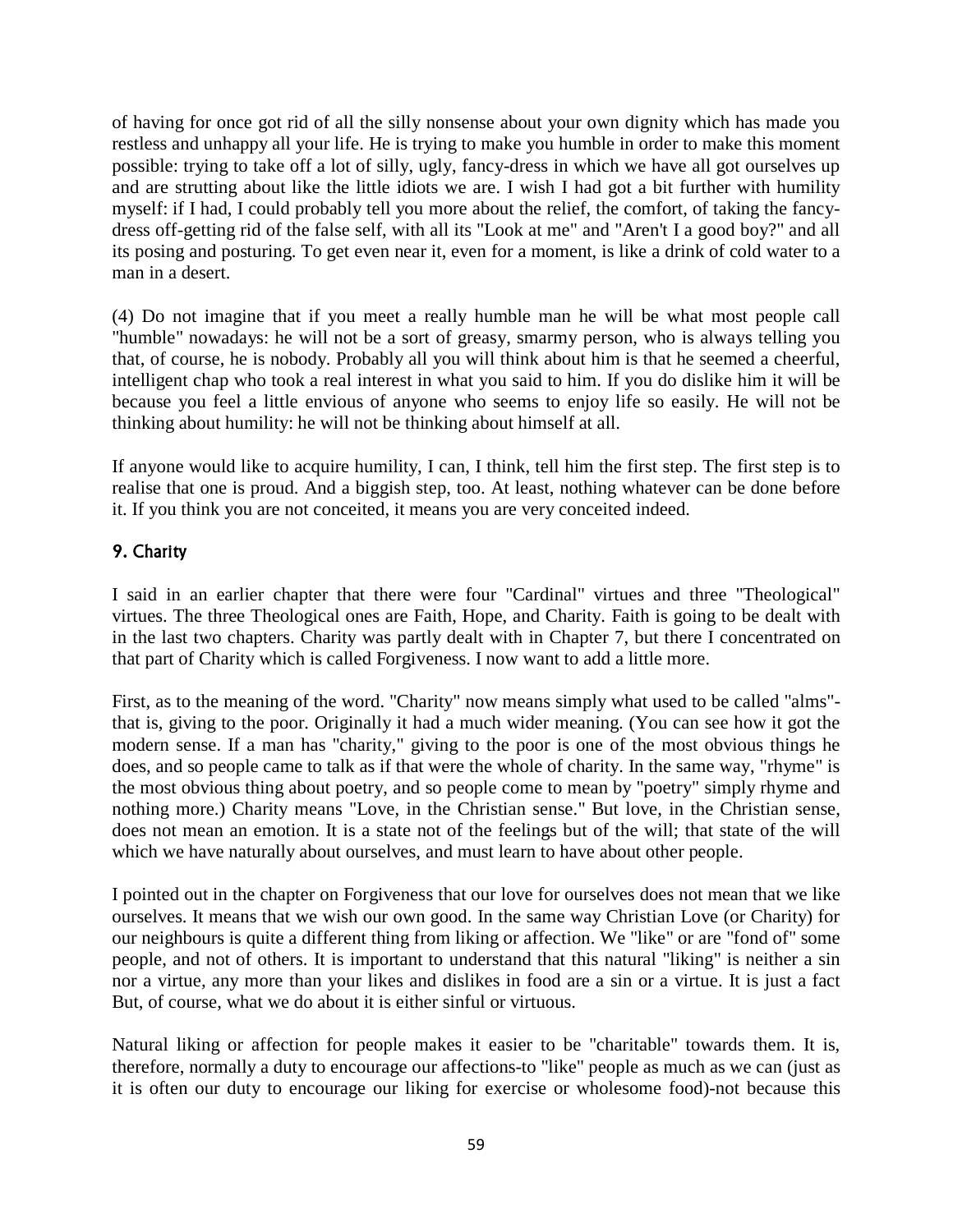liking is itself the virtue of charity, but because it is a help to it On the other hand, it is also necessary to keep a very sharp look-out for fear our liking for some one person makes us uncharitable, or even unfair, to someone else. There are even cases where our liking conflicts with our charity towards the person we like. For example, a doting mother may be tempted by natural affection to "spoil" her child; that is, to gratify her own affectionate impulses at the expense of the child's real happiness later on.

But though natural likings should normally be encouraged, it would be quite wrong to think that the way to become charitable is to sit trying to manufacture affectionate feelings. Some people are "cold" by temperament; that may be a misfortune for them, but it is no more a sin than having a bad digestion is a sin; and it does not cut them out from the chance, or excuse them from the duty, of learning charity. The rule for all of us is perfectly simple. Do not waste time bothering whether you "love" your neighbour; act as if you did. As soon as we do this we find one of the great secrets. When you are behaving as if you loved someone, you will presently come to love him. If you injure someone you dislike, you will find yourself disliking him more. If you do him a good turn, you will find yourself disliking him less. There is, indeed, one exception. If you do him a good turn, not to please God and obey the law of charity, but to show him what a fine forgiving chap you are, and to put him in your debt, and then sit down to wait for his "gratitude," you will probably be disappointed. (People are not fools: they have a very quick eye for anything like showing off, or patronage.) But whenever we do good to another self, just because it is a self, made (like us) by God, and desiring its own happiness as we desire ours, we shall have learned to love it a little more or, at least, to dislike it less.

Consequently, though Christian charity sounds a very cold thing to people whose heads are full of sentimentality, and though it is quite distinct from affection, yet it leads to affection. The difference between a Christian and a worldly man is not that the worldly man has only affections or "likings" and the Christian has only "charity." The worldly man treats certain people kindly because he "likes" them: the Christian, trying to treat every one kindly, finds himself liking more and more people as he goes on-including people he could not even have imagined himself liking at the beginning.

This same spiritual law works terribly in the opposite direction. The Germans, perhaps, at first ill-treated the Jews because they hated them: afterwards they hated them much more because they had ill-treated them. The more cruel you are, the more you will hate; and the more you hate, the more cruel you will become-and so on in a vicious circle for ever.

Good and evil both increase at compound interest. That is why the little decisions you and I make every day are of such infinite importance. The smallest good act today is the capture of a strategic point from which, a few months later, you may be able to go on to victories you never dreamed of. An apparently trivial indulgence in lust or anger today is the loss of a ridge or railway line or bridgehead from which the enemy may launch an attack otherwise impossible.

Some writers use the word charity to describe not only Christian love between human beings, but also God's love for man and man's love for God. About the second of these two, people are often worried. They are told they ought to love God. They cannot find any such feeling in themselves. What are they to do? The answer is the same as before. Act as if you did. Do not sit trying to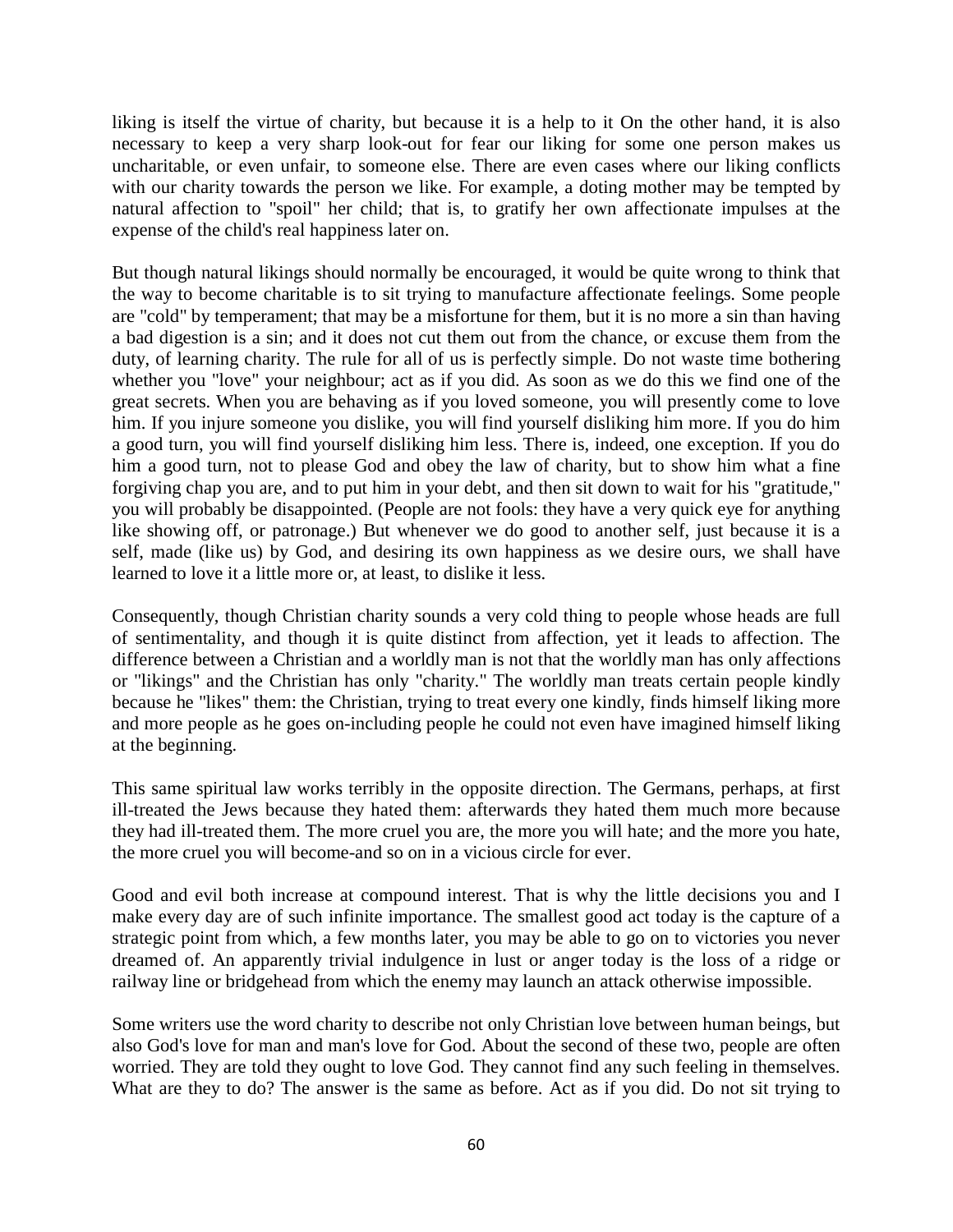manufacture feelings. Ask yourself, "If I were sure that I loved God, what would I do?" When you have found the answer, go and do it.

On the whole, God's love for us is a much safer subject to think about than our love for Him. Nobody can always have devout feelings: and even if we could, feelings are not what God principally cares about. Christian Love, either towards God or towards man, is an affair of the will. If we are trying to do His will we are obeying the commandment, "Thou shalt love the Lord thy God." He will give us feelings of love if He pleases. We cannot create them for ourselves, and we must not demand them as a right. But the great thing to remember is that, though our feelings come and go, His love for us does not. It is not wearied by our sins, or our indifference; and, therefore, it is quite relentless in its determination that we shall be cured of those sins, at whatever cost to us, at whatever cost to Him.

#### 10. Hope

Hope is one of the Theological virtues. This means that a continual looking forward to the eternal world is not (as some modern people think) a form of escapism or wishful thinking, but one of the things a Christian is meant to do. It does not mean that we are to leave the present world as it is. If you read history you will find that the Christians who did most for the present world were just those who thought most of the next The Apostles themselves, who set on foot the conversion of the Roman Empire, the great men who built up the Middle Ages, the English Evangelicals who abolished the Slave Trade, all left their mark on Earth, precisely because their minds were occupied with Heaven. It is since Christians have largely ceased to think of the other world that they have become so ineffective in this. Aim at Heaven and you will get earth "thrown in": aim at earth and you will get neither. It seems a strange rule, but something like it can be seen at work in other matters. Health is a great blessing, but the moment you make health one of your main, direct objects you start becoming a crank and imagining there is something wrong with you. You are only likely to get health provided you want other things more -food, games, work, fun, open air. In the same way, we shall never save civilisation as long as civilisation is our main object. We must learn to want something else even more.

Most of us find it very difficult to want "Heaven" at all-except in so far as "Heaven" means meeting again our friends who have died. One reason for this difficulty is that we have not been trained: our whole education tends to fix our minds on this world. Another reason is that when the real want for Heaven is present in us, we do not recognise it Most people, if they had really learned to look into their own hearts, would know that they do want, and want acutely, something that cannot be had in this world. There are all sorts of things in this world that offer to give it to you, but they never quite keep their promise. The longings which arise in us when we first fall in love, or first think of some foreign country, or first take up some subject that excites us, are longings which no marriage, no travel, no learning, can really satisfy. I am not now speaking of what would be ordinarily called unsuccessful marriages, or holidays, or learned careers. I am speaking of the best possible ones. There was something we grasped at, in that first moment of longing, which just fades away in the reality. I think everyone knows what I mean. The wife may be a good wife, and the hotels and scenery may have been excellent, and chemistry may be a very interesting job: but something has evaded us. Now there are two wrong ways of dealing with this fact, and one right one.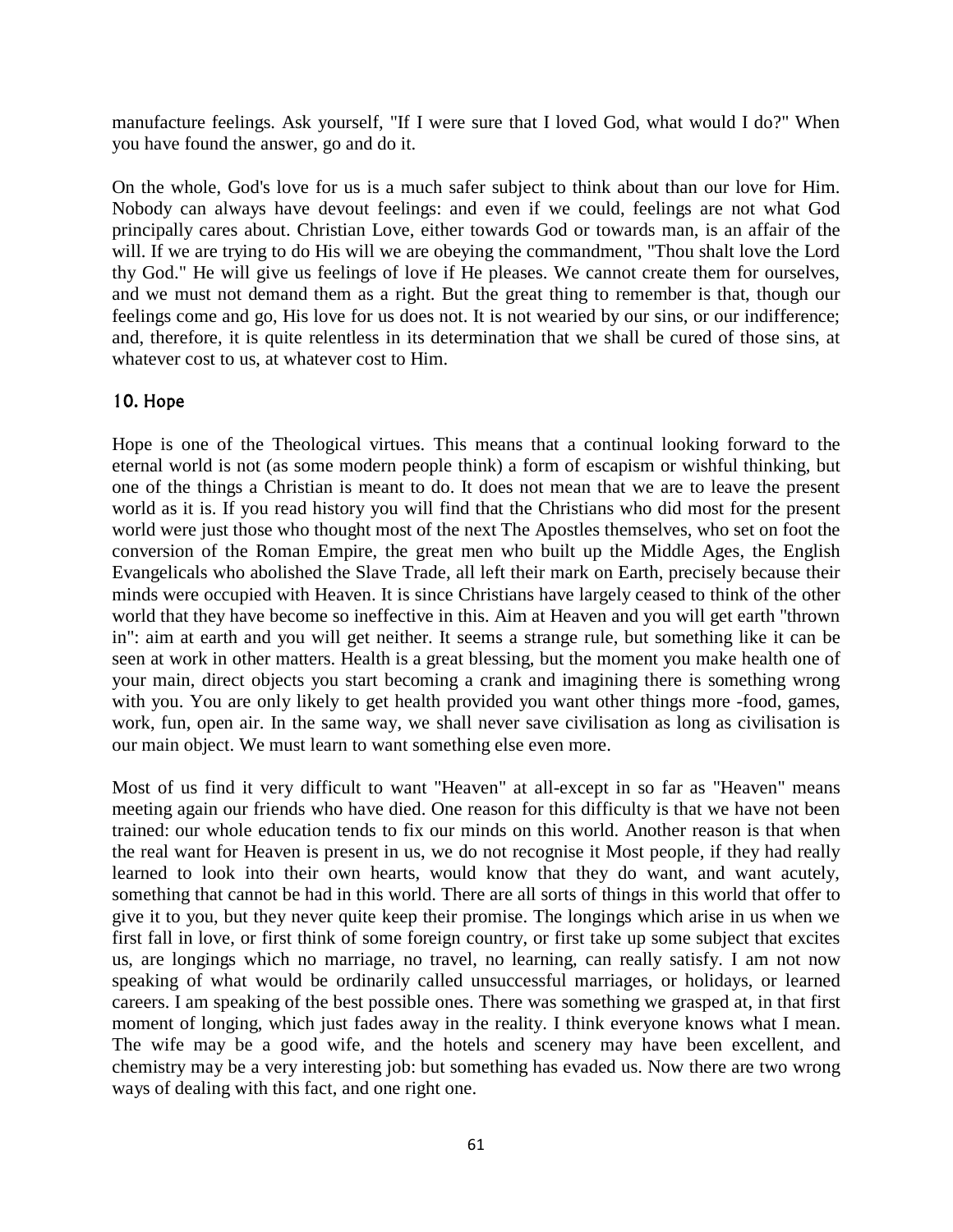(1) The Fool's Way.-He puts the blame on the things themselves. He goes on all his life thinking that if only he tried another woman, or went for a more expensive holiday, or whatever it is, then, this time, he really would catch the mysterious something we are all after. Most of the bored, discontented, rich people in the world are of this type. They spend their whole lives trotting from woman to woman (through the divorce courts), from continent to continent, from hobby to hobby, always thinking that the latest is "the Real Thing" at last, and always disappointed.

(2) The Way of the Disillusioned "Sensible Man."-He soon decides that the whole thing was moonshine. "Of course," he says, "one feels like that when one's young. But by the time you get to my age you've given up chasing the rainbow's end." And so he settles down and learns not to expect too much and represses the part of himself which used, as he would say, "to cry for the moon." This is, of course, a much better way than the first, and makes a man much happier, and less of a nuisance to society. It tends to make him a prig (he is apt to be rather superior towards what he calls "adolescents"), but, on the whole, he rubs along fairly comfortably. It would be the best line we could take if man did not live for ever. But supposing infinite happiness really is there, waiting for us? Supposing one really can reach the rainbow's end? In that case it would be a pity to find out too late (a moment after death) that by our supposed "common sense" we had stifled in ourselves the faculty of enjoying it.

(3) The Christian Way.-The Christian says, "Creatures are not born with desires unless satisfaction for those desires exists. A baby feels hunger well, there is such a thing as food. A duckling wants to swim: well, there is such a thing as water. Men feel sexual desire: well, there is such a thing as sex. If I find in myself a desire which no experience in this world can satisfy, the most probable explanation is that I was made for another world. If none of my earthly pleasures satisfy it, that does not prove that the universe is a fraud. Probably earthly pleasures were never meant to satisfy it, but only to arouse it, to suggest the real thing. If that is so, I must take care, on the one hand, never to despise, or be unthankful for, these earthly blessings, and on the other, never to mistake them for the something else of which they are only a kind of copy, or echo, or mirage. I must keep alive in myself the desire for my true country, which I shall not find till after death; I must never let it get snowed under or turned aside; I must make it the main object of life to press on to that other country and to help others to do the same."

There is no need to be worried by facetious people who try to make the Christian hope of "Heaven" ridiculous by saying they do not want "to spend eternity playing harps." The answer to such people is that if they cannot understand books written for grown-ups, they should not talk about them. All the scriptural imagery (harps, crowns, gold, etc.) is, of course, a merely symbolical attempt to express the inexpressible. Musical instruments are mentioned because for many people (not all) music is the thing known in the present life which most strongly suggests ecstasy and infinity. Crowns are mentioned to suggest the fact that those who are united with God in eternity share His splendour and power and joy. Gold is mentioned to suggest the timelessness of Heaven (gold does not rust) and the preciousness of it People who take these symbols literally might as well think that when Christ told us to be like doves, He meant that we were to lay eggs.

## 11. Faith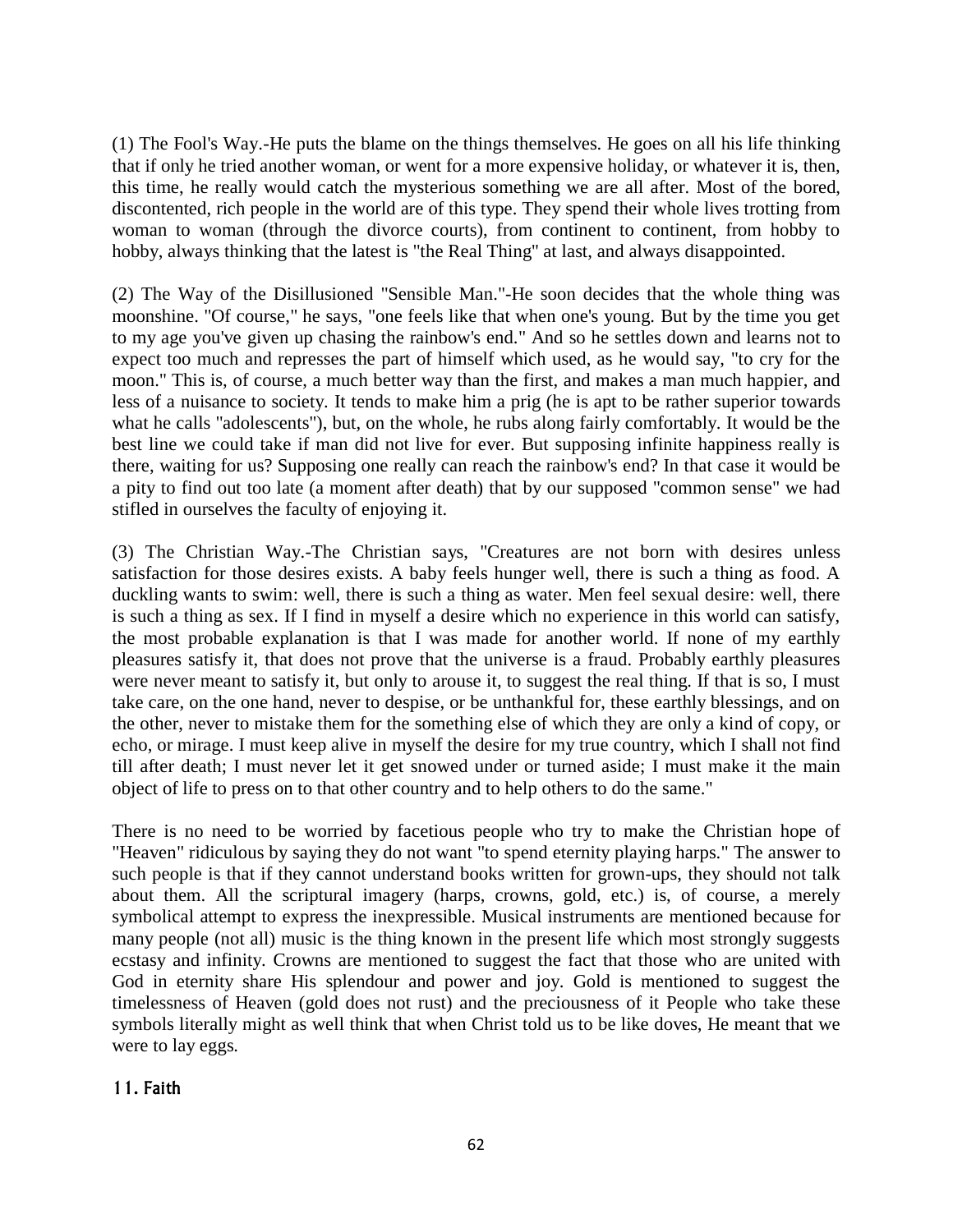I must talk in this chapter about what the Christians call Faith. Roughly speaking, the word Faith seems to be used by Christians in two senses or on two levels, and I will take them in turn. In the first sense it means simply Belief-accepting or regarding as true the doctrines of Christianity. That is fairly simple. But what does puzzle people-at least it used to puzzle me-is the fact that Christians regard faith in this sense as a virtue, I used to ask how on earth it can be a virtue-what is there moral or immoral about believing or not believing a set of statements? Obviously, I used to say, a sane man accepts or rejects any statement, not because he wants or does not want to, but because the evidence seems to him good or bad. If he were mistaken about the goodness or badness of the evidence that would not mean he was a bad man, but only that he was not very clever. And if he thought the evidence bad but tried to force himself to believe in spite of it, that would be merely stupid.

Well, I think I still take that view. But what I did not see then- and a good many people do not see still-was this. I was assuming that if the human mind once accepts a thing as true it will automatically go on regarding it as true, until some real reason for reconsidering it turns up. In fact, I was assuming that the human mind is completely ruled by reason. But that is not so. For example, my reason is perfectly convinced by good evidence that anaesthetics do not smother me and that properly trained surgeons do not start operating until I am unconscious. But that does not alter the fact that when they have me down on the table and clap their horrible mask over my face, a mere childish panic begins inside me. I start thinking I am going to choke, and I am afraid they will start cutting me up before I am properly under. In other words, I lose my faith in anaesthetics. It is not reason that is taking away my faith: on the contrary, my faith is based on reason. It is my imagination and emotions. The battle is between faith and reason on one side and emotion and imagination on the other.

When you think of it you will see lots of instances of this. A man knows, on perfectly good evidence, that a pretty girl of his acquaintance is a liar and cannot keep a secret and ought not to be trusted; but when he finds himself with her his mind loses its faith in that bit of knowledge and he starts thinking, "Perhaps she'll be different this time," and once more makes a fool of himself and tells her something he ought not to have told her. His senses and emotions have destroyed his faith in what he really knows to be true. Or take a boy learning to swim. His reason knows perfectly well that an unsupported human body will not necessarily sink in water: he has seen dozens of people float and swim. But the whole question is whether he will be able to go on believing this when the instructor takes away his hand and leaves him unsupported in the wateror whether he will suddenly cease to believe it and get in a fright and go down.

Now just the same thing happens about Christianity. I am not asking anyone to accept Christianity if his best reasoning tells him that the weight of the evidence is against it. That is not the point at which Faith comes in. But supposing a man's reason once decides that the weight of the evidence is for it. I can tell that man what is going to happen to him in the next few weeks. There will come a moment when there is bad news, or he is in trouble, or is living among a lot of other people who do not believe it, and all at once his emotions will rise up and carry out a sort of blitz on his belief. Or else there will come a moment when he wants a woman, or wants to tell a lie, or feels very pleased with himself, or sees a chance of making a little money in some way that is not perfectly fair: some moment, in fact, at which it would be very convenient if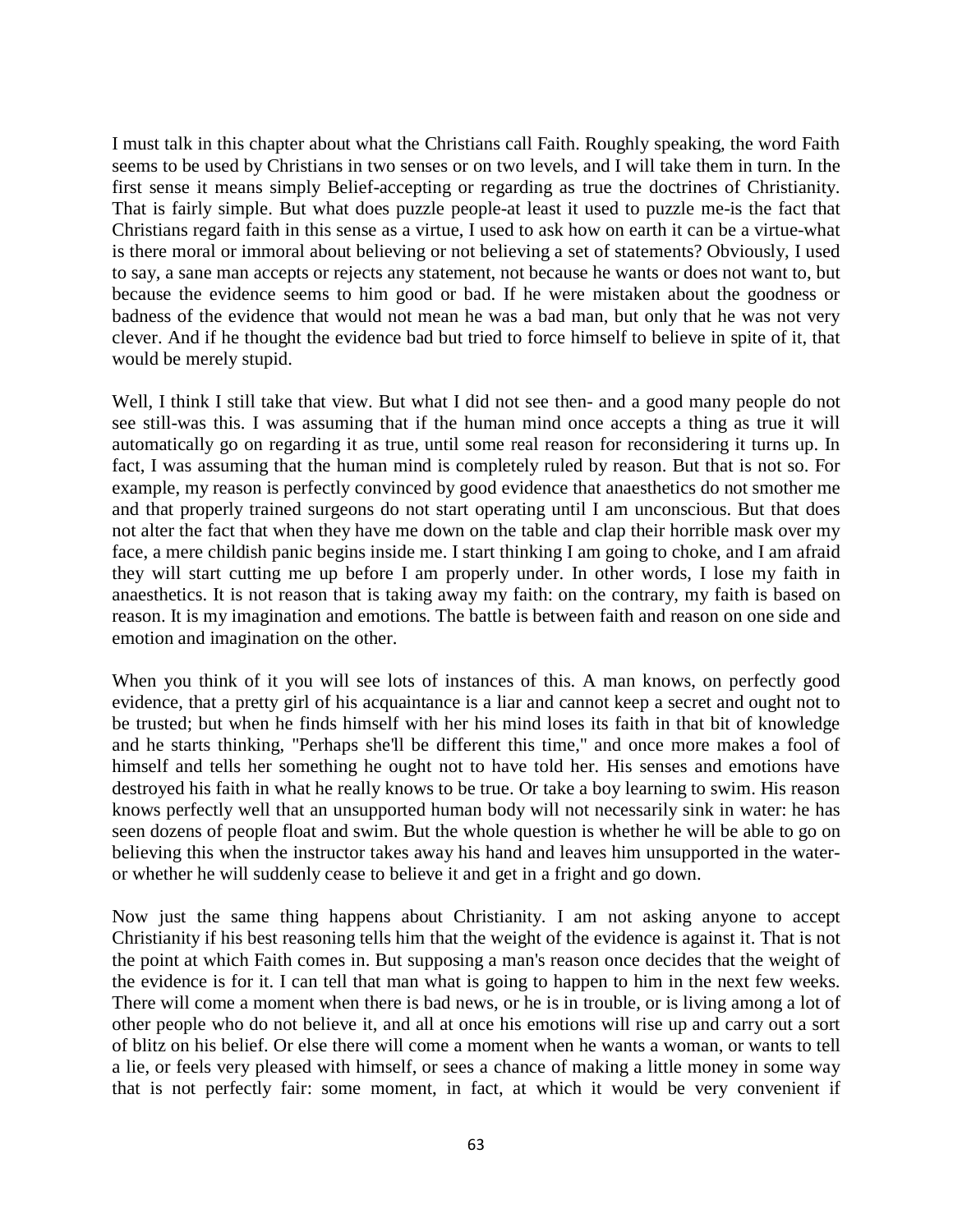Christianity were not true. And once again his wishes and desires will carry out a blitz. I am not talking of moments at which any real new reasons against Christianity turn up. Those have to be faced and that is a different matter. I am talking about moments where a mere mood rises up against it.

Now Faith, in the sense in which I am here using the word, is the art of holding on to things your reason has once accepted, in spite of your changing moods. For moods will change, whatever view your reason takes. I know that by experience. Now that I am a Christian I do have moods in which the whole thing looks very improbable: but when I was an atheist I had moods in which Christianity looked terribly probable. This rebellion of your moods against your real self is going to come anyway. That is why Faith is such a necessary virtue: unless you teach your moods "where they get off," you can never be either a sound Christian or even a sound atheist, but just a creature dithering to and fro, with its beliefs really dependent on the weather and the state of its digestion. Consequently one must train the habit of Faith.

The first step is to recognise the fact that your moods change. The next is to make sure that, if you have once accepted Christianity, then some of its main doctrines shall be deliberately held before your mind for some time every day. That is why daily prayers and religious reading and church going are necessary parts of the Christian life. We have to be continually reminded of what we believe. Neither this belief nor any other will automatically remain alive in the mind. It must be fed. And as a matter of fact, if you examined a hundred people who had lost their faith in Christianity, I wonder how many of them would turn out to have been reasoned out of it by honest argument? Do not most people simply drift away?

Now I must turn to Faith in the second or higher sense: and this is the most difficult thing I have tackled yet. I want to approach it by going back to the subject of Humility. You may remember I said that the first step towards humility was to realise that one is proud. I want to add now that the next step is to make some serious attempt to practise the Christian virtues. A week is not enough. Things often go swimmingly for the first week. Try six weeks. By that time, having, as far as one can see, fallen back completely or even fallen lower than the point one began from, one will have discovered some truths about oneself. No man knows how bad he is till he has tried very hard to be good. A silly idea is current that good people do not know what temptation means. This is an obvious lie. Only those who try to resist temptation know how strong it is. After all, you find out the strength of the German army by fighting against it, not by giving in. You find out the strength of a wind by trying to walk against it, not by lying down. A man who gives in to temptation after five minutes simply does not know what it would have been like an hour later. That is why bad people, in one sense, know very little about badness. They have lived a sheltered life by always giving in. We never find out the strength of the evil impulse inside us until we try to fight it: and Christ, because He was the only man who never yielded to temptation, is also the only man who knows to the full what temptation means-the only complete realist. Very well, then. The main thing we learn from a serious attempt to practise the Christian virtues is that we fail. If there was any idea that God had set us a sort of exam, and that we might get good marks by deserving them, that has to be wiped out. If there was any idea of a sort of bargain-any idea that we could perform our side of the contract and thus put God in our debts so that it was up to Him, in mere justice, to perform His side-that has to be wiped out.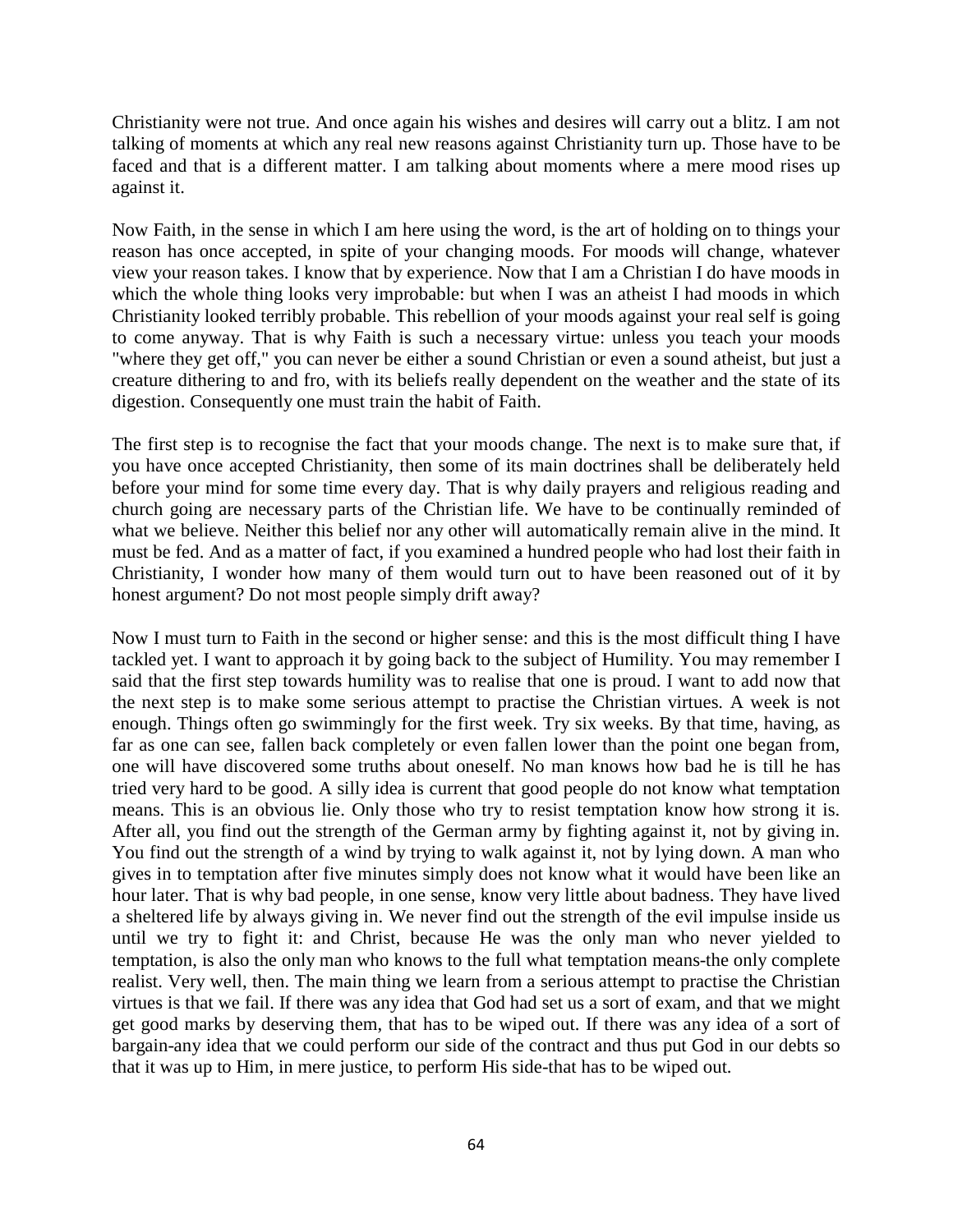I think every one who has some vague belief in God, until he becomes a Christian, has the idea of an exam, or of a bargain in his mind. The first result of real Christianity is to blow that idea into bits. When they find it blown into bits, some people think this means that Christianity is a failure and give up. They seem to imagine that God is very simple-minded! In fact, of course, He knows all about this. One of the very things Christianity was designed to do was to blow this idea to bits. God has been waiting for the moment at which you discover that there is no question of earning a pass mark in this exam, or putting Him in your debt.

Then comes another discovery. Every faculty you have, your power of thinking or of moving your limbs from moment to moment, is given you by God. If you devoted every moment of your whole life exclusively to His service you could not give Him anything that was not in a sense His own already. So that when we talk of a man doing anything for God or giving anything to God, I will tell you what it is really like. It is like a small child going to its father and saying, "Daddy, give me sixpence to buy you a birthday present." Of course, the father does, and he is pleased with the child's present. It is all very nice and proper, but only an idiot would think that the father is sixpence to the good on the transaction. When a man has made these two discoveries God can really get to work. It is after this that real life begins. The man is awake now. We can now go on to talk of Faith in the second sense.

## 12. Faith

I want to start by saying something that I would like everyone to notice carefully. It is this. If this chapter means nothing to you, if it seems to be trying to answer questions you never asked, drop it at once. Do not bother about it at all. There are certain things in Christianity that can be understood from the outside, before you have become a Christian. But there are a great many things that cannot be understood until after you have gone a certain distance along the Christian road. These things are purely practical, though they do not look as if they were. They are directions for dealing with particular cross-roads and obstacles on the journey and they do not make sense until a man has reached those places. Whenever you find any statement in Christian writings which you can make nothing of, do not worry. Leave it alone. There will come a day, perhaps years later, when you suddenly see what it meant If one could understand it now, it would only do one harm.

Of course all this tells against me as much as anyone else. The thing I am going to try to explain in this chapter may be ahead of me. I may be thinking I have got there when I have not. I can only ask instructed Christians to watch very carefully, and tell me when I go wrong; and others to take what I say with a grain of salt- as something offered, because it may be a help, not because I am certain that I am right.

I am trying to talk about Faith in the second sense, the higher sense. I said last week that the question of Faith in this sense arises after a man has tried his level best to practise the Christian virtues, and found that he fails, and seen that even if he could he would only be giving back to God what was already God's own. In other words, he discovers his bankruptcy. Now, once again, what God cares about is not exactly our actions. What he cares about is that we should be creatures of a certain kind or quality- the kind of creatures He intended us to be-creatures related to Himself in a certain way. I do not add "and related to one another in a certain way," because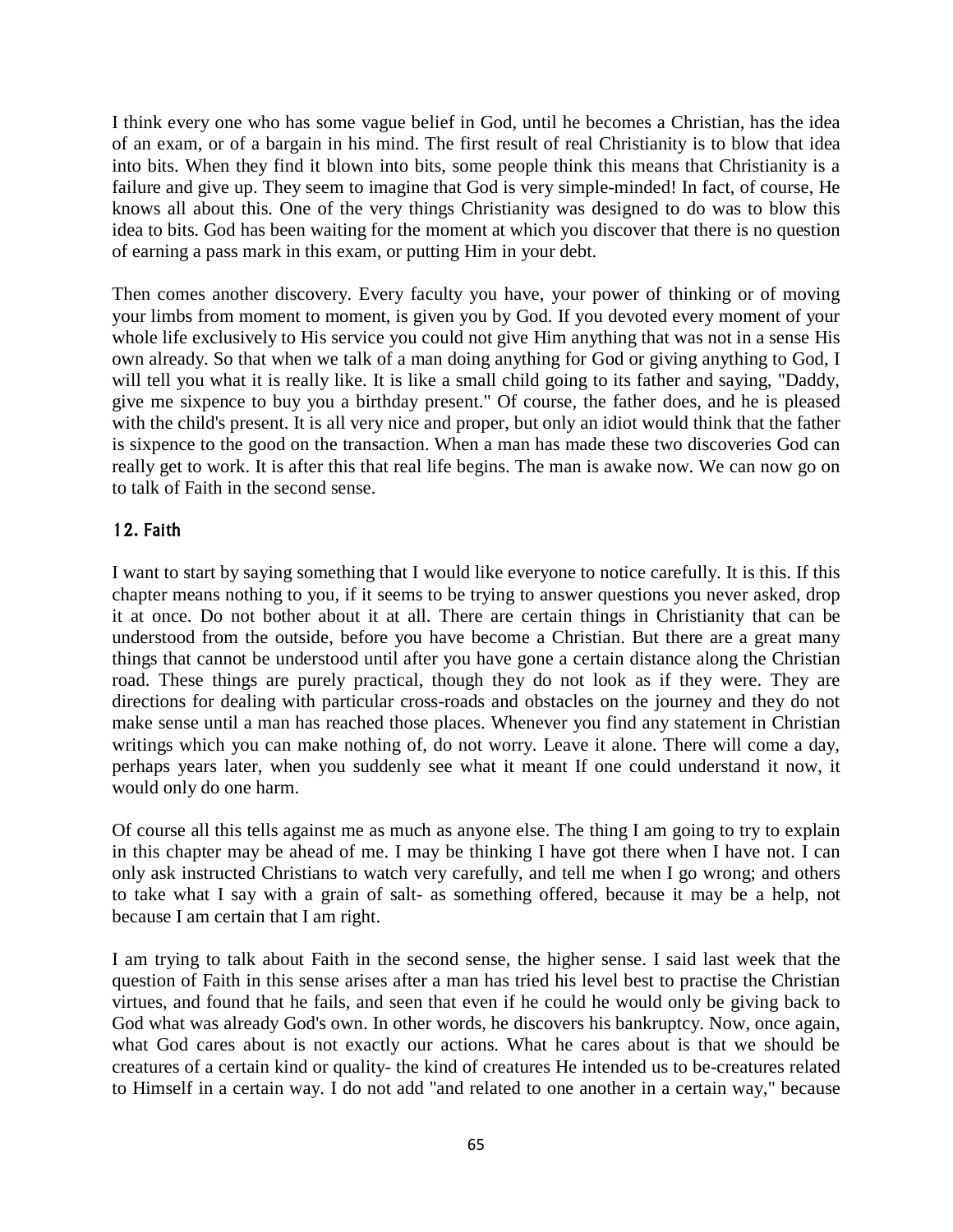that is included: if you are right with Him you will inevitably be right with all your fellowcreatures, just as if all the spokes of a wheel are fitted rightly into the hub and the rim they are bound to be in the right positions to one another. And as long as a man is thinking of God as an examiner who has set him a sort of paper to do, or as the opposite party in a sort of bargain-as long as he is thinking of claims and counterclaims between himself and God-he is not yet in the right relation to Him. He is misunderstanding what he is and what God is. And he cannot get into the right relation until he has discovered the fact of our bankruptcy.

When I say "discovered," I mean really discovered: not simply said it parrot-fashion. Of course, any child, if given a certain kind of religious education, will soon learn to say that we have nothing to offer to God that is not already His own and that we find ourselves failing to offer even that without keeping something back. But I am talking of really discovering this: really finding out by experience that it is true.

Now we cannot, in that sense, discover our failure to keep God's law except by trying our very hardest (and then failing). Unless we really try, whatever we say there will always be at the back of our minds the idea that if we try harder next time we shall succeed in being completely good. Thus, in one sense, the road back to God is a road of moral effort, of trying harder and harder. But in another sense it is not trying that is ever going to bring us home. All this trying leads up to the vital moment at which you turn to God and say, "You must do this. I can't." Do not, I implore you, start asking yourselves, "Have I reached that moment?" Do not sit down and start watching your own mind to see if it is coming along. That puts a man quite on the wrong track. When the most important things in our life happen we quite often do not know, at the moment, what is going on. A man does not always say to himself, "Hullo! I'm growing up." It is often only when he looks back that he realises what has happened and recognises it as what people call "growing up." You can see it even in simple matters. A man who starts anxiously watching to see whether he is going to sleep is very likely to remain wide awake. As well, the thing I am talking of now may not happen to every one in a sudden flash-as it did to St Paul or Bunyan: it may be so gradual that no one could ever point to a particular hour or even a particular year. And what matters is the nature of the change in itself, not how we feel while it is happening. It is the change from being confident about our own efforts to the state in which we despair of doing anything for ourselves and leave it to God.

I know the words "leave it to God" can be misunderstood, but they must stay for the moment. The sense in which a Christian leaves it to God is that he puts all his trust in Christ: trusts that Christ will somehow share with him the perfect human obedience which He carried out from His birth to His crucifixion: that Christ will make the man more like Himself and, in a sense, make good his deficiencies. In Christian language, He will share His "sonship" with us, will make us, like Himself, "Sons of God": in Book IV I shall attempt to analyse the meaning of those words a little further. If you like to put it that way, Christ offers something for nothing: He even offers everything for nothing. In a sense, the whole Christian life consists in accepting that very remarkable offer. But the difficulty is to reach the point of recognising that all we have done and can do is nothing. What we should have liked would be for God to count our good points and ignore our bad ones. Again, in a sense, you may say that no temptation is ever overcome until we stop trying to overcome it- throw up the sponge. But then you could not "stop trying" in the right way and for the right reason until you had tried your very hardest. And, in yet another sense,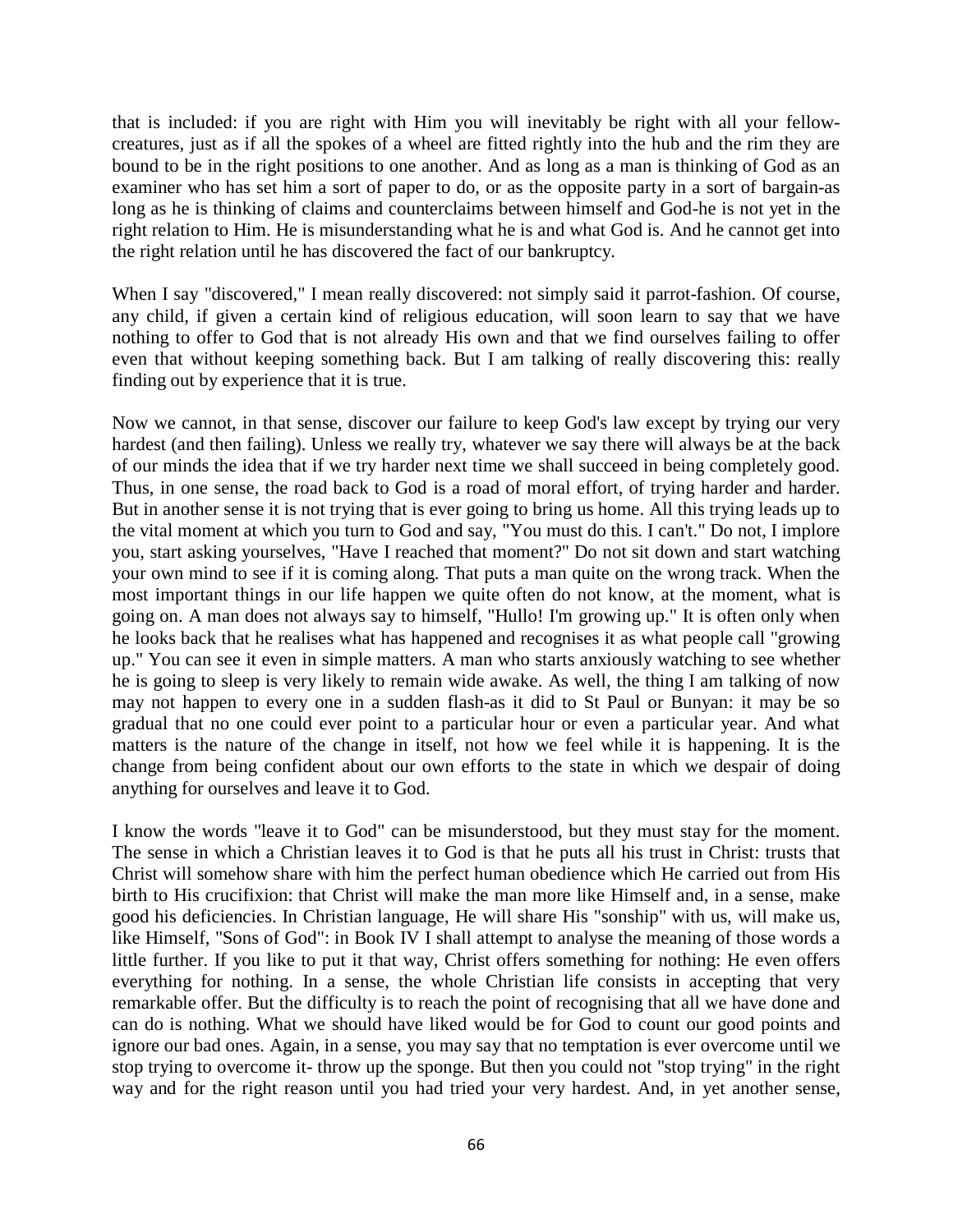handing everything over to Christ does not, of course, mean that you stop trying. To trust Him means, of course, trying to do all that He says. There would be no sense in saying you trusted a person if you would not take his advice. Thus if you have really handed yourself over to Him, it must follow that you are trying to obey Him. But trying in a new way, a less worried way. Not doing these things in order to be saved, but because He has begun to save you already. Not hoping to get to Heaven as a reward for your actions, but inevitably wanting to act in a certain way because a first faint gleam of Heaven is already inside you.

Christians have often disputed as to whether what leads the Christian home is good actions, or Faith in Christ. I have no right really to speak on such a difficult question, but it does seem to me like asking which blade in a pair of scissors is most necessary. A serious moral effort is the only thing that will bring you to the point where you throw up the sponge. Faith in Christ is the only thing to save you from despair at that point: and out of that Faith in Him good actions must inevitably come. There are two parodies of the truth which different sets of Christians have, in the past, been accused by other Christians of believing: perhaps they may make the truth clearer. One set were accused of saying, "Good actions are all that matters. The best good action is charity. The best kind of charity is giving money. The best thing to give money to is the Church. So hand us over  $J10,000$  and we will see you through." The answer to that nonsense, of course, would be that good actions done for that motive, done with the idea that Heaven can be bought, would not be good actions at all, but only commercial speculations. The other set were accused of saying, "Faith is all that matters. Consequently, if you have faith, it doesn't matter what you do. Sin away, my lad, and have a good time and Christ will see that it makes no difference in the end." The answer to that nonsense is that, if what you call your "faith" in Christ does not involve taking the slightest notice of what He says, then it is not Faith at all-not faith or trust in Him, but only intellectual acceptance of some theory about Him.

The Bible really seems to clinch the matter when it puts the two things together into one amazing sentence. The first half is, "Work out your own salvation with fear and trembling"-which looks as if everything depended on us and our good actions: but the second half goes on, "For it is God who worketh in you"- which looks as if God did everything and we nothing. I am afraid that is the sort of thing we come up against in Christianity. I am puzzled, but I am not surprised. You see, we are now trying to understand, and to separate into water-tight compartments, what exactly God does and what man does when God and man are working together. And, of course, we begin by thinking it is like two men working together, so that you could say, "He did this bit and I did that." But this way of thinking breaks down. God is not like that. He is inside you as well as outside: even if we could understand who did what, I do not think human language could properly express it. In the attempt to express it different Churches say different things. But you will find that even those who insist most strongly on the importance of good actions tell you you need Faith; and even those who insist most strongly on Faith tell you to do good actions. At any rate that is as far as I go.

I think all Christians would agree with me if I said that though Christianity seems at first to be all about morality, all about duties and rules and guilt and virtue, yet it leads you on, out of all that, into something beyond. One has a glimpse of a country where they do not talk of those things, except perhaps as a joke. Every one there is filled full with what we should call goodness as a mirror is filled with light But they do not call it goodness. They do not call it anything. They are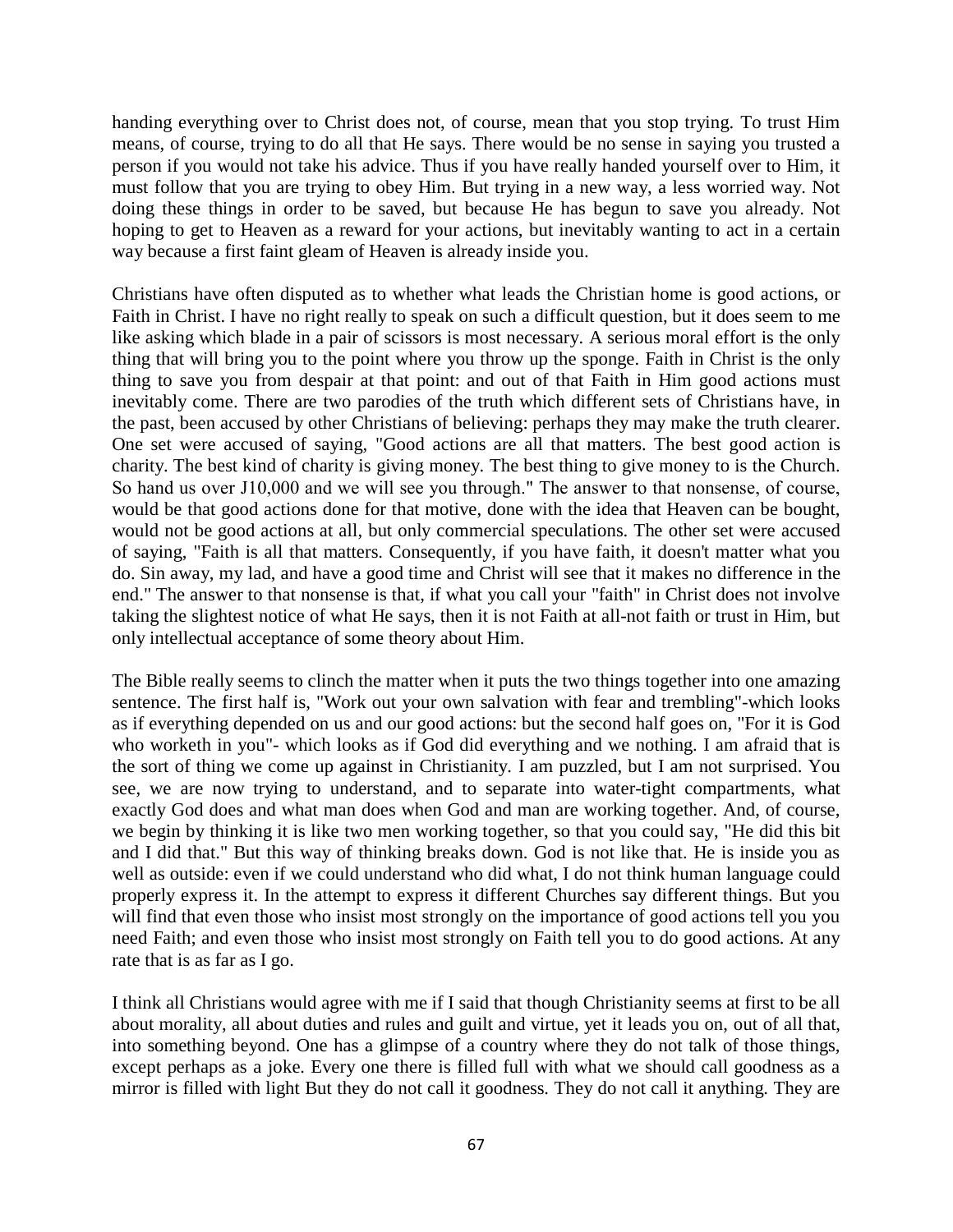not thinking of it. They are too busy looking at the source from which it comes. But this is near the stage where the road passes over the rim of our world. No one's eyes can see very far beyond that: lots of people's eyes can see further than mine. \*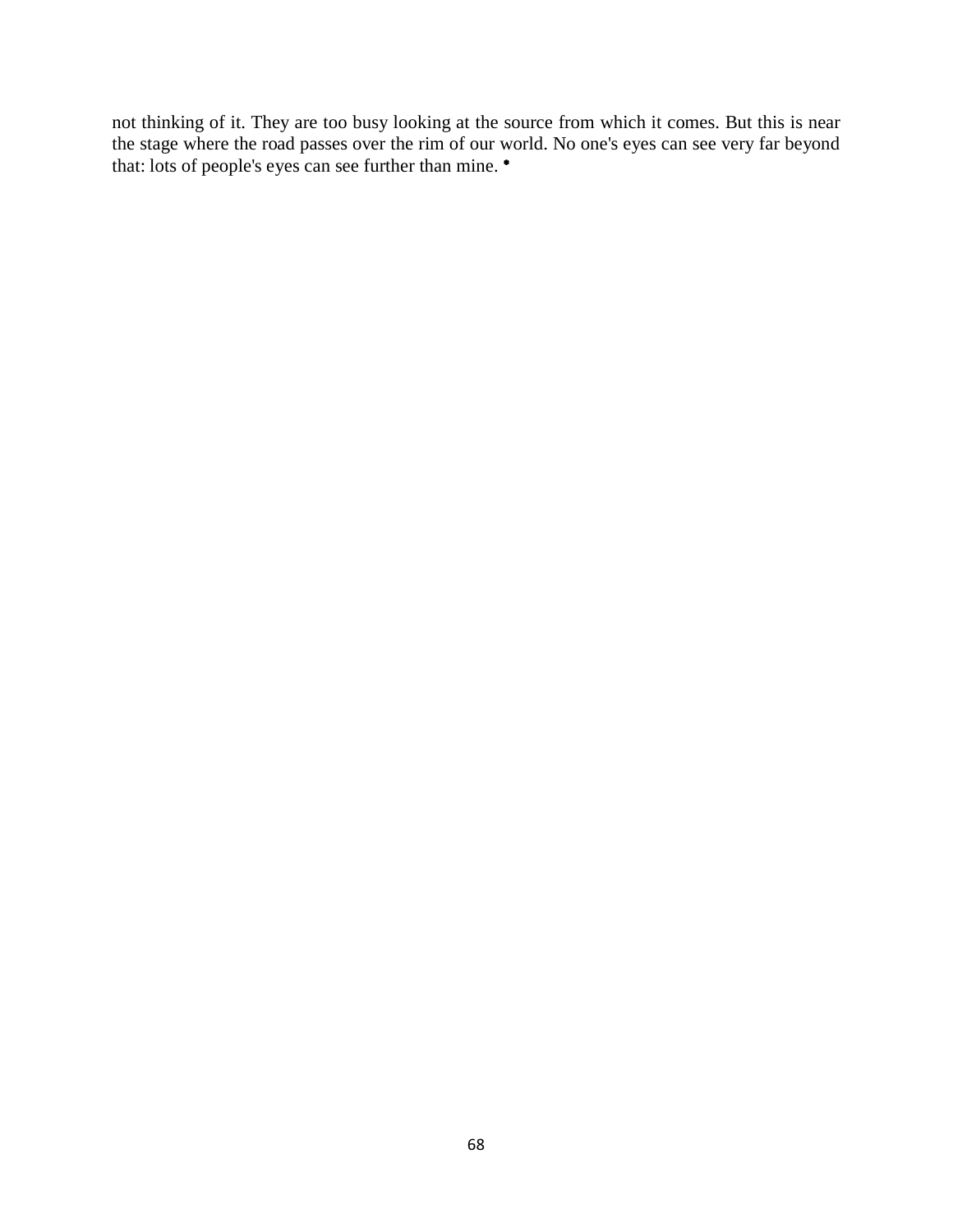# Beyond Personality: Or First Steps In The Doctrine Of The Trinity

\_\_\_\_\_\_\_\_\_\_\_\_\_\_\_\_\_\_\_\_\_\_\_\_\_\_\_\_\_\_\_\_\_\_\_\_\_\_\_\_\_

### 1. Making and Begetting

Everyone has warned me not to tell you what I am going to tell you in this last book. They all say "the ordinary reader does not want Theology; give him plain practical religion." I have rejected their advice. I do not think the ordinary reader is such a fool. Theology means "the science of God," and I think any man who wants to think about God at all would like to have the clearest and most accurate ideas about Him which are available. You are not children: why should you be treated like children?

In a way I quite understand why some people are put off by Theology. I remember once when I had been giving a talk to the RA.F., an old, hard-bitten officer got up and said, "I've no use for all that stuff. But, mind you, I'm a religious man too. I know there's a God. I've felt Him: out alone in the desert at night: the tremendous mystery. And that's just why I don't believe all your neat little dogmas and formulas about Him. To anyone who's met the real thing they all seem so petty and pedantic and unreal!"

Now in a sense I quite agreed with that man. I think he had probably had a real experience of God in the desert. And when he turned from that experience to the Christian creeds, I think he really was turning from something real to something less real. In the same way, if a man has once looked at the Atlantic from the beach, and then goes and looks at a map of the Atlantic, he also will be turning from something real to something less real: turning from real waves to a bit of coloured paper. But here comes the point. The map is admittedly only coloured paper, but there are two things you have to remember about it. In the first place, it is based on what hundreds and thousands of people have found out by sailing the real Atlantic. In that way it has behind it masses of experience just as real as the one you could have from the beach; only, while yours would be a single isolated glimpse, the map fits all those different experiences together. In the second place, if you want to go anywhere, the map is absolutely necessary. As long as you are content with walks on the beach, your own glimpses are far more fun than looking at a map. But the map is going to be more use than walks on the beach if you want to get to America.

Now, Theology is like the map. Merely learning and thinking about the Christian doctrines, if you stop there, is less real and less exciting than the sort of thing my friend got in the desert. Doctrines are not God: they are only a kind of map. But that map is based on the experience of hundreds of people who really were in touch with God-experiences compared with which any thrills or pious feelings you and I are likely to get on our own are very elementary and very confused. And secondly, if you want to get any further, you must use the map. You see, what happened to that man in the desert may have been real, and was certainly exciting, but nothing comes of it. It leads nowhere. There is nothing to do about it In fact, that is just why a vague religion-all about feeling God in nature, and so on-is so attractive. It is all thrills and no work;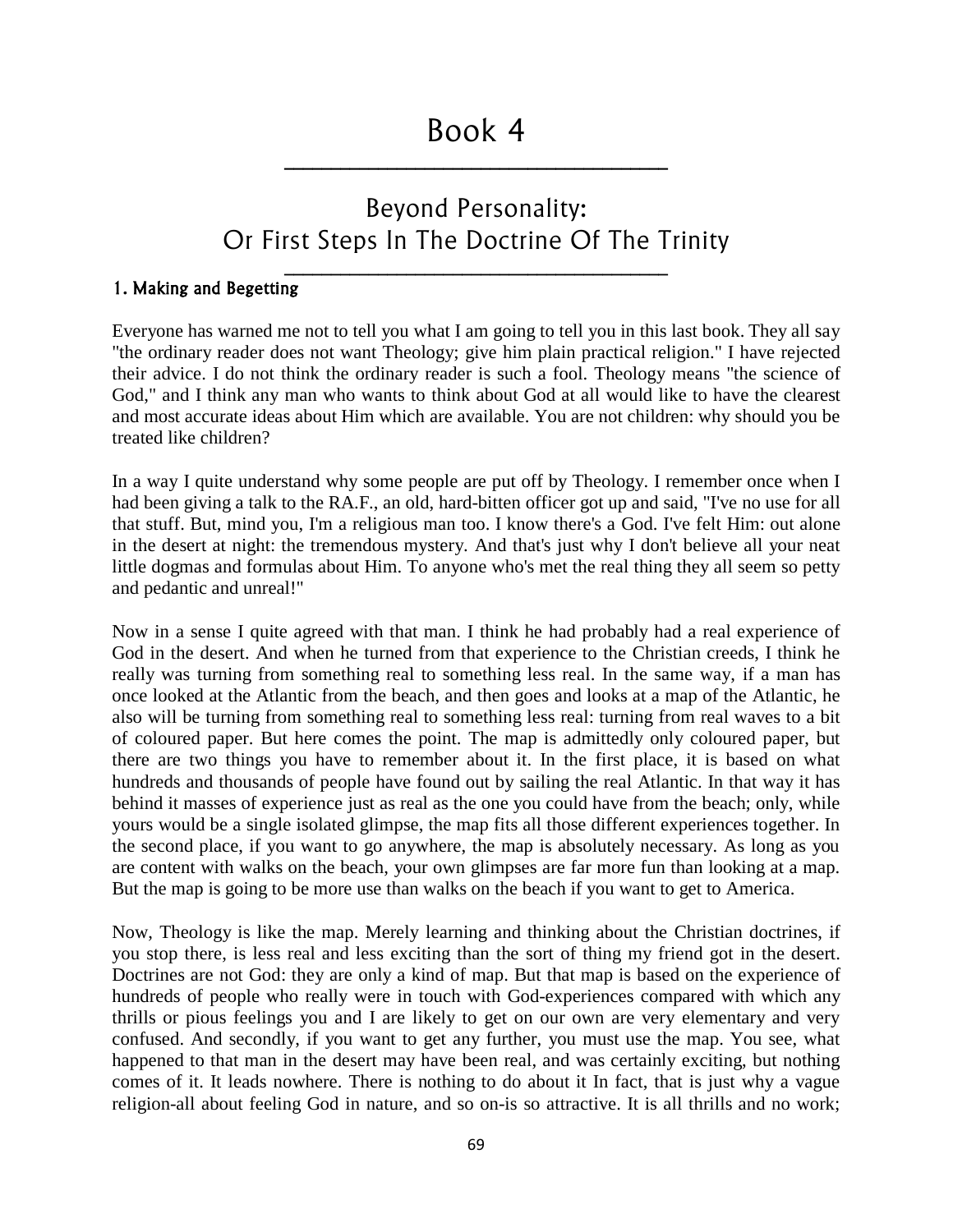like watching the waves from the beach. But you will not get to Newfoundland by studying the Atlantic that way, and you will not get eternal life by simply feeling the presence of God in flowers or music. Neither will you get anywhere by looking at maps without going to sea. Nor will you be very safe if you go to sea without a map.

In other words, Theology is practical: especially now. In Ac old days, when there was less education and discussion, perhaps it was possible to get on with a very few simple ideas about God. But it is not so now. Everyone reads, everyone hears things discussed. Consequently, if you do not listen to Theology, that will not mean that you have no ideas about God. It will mean that you have a lot of wrong ones-bad, muddled, out-of-date ideas. For a great many of the ideas about God which are trotted out as novelties today, are simply the ones which real Theologians tried centuries ago and rejected. To believe in the popular religion of modern England is retrogression-like believing the earth is fiat.

For when you get down to it, is not the popular idea of Christianity simply this: that Jesus Christ was a great moral teacher and that if only we took his advice we might be able to establish a better social order and avoid another war? Now, mind you, that is quite true. But it tells you much less than the whole truth about Christianity and it has no practical importance at all.

It is quite true that if we took Christ's advice we should soon be living in a happier world. You need not even go as far as Christ. If we did all that Plato or Aristotle or Confucius told us, we should get on a great deal better than we do. And so what? We never have followed the advice of the great teachers. Why are we likely to begin now? Why are we more likely to follow Christ than any of the others? Because he is the best moral teacher? But that makes it even less likely that we shall follow him. If we cannot take the elementary lessons, is it likely we are going to take the most advanced one? If Christianity only means one more bit of good advice, then Christianity is of no importance. There has been no lack of good advice for the last four thousand years. A bit more makes no difference.

But as soon as you look at any real Christian writings, you find that they are talking about something quite different from this popular religion. They say that Christ is the Son of God (whatever that means). They say that those who give Him their confidence can also become Sons of God (whatever that means). They say that His death saved us from our sins (whatever that means).

There is no good complaining that these statements are difficult Christianity claims to be telling us about another world, about something behind the world we can touch and hear and see. You may think the claim false; but if it were true, what it tells us would be bound to be difficult-at least as difficult as modern Physics, and for the same reason.

Now the point in Christianity which gives us the greatest shock is the statement that by attaching ourselves to Christ, we can "become Sons of God." One asks "Aren't we Sons of God already? Surely the fatherhood of God is one of the main Christian ideas?" Well, in a certain sense, no doubt we are sons of God already. I mean, God has brought us into existence and loves us and looks after us, and in that way is like a father. But when the Bible talks of our "becoming" Sons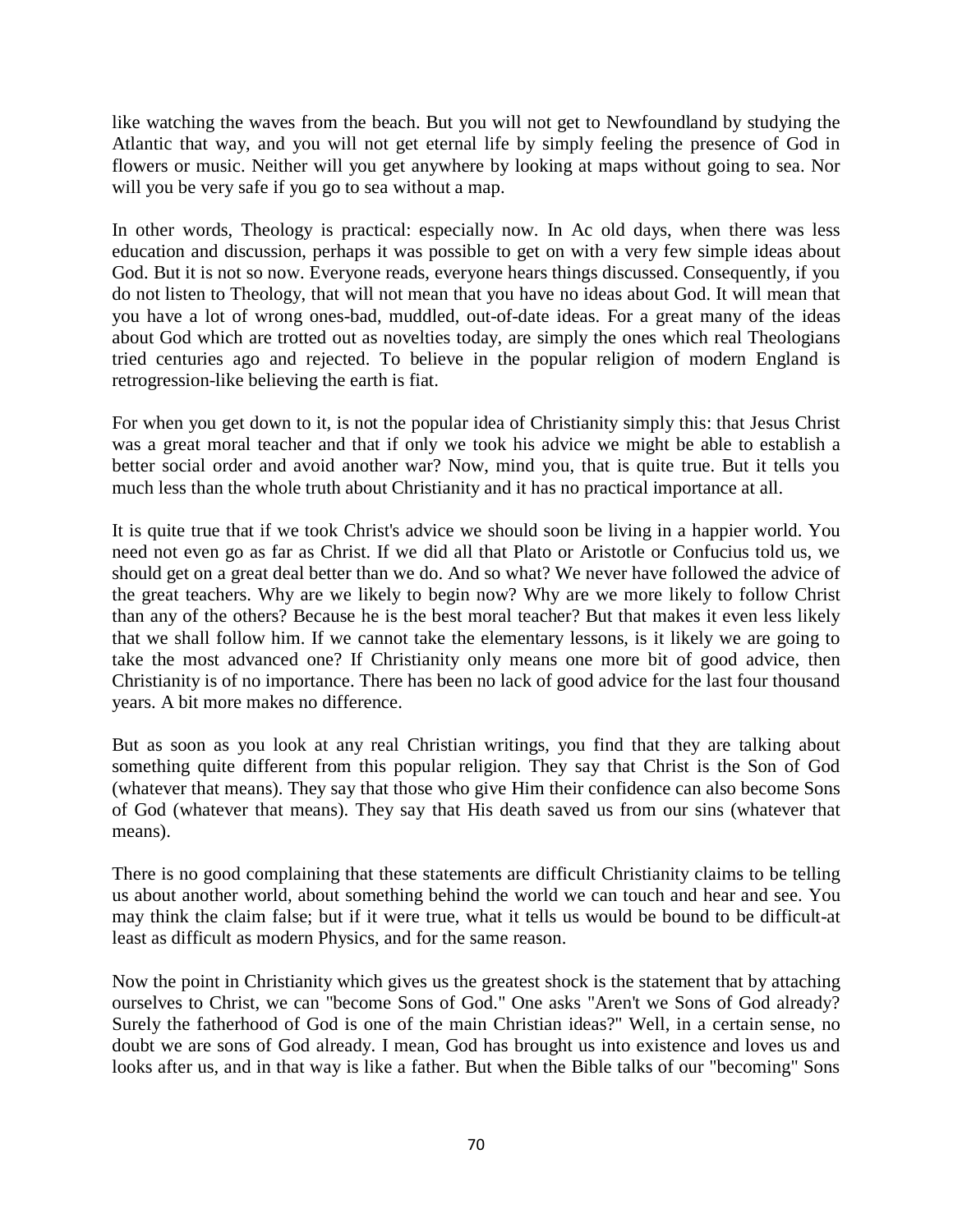of God, obviously it must mean something different. And that brings us up against the very centre of Theology.

One of the creeds says that Christ is the Son of God "begotten, not created"; and it adds "begotten by his Father before all worlds." Will you please get it quite clear that this has nothing to do with the fact that when Christ was born on earth as a man, that man was the son of a virgin? We are not now thinking about the Virgin Birth. We are thinking about something that happened before Nature was created at all, before time began. "Before all worlds" Christ is begotten, not created. What does it mean?

We don't use the words begetting or begotten much in modern English, but everyone still knows what they mean. To beget is to become the father of: to create is to make. And the difference is this. When you beget, you beget something of the same kind as yourself. A man begets human babies, a beaver begets little beavers and a bird begets eggs which turn into little birds. But when you make, you make something of a different kind from yourself. A bird makes a nest, a beaver builds a dam, a man makes a wireless set-or he may make something more like himself than a wireless set: say, a statue. If he is a clever enough carver he may make a statue which is very like a man indeed. But, of course, it is not a real man; it only looks like one. It cannot breathe or think. It is not alive.

Now that is the first thing to get clear. What God begets is God; just as what man begets is man. What God creates is not God; just as what man makes is not man. That is why men are not Sons of God in the sense that Christ is. They may be like God in certain ways, but they are not things of the same kind. They are more like statues or pictures of God.

A statue has the shape of a man but it is not alive. In the same way, man has (in a sense I am going to explain) the "shape" or likeness of God, but he has not got the kind of life God has. Let us take the first point (man's resemblance to God) first. Everything God has made has some likeness to Himself. Space is like Him in its hugeness: not that the greatness of space is the same kind of greatness as God's, but it is a sort of symbol of it, or a translation of it into non-spiritual terms. Matter is like God in having energy: though, again, of course, physical energy is a different kind of thing from the power of God. The vegetable world is like Him because it is alive, and He is the "living God." But life, in this biological sense, is not the same as the life there is in God: it is only a kind of symbol or shadow of it. When we come on to the animals, we find other kinds of resemblance in addition to biological life. The intense activity and fertility of the insects, for example, is a first dim resemblance to the unceasing activity and the creativeness of God. In the higher mammals we get the beginnings of instinctive affection. That is not the same thing as the love that exists in God: but it is like it-rather in the way that a picture drawn on a flat piece of paper can nevertheless be "like" a landscape. When we come to man, the highest of the animals, we get the completest resemblance to God which we know of. (There may be creatures in other worlds who are more like God than man is, but we do not know about them.) Man not only lives, but loves and reasons: biological life reaches its highest known level in him.

But what man, in his natural condition, has not got, is Spiritual life-the higher and different sort of life that exists in God. We use the same word life for both: but if you thought that both must therefore be the same sort of thing, that would be like thinking that the "greatness" of space and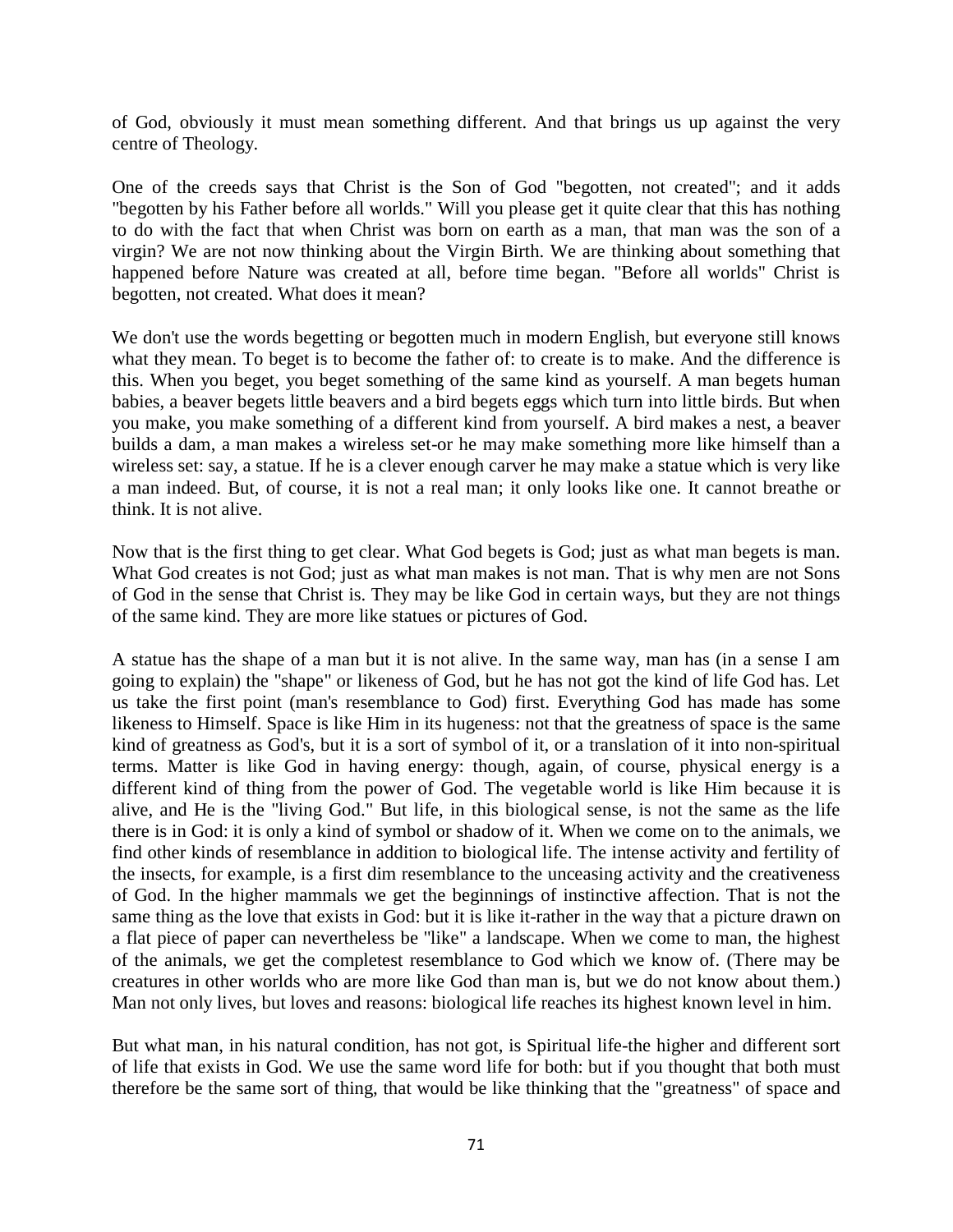the "greatness" of God were the same sort of greatness. In reality, the difference between Biological life and spiritual life is so important that I am going to give them two distinct names. The Biological sort which comes to us through Nature, and which (like everything else in Nature) is always tending to run down and decay so that it can only be kept up by incessant subsidies from Nature in the form of air, water, food, etc., is Bios. The Spiritual life which is in God from all eternity, and which made the whole natural universe, is Zoe. Bios has, to be sure, a certain shadowy or symbolic resemblance to Zoe: but only the sort of resemblance there is between a photo and a place, or a statue and a man. A man who changed from having Bios to having Zoe would have gone through as big a change as a statue which changed from being a carved stone to being a real man.

And that is precisely what Christianity is about. This world is a great sculptor's shop. We are the statues and there is a rumour going round the shop that some of us are some day going to come to life.

## 2. The Three-Personal God

The last chapter was about the difference between begetting and making. A man begets a child, but he only makes a statue. God begets Christ but He only makes men. But by saying that, I have illustrated only one point about God, namely, that what God the Father begets is God, something of the same kind as Himself. In that way it is like a human father begetting a human son. But not quite like it. So I must try to explain a little more.

A good many people nowadays say, "I believe in a God, but not in a personal God." They feel that the mysterious something which is behind all other things must be more than a person. Now the Christians quite agree. But the Christians are the only people who offer any idea of what a being that is beyond personality could be like. All the other people, though they say that God is beyond personality, really think of Him as something impersonal: that is, as something less than personal. If you are looking for something super-personal, something more than a person, then it is not a question of choosing between the Christian idea and the other ideas. The Christian idea is the only one on the market.

Again, some people think that after this life, or perhaps after several lives, human souls will be "absorbed" into God. But when they try to explain what they mean, they seem to be thinking of our being absorbed into God as one material thing is absorbed into another. They say it is like a drop of water slipping into the sea. But of course that is the end of the drop. If that is what happens to us, then being absorbed is the same as ceasing to exist. It is only the Christians who have any idea of how human souls can be taken into the life of God and yet remain themselves-in fact, be very much more themselves than they were before.

I warned you that Theology is practical. The whole purpose for which we exist is to be thus taken into the life of God. Wrong ideas about what that life is, will make it harder. And now, for a few minutes, I must ask you to follow rather carefully.

You know that in space you can move in three ways-to left or right, backwards or forwards, up or down. Every direction is either one of these three or a compromise between them. They are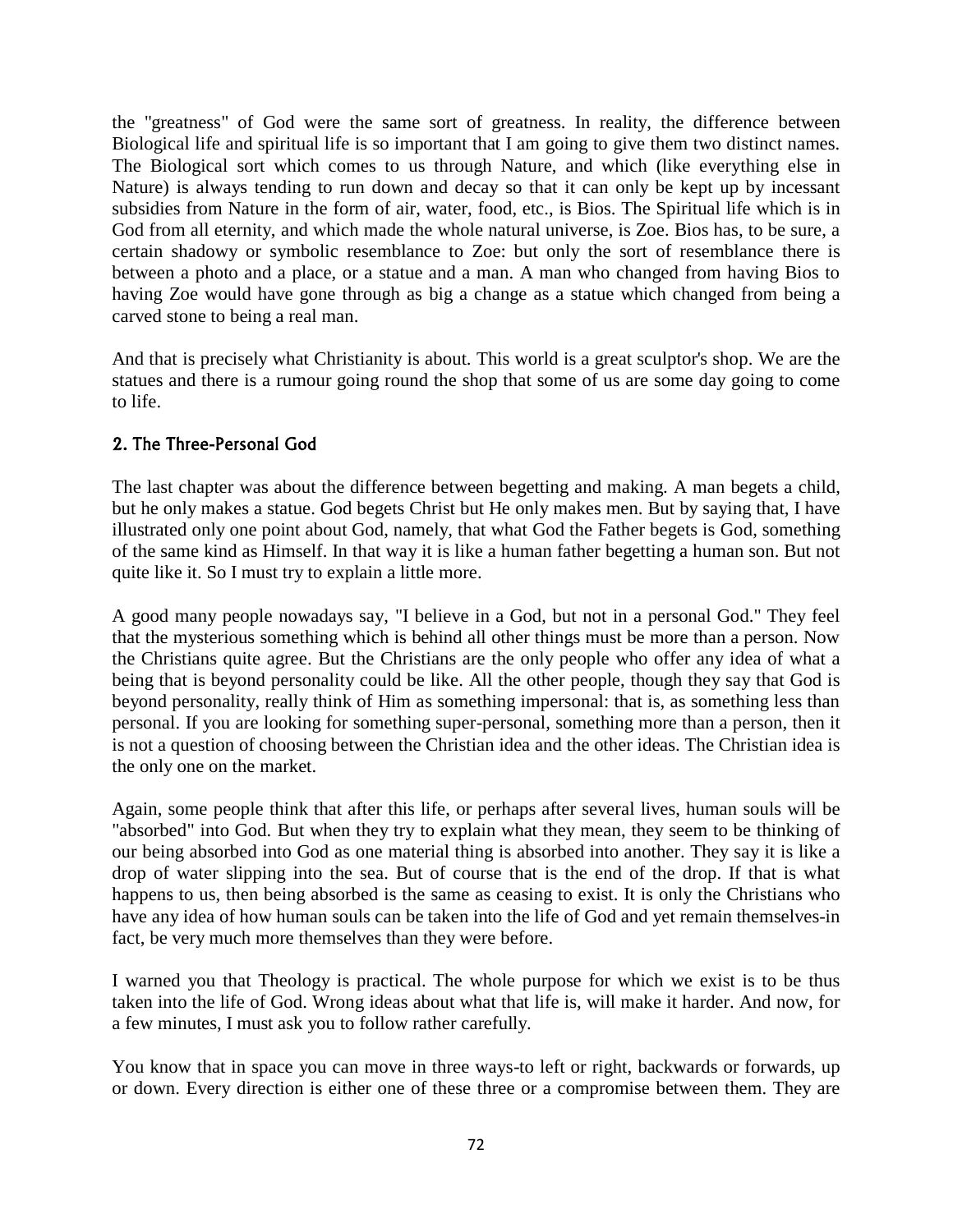called the three Dimensions. Now notice this. If you are using only one dimension, you could draw only a straight line. If you are using two, you could draw a figure: say, a square. And a square is made up of four straight lines. Now a step further. If you have three dimensions, you can then build what we call a solid body, say, a cube-a thing like a dice or a lump of sugar. And a cube is made up of six squares.

Do you see the point? A world of one dimension would be a straight line. In a two-dimensional world, you still get straight lines, but many lines make one figure. In a three-dimensional world, you still get figures but many figures make one solid body. In other words, as you advance to more real and more complicated levels, you do not leave behind you the things you found on the simpler levels: you still have them, but combined in new ways-in ways you could not imagine if you knew only the simpler levels.

Now the Christian account of God involves just the same principle. The human level is a simple and rather empty level. On the human level one person is one being, and any two persons are two separate beings-just as, in two dimensions (say on a flat sheet of paper) one square is one figure, and any two squares are two separate figures. On the Divine level you still find personalities; but up there you find them combined in new ways which we, who do not live on that level, cannot imagine. In God's dimension, so to speak, you find a being who is three Persons while remaining one Being, just as a cube is six squares while remaining one cube. Of course we cannot fully conceive a Being like that: just as, if we were so made that we perceived only two dimensions in space we could never properly imagine a cube. But we can get a sort of faint notion of it. And when we do, we are then, for the first time in our lives, getting some positive idea, however faint, of something super-personal-something more than a person. It is something we could never have guessed, and yet, once we have been told, one almost feels one ought to have been able to guess it because it fits in so well with all the things we know already.

You may ask, "If we cannot imagine a three-personal Being, what is the good of talking about Him?" Well, there isn't any good talking about Him. The thing that matters is being actually drawn into that three-personal life, and that may begin any time -tonight, if you like.

What I mean is this. An ordinary simple Christian kneels down to say his prayers. He is trying to get into touch with God. But if he is a Christian he knows that what is prompting him to pray is also God: God, so to speak, inside him. But he also knows that all his real knowledge of God comes through Christ, the Man who was God-that Christ is standing beside him, helping him to pray, praying for him. You see what is happening. God is the thing to which he is praying-the goal he is trying to reach. God is also the thing inside him which is pushing him on-the motive power. God is also the road or bridge along which he is being pushed to that goal. So that the whole threefold life of the three-personal Being is actually going on in that ordinary little bedroom where an ordinary man is saying his prayers. The man is being caught up into the higher kind of life-what I called Zoe or spiritual life: he is being pulled into God, by God, while still remaining himself.

And that is how Theology started. People already knew about God in a vague way. Then came a man who claimed to be God; and yet he was not the sort of man you could dismiss as a lunatic. He made them believe Him. They met Him again after they had seen Him killed. And then, after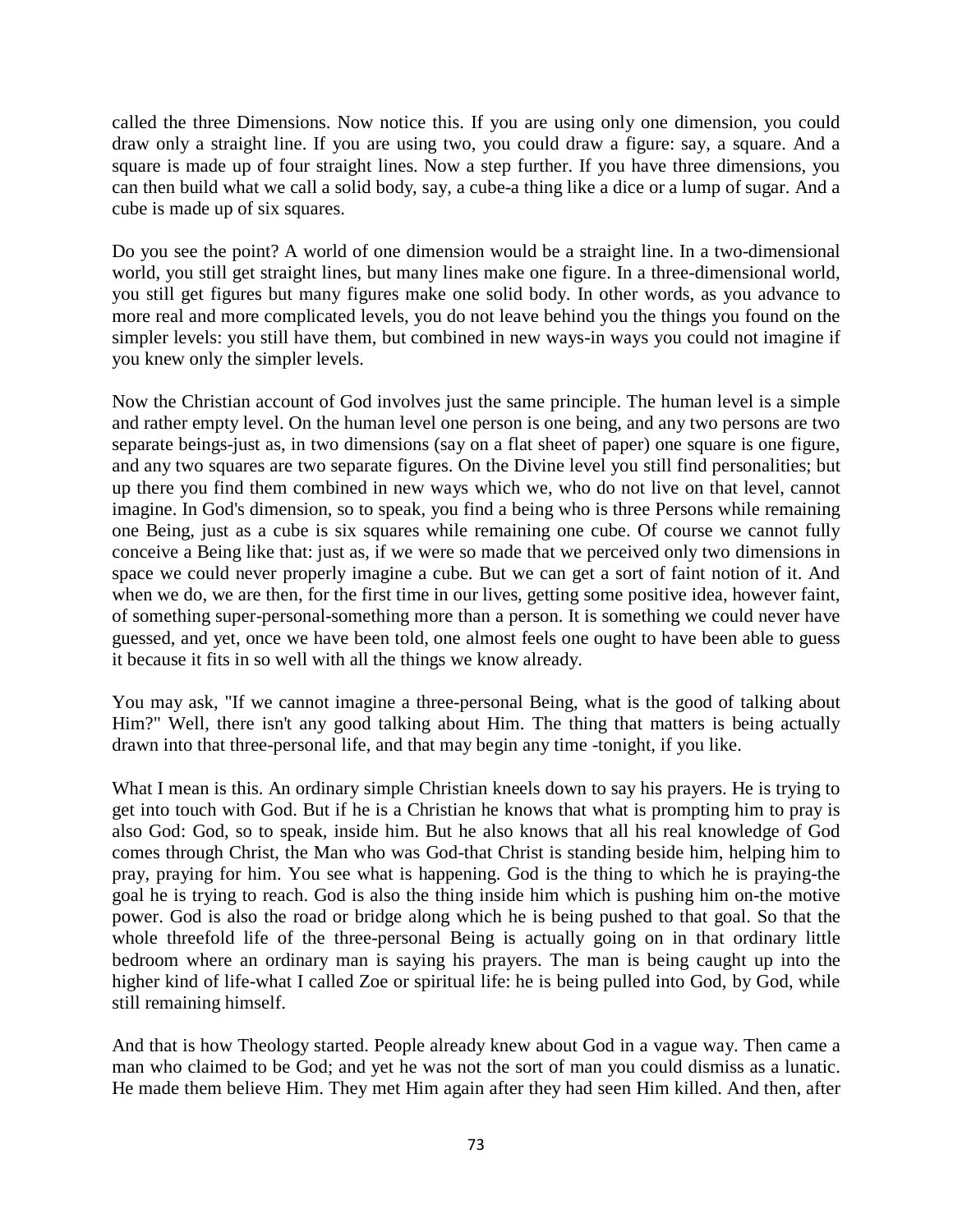they had been formed into a little society or community, they found God somehow inside them as well: directing them, making them able to do things they could not do before. And when they worked it all out they found they had arrived at the Christian definition of the three-personal God.

This definition is not something we have made up; Theology is, in a sense, experimental knowledge. It is the simple religions that are the made-up ones. When I say it is an experimental science "in a sense," I mean that it is like the other experimental sciences in some ways, but not in all. If you are a geologist studying rocks, you have to go and find the rocks. They will not come to you, and if you go to them they cannot run away. The initiative lies all on your side. They cannot either help or hinder. But suppose you are a zoologist and want to take photos of wild animals in their native haunts. That is a bit different from studying rocks. The wild animals will not come to you: but they can run away from you. Unless you keep very quiet, they will. There is beginning to be a tiny little trace of initiative on their side.

Now a stage higher; suppose you want to get to know a human person. If he is determined not to let you, you will not get to know him. You have to win his confidence. In this case the initiative is equally divided-it takes two to make a friendship.

When you come to knowing God, the initiative lies on His side. If He does not show Himself, nothing you can do will enable you to find Him. And, in fact, He shows much more of Himself to some people than to others-not because He has favourites, but because it is impossible for Him to show Himself to a man whose whole mind and character are in the wrong condition. Just as sunlight, though it has no favourites, cannot be reflected in a dusty mirror as clearly as a clean one.

You can put this another way by saying that while in other sciences the instruments you use are things external to yourself (things like microscopes and telescopes), the instrument through which you see God is your whole self. And if a man's self is not kept clean and bright, his glimpse of God will be blurred-like the Moon seen through a dirty telescope. That is why horrible nations have horrible religions: they have been looking at God through a dirty lens.

God can show Himself as He really is only to real men. And that means not simply to men who are individually good, but to men who are united together in a body, loving one another, helping one another, showing Him to one another. For that is what God meant humanity to be like; like players in one band, or organs in one body.

Consequently, the one really adequate instrument for learning about God, is the whole Christian community, waiting for Him together. Christian brotherhood is, so to speak, the technical equipment for this science-the laboratory outfit That is why all these people who turn up every few years with some patent simplified religion of their own as a substitute for the Christian tradition are really wasting time. Like a man who has no instrument but an old parr of field glasses setting out to put all the real astronomers right. He may be a clever chap-he may be cleverer than some of the real astronomers, but he is not giving himself a chance. And two years later everyone has forgotten all about him, but the real science is still going on.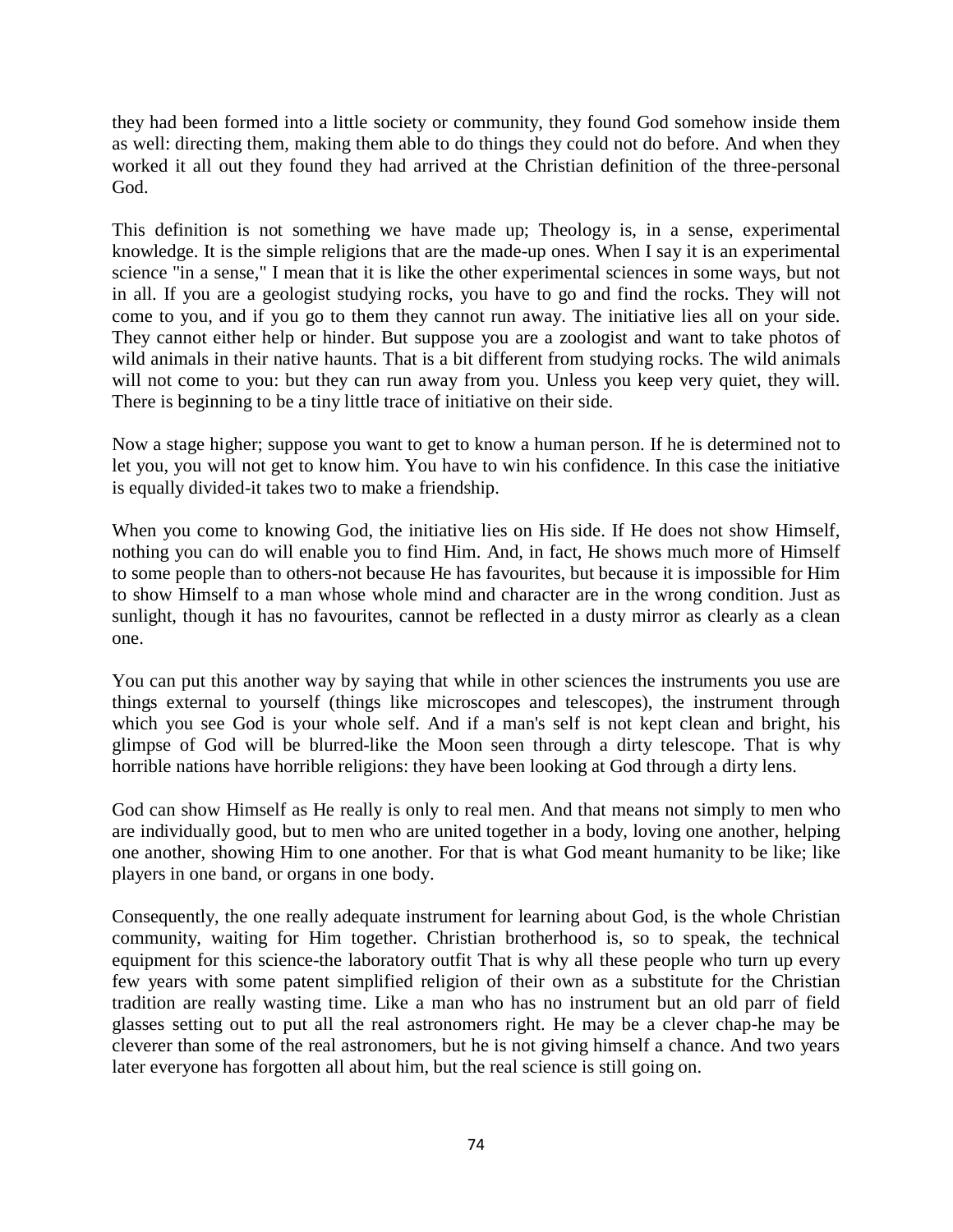If Christianity was something we were making up, of course we could make it easier. But it is not. We cannot compete, in simplicity, with people who are inventing religions. How could we? We are dealing with Fact. Of course anyone can be simple if he has no facts to bother about.

## 3. Time And Beyond Time

It is a very silly idea that in reading a book you must never "skip." All sensible people skip freely when they come to a chapter which they find is going to be no use to them. In this chapter I am going to talk about something which may be helpful to some readers, but which may seem to others merely an unnecessary complication. If you are one of the second sort of readers, then I advise you not to bother about this chapter at all but to turn on to the next.

In the last chapter I had to touch on the subject of prayer, and while that is still fresh in your mind and my own, I should like to deal with a difficulty that some people find about the whole idea of prayer. A man put it to me by saying "I can believe in God all right, but what I cannot swallow is the idea of Him attending to several hundred million human beings who are all addressing Him at the same moment." And I have found that quite a lot of people feel this.

Now, the first thing to notice is that the whole sting of it comes in the words at the same moment. Most of us can imagine God attending to any number of applicants if only they came one by one and He had an endless time to do it in. So what is really at the back of this difficulty is the idea of God having to fit too many things into one moment of time.

Well that is of course what happens to us. Our life comes to us moment by moment One moment disappears before the next comes along: and there is room for very little in each. That is what Time is like. And of course you and I tend to take it for granted that this Time series-this arrangement of past, present and future-is not simply the way life comes to us but the way all things really exist We tend to assume that the whole universe and God Himself are always moving on from past to future just as we do. But many learned men do not agree with that. It was the Theologians who first started the idea that some things are not in Time at all: later the Philosophers took it over: and now some of the scientists are doing the same.

Almost certainly God is not in Time. His life does not consist of moments following one another. If a million people are praying to Him at ten-thirty tonight, He need not listen to them all in that one little snippet which we call ten-thirty. Ten-thirty-and every other moment from the beginning of the world-is always the Present for Him. If you like to put it that way, He has all eternity in which to listen to the split second of prayer put up by a pilot as his plane crashes in flames.

That is difficult, I know. Let me try to give something, not the same, but a bit like it. Suppose I am writing a novel. I write "Mary laid down her work; next moment came a knock at the door!" For Mary who has to live in the imaginary time of my story there is no interval between putting down the work and hearing the knock. But I, who am Mary's maker, do not live in that imaginary time at all. Between writing the first half of that sentence and the second, I might sit down for three hours and think steadily about Mary. I could think about Mary as if she were the only character in the book and for as long as I pleased, and the hours I spent in doing so would not appear in Mary's time (the time inside the story) at all.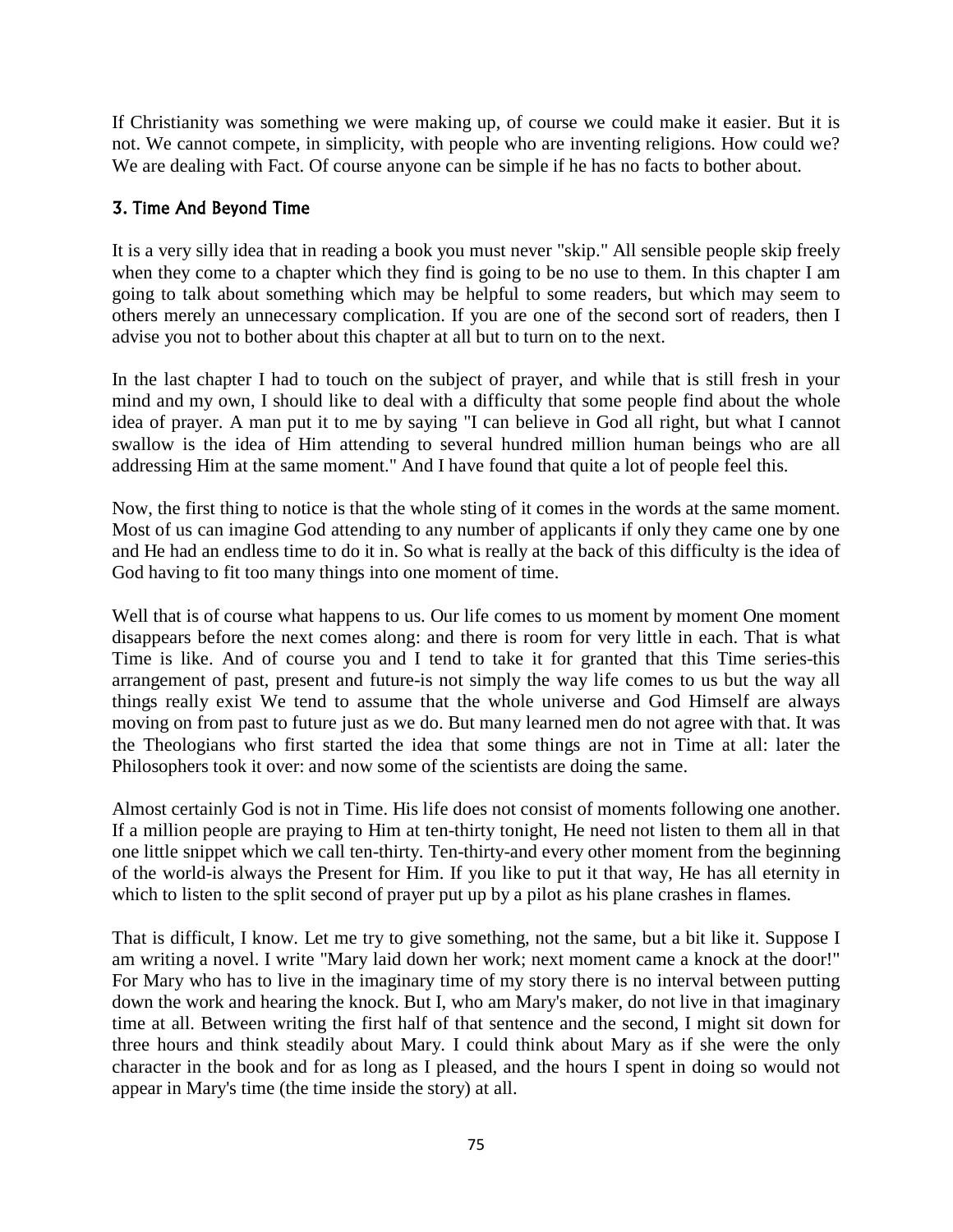This is not a perfect illustration, of course. But it may give just a glimpse of what I believe to be the truth. God is not hurried along in the Time-stream of this universe any more than an author is hurried along in the imaginary time of his own novel He has infinite attention to spare for each one of us. He does not have to deal with us in the mass. You are as much alone with Him as if you were the only being He had ever created. When Christ died, He died for you individually just as much as if you had been the only man in the world.

The way in which my illustration breaks down is this. In it the author gets out of one Time-series (that of the novel) only by going into another Time-series (the real one). But God, I believe, does not live in a Time-series at all. His life is not dribbled out moment by moment like ours: with Him it is, so to speak, still 1920 and already 1960. For His life is Himself.

If you picture Time as a straight line along which we have to travel, then you must picture God as the whole page on which the line is drawn. We come to the parts of the line one by one: we have to leave A behind before we get to B, and cannot reach C until we leave B behind. God, from above or outside or all round, contains the whole line, and sees it all.

The idea is worth trying to grasp because it removes some apparent difficulties in Christianity. Before I became a Christian one of my objections was as follows. The Christians said that the eternal God who is everywhere and keeps the whole universe going, once became a human being. Well then, said I, how did the whole universe keep going while He was a baby, or while He was asleep? How could He at the same time be God who knows everything and also a man asking his disciples "Who touched me?" You will notice that the sting lay in the time words: "While He was a baby"-"How could He at the same time?" In other words I was assuming that Christ's life as God was in time, and that His life as the man Jesus in Palestine was a shorter period taken out of that time-just as my service in the army was a shorter period taken out of my total life. And that is how most of us perhaps tend to think about it. We picture God living through a period when His human life was still in the future: then coming to a period when it was present: then going on to a period when He could look back on it as something in the past. But probably these ideas correspond to nothing in the actual facts. You cannot fit Christ's earthly life in Palestine into any time-relations with His life as God beyond all space and time. It is really, I suggest, a timeless truth about God that human nature, and the human experience of weakness and sleep and ignorance, are somehow included in His whole divine life. This human life in God is from our point of view a particular period in the history of our world (from the year A.D. one till the Crucifixion). We therefore imagine it is also a period in the history of God's own existence. But God has no history. He is too completely and utterly real to have one. For, of course, to have a history means losing part of your reality (because it had already slipped away into the past) and not yet having another part (because it is still in the future): in fact having nothing but the tiny little present, which has gone before you can speak about it. God forbid we should think God was like that. Even we may hope not to be always rationed in that way.

Another difficulty we get if we believe God to be in time is this. Everyone who believes in God at all believes that He knows what you and I are going to do tomorrow. But if He knows I am going to do so-and-so, how can I be free to do otherwise? Well, here once again, the difficulty comes from thinking that God is progressing along the Time-line like us: the only difference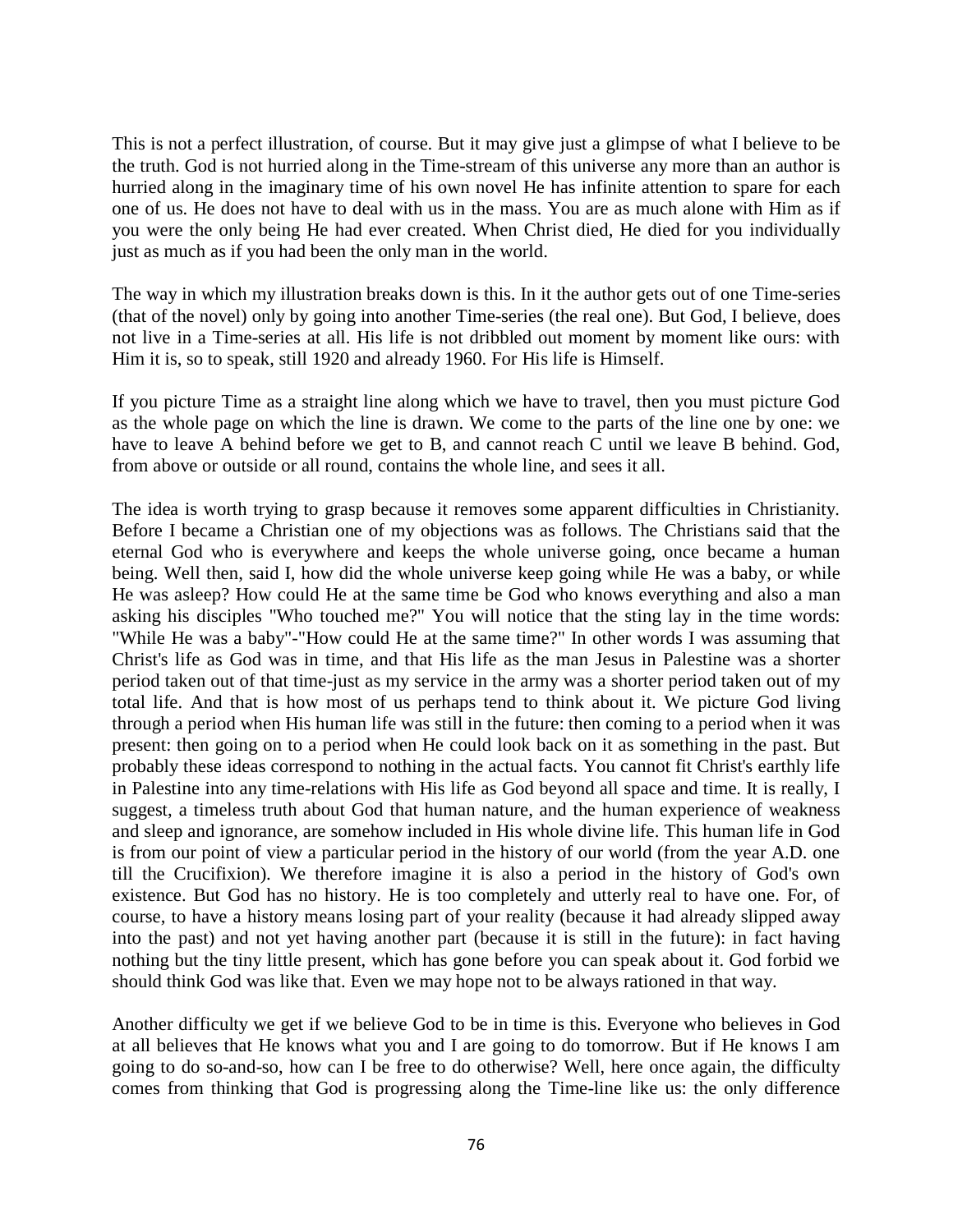being that He can see ahead and we cannot. Well, if that were true, if God foresaw our acts, it would be very hard to understand how we could be free not to do them. But suppose God is outside and above the Time-line. In that case, what we call "tomorrow" is visible to Him in just the same way as what we call "today." All the days are "Now" for Him. He does not remember you doing things yesterday; He simply sees you doing them, because, though you have lost yesterday. He has not. He does not "foresee" you doing things tomorrow; He simply sees you doing them: because, though tomorrow is not yet there for you, it is for Him. You never supposed that your actions at this moment were any less free because God knows what you are doing. Well, He knows your tomorrow's actions in just the same way-because He is already in tomorrow and can simply watch you. In a sense, He does not know your action till you have done it: but then the moment at which you have done it is already "Now" for Him.

This idea has helped me a good deal. If it does not help you, leave it alone. It is a "Christian idea" in the sense that great and wise Christians have held it and there is nothing in it contrary to Christianity. But it is not in the Bible or any of the creeds. You can be a perfectly good Christian without accepting it, or indeed without thinking of the matter at all

## 4. Good Infection

I begin this chapter by asking you to get a certain picture clear in your minds. Imagine two books lying on a table one on top of the other. Obviously the bottom book is keeping the other one upsupporting it. It is because of the underneath book that the top one is resting, say, two inches from the surface of the table instead of touching the table. Let us call the underneath book A and the top one B. The position of A is causing the position of B. That is clear? Now let us imagine-it could not really happen, of course, but it will do for an illustration-let us imagine that both books have been in that position for ever and ever. In that case B's position would always have been resulting from A's position. But all the same, A's position would not have existed before B's position. In other words the result does not come after the cause. Of course, results usually do: you eat the cucumber first and have the indigestion afterwards. But it is not so with all causes, and results. You will see in a moment why I think this important.

I said a few pages back that God is a Being which contains three Persons while remaining one Being, just as a cube contains six squares while remaining one body. But as soon as I begin trying to explain how these Persons are connected I have to use words which make it sound as if one of them was there before the others. The First Person is called the Father and the Second the Son. We say that the First begets or produces the second; we call it begetting, not making, because what He produces is of the same kind as Himself. In that way the word Father is the only word to use. But unfortunately it suggests that He is there first-just as a human father exists before his son. But that is not so. There is no before and after about it. And that is why I have spent some time trying to make clear how one thing can be the source, or cause, or origin, of another without being there before it. The Son exists because the Father exists: but there never was a tune before the Father produced the Son.

Perhaps the best way to think of it is this. I asked you just now to imagine those two books, and probably most of you did. That is, you made an act of imagination and as a result you had a mental picture. Quite obviously your act of imagining was the cause and the mental picture the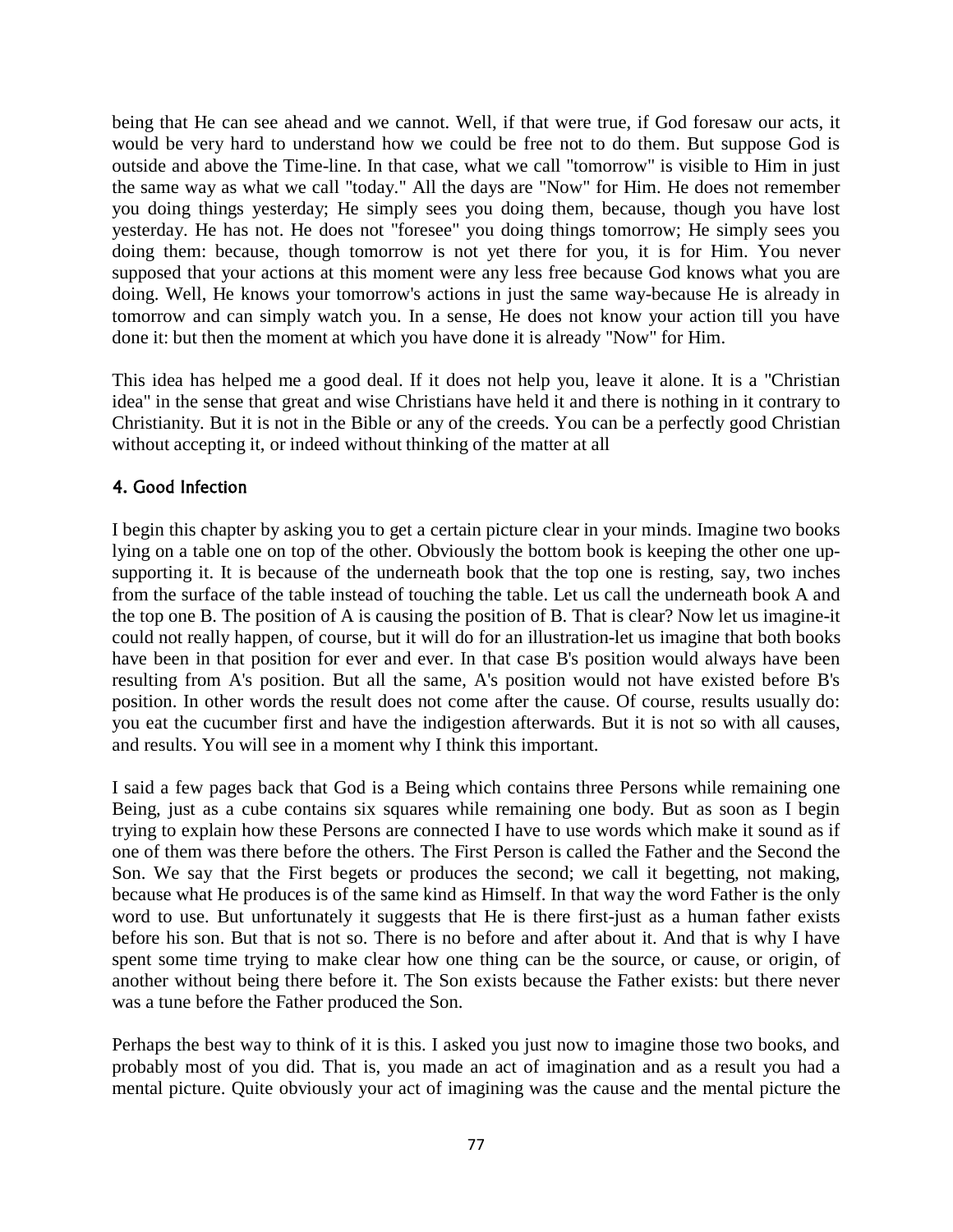result. But that does not mean that you first did the imagining and then got the picture. The moment you did it, the picture was there. Your will was keeping the picture before you all the time. Yet that act of will and the picture began at exactly the same moment and ended at the same moment. If there were a Being who had always existed and had always been imagining one thing, his act would always have been producing a mental picture; but the picture would be just as eternal as the act.

In the same way we must think of the Son always, so to speak, streaming forth from the Father, like light from a lamp, or heat from a fire, or thoughts from a mind. He is the self-expression of the Father-what the Father has to say. And there never was a time when He was not saying it. But have you noticed what is happening? All these pictures of light or heat are making it sound as if the Father and Son were two things instead of two Persons. So that after all, the New Testament picture of a Father and a Son turns out to be much more accurate than anything we try to substitute for it That is what always happens when you go away from the words of the Bible. It is quite right to go away from them for a moment in order to make some special point clear. But you must always go back. Naturally God knows how to describe Himself much better than we know how to describe Him. He knows that Father and Son is more like the relation between the First and Second Persons than anything else we can think of. Much the most important thing to know is that it is a relation of love. The Father delights in His Son; the Son looks up to His Father.

Before going on, notice the practical importance of this. All sorts of people are fond of repeating the Christian statement that "God is love," But they seem not to notice that the words "God is love" have no real meaning unless God contains at least two Persons. Love is something that one person has for another person. If God was a single person, then before the world was made, He was not love. Of course, what these people mean when they say that God is love is often something quite different: they really mean "Love is God." They really mean that our feelings of love, however and wherever they arise, and whatever results they produce, are to be treated with great respect. Perhaps they are: but that is something quite different from what Christians mean by the statement "God is love." They believe that the living, dynamic activity of love has been going on in God for ever and has created everything else.

And that, by the way, is perhaps the most important difference between Christianity and all other religions: that in Christianity God is not a static thing-not even a person-but a dynamic, pulsating activity, a life, almost a kind of drama. Almost, if you will not think me irreverent, a kind of dance. The union between the Father and Son is such a live concrete thing that this union itself is also a Person. I know this is almost inconceivable, but look at it thus. You know that among human beings, when they get together in a family, or a club, or a trade union, people talk about the "spirit" of that family, or club, or trade union. They talk about its "spirit" because the individual members, when they are together, do really develop particular ways of talking and behaving which they would not have if they were apart. (\*)

----

<sup>[\*]</sup> This corporate behaviour may, of course, be either better or worse than their individual behaviour.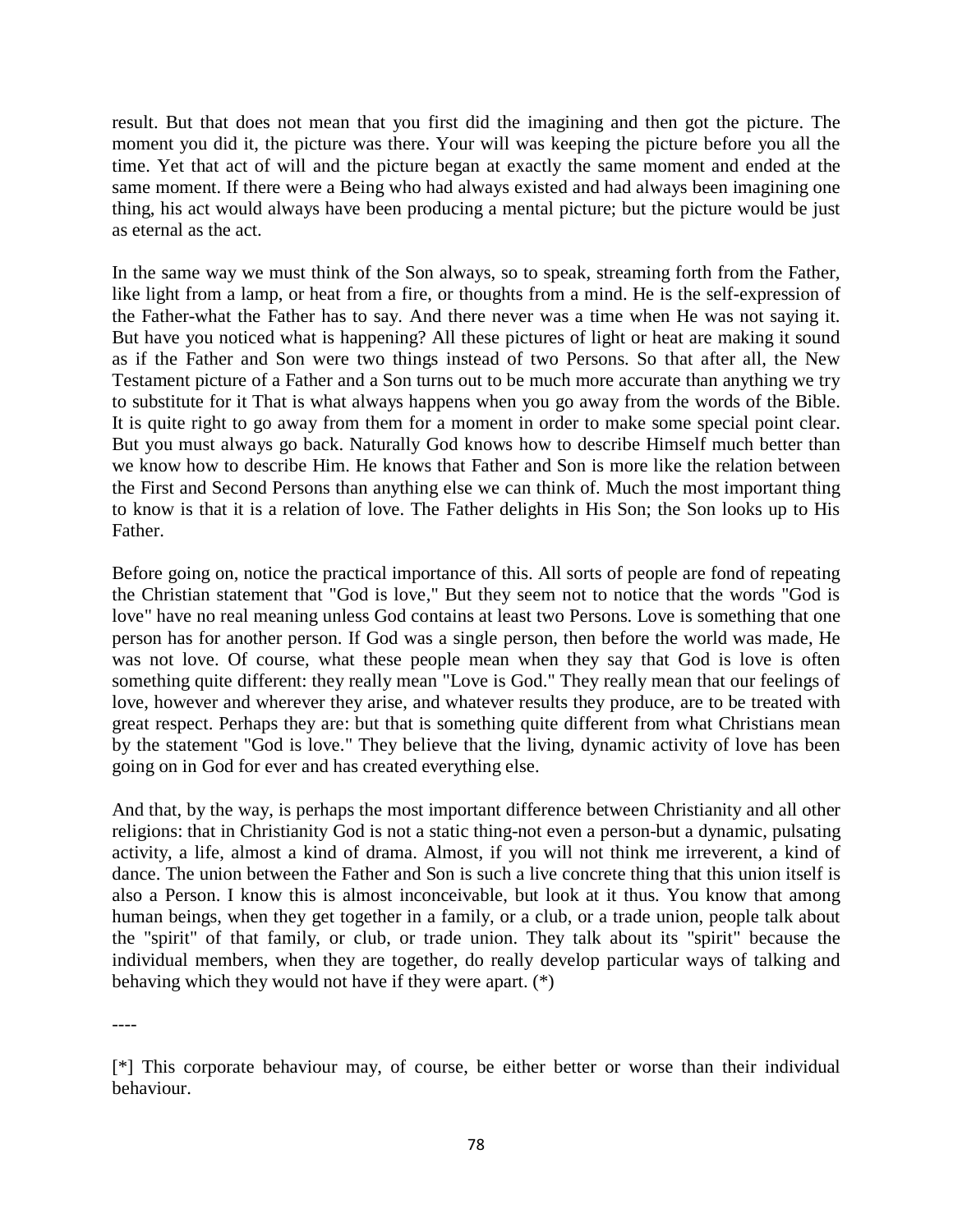### It is as if a sort of communal personality came into existence. Of course, it is not a real person: it is only rather like a person. But that is just one of the differences between God and us. What grows out of the joint life of the Father and Son is a real Person, is in fact the Third of the three Persons who are God.

This third Person is called, in technical language, the Holy Ghost or the "spirit" of God. Do not be worried or surprised if you find it (or Him) rather vaguer or more shadowy in your mind than the other two. I think there is a reason why that must be so. In the Christian life you are not usually looking at Him: He is always acting through you. If you think of the Father as something "out there," in front of you, and of the Son as someone standing at your side, helping you to pray, trying to turn you into another son, then you have to think of the third Person as something inside you, or behind you. Perhaps some people might find it easier to begin with the third Person and work backwards. God is love, and that love works through men-especially through the whole community of Christians. But this spirit of love is, from all eternity, a love going on between the Father and Son.

And now, what does it all matter? It matters more than anything else in the world. The whole dance, or drama, or pattern of this three-Personal life is to be played out in each one of us: or (putting it the other way round) each one of us has got to enter that pattern, take his place in that dance. There is no other way to the happiness for which we were made. Good things as well as bad, you know, are caught by a kind of infection. If you want to get warm you must stand near the fire: if you want to be wet you must get into the water. If you want joy, power, peace, eternal life, you must get close to, or even into, the thing that has them. They are not a sort of prizes which God could, if He chose, just hand out to anyone. They are a great fountain of energy and beauty spurting up at the very centre of reality. If you are dose to it, the spray will wet you: if you are not, you will remain dry. Once a man is united to God, how could he not live forever? Once a man is separated from God, what can he do but wither and die?

But how is he to be united to God? How is it possible for us to be taken into the three-Personal life?

You remember what I said in Chapter II about begetting and making. We are not begotten by God, we are only made by Him: in our natural state we are not sons of God, only (so to speak) statues. We have not got Zoe or spiritual life: only Bios or biological life which is presently going to run down and die. Now the whole offer which Christianity makes is this: that we can, if we let God have His way, come to share in the life of Christ. If we do, we shall then be sharing a life which was begotten, not made, which always has existed and always will exist Christ is the Son of God. If we share in this kind of life we also shall be sons of God. We shall love the Father as He does and the Holy Ghost will arise in us. He came to this world and became a man in order to spread to other men the kind of life He has-by what I call "good infection." Every Christian is to become a little Christ. The whole purpose of becoming a Christian is simply nothing else.

### 5. The Obstinate Toy Soldiers

----

79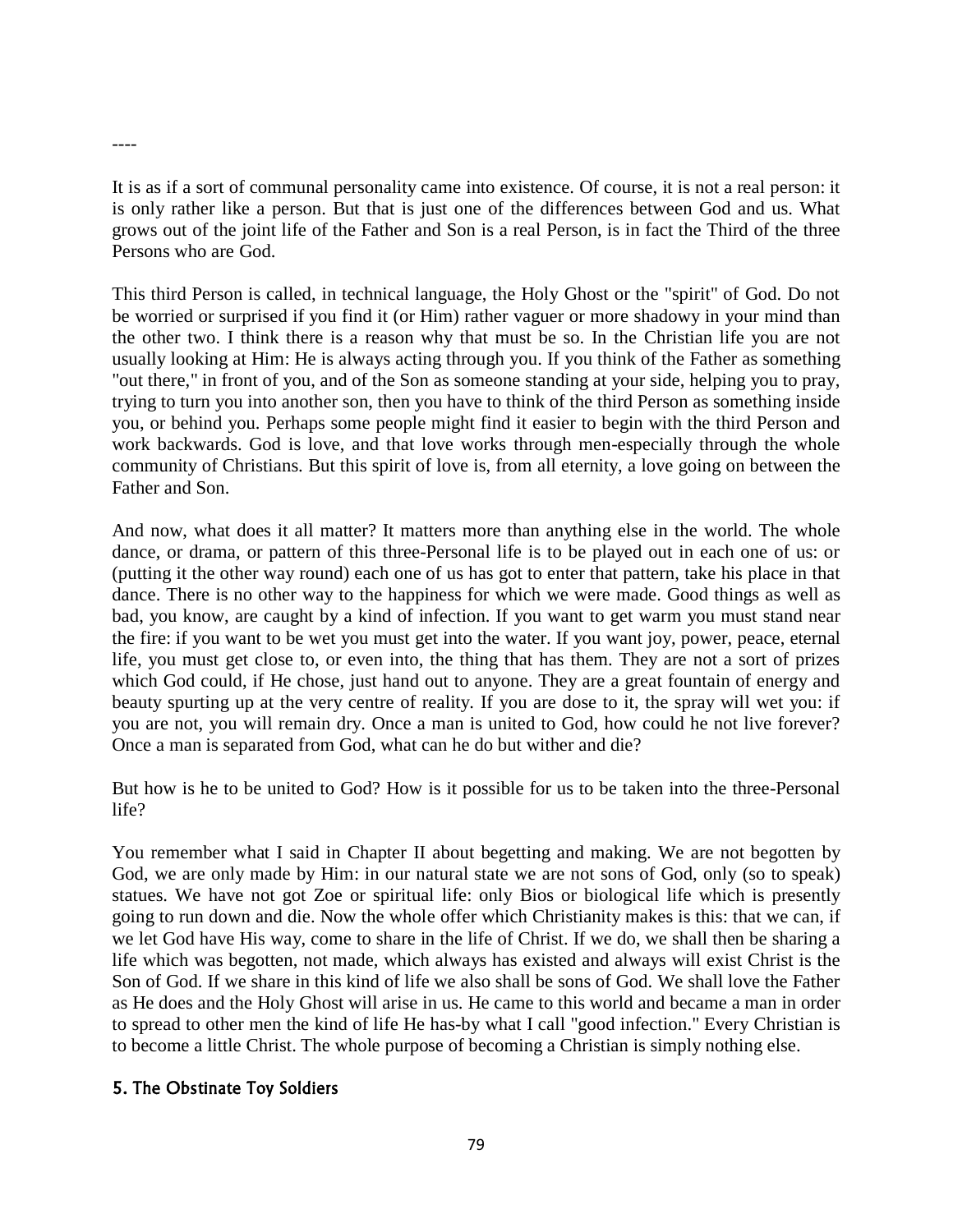The Son of God became a man to enable men to become sons of God. We do not know-anyway, I do not know-how things would have worked if the human race had never rebelled against God and joined the enemy. Perhaps every man would have been "in Christ," would have shared the life of the Son of God, from the moment he was born. Perhaps the Bios or natural life would have been drawn up into the Zoe, the uncreated life, at once and as a matter of course. But that is guesswork. You and I are concerned with the way things work now.

And the present state of things is this. The two kinds of life are now not only different (they would always have been that) but actually opposed. The natural life in each of us is something self-centred, something that wants to be petted and admired, to take advantage of other lives, to exploit the whole universe. And especially it wants to be left to itself: to keep well away from anything better or stronger or higher than it, anything that might make it feel small. It is afraid of the light and air of the spiritual world, just as people who have been brought up to be dirty are afraid of a bath. And in a sense it is quite right It knows that if the spiritual life gets hold of it, all its self-centredness and self-will are going to be killed and it is ready to fight tooth and nail to avoid that

Did you ever think, when you were a child, what fun it would be if your toys could come to life? Well suppose you could really have brought them to life. Imagine turning a tin soldier into a real little man. It would involve turning the tin into flesh. And suppose the tin soldier did not like it He is not interested in flesh; all he sees is that the tin is being spoilt He thinks you are killing him. He will do everything he can to prevent you. He will not be made into a man if he can help it.

What you would have done about that tin soldier I do not know. But what God did about us was this. The Second Person in God, the Son, became human Himself: was born into the world as an actual man-a real man of a particular height, with hair of a particular colour, speaking a particular language, weighing so many stone. The Eternal Being, who knows everything and who created the whole universe, became not only a man but (before that) a baby, and before that a foetus inside a Woman's body. If you want to get the hang of it, think how you would like to become a slug or a crab.

The result of this was that you now had one man who really was what all men were intended to be: one man in whom the created life, derived from his Mother, allowed itself to be completely and perfectly turned into the begotten life. The natural human creature in Him was taken up fully into the divine Son. Thus in one instance humanity had, so to speak, arrived: had passed into the life of Christ. And because the whole difficulty for us is that the natural life has to be, in a sense, "killed," He chose an earthly career which involved the killing of His human desires at every turn-poverty, misunderstanding from His own family, betrayal by one of His intimate friends, being jeered at and manhandled by the Police, and execution by torture. And then, after being thus killed-killed every day in a sense-the human creature in Him, because it was united to the divine Son, came to life again. The Man in Christ rose again: not only the God. That is the whole point For the first time we saw a real man. One tin soldier-real tin, just like the rest-had come fully and splendidly alive.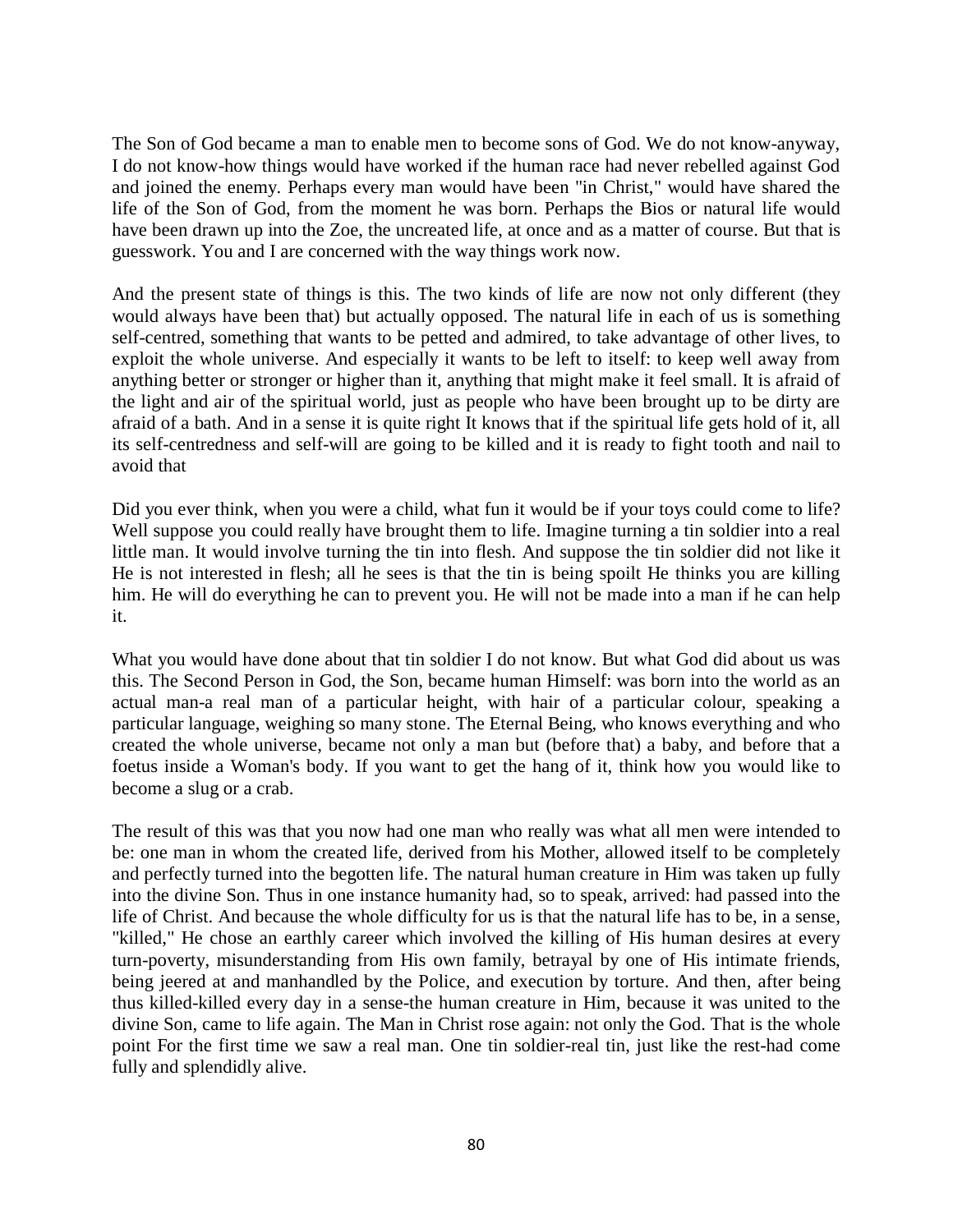And here, of course, we come to the point where my illustration about the tin soldier breaks down. In the case of real toy soldiers or statues, if one came to life, it would obviously make no difference to the rest. They are all separate. But human beings are not. They look separate because you see diem walking about separately. But then, we are so made that we can see only the present moment. If we could see the past, then of course it would look different. For there was a time when every man was part of his mother, and (earlier still) part of his father as well: and when they were part of his grandparents. If you could see humanity spread out in time, as God sees it, it would not look like a lot of separate things dotted about. It would look like one single growing thing- rather like a very complicated tree. Every individual would appear connected with every other. And not only that. Individuals are not really separate from God any more than from one another. Every man, woman, and child all over the world is feeling and breathing at this moment only because God, so to speak, is "keeping him going."

Consequently, when Christ becomes man it is not really as if you could become one particular tin soldier. It is as if something which is always affecting the whole human mass begins, at one point, to affect that whole human mass in a new way. From that point the effect spreads through all mankind. It makes a difference to people who lived before Christ as well as to people who lived after Him. It makes a difference to people who have never heard of Him. It is like dropping into a glass of water one drop of something which gives a new taste or a new colour to the whole lot. But, of course, none of these illustrations really works perfectly. In the long run God is no one but Himself and what He does is like nothing else. You could hardly expect it to be.

What, then, is the difference which He has made to the whole human mass? It is just this; that the business of becoming a son of God, of being turned from a created thing into a begotten thing, of passing over from the temporary biological life into timeless "spiritual" life, has been done for us. Humanity is already "saved" in principle. We individuals have to appropriate that salvation. But the really tough work-the bit we could not have done for ourselves-has been done for us. We have not got to try to climb up into spiritual life by our own efforts; it has already come down into the human race. If we will only lay ourselves open to the one Man in whom it was fully present, and who, in spite of being God, is also a real man, He will do it in us and for us. Remember what I said about "good infection." One of our own race has this new life: if we get close to Him we shall catch it from Him.

Of course, you can express this in all sorts of different ways. You can say that Christ died for our sins. You may say that the Father has forgiven us because Christ has done for us what we ought to have done. You may say that we are washed in the blood of the Lamb. You may say that Christ has defeated death. They are all true. If any of them do not appeal to you, leave it alone and get on with the formula that does. And, whatever you do, do not start quarrelling with other people because they use a different formula from yours.

### 6. Two Notes

In order to avoid misunderstanding I here add notes on two points arising out of the last chapter.

(1) One sensible critic wrote asking me why, if God wanted sons instead of "toy soldiers," He did not beget many sons at the outset instead of first making toy soldiers and then bringing them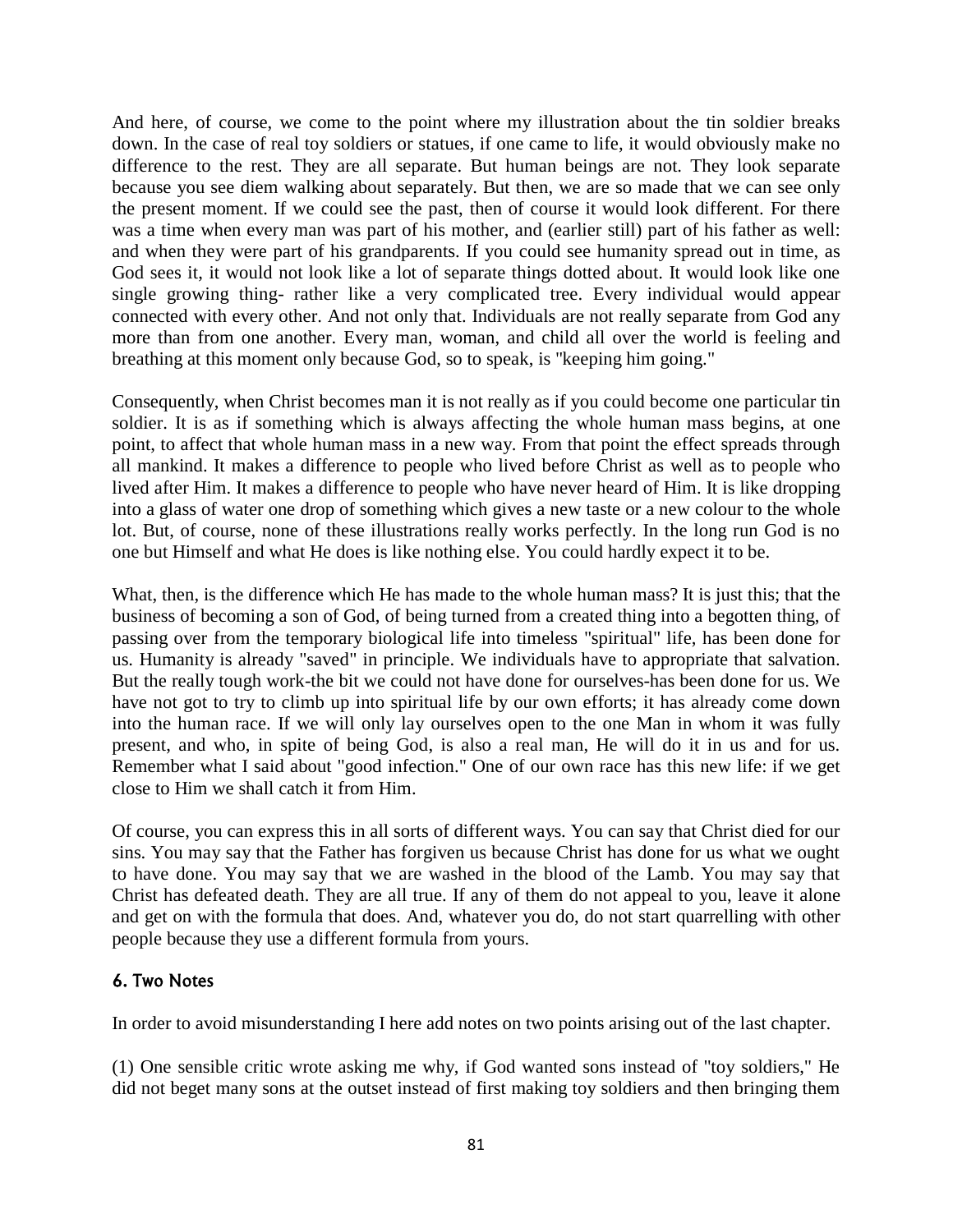to life by such a difficult and painful process. One part of the answer to this question is fairly easy: the other part is probably beyond all human knowledge. The easy part is this. The process of being turned from a creature into a son would not have been difficult or painful if the human race had not turned away from God centuries ago. They were able to do this because He gave them free will: He gave them free will because a world of mere automata could never love and therefore never know infinite happiness. The difficult part is this. All Christians are agreed that there is, in the full and original sense, only one "Son of God." If we insist on asking "But could there have been many?" we find ourselves in very deep water. Have the words "Could have been" any sense at all when applied to God? You can say that one particular finite thing "could have been" different from what it is, because it would have been different if something else had been different, and the something else would have been different if some third thing had been different, and so on. (The letters on this page would have been red if the printer had used red ink, and he would have used red ink if he had been instructed to, and so on.) But when you are talking about God-i.e. about the rock bottom, irreducible Fact on which all other facts depend- it is nonsensical to ask if It could have been otherwise. It is what It is, and there is an end of the matter. But quite apart from this, I find a difficulty about the very idea of the Father begetting many sons from all eternity. In order to be many they would have to be somehow different from one another. Two pennies have the same shape. How are they two? By occupying different places and containing different atoms. In other words, to think of them as different, we have had to bring in space and matter; in fact we have had to bring in "Nature" or the created universe. I can understand the distinction between the Father and the Son without bringing in space or matter, because the one begets and the other is begotten. The Father's relation to the Son is not the same as the Son's relation to the Father. But if there were several sons they would all be related to one another and to the Father in the same way. How would they differ from one another? One does not notice the difficulty at first, of course. One thinks one can form the idea of several "sons." But when I think closely, I find that the idea seemed possible only because I was vaguely imagining them as human forms standing about together in some kind of space. In other words, though I pretended to be thinking about something that exists before any universe was made, I was really smuggling in the picture of a universe and putting that something inside it. When I stop doing that and still try to think of the Father begetting many sons "before all worlds" I find I am not really thinking of anything. The idea fades away into mere words. (Was Naturespace and time and matter-created precisely in order to make manyness possible? Is there perhaps no other way of getting many eternal spirits except by first making many natural creatures, in a universe, and then spiritualising them? But of course all this is guesswork.)

(2) The idea that the whole human race is, in a sense, one thing -one huge organism, like a treemust not be confused with the idea that individual differences do not matter or that real people, Tom and Nobby and Kate, are somehow less important than collective things like classes, races, and so forth. Indeed the two ideas are opposites. Things which are parts of a single organism may be very different from one another: things which are not, may be very alike. Six pennies are quite separate and very alike: my nose and my lungs are very different but they are only alive at all because they are parts of my body and share its common life. Christianity thinks of human individuals not as mere members of a group or items in a list, but as organs in a body-different from one another and each contributing what no other could. When you find yourself wanting to turn your children, or pupils, or even your neighbours, into people exactly like yourself, remember that God probably never meant them to be that. You and they are different organs,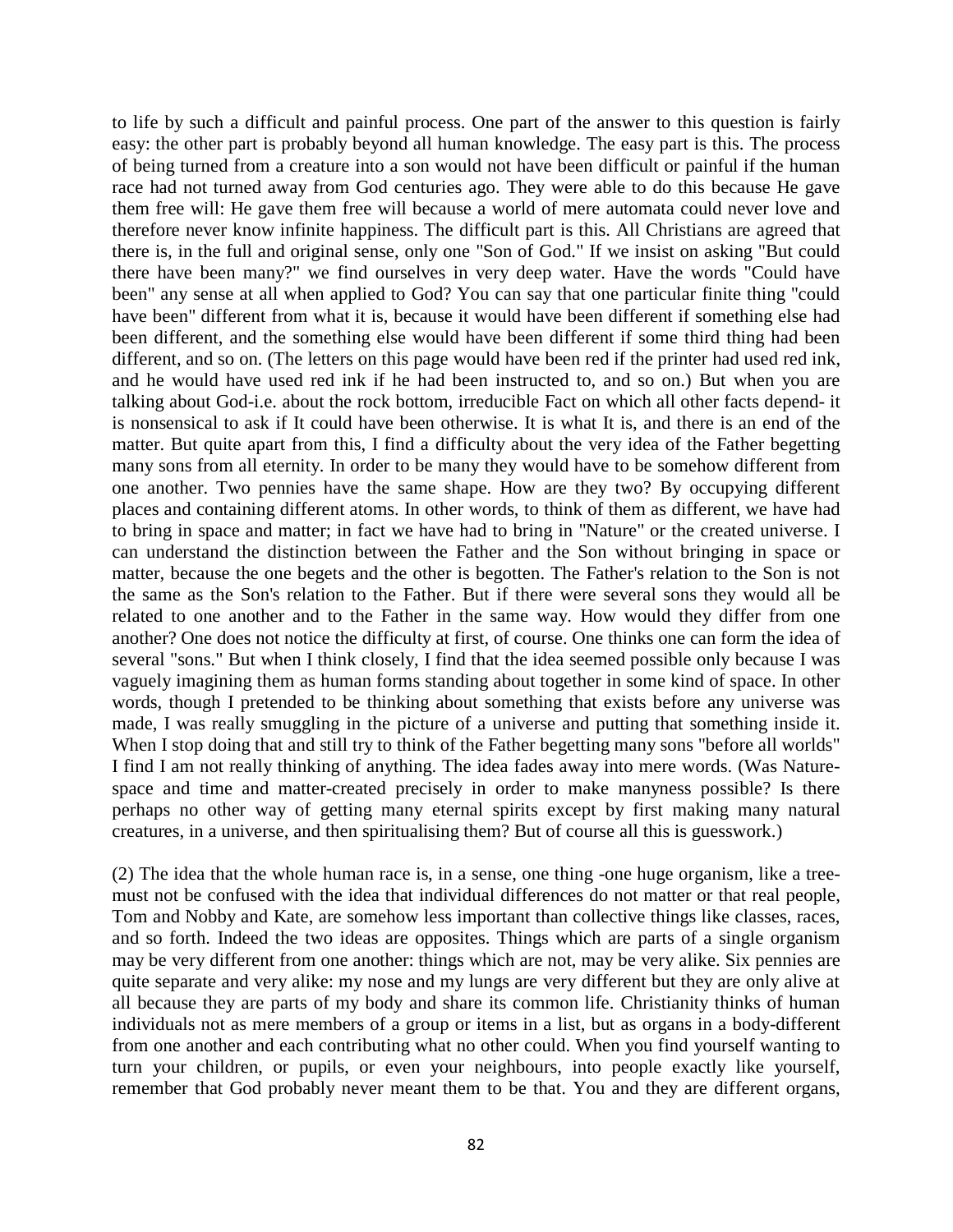intended to do different things. On the other hand, when you are tempted not to bother about someone else's troubles because they are "no business of yours," remember that though he is different from you he is part of the same organism as you. If you forget that he belongs to the same organism as yourself you will become an Individualist. If you forget that he is a different organ from you, if you want to suppress differences and make people all alike, you will become a Totalitarian. But a Christian must not be either a Totalitarian or an Individualist.

I feel a strong desire to tell you-and I expect you feel a strong desire to tell me-which of these two errors is the worse. That is the devil getting at us. He always sends errors into the world in pairs-pairs of opposites. And he always encourages us to spend a lot of time thinking which is the worse. You see why, of course? He relies on your extra dislike of the one error to draw you gradually into the opposite one. But do not let us be fooled. We have to keep our eyes on the goal and go straight through between both errors. We have no other concern than that with either of them.

# 7. Let's Pretend

May I once again start by putting two pictures, or two stories rather, into your minds? One is the story you have all read called Beauty and the Beast. The girl, you remember, had to marry a monster for some reason. And she did. She kissed it as if it were a man. And then, much to her relief, it really turned into a man and all went well. The other story is about someone who had to wear a mask; a mask which made him look much nicer than he really was. He had to wear it for year. And when he took it off he found his own face had grown to fit it. He was now really beautiful. What had begun as disguise had become a reality. I think both these stories may (in a fanciful way, of course) help to illustrate what I have to say in this chapter. Up till now, I have been trying to describe facts-what God is and what He has done. Now I want to talk about practice-what do we do next? What difference does all this theology make? It can start making a difference tonight. If you are interested enough to have read thus far you are probably interested enough to make a shot at saying your prayers: and, whatever else you say, you will probably say the Lord's Prayer.

Its very first words are Our Father. Do you now see what those words mean? They mean quite frankly, that you are putting yourself in the place of a son of God. To put it bluntly, you are dressing up as Christ. If you like, you are pretending. Because, of course, the moment you realise what the words mean, you realise that you are not a son of God. You are not being like The Son of God, whose will and interests are at one with those of the Father: you are a bundle of selfcentred fears, hopes, greeds, jealousies, and self-conceit, all doomed to death. So that, in a way, this dressing up as Christ is a piece of outrageous cheek. But the odd thing is that He has ordered us to do it.

Why? What is the good of pretending to be what you are not? Well, even on the human level, you know, there are two kinds of pretending. There is a bad kind, where the pretence is there instead of the real thing; as when a man pretends he is going to help you instead of really helping you. But there is also a good kind, where the pretence leads up to the real thing. When you are not feeling particularly friendly but know you ought to be, the best thing you can do, very often, is to put on a friendly manner and behave as if you were a nicer person than you actually are.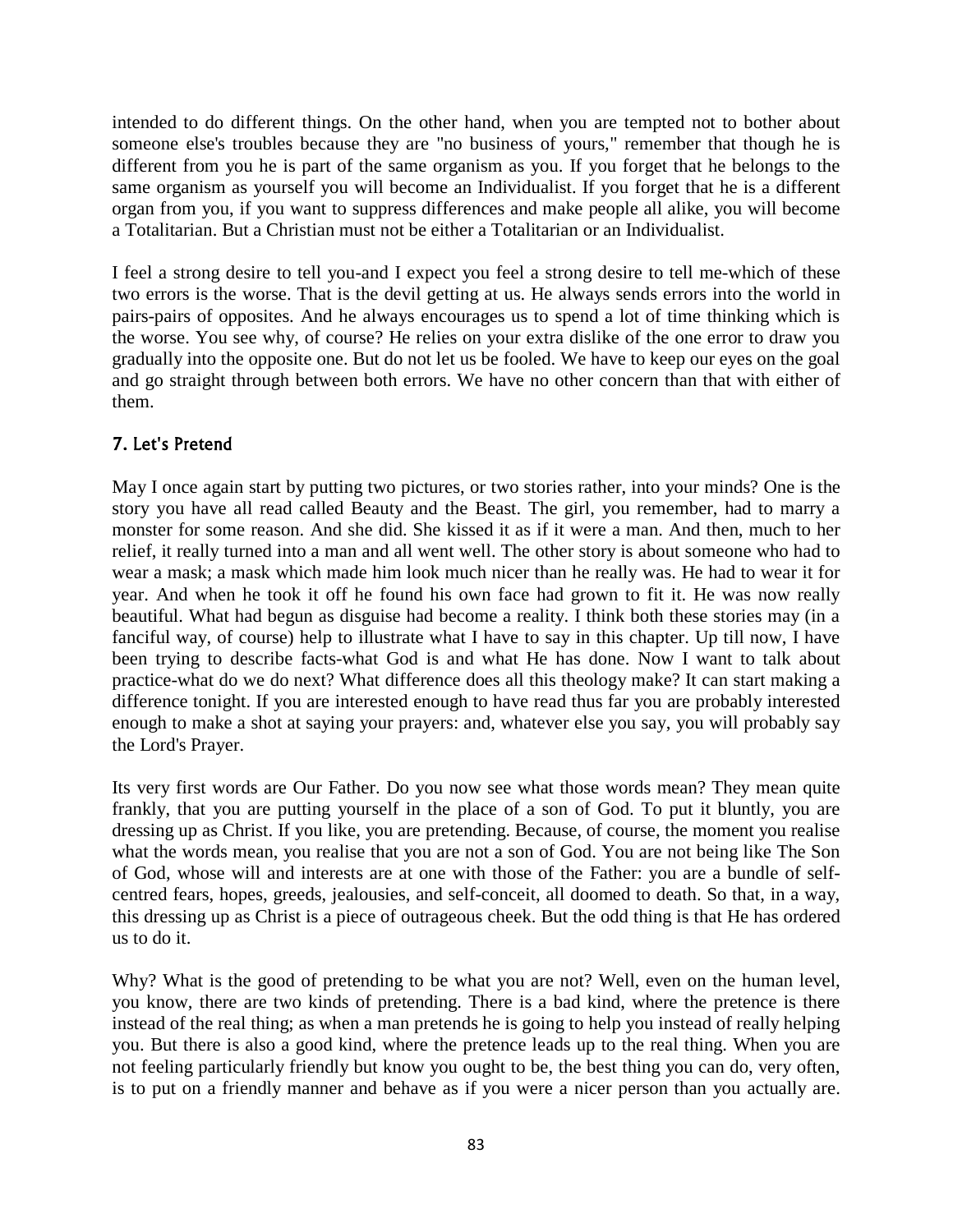And in a few minutes, as we have all noticed, you will be really feeling friendlier than you were. Very often the only way to get a quality in reality is to start behaving as if you had it already. That is why children's games are so important. They are always pretending to be grown-upsplaying soldiers, playing shop. But all the time, they are hardening their muscles and sharpening their wits, so that the pretence of being grown-up helps them to grow up in earnest.

Now, the moment you realise "Here I am, dressing up as Christ," it is extremely likely that you will see at once some way in which at that very moment the pretence could be made less of a pretence and more of a reality. You will find several things going on in your mind which would not be going on there if you were really a son of God. Well, stop them. Or you may realise that, instead of saying your prayers, you ought to be downstairs writing a letter, or helping your wife to wash-up. Well, go and do it.

You see what is happening. The Christ Himself, the Son of God who is man (just like you) and God (just like His Father) is actually at your side and is already at that moment beginning to turn your pretence into a reality. This is not merely a fancy way of saying that your conscience is telling you what to do. If you simply ask your conscience, you get one result: if you remember that you are dressing up as Christ, you get a different one. There are lots of things which your conscience might not call definitely wrong (specially things in your mind) but which you will see at once you cannot go on doing if you are seriously trying to be like Christ. For you are no longer thinking simply about right and wrong; you are trying to catch the good infection from a Person. It is more like painting a portrait than like obeying a set of rules. And the odd thing is that while in one way it is much harder than keeping rules, in another way it is far easier.

The real Son of God is at your side. He is beginning to turn you into the same kind of thing as Himself. He is beginning, so to speak, to "inject" His kind of life and thought, His Zoe, into you; beginning to turn the tin soldier into a live man. The part of you that does not like it is the part that is still tin.

Some of you may feel that this is very unlike your own experience. You may say "I've never had the sense of being helped by an invisible Christ, but I often have been helped by other human beings." That is rather like the woman in the first war who said that if there were a bread shortage it would not bother her house because they always ate toast. If there is no bread there will be no toast. If there were no help from Christ, there would be no help from other human beings. He works on us in all sorts of ways: not only through what we think our "religious life." He works through Nature, through our own bodies, through books, sometimes through experiences which seem (at the time) anti-Christian. When a young man who has been going to church in a routine way honestly realises that he does not believe in Christianity and stops goingprovided he does it for honesty's sake and not just to annoy his parents-the spirit of Christ is probably nearer to him then than it ever was before. But above all, He works on us through each other.

Men are mirrors, or "carriers" of Christ to other men. Sometimes unconscious carriers. This "good infection" can be carried by those who have not got it themselves. People who were not Christians themselves helped me to Christianity. But usually it is those who know Him that bring Him to others. That is why the Church, the whole body of Christians showing Him to one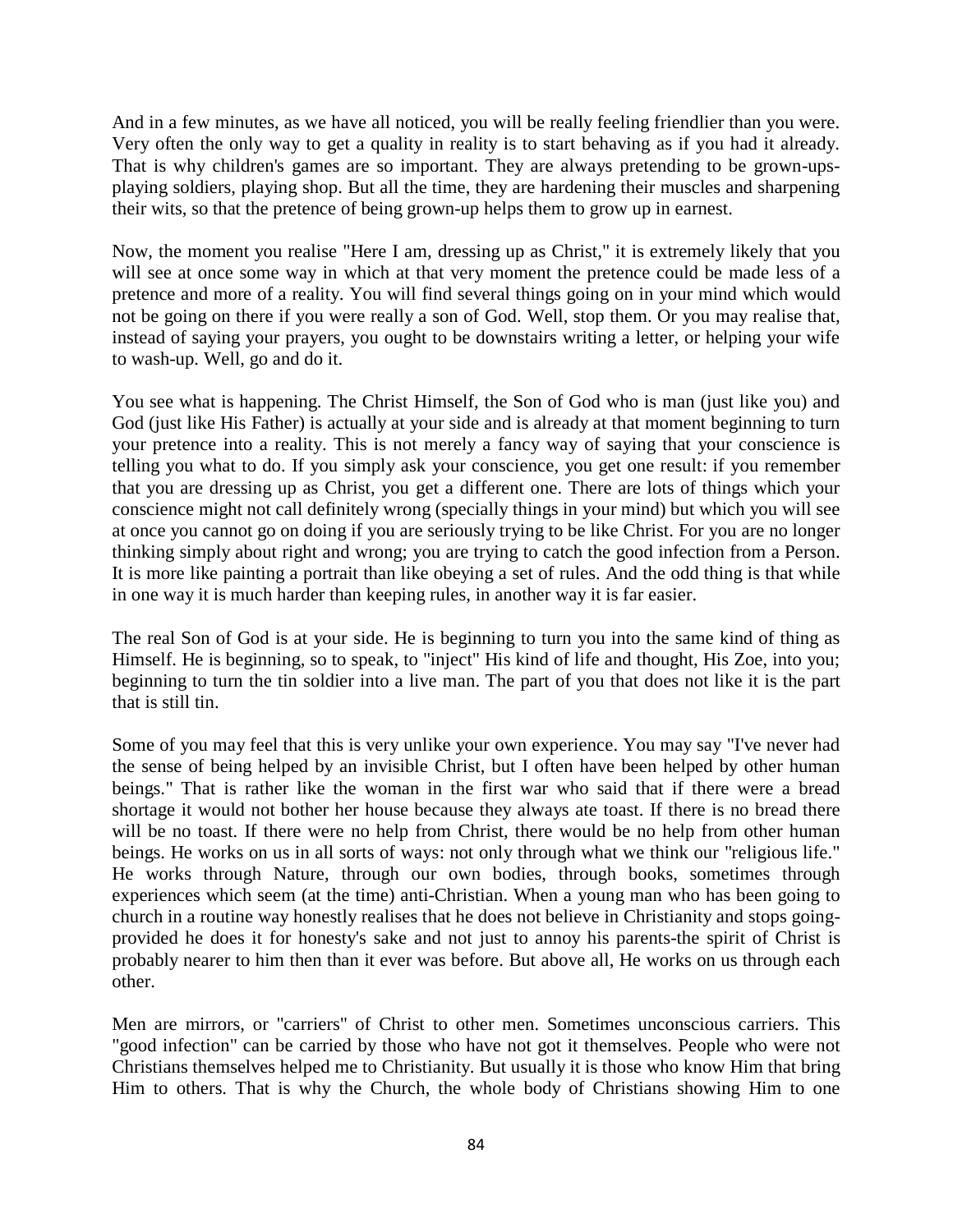another, is so important. You might say that when two Christians are following Christ together there is not twice as much Christianity as when they are apart, but sixteen times as much.

But do not forget this. At first it is natural for a baby to take its mother's milk without knowing its mother. It is equally natural for us to see the man who helps us without seeing Christ behind him. But we must not remain babies. We must go on to recognise the real Giver. It is madness not to. Because, if we do not, we shall be relying on human beings. And that is going to let us down. The best of them will make mistakes; all of them will die. We must be thankful to all the people who have helped us, we must honour them and love them. But never, never pin your whole faith on any human being: not if he is the best and wisest in the whole world. There are lots of nice things you can do with sand; but do not try building a house on it.

And now we begin to see what it is that the New Testament is always talking about. It talks about Christians "being born again"; it talks about them "putting on Christ"; about Christ "being formed in us"; about our coming to "have the mind of Christ."

Put right out of your head the idea that these are only fancy ways of saying that Christians are to read what Christ said and try to carry it out-as a man may read what Plato or Marx said and try to carry it out. They mean something much more than that. They mean that a real Person, Christ, here and now, in that very room where you are saying your prayers, is doing things to you. It is not a question of a good man who died two thousand years ago. It is a living Man, still as much a man as you, and still as much God as He was when He created the world, really coming and interfering with your very self; killing the old natural self in you and replacing it with the kind of self He has. At first, only for moments. Then for longer periods. Finally, if all goes well, turning you permanently into a different sort of thing; into a new little Christ, a being which, in its own small way, has the same kind of life as God; which shares in His power, joy, knowledge and eternity. And soon we make two other discoveries.

(1) We begin to notice, besides our particular sinful acts, our sinfulness; begin to be alarmed not only about what we do, but about what we are. This may sound rather difficult, so I will try to make it clear from my own case. When I come to my evening prayers and try to reckon up the sins of the day, nine times out of ten the most obvious one is some sin against charity; I have sulked or snapped or sneered or snubbed or stormed. And the excuse that immediately springs to my mind is that the provocation was so sudden and unexpected: I was caught off my guard, I had not time to collect myself. Now that may be an extenuating circumstance as regards those particular acts: they would obviously be worse if they had been deliberate and premeditated. On the other hand, surely what a man does when he is taken off his guard is the best evidence for what sort of a man he is? Surely what pops out before the man has time to put on a disguise is the truth? If there are rats in a cellar you are most likely to see them if you go in very suddenly. But the suddenness does not create the rats: it only prevents them from hiding. In the same way the suddenness of the provocation does not make me an ill-tempered man: it only shows me what an ill-tempered man I am. The rats are always there in the cellar, but if you go in shouting and noisily they will have taken cover before you switch on the light. Apparently the rats of resentment and vindictiveness are always there in the cellar of my soul. Now that cellar is out of reach of my conscious will. I can to some extent control my acts: I have no direct control over my temperament. And if (as I said before) what we are matters even more than what we do-if,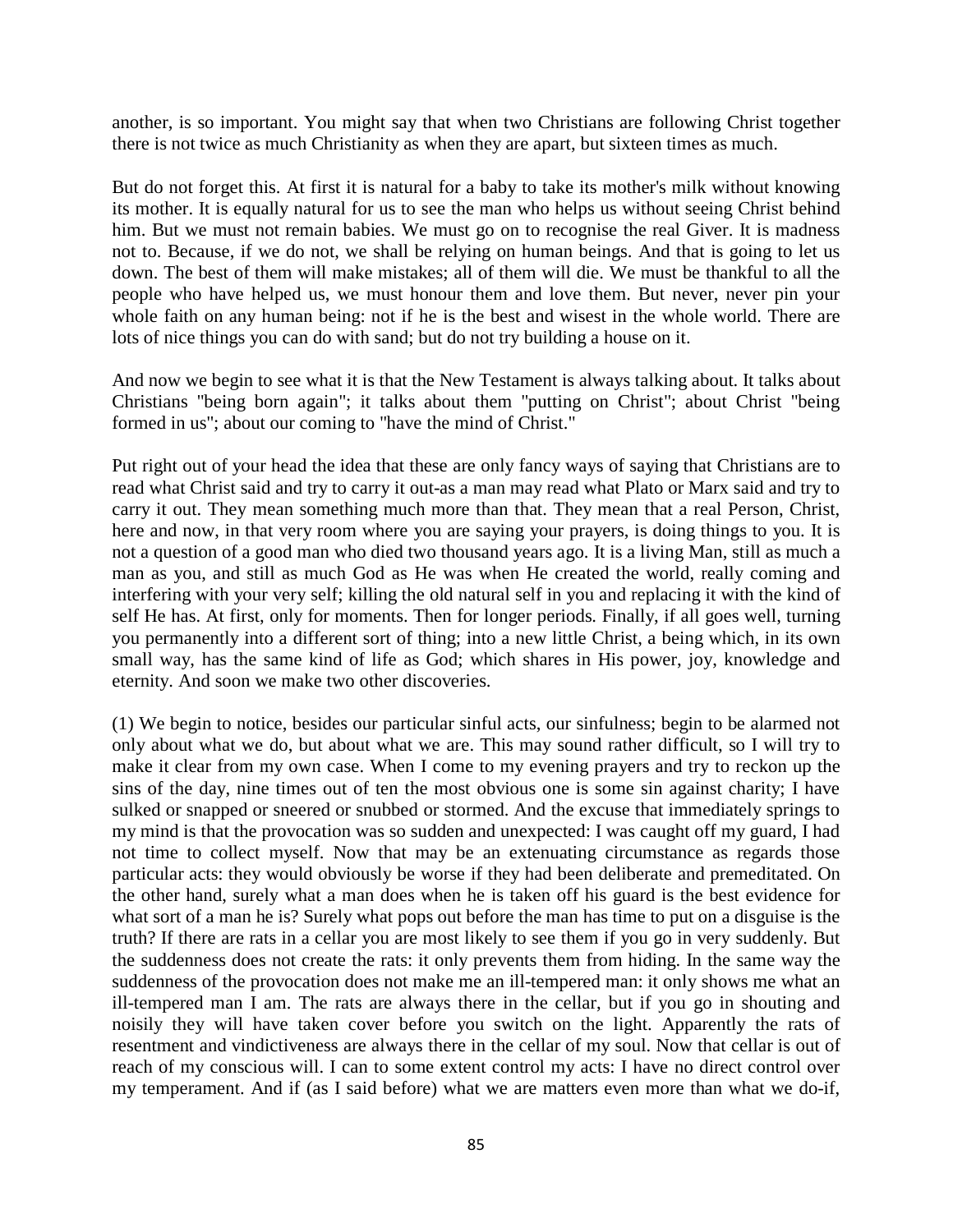indeed, what we do matters chiefly as evidence of what we are-then it follows that the change which I most need to undergo is a change that my own direct, voluntary efforts cannot bring about And this applies to my good actions too. How many of them were done for the right motive? How many for fear of public opinion, or a desire to show off? How many from a sort of obstinacy or sense of superiority which, in different circumstances, might equally had led to some very bad act? But I cannot, by direct moral effort, give myself new motives. After the first few steps in the Christian life we realise that everything which really needs to be done in our souls can be done only by God. And that brings us to something which has been very misleading in my language up to now.

(2) I have been talking as if it were we who did everything. In reality, of course, it is God who does everything. We, at most, allow it to be done to us. In a sense you might even say it is God who does the pretending. The Three-Personal God, so to speak, sees before Him in fact a selfcentred, greedy, grumbling, rebellious human animal. But He says "Let us pretend that this is not a mere creature, but our Son. It is like Christ in so far as it is a Man, for He became Man. Let us pretend that it is also like Him in Spirit. Let us treat it as if it were what in fact it is not. Let us pretend in order to make the pretence into a reality." God looks at you as if you were a little Christ: Christ stands beside you to turn you into one. I daresay this idea of a divine make-believe sounds rather strange at first. But, is it so strange really? Is not that how the higher thing always raises the lower? A mother teaches her baby to talk by talking to it as if it understood long before it really does. We treat our dogs as if they were "almost human": that is why they really become "almost human" in the end.

# 8. Is Christianity Hard Or Easy?

In the last chapter we were considering the Christian idea of "putting on Christ," or first "dressing up" as a son of God in order that you may finally become a real son. What I want to make clear is that this is not one among many jobs a Christian has to do; and it is not a sort of special exercise for the top class. It is the whole of Christianity. Christianity offers nothing else at all. And I should like to point out how it differs from ordinary ideas of "morality" and "being good."

The ordinary idea which we all have before we become Christians is this. We take as starting point our ordinary self with its various desires and interests. We then admit that something else call it "morality" or "decent behaviour," or "the good of society" has claims on this self: claims which interfere with its own desires. What we mean by "being good" is giving in to those claims. Some of the things the ordinary self wanted to do turn out to be what we call "wrong": well, we must give them up. Other things, which the self did not want to do, turn out to be what we call "right": well, we shall have to do them. But we are hoping all the time that when all the demands have been met, the poor natural self will still have some chance, and some time, to get on with its own life and do what it likes. In fact, we are very like an honest man paying his taxes. He pays them all right, but he does hope that there will be enough left over for him to live on. Because we are still taking our natural self as the starting point.

As long as we are thinking that way, one or other of two results is likely to follow. Either we give up trying to be good, or else we become very unhappy indeed. For, make no mistake: if you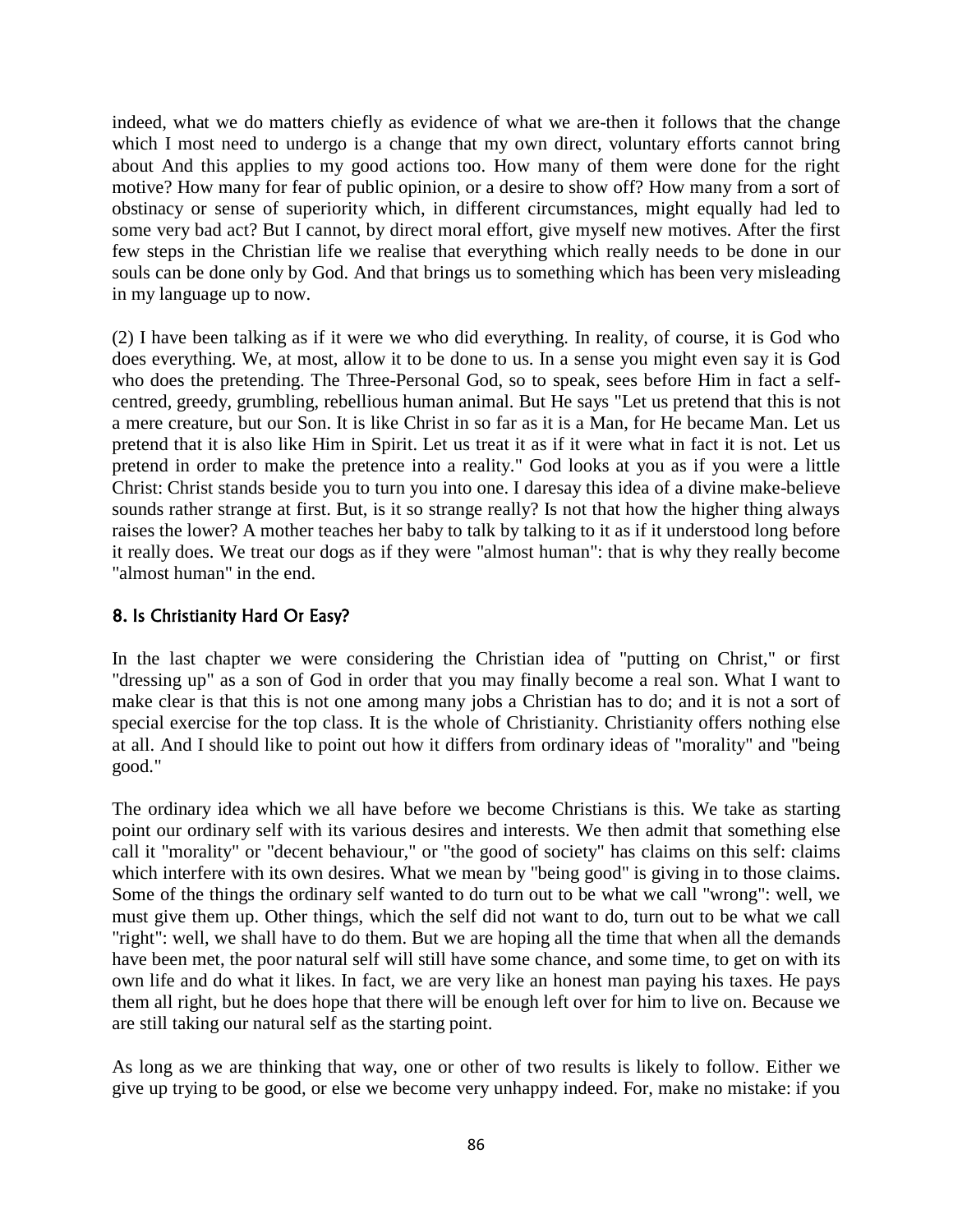are really going to try to meet all the demands made on the natural self, it will not have enough left over to live on. The more you obey your conscience, the more your conscience will demand of you. And your natural self, which is thus being starved and hampered and worried at every turn, will get angrier and angrier. In the end, you will either give up trying to be good, or else become one of those people who, as they say, "live for others" but always in a discontented, grumbling way-always wondering why the others do not notice it more and always making a martyr of yourself. And once you have become that you will be a far greater pest to anyone who has to live with you than you would have been if you had remained frankly selfish.

The Christian way is different: harder, and easier. Christ says "Give me All. I don't want so much of your time and so much of your money and so much of your work: I want You. I have not come to torment your natural self, but to kill it. No half-measures are any good. I don't want to cut off a branch here and a branch there, I want to have the whole tree down. I don't want to drill the tooth, or crown it, or stop it, but to have it out. Hand over the whole natural self, all the desires which you think innocent as well as the ones you think wicked-the whole outfit. I will give you a new self instead. In fact, I will give you Myself: my own will shall become yours."

Both harder and easier than what we are all trying to do. You have noticed, I expect, that Christ Himself sometimes describes the Christian way as very hard, sometimes as very easy. He says, "Take up your Cross"-in other words, it is like going to be beaten to death in a concentration camp. Next minute he says, "My yoke is easy and my burden light." He means both. And one can just see why both are true.

Teachers will tell you that the laziest boy in the class is the one who works hardest in the end. They mean this. If you give two boys, say, a proposition in geometry to do, the one who is prepared to take trouble will try to understand it. The lazy boy will try to learn it by heart because, for the moment, that needs less effort. But six months later, when they are preparing for an exam., that lazy boy is doing hours and hours of miserable drudgery over things the other boy understands, and positively enjoys, in a few minutes. Laziness means more work in the long run. Or look at it this way. In a battle, or in mountain climbing, there is often one thing which it takes a lot of pluck to do; but it is also, in the long run, the safest thing to do. If you funk it, you will find yourself, hours later, in far worse danger. The cowardly thing is also the most dangerous thing.

It is like that here. The terrible thing, the almost impossible thing, is to hand over your whole self-all your wishes and precautions-to Christ. But it is far easier than what we are all trying to do instead. For what we are trying to do is to remain what we call "ourselves," to keep personal happiness as our great aim in life, and yet at the same time be "good." We are all trying to let our mind and heart go their own way-centred on money or pleasure or ambition-and hoping, in spite of this, to behave honestly and chastely and humbly. And that is exactly what Christ warned us you could not do. As He said, a thistle cannot produce figs. If I am a field that contains nothing but grass-seed, I cannot produce wheat. Cutting the grass may keep it short: but I shall still produce grass and no wheat. If I want to produce wheat, the change must go deeper than the surface. I must be ploughed up and re-sown.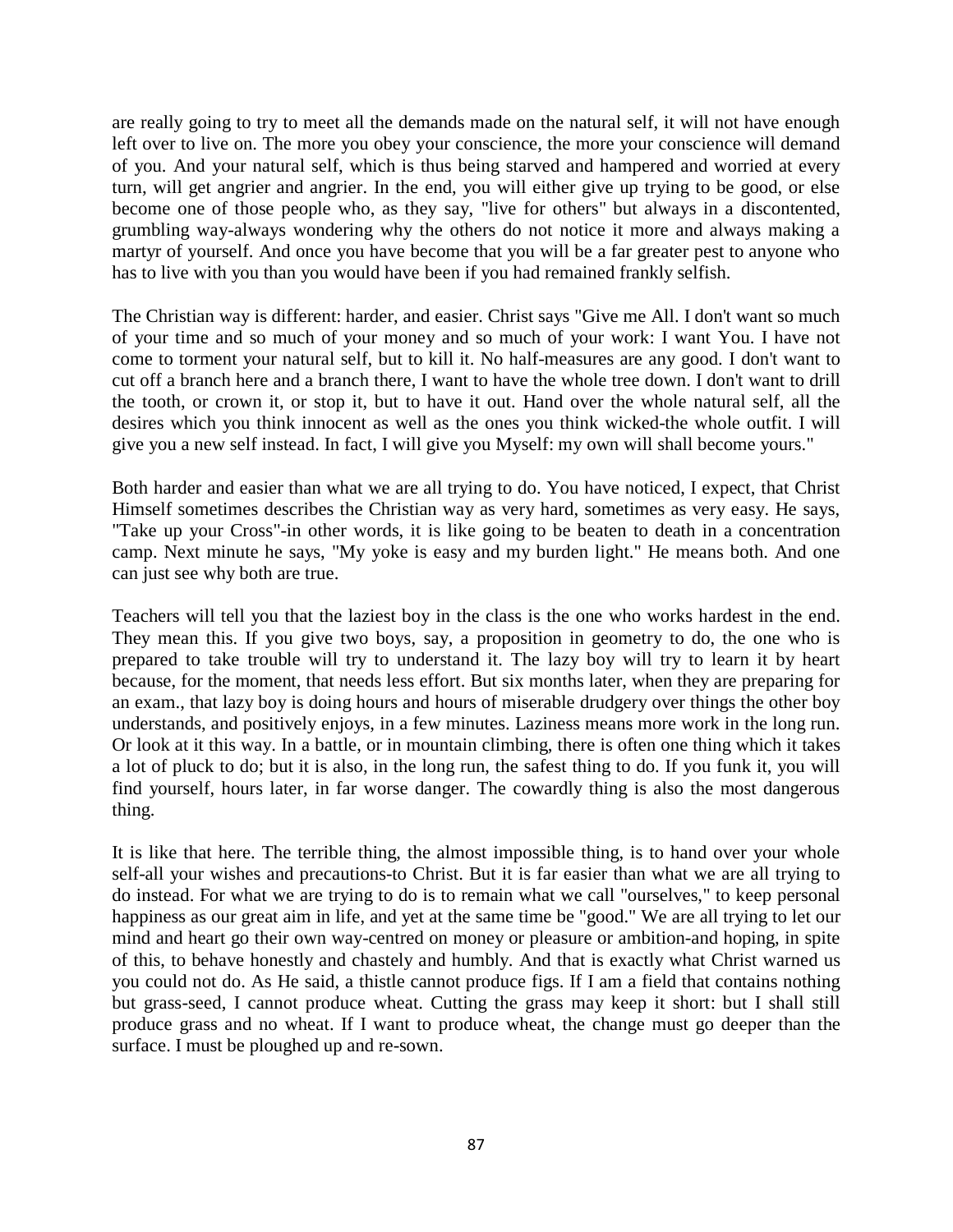That is why the real problem of the Christian life comes where people do not usually look for it. It comes the very moment you wake up each morning. All your wishes and hopes for the day rush at you like wild animals. And the first job each morning consists simply in shoving them all back; in listening to that other voice, taking that other point of view, letting that other larger, stronger, quieter life come flowing in. And so on, all day. Standing back from all your natural fussings and frettings; coming in out of the wind.

We can only do it for moments at first. But from those moments the new sort of life will be spreading through our system: because now we are letting Him work at the right part of us. It is the difference between paint, which is merely laid on the surface, and a dye or stain which soaks right through. He never talked vague, idealistic gas. When he said, "Be perfect," He meant it. He meant that we must go in for the full treatment. It is hard; but the sort of compromise we are all hankering after is harder-in fact, it is impossible. It may be hard for an egg to turn into a bird: it would be a jolly sight harder for it to learn to fly while remaining an egg. We are like eggs at present. And you cannot go on indefinitely being just an ordinary, decent egg. We must be hatched or go bad.

May I come back to what I said before? This is the whole of Christianity. There is nothing else. It is so easy to get muddled about that. It is easy to think that the Church has a lot of different objects-education, building, missions, holding services. Just as it is easy to think the State has a lot of different objects-military, political, economic, and what not. But in a way things are much simpler than that. The State exists simply to promote and to protect the ordinary happiness of human beings in this life. A husband and wife chatting over a fire, a couple of friends having a game of darts in a pub, a man reading a book in his own room or digging in his own garden-that is what the State is there for. And unless they are helping to increase and prolong and protect such moments, all the laws, parliaments, armies, courts, police, economics, etc., are simply a waste of time. In the same way the Church exists for nothing else but to draw men into Christ, to make them little Christs. If they are not doing that, all the cathedrals, clergy, missions, sermons, even the Bible itself, are simply a waste of time. God became Man for no other purpose. It is even doubtful, you know, whether the whole universe was created for any other purpose. It says in the Bible that the whole universe was made for Christ and that everything is to be gathered together in Him. I do not suppose any of us can understand how this will happen as regards the whole universe. We do not know what (if anything) lives in the parts of it that are millions of miles away from this Earth. Even on this Earth we do not know how it applies to things other than men. After all, that is what you would expect. We have been shown the plan only in so far as it concerns ourselves.

I sometimes like to imagine that I can just see how it might apply to other things. I think I can see how the higher animals are in a sense drawn into Man when he loves them and makes them (as he does) much more nearly human than they would otherwise be. I can even see a sense in which the dead things and plants are drawn into Man as he studies them and uses and appreciates them. And if there were intelligent creatures in other worlds they might do the same with their worlds. It might be that when intelligent creatures entered into Christ they would, in that way, bring all the other things in along with them. But I do not know: it is only a guess.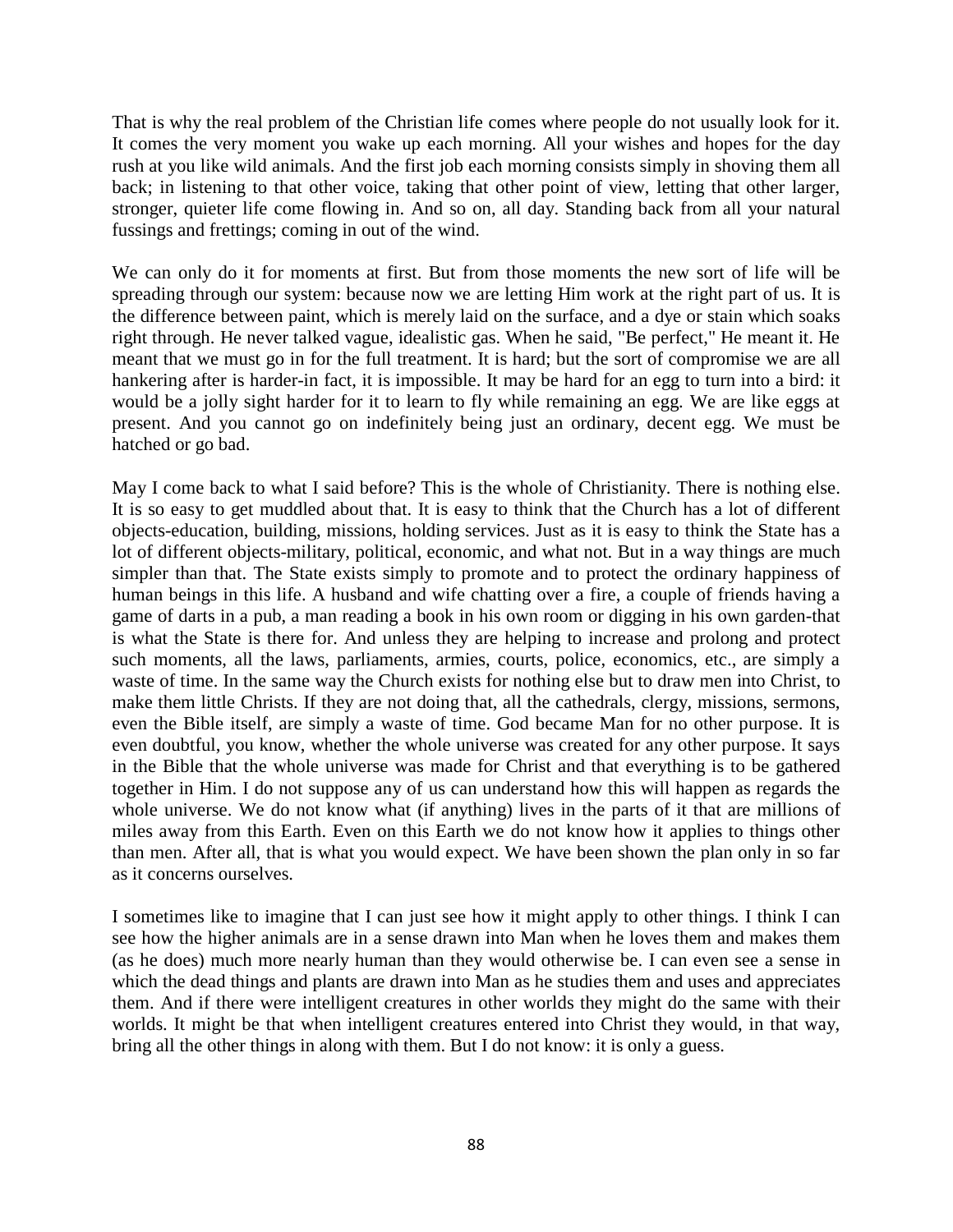What we have been told is how we men can be drawn into Christ -can become part of that wonderful present which the young Prince of the universe wants to offer to His Father-that present which is Himself and therefore us in Him. It is the only thing we were made for. And there are strange, exciting hints in the Bible that when we are drawn in, a great many other things in Nature will begin to come right. The bad dream will be over: it will be morning.

## 9. Counting The Cost

I find a good many people have been bothered by what I said in the last chapter about Our Lord's words, "Be ye perfect." Some people seem to think this means "Unless you are perfect, I will not help you"; and as we cannot be perfect, then, if He meant that, our position is hopeless. But I do not think He did mean that. I think He meant "The only help I will give is help to become perfect. You may want something less: but I will give you nothing less."

Let me explain. When I was a child I often had toothache, and I knew that if I went to my mother she would give me something which would deaden the pain for that night and let me get to sleep. But I did not go to my mother-at least, not till the pain became very bad. And the reason I did not go was this. I did not doubt she would give me the aspirin; but I knew she would also do something else. I knew she would take me to the dentist next morning. I could not get what I wanted out of her without getting something more, which I did not want. I wanted immediate relief from pain: but I could not get it without having my teeth set permanently right. And I knew those dentists; I knew they started fiddling about with all sorts of other teeth which had not yet begun to ache. They would not let sleeping dogs lie; if you gave them an inch they took an ell.

Now, if I may put it that way, Our Lord is like the dentists. If you give Him an inch, He will take an ell. Dozens of people go to Him to be cured of some one particular sin which they are ashamed of (like masturbation or physical cowardice) or which is obviously spoiling daily life (like bad temper or drunkenness). Well, He will cure it all right: but He will not stop there. That may be all you asked; but if once you call Him in, He will give you the full treatment.

That is why He warned people to "count the cost" before becoming Christians. "Make no mistake," He says, "if you let me, I will make you perfect. The moment you put yourself in My hands, that is what you are in for. Nothing less, or other, than that. You have free will, and if you choose, you can push Me away. But if you do not push Me away, understand that I am going to see this job through. Whatever suffering it may cost you in your earthly life, whatever inconceivable purification it may cost you after death, whatever it costs Me, I will never rest, nor let you rest, until you are literally perfect-until my Father can say without reservation that He is well pleased with you, as He said He was well pleased with me. This I can do and will do. But I will not do anything less."

And yet-this is the other and equally important side of it- this Helper who will, in the long run, be satisfied with nothing less than absolute perfection, will also be delighted with the first feeble, stumbling effort you make tomorrow to do the simplest duty. As a great Christian writer (George MacDonald) pointed out, every father is pleased at the baby's first attempt to walk: no father would be satisfied with anything less than a firm, free, manly walk in a grown-up son. In the same way, he said, "God is easy to please, but hard to satisfy."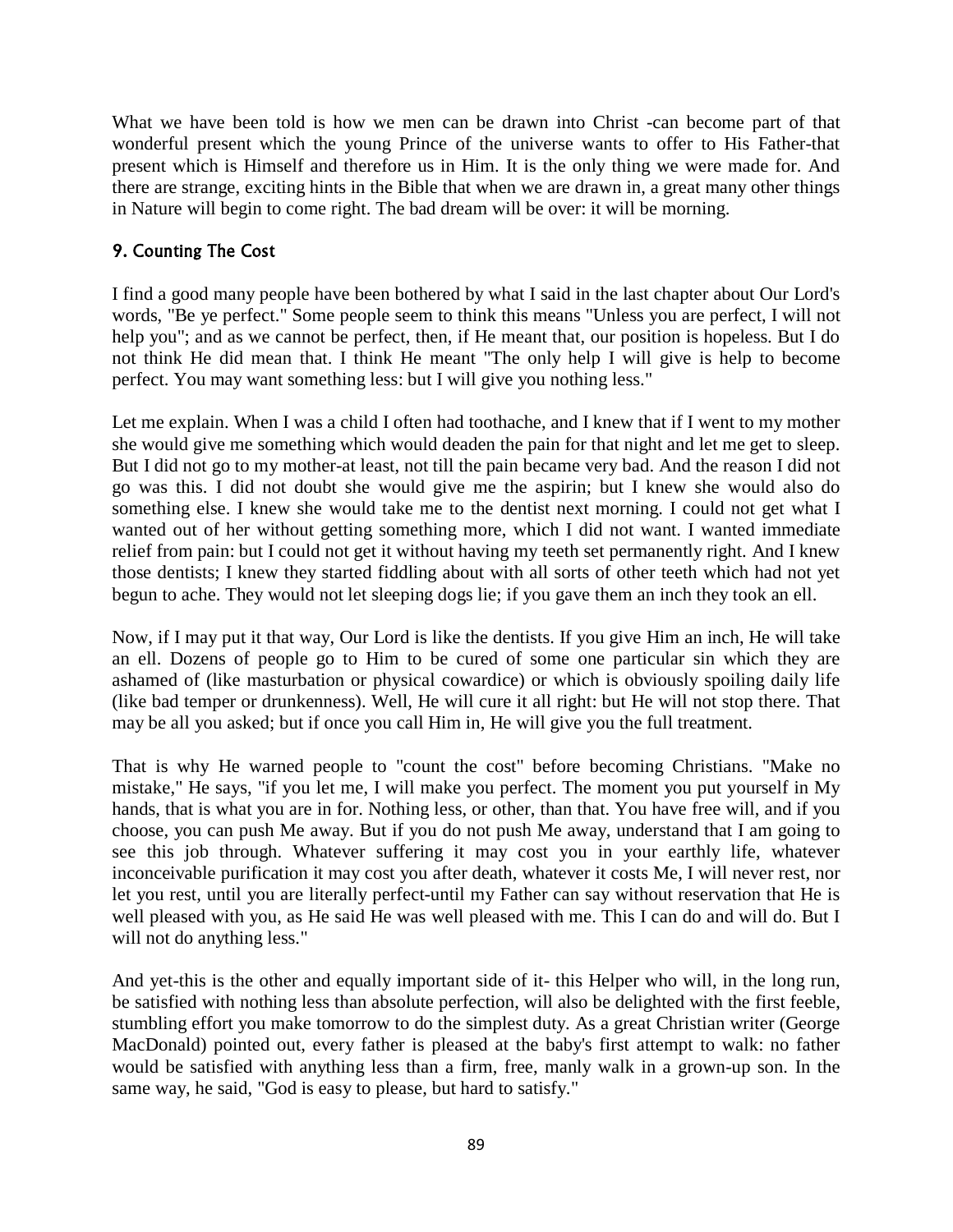The practical upshot is this. On the one hand, God's demand for perfection need not discourage you in the least in your present attempts to be good, or even in your present failures. Each time you fall He will pick you up again. And He knows perfectly well that your own efforts are never going to bring you anywhere near perfection. On the other hand, you must realise from the outset that the goal towards which He is beginning to guide you is absolute perfection; and no power in the whole universe, except you yourself, can prevent Him from taking you to that goal. That is what you are in for. And it is very important to realise that. If we do not, then we are very likely to start pulling back and resisting Him after a certain point. I think that many of us, when Christ has enabled us to overcome one or two sins that were an obvious nuisance, are inclined to feel (though we do not out it into words) that we are now good enough. He has done all we wanted Him to do, and we should be obliged if He would now leave us alone. As we say "I never expected to be a saint, I only wanted to be a decent ordinary chap." And we imagine when we say this that we are being humble.

But this is the fatal mistake. Of course we never wanted, and never asked, to be made into the sort of creatures He is going to make us into. But the question is not what we intended ourselves to be, but what He intended us to be when He made us. He is the inventor, we are only the machine. He is the painter, we are only the picture. How should we know what He means us to be like? You see, He has already made us something very different from what we were. Long ago, before we were born, when we were inside our mothers' bodies, we passed through various stages. We were once rather like vegetables, and once rather like fish; it was only at a later stage that we became like human babies. And if we had been conscious at those earlier stages, I daresay we should have been quite contented to stay as vegetables or fish-should not have wanted to be made into babies. But all the time He knew His plan for us and was determined to carry it out. Something the same is now happening at a higher level. We may be content to remain what we call "ordinary people": but He is determined to carry out a quite different plan. To shrink back from that plan is not humility; it is laziness and cowardice. To submit to it is not conceit or megalomania; it is obedience.

Here is another way of putting the two sides of the truth. On the one hand we must never imagine that our own unaided efforts can be relied on to carry us even through the next twenty-four hours as "decent" people. If He does not support us, not one of us is safe from some gross sin. On the other hand, no possible degree of holiness or heroism which has ever been recorded of the greatest saints is beyond what He is determined to produce in every one of us in the end. The job will not be completed in this life: but He means to get us as far as possible before death.

That is why we must not be surprised if we are in for a rough time. When a man turns to Christ and seems to be getting on pretty well (in the sense that some of his bad habits are now corrected), he often feels that it would now be natural if things went fairly smoothly. When troubles come along-illnesses, money troubles, new kinds of temptation-he is disappointed. These things, he feels, might have been necessary to rouse him and make him repent in his bad old days; but why now? Because God is forcing him on, or up, to a higher level: putting him into situations where he will have to be very much braver, or more patient, or more loving, than he ever dreamed of being before. It seems to us all unnecessary: but that is because we have not yet had the slightest notion of the tremendous thing He means to make of us.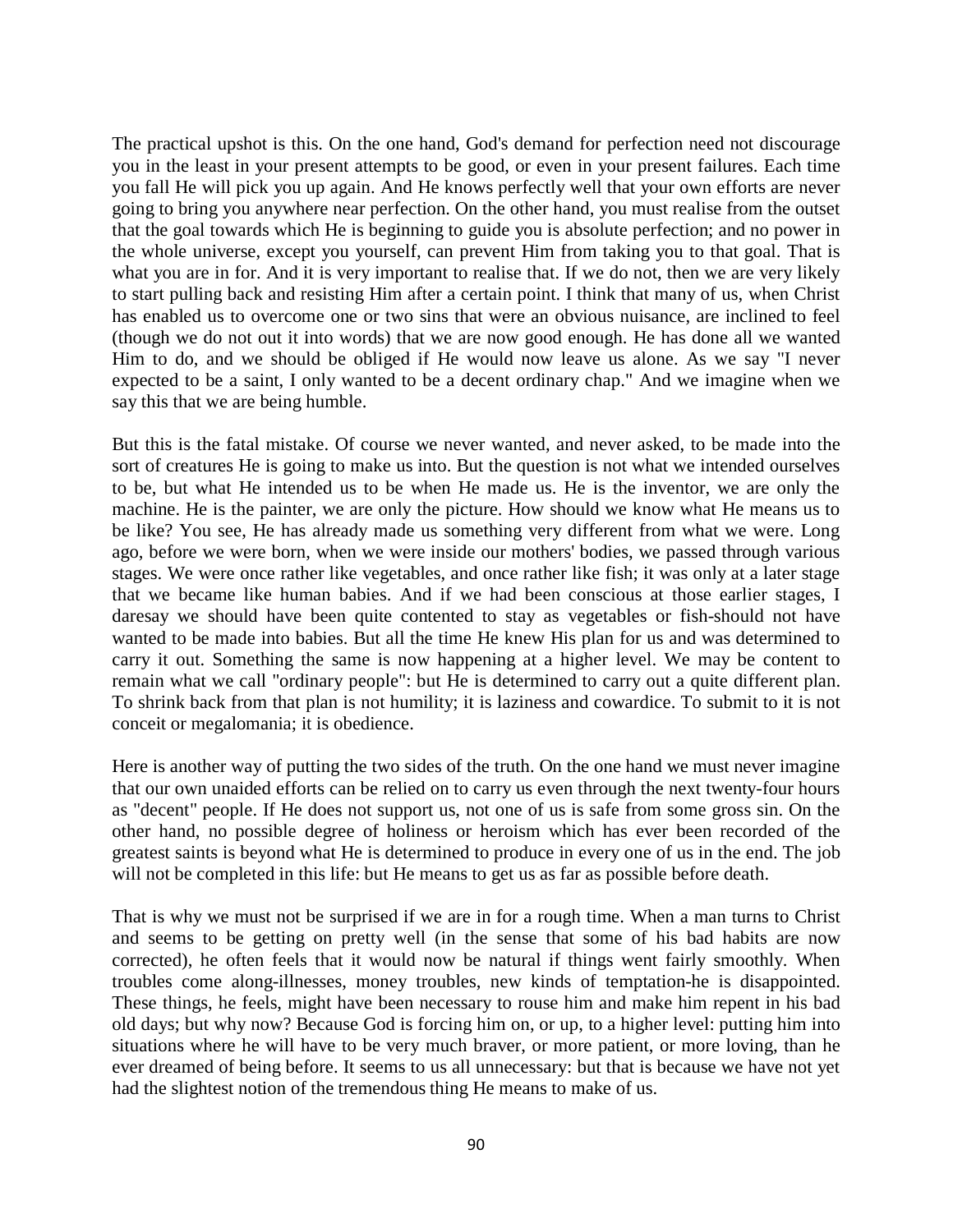I find I must borrow yet another parable from George MacDonald. Imagine yourself as a living house. God comes in to rebuild that house. At first, perhaps, you can understand what He is doing. He is getting the drains right and stopping the leaks in the roof and so on: you knew that those jobs needed doing and so you are not surprised. But presently he starts knocking the house about in a way that hurts abominably and does not seem to make sense. What on earth is He up to? The explanation is that He is building quite a different house from the one you thought ofthrowing out a new wing here, putting on an extra floor there, running up towers, making courtyards. You thought you were going to be made into a decent little cottage: but He is building a palace. He intends to come and live in it Himself.

The command Be ye perfect is not idealistic gas. Nor is it a command to do the impossible. He is going to make us into creatures that can obey that command. He said (in the Bible) that we were "gods" and He is going to make good His words. If we let Him-for we can prevent Him, if we choose-He will make the feeblest and filthiest of us into a god or goddess, a dazzling, radiant, immortal creature, pulsating all through with such energy and joy and wisdom and love as we cannot now imagine, a bright stainless mirror which reflects back to God perfectly (though, of course, on a smaller scale) His own boundless power and delight and goodness. The process will be long and in parts very painful; but that is what we are in for. Nothing less. He meant what He said.

### 10. Nice People Or New Men

He meant what He said. Those who put themselves in His hands will become perfect, as He is perfect-perfect in love, wisdom, joy, beauty, and immortality. The change will not be completed in this life, for death is an important part of the treatment. How far the change will have gone before death in any particular Christian is uncertain.

I think this is the right moment to consider a question which is often asked: If Christianity is true why are not all Christians obviously nicer than all non-Christians? What lies behind that question is partly something very reasonable and partly something that is not reasonable at all. The reasonable part is this. If conversion to Christianity makes no improvement in a man's outward actions -if he continues to be just as snobbish or spiteful or envious or ambitious as he was before-then I think we must suspect that his "conversion" was largely imaginary; and after one's original conversion, every time one thinks one has made an advance, that is the test to apply. Fine feelings, new insights, greater interest in "religion" mean nothing unless they make our actual behaviour better; just as in an illness "feeling better" is not much good if the thermometer shows that your temperature is still going up. In that sense the outer world is quite right to judge Christianity by its results. Christ told us to judge by results. A tree is known by its fruit; or, as we say, the proof of the pudding is in the eating. When we Christians behave badly, or fail to behave well, we are making Christianity unbelievable to the outside world. The wartime posters told us that Careless Talk costs Lives. It is equally true that Careless Lives cost Talk. Our careless lives set the outer world talking; and we give them grounds for talking in a way that throws doubt on the truth of Christianity itself.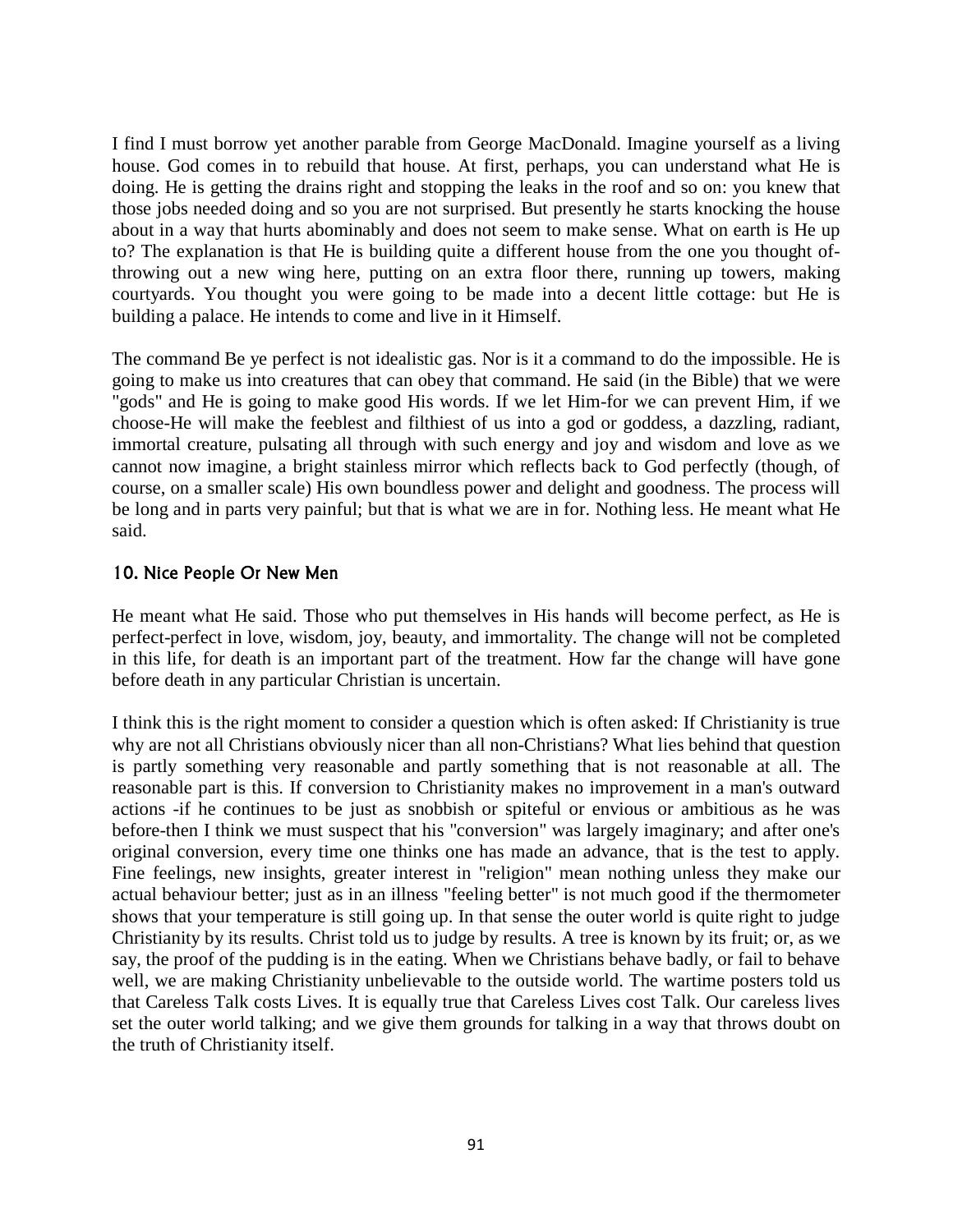But there is another way of demanding results in which the outer world may be quite illogical. They may demand not merely that each man's life should improve if he becomes a Christian: they may also demand before they believe in Christianity that they should see the whole world neatly divided into two camps -Christian and non-Christian-and that all the people in the first camp at any given moment should be obviously nicer than all the people in the second. This is unreasonable on several grounds.

(1) In the first place the situation in the actual world is much more complicated than that. The world does not consist of 100 per cent Christians and 100 per cent non-Christians. There are people (a great many of them) who are slowly ceasing to be Christians but who still call themselves by that name: some of them are clergymen. There are other people who are slowly becoming Christians though they do not yet call themselves so. There are people who do not accept the full Christian doctrine about Christ but who are so strongly attracted by Him that they are His in a much deeper sense than they themselves understand. There are people in other religions who are being led by God's secret influence to concentrate on those parts of their religion which are in agreement with Christianity, and who thus belong to Christ without knowing it. For example, a Buddhist of good will may be led to concentrate more and more on the Buddhist teaching about mercy and to leave in the background (though he might still say he believed) the Buddhist teaching on certain other points. Many of the good Pagans long before Christ's birth may have been in this position. And always, of course, there are a great many people who are just confused in mind and have a lot of inconsistent beliefs all jumbled up together. Consequently, it is not much use trying to make judgments about Christians and non-Christians in the mass. It is some use comparing cats and dogs, or even men and women, in the mass, because there one knows definitely which is which. Also, an animal does not turn (either slowly or suddenly) from a dog into a cat. But when we are comparing Christians in general with non-Christians in general, we are usually not thinking about real people whom we know at all, but only about two vague ideas which we have got from novels and newspapers. If you want to compare the bad Christian and the good Atheist, you must think about two real specimens whom you have actually met. Unless we come down to brass tacks in that way, we shall only be wasting time.

(2) Suppose we have come down to brass tacks and are now talking not about an imaginary Christian and an imaginary non-Christian, but about two real people in our own neighbourhood. Even then we must be careful to ask the right question. If Christianity is true then it ought to follow (a) That any Christian will be nicer than the same person would be if he were not a Christian. (b) That any man who becomes a Christian will be nicer than he was before. Just in the same way, if the advertisements of White-smile's toothpaste are true it ought to follow (a) That anyone who uses it will have better teeth than the same person would have if he did not use it. (b) That if anyone begins to use it his teeth will improve. But to point out that I, who use Whitesmile's (and also have inherited bad teeth from both my parents), have not got as fine a set as some healthy young Negro who never used toothpaste at all, does not, by itself, prove that the advertisements are untrue. Christian Miss Bates may have an unkinder tongue than unbelieving Dick Firkin. That, by itself, does not tell us whether Christianity works. The question is what Miss Bates's tongue would be like if she were not a Christian and what Dick's would be like if he became one. Miss Bates and Dick, as a result of natural causes and early upbringing, have certain temperaments: Christianity professes to put both temperaments under new management if they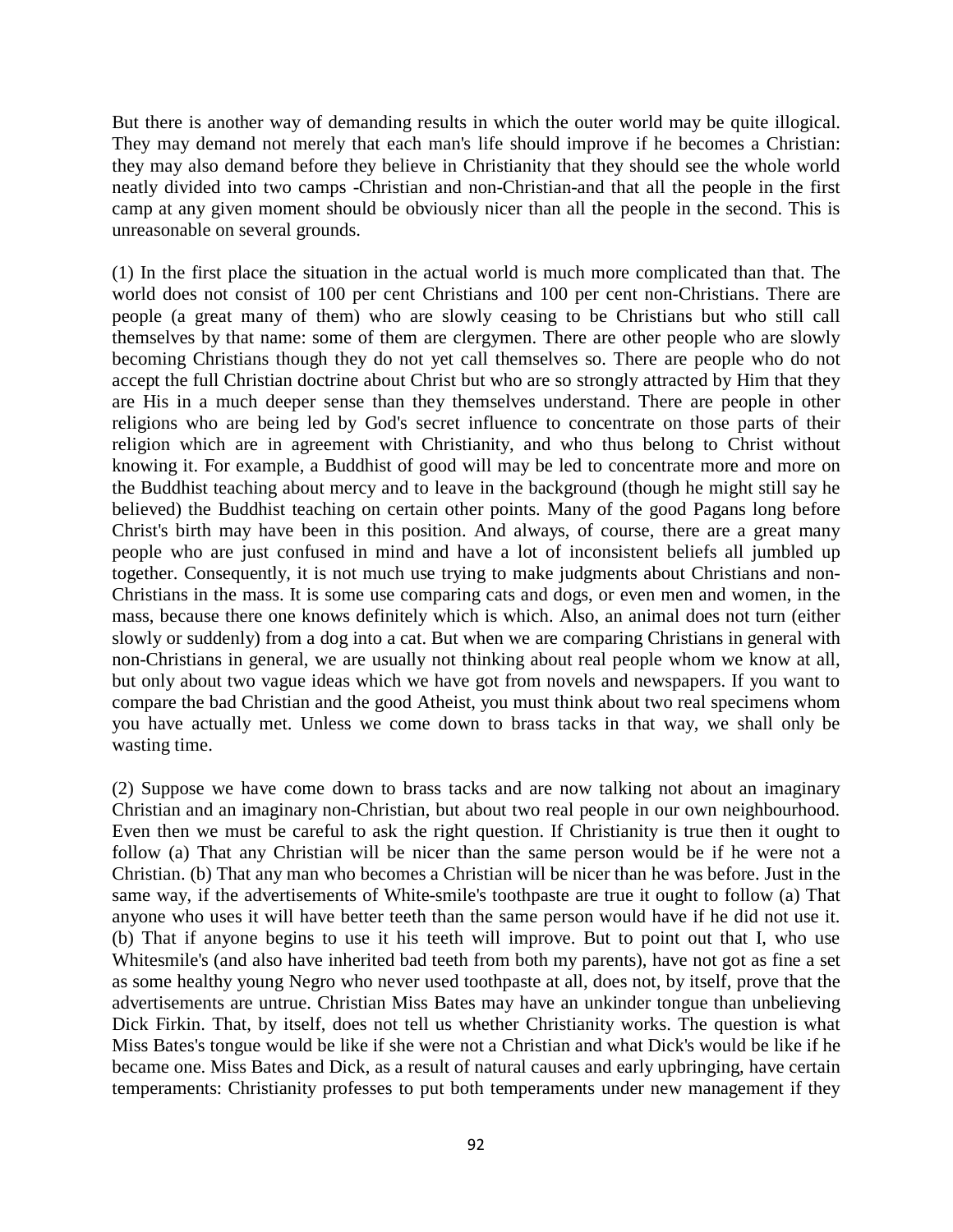will allow it to do so. What you have a right to ask is whether that management, if allowed to take over, improves the concern. Everyone knows that what is being managed in Dick Firkin's case is much "nicer" than what is being managed in Miss Bates's. That is not the point. To judge the management of a factory, you must consider not only the output but the plant. Considering the plant at Factory A it may be a wonder that it turns out anything at all; considering the firstclass outfit at Factory B its output, though high, may be a great deal lower than it ought to be. No doubt the good manager at Factory A is going to put in new machinery as soon as he can, but that takes time. In the meantime low output does not prove that he is a failure.

(3) And now, let us go a little deeper. The manager is going to put in new machinery: before Christ has finished with Miss Bates, she is going to be very "nice" indeed. But if we left it at that, it would sound as though Christ's only aim was to pull Miss Bates up to the same level on which Dick had been all along. We have been talking, in fact, as if Dick were all right; as if Christianity was something nasty people needed and nice ones could afford to do without; and as if niceness was all that God demanded. But this would be a fatal mistake. The truth is that in God's eyes Dick Firkin needs "saving" every bit as much as Miss Bates. In one sense (I will explain what sense in a moment) niceness hardly comes into the question.

You cannot expect God to look at Dick's placid temper and friendly disposition exactly as we do. They result from natural causes which God Himself creates. Being merely temperamental, they will all disappear if Dick's digestion alters. The niceness, in fact, is God's gift to Dick, not Dick's gift to God. In the same way, God has allowed natural causes, working in a world spoiled by centuries of sin, to produce in Miss Bates the narrow mind and jangled nerves which account for most of her nastiness. He intends, in His own good time, to set that part of her right. But that is not, for God, the critical part of the business. It presents no difficulties. It is not what He is anxious about. What He is watching and waiting and working for is something that is not easy even for God, because, from the nature of the case, even He cannot produce it by a mere act of power. He is waiting and watching for it both in Miss Bates and in Dick Firkin. It is something they can freely give Him or freely refuse to Him. Will they, or will they not, turn to Him and thus fulfil the only purpose for which they were created? Their free will is trembling inside them like the needle of a compass. But this is a needle that can choose. It can point to its true North; but it need not. Will the needle swing round, and settle, and point to God?

He can help it to do so. He cannot force it. He cannot, so to speak, put out His own hand and pull it into the right position, for then it would not be free will any more. Will it point North? That is the question on which all hangs. Will Miss Bates and Dick offer their natures to God? The question whether the natures they offer or withhold are, at that moment, nice or nasty ones, is of secondary importance. God can see to that part of the problem.

Do not misunderstand me. Of course God regards a nasty nature as a bad and deplorable thing. And, of course, He regards a nice nature as a good thing-good like bread, or sunshine, or water. But these are the good things which He gives and we receive. He created Dick's sound nerves and good digestion, and there is plenty more where they came from. It costs God nothing, so far as we know, to create nice things: but to convert rebellious wills cost Him crucifixion. And because they are wills they can-in nice people just as much as in nasty ones-refuse His request. And then, because that niceness in Dick was merely part of nature, it will all go to pieces in the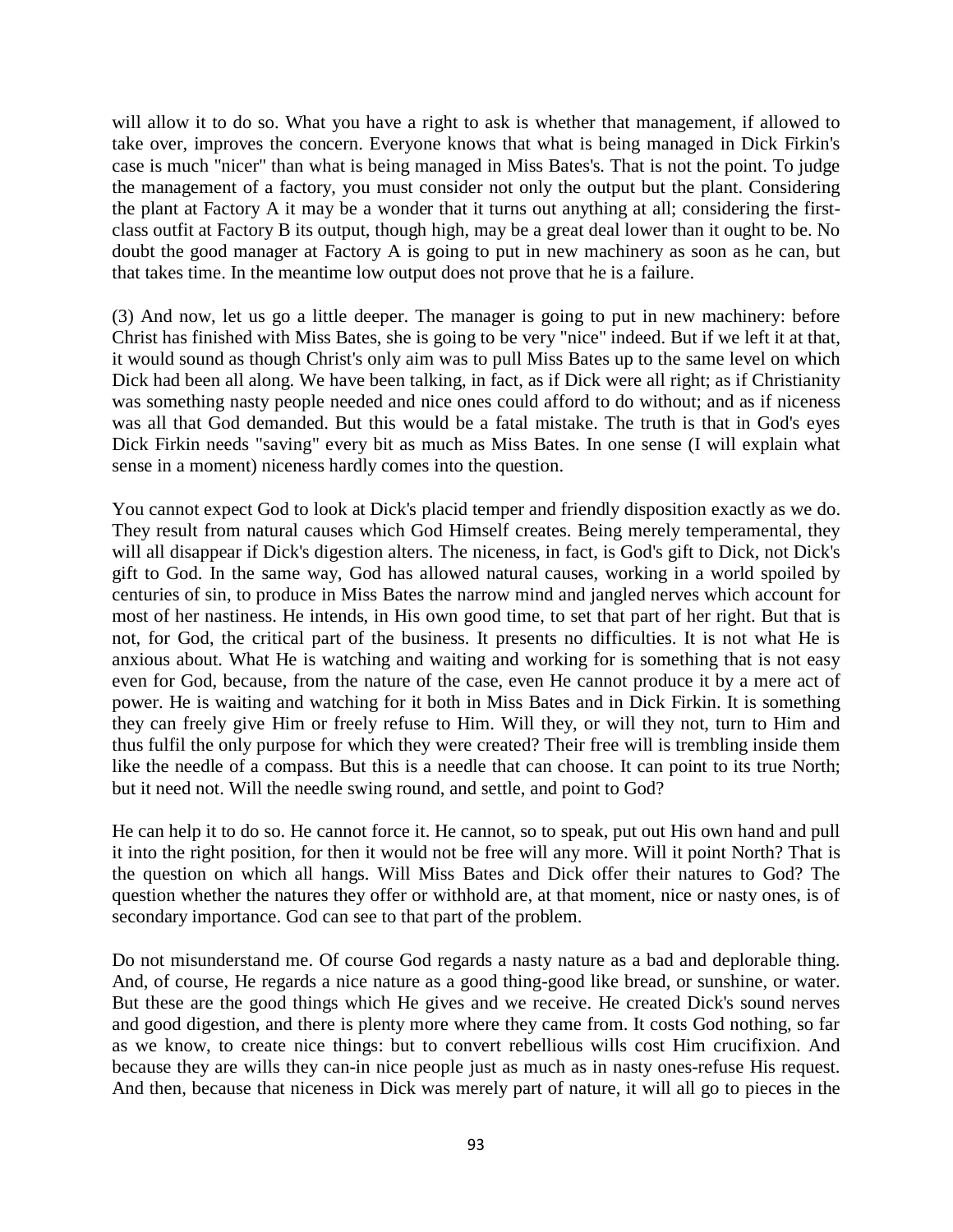end. Nature herself will all pass away. Natural causes come together in Dick to make a pleasant psychological pattern, just as they come together in a sunset to make a pleasant pattern of colours. Presently (for that is how nature works) they will fall apart again and the pattern in both cases will disappear. Dick has had the chance to turn (or rather, to allow God to turn) that momentary pattern into the beauty of an eternal spirit: and he has not taken it.

There is a paradox here. As long as Dick does not turn to God, he thinks his niceness is his own, and just as long as he thinks that, it is not his own. It is when Dick realises that his niceness is not his own but a gift from God, and when he offers it back to God- it is just then that it begins to be really his own. For now Dick is beginning to take a share in his own creation. The only things we can keep are the things we freely give to God. What we try to keep for ourselves is just what we are sure to lose.

We must, therefore, not be surprised if we find among the Christians some people who are still nasty. There is even, when you come to think it over, a reason why nasty people might be expected to turn to Christ in greater numbers than nice ones. That was what people objected to about Christ during His life on earth: He seemed to attract "such awful people." That is what people still object to, and always will. Do you not see why? Christ said '"Blessed are the poor" and "How hard it is for the rich to enter the Kingdom," and no doubt He primarily meant the economically rich and economically poor. But do not His words also apply to another kind of riches and poverty? One of the dangers of having a lot of money is that you may be quite satisfied with the kinds of happiness money can give and so fail to realise your need for God. If everything seems to come simply by signing checks, you may forget that you are at every moment totally dependent on God. Now quite plainly, natural gifts carry with them a similar danger. If you have sound nerves and intelligence and health and popularity and a good upbringing, you are likely to be quite satisfied with your character as it is. "Why drag God into it?" you may ask. A certain level of good conduct comes fairly easily to you. You are not one of those wretched creatures who are always being tripped up by sex, or dipsomania, or nervousness, or bad temper. Everyone says you are a nice chap and (between ourselves) you agree with them. You are quite likely to believe dial all this niceness is your own doing: and you may easily not feel the need for any better kind of goodness. Often people who have all these natural kinds of goodness cannot be brought to recognise their need for Christ at all until, one day, the natural goodness lets them down and their self-satisfaction is shattered. In other words, it is hard for those who are "rich" in this sense to enter the Kingdom.

It is very different for the nasty people-the little, low, timid, warped, thin-blooded, lonely people, or the passionate, sensual, unbalanced people. If they make any attempt at goodness at all, they learn, in double quick time, that they need help. It is Christ or nothing for them. It is taking up the cross and following-or else despair. They are the lost sheep; He came specially to find them. They are (in one very real and terrible sense) the "poor": He blessed diem. They are the "awful set" he goes about with-and of course the Pharisees say still, as they said from the first, "If there were anything in Christianity those people would not be Christians."

There is either a warning or an encouragement here for every one of us. If you are a nice personif virtue comes easily to you beware! Much is expected from those to whom much is given. If you mistake for your own merits what are really God's gifts to you through nature, and if you are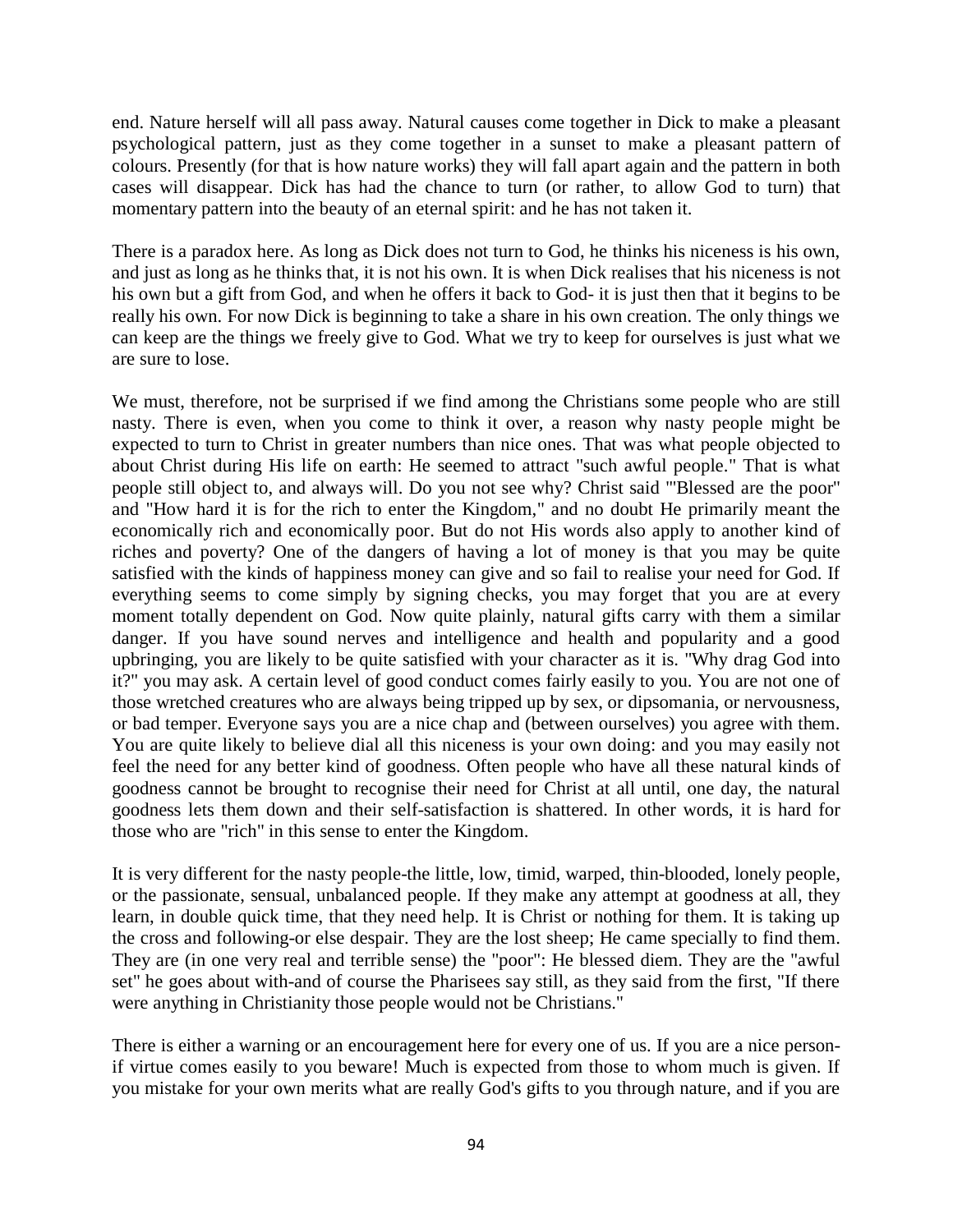contented with simply being nice, you are still a rebel: and all those gifts will only make your fall more terrible, your corruption more complicated, your bad example more disastrous. The Devil was an archangel once; his natural gifts were as far above yours as yours are above those of a chimpanzee.

But if you are a poor creature-poisoned by a wretched upbringing in some house full of vulgar jealousies and senseless quarrels-saddled, by no choice of your own, with some loathsome sexual perversion-nagged day in and day out by an inferiority complex that makes you snap at your best friends-do not despair. He knows all about it. You are one of the poor whom He blessed. He knows what a wretched machine you are trying to drive. Keep on. Do what you can. One day (perhaps in another world, but perhaps far sooner than that) he will fling it on the scrap-heap and give you a new one. And then you may astonish us all-not least yourself: for you have learned your driving in a hard school. (Some of the last will be first and some of the first will be last.)

"Niceness"-wholesome, integrated personality-is an excellent thing. We must try by every medical, educational, economic, and political means in our power, to produce a world where as many people as possible grow up "nice"; just as we must try to produce a world where all have plenty to eat. But we must not suppose that even if we succeeded in making everyone nice we should have saved their souls. A world of nice people, content in their own niceness, looking no further, turned away from God, would be just as desperately in need of salvation as a miserable world-and might even be more difficult to save.

For mere improvement is not redemption, though redemption always improves people even here and now and will, in the end, improve them to a degree we cannot yet imagine. God became man to turn creatures into sons: not simply to produce better men of the old kind but to produce a new kind of man. It is not like teaching a horse to jump better and better but like turning a horse into a winged creature. Of course, once it has got its wings, it will soar over fences which could never have been jumped and thus beat the natural horse at its own game. But there may be a period, while the wings are just beginning to grow, when it cannot do so: and at that stage the lumps on the shoulders-no one could tell by looking at them that they are going to be wings-may even give it an awkward appearance.

But perhaps we have already spent too long on this question. If what you want is an argument against Christianity (and I well remember how eagerly I looked for such arguments when I began to be afraid it was true) you can easily find some stupid and unsatisfactory Christian and say, "So there's your boasted new man! Give me the old kind." But if once you have begun to see that Christianity is on other grounds probable, you will know in your heart that this is only evading the issue. What can you ever really know of other people's souls-of their temptations, their opportunities, their struggles? One soul in the whole creation you do know: and it is the only one whose fate is placed in your hands. If there is a God, you are, in a sense, alone with Him. You cannot put Him off with speculations about your next door neighbours or memories of what you have read in books. What will all that chatter and hearsay count (will you even be able to remember it?) when the anaesthetic fog which we call "nature" or "the real world" fades away and the Presence in which you have always stood becomes palpable, immediate, and unavoidable?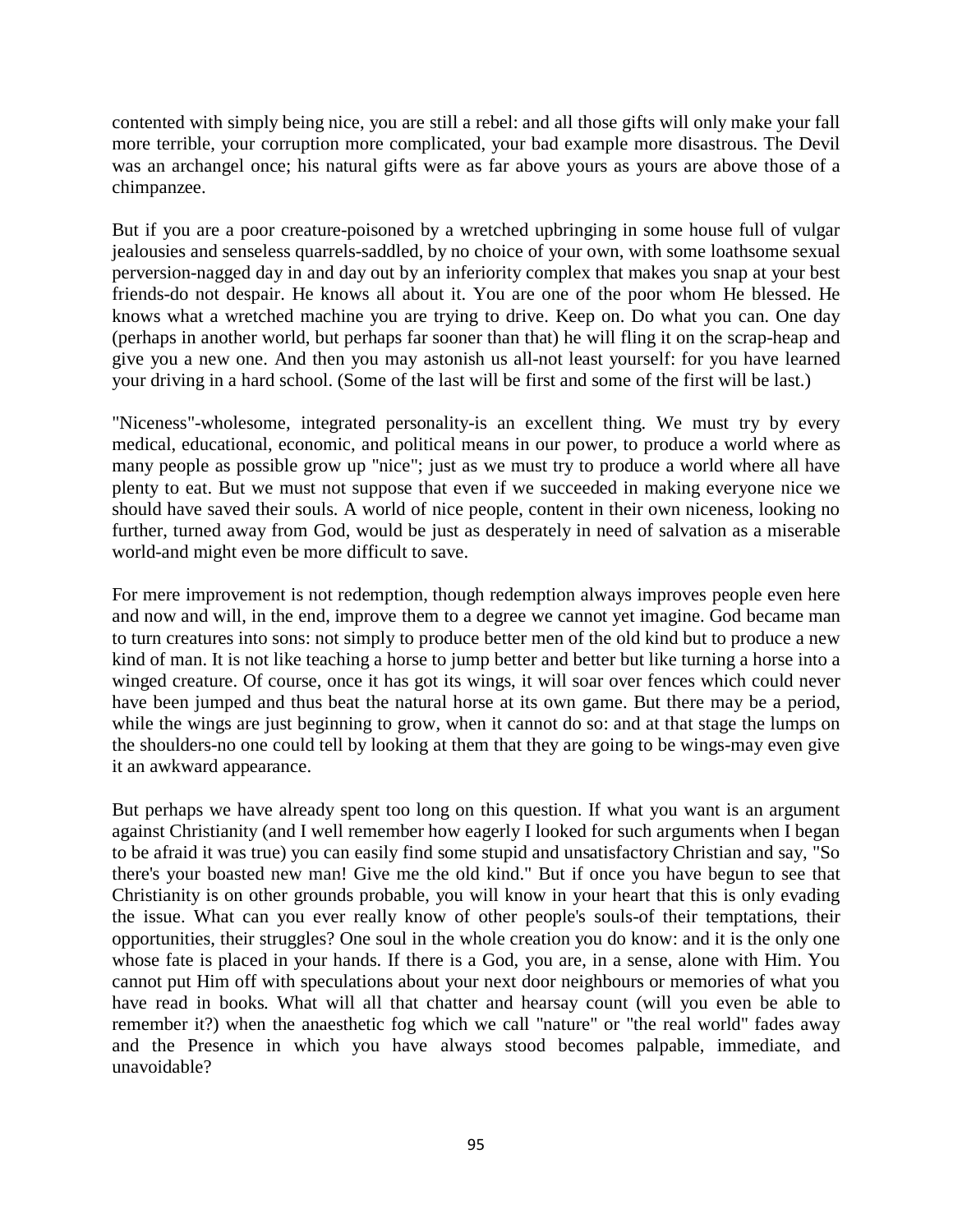#### 11. The New Men

In the last chapter I compared Christ's work of making New Men to the process of turning a horse into a winged creature. I used that extreme example in order to emphasise the point that it is not mere improvement but Transformation. The nearest parallel to it in the world of nature is to be found in the remarkable transformations we can make in insects by applying certain rays to them. Some people think this is how Evolution worked. The alterations in creatures on which it all depends may have been produced by rays coming from outer space. (Of course once the alterations are there, what they call "Natural Selection" gets to work on them: i.e., the useful alterations survive and the other ones get weeded out.)

Perhaps a modern man can understand the Christian idea best if he takes it in connection with Evolution. Everyone now knows about Evolution (though, of course, some educated people disbelieve it): everyone has been told that man has evolved from lower types of life. Consequently, people often wonder "What is the next step? When is the thing beyond man going to appear?" Imaginative writers try sometimes to picture this next step-the "Superman" as they call him; but they usually only succeed in picturing someone a good deal nastier than man as we know him and then try to make up for that by sticking on extra legs or arms. But supposing the next step was to be something even more different from the earlier steps than they ever dreamed of? And is it not very likely it would be? Thousands of centuries ago huge, very heavily armoured creatures were evolved. If anyone had at that time been watching the course of Evolution he would probably have expected that it was going to go on to heavier and heavier armour. But he would have been wrong. The future had a card up its sleeve which nothing at that time would have led him to expect. It was going to spring on him little, naked, unarmoured animals which had better brains: and with those brains they were going to master the whole planet. They were not merely going to have more power than the prehistoric monsters, they were going to have a new kind of power. The next step was not only going to be different, but different with a new kind of difference. The stream of Evolution was not going to flow on in the direction in which he saw it flowing: it was in fact going to take a sharp bend.

Now it seems to me that most of the popular guesses at the Next Step are making just the same sort of mistake. People see (or at any rate they think they see) men developing greater brains and getting greater mastery over nature. And because they think the stream is flowing in that direction, they imagine it will go on flowing in that direction. But I cannot help thinking that the Next Step will be really new; it will go off in a direction you could never have dreamed of. It would hardly be worth calling a New Step unless it did. I should expect not merely difference but a new kind of difference. I should expect not merely change but a new method of producing the change. Or, to make an Irish bull, I should expect the next stage in Evolution not to be a stage in Evolution at all: should expect the Evolution itself as a method of producing change, will be superseded. And finally, I should not be surprised if, when the thing happened, very few people noticed that it was happening.

Now, if you care to talk in these terms, the Christian view is precisely that the Next Step has already appeared. And it is really new. It is not a change from brainy men to brainier men: it is a change that goes off in a totally different direction-a change from being creatures of God to being sons of God. The first instance appeared in Palestine two thousand years ago. In a sense,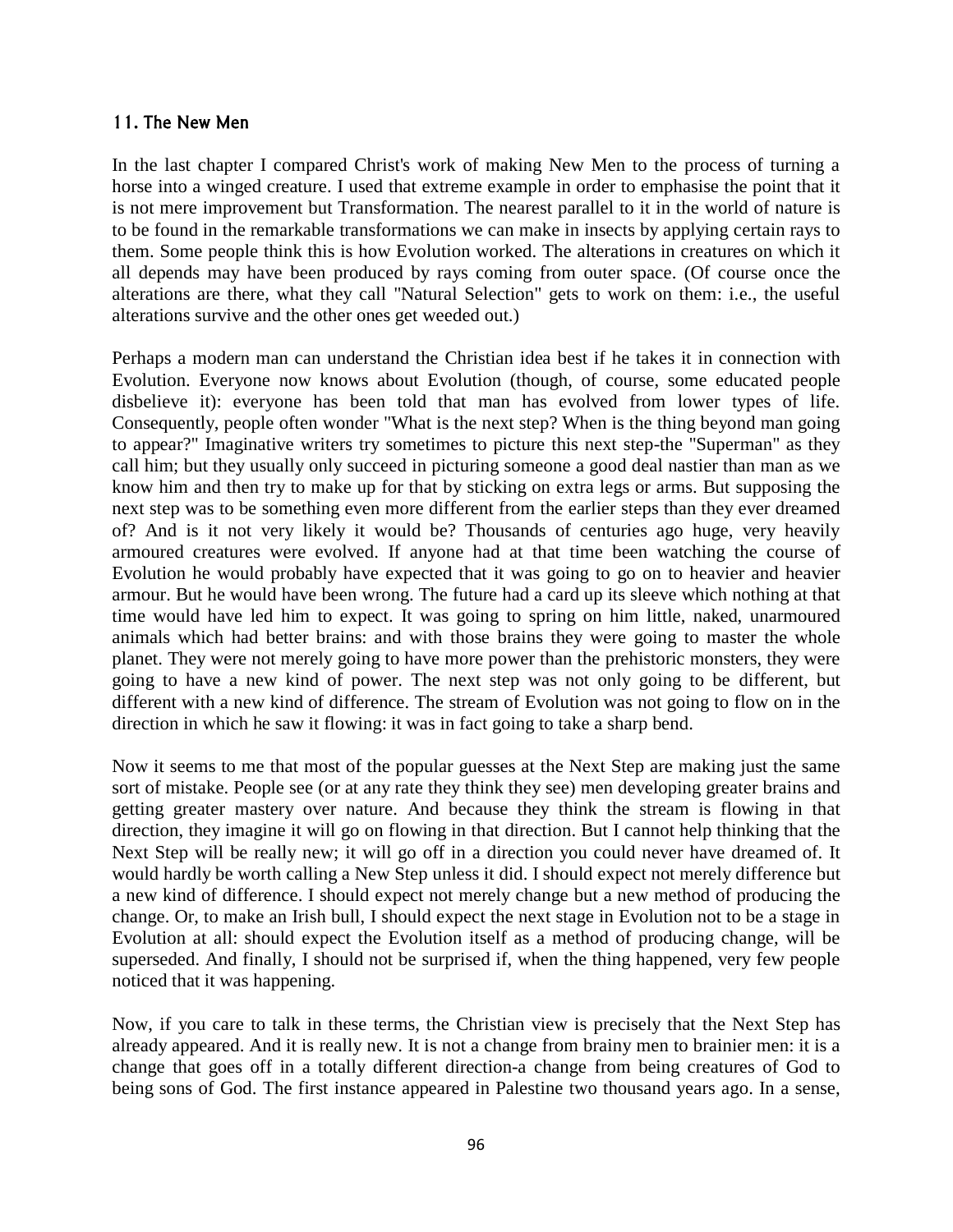the change is not "Evolution" at all, because it is not something arising out of the natural process of events but something coming into nature from outside. But that is what I should expect. We arrived at our idea of "Evolution" from studying the past. If there are real novelties in store then of course our idea, based on the past, will not really cover them. And in fact this New Step differs from all previous ones not only in coming from outside nature but in several other ways as well.

(1) It is not carried on by sexual reproduction. Need we be surprised at that? There was a time before sex had appeared; development used to go on by different methods. Consequently, we might have expected that there would come a time when sex disappeared, or else (which is what is actually happening) a time when sex, though it continued to exist, ceased to be the main channel of development.

(2) At the earlier stages living organisms have had either no choice or very little choice about taking the new step. Progress was, in the main, something that happened to them, not something that they did. But the new step, the step from being creatures to being sons, is voluntary. At least, voluntary in one sense. It is not voluntary in the sense that we, of ourselves, could have chosen to take it or could even have imagined it; but it is voluntary in the sense that when it is offered to us we can refuse it. We can, if we please, shrink back: we can dig in our heels and let the new Humanity go on without us.

(3) I have called Christ the "first instance" of the new man. But of course He is something much more than that. He is not merely a new man, one specimen of the species, but the new man. He is the origin and centre and life of all the new men. He came into the created universe, of His own will, bringing with Him the Zoe, the new life. (I mean new to us, of course: in its own place Zoe has existed for ever and ever.) And He transmits it not by heredity but by what I have called "good infection." Everyone who gets it gets it by personal contact with Him. Other men become "new" by being "in Him."

(4) This step is taken at a different speed from the previous ones. Compared with the development of man on this planet, the diffusion of Christianity over the human race seems to go like a flash of lightning-for two thousand years is almost nothing in the history of the universe. (Never forget that we are all still "the early Christians." The present wicked and wasteful divisions between us are, let us hope, a disease of infancy: we are still teething. The outer world, no doubt, thinks just the opposite. It thinks we are dying of old age. But it has drought that so often before! Again and again it has thought Christianity was dying, dying by persecutions from without or corruptions from within, by the rise of Mohammedanism, the rise of the physical sciences, the rise of great anti-Christian revolutionary movements. But every time the world has been disappointed. Its first disappointment was over the crucifixion. The Man came to life again. In a sense-and I quite realise how frightfully unfair it must seem to them-that has been happening ever since. They keep on killing the thing that He started: and each time, just as they are patting down the earth on its grave, they suddenly hear that it is still alive and has even broken out in some new place. No wonder they hate us.)

(5) The stakes are higher. By falling back at the earlier steps a creature lost, at the worst, its few years of life on this earth: very often it did not lose even that. By falling back at this step we lose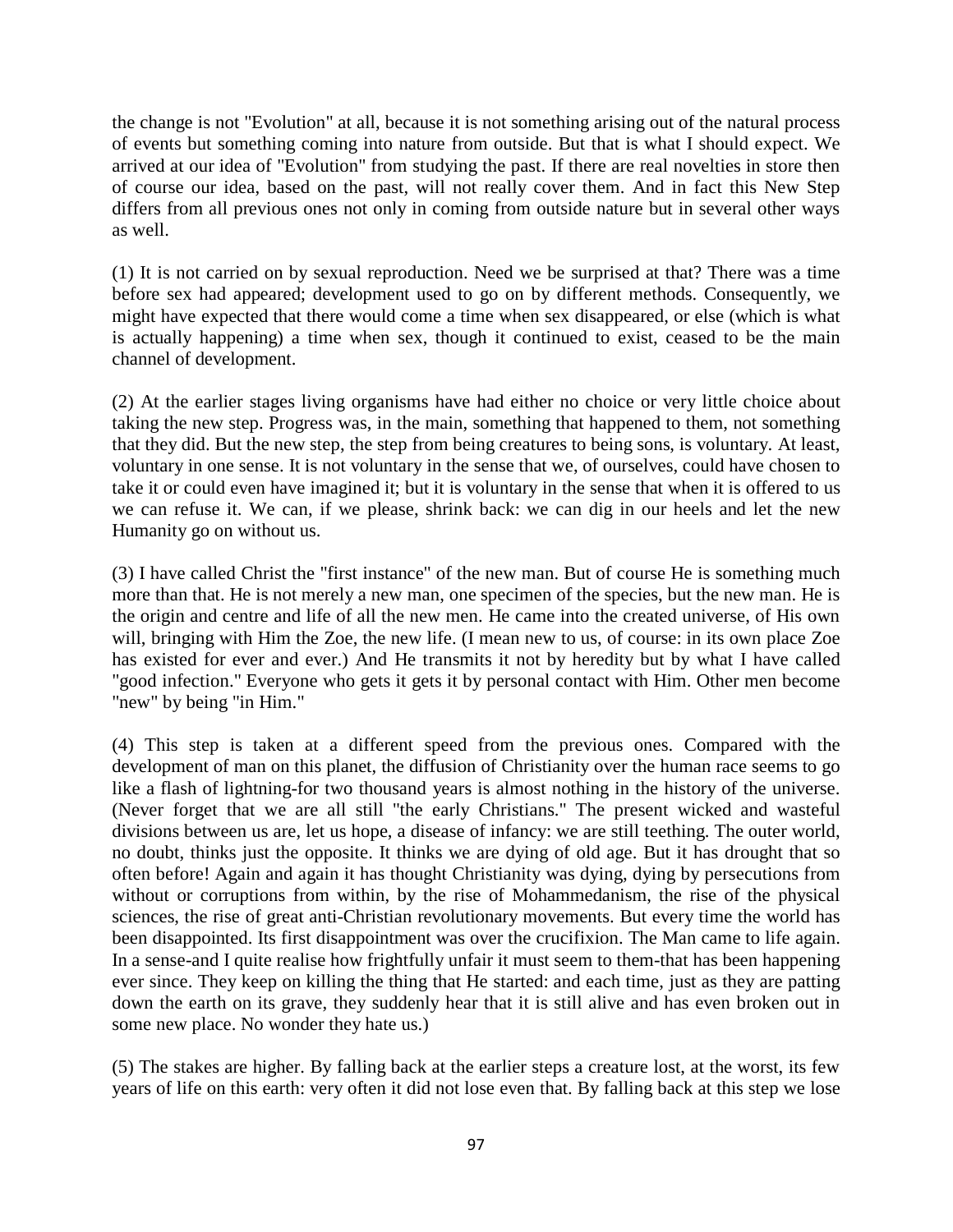a prize which is (in the strictest sense of the word) infinite. For now the critical moment has arrived. Century by century God has guided nature up to the point of producing creatures which can (if they will) be taken right out of nature, turned into "gods." Will they allow themselves to be taken? In a way, it is like the crisis of birth. Until we rise and follow Christ we are still parts of Nature, still in the womb of our great mother. Her pregnancy has been long and painful and anxious, but it has reached its climax. The great moment has come. Everything is ready. The Doctor has arrived. Will the birth "go off all right"? But of course it differs from an ordinary birth in one important respect. In an ordinary birth the baby has not much choice: here it has. I wonder what an ordinary baby would do if it had the choice. It might prefer to stay in the dark and warmth and safety of the womb. For of course it would think the womb meant safety. That would be just where it was wrong; for if it stays there it will die.

On this view the thing has happened: the new step has been taken and is being taken. Already the new men are dotted here and there all over the earth. Some, as I have admitted, are still hardly recognisable: but others can be recognised. Every now and then one meets them. Their very voices and faces are different from ours; stronger, quieter, happier, more radiant. They begin where most of us leave off. They are, I say, recognisable; but you must know what to look for. They will not be very like the idea of "religious people" which you have formed from your general reading. They do not draw attention to themselves. You tend to think that you are being kind to them when they are really being kind to you. They love you more than other men do, but they need you less. (We must get over wanting to be needed: in some goodish people, specially women, that is the hardest of all temptations to resist.) They will usually seem to have a lot of time: you will wonder where it comes from. When you have recognised one of them, you will recognise the next one much more easily. And I strongly suspect (but how should I know?) that they recognise one another immediately and infallibly, across every barrier of colour, sex, class, age, and even of creeds. In that way, to become holy is rather like joining a secret society. To put it at the very lowest, it must be great fun.

But you must not imagine that the new men are, in the ordinary sense, all alike. A good deal of what I have been saying in this last book might make you suppose that that was bound to be so. To become new men means losing what we now call "ourselves." Out of ourselves, into Christ, we must go. His will is to become ours and we are to think His thoughts, to "have the mind of Christ" as the Bible says. And if Christ is one, and if He is thus to be "in" us all, shall we not be exactly the same? It certainly sounds like it; but in fact it is not so.

It is difficult here to get a good illustration; because, of course, no other two things are related to each other just as the Creator is related to one of His creatures. But I will try two very imperfect illustrations which may give a hint of the truth. Imagine a lot of people who have always lived in the dark. You come and try to describe to them what light is like. You might tell them that if they come into the light that same light would fall on them all and they would all reflect it and thus become what we call visible. Is it not quite possible that they would imagine that, since they were all receiving the same light, and all reacting to it in the same way (i.e., all reflecting it), they would all look alike? Whereas you and I know that the light will in fact bring out, or show up, how different they are. Or again, suppose a person who knew nothing about salt. You give him a pinch to taste and he experiences a particular strong, sharp taste. You then tell him that in your country people use salt in all their cookery. Might he not reply "In that case I suppose all your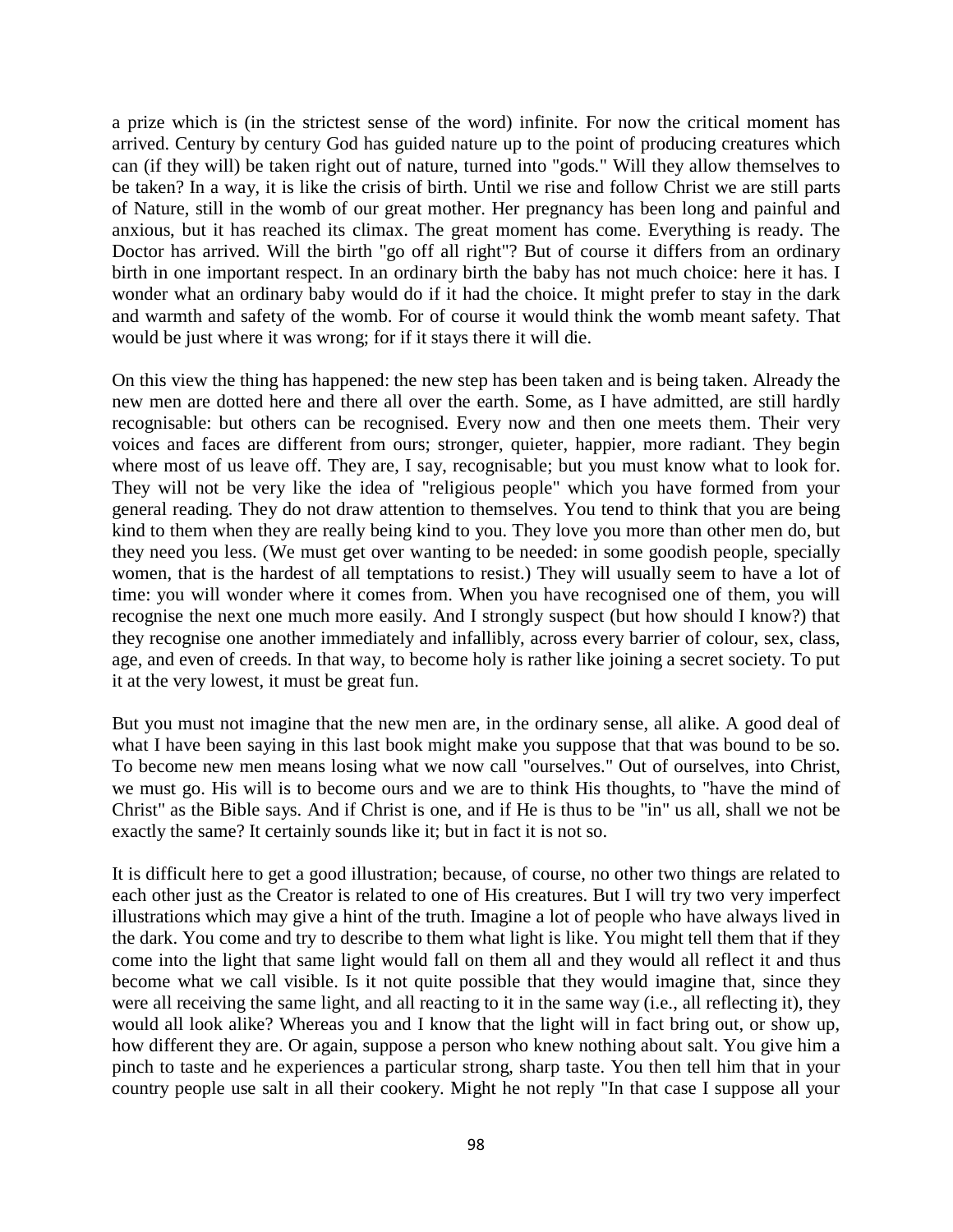dishes taste exactly the same: because the taste of that stuff you have just given me is so strong that it will kill the taste of everything else." But you and I know that the real effect of salt is exactly the opposite. So far from killing the taste of the egg and the tripe and the cabbage, it actually brings it out. They do not show their real taste till you have added the salt. (Of course, as I warned you, this is not really a very good illustration, because you can, after all, kill the other tastes by putting in too much salt, whereas you cannot kill the taste of a human personality by putting in too much Christ. I am doing the best I can.)

It is something like that with Christ and us. The more we get what we now call "ourselves" out of the way and let Him take us over, the more truly ourselves we become. There is so much of Him that millions and millions of "little Christs," all different, will still be too few to express Him fully. He made them all. He invented-as an author invents characters in a novel-all the different men that you and I were intended to be. In that sense our real selves are all waiting for us in Him. It is no good trying to "be myself" without Him. The more I resist Him and try to live on my own, the more I become dominated by my own heredity and upbringing and surroundings and natural desires. In fact what I so proudly call "Myself" becomes merely the meeting place for trains of events which I never started and which I cannot stop. What I call "My wishes" become merely the desires thrown up by my physical organism or pumped into me by other men's thoughts or even suggested to me by devils. Eggs and alcohol and a good night's sleep will be the real origins of what I flatter myself by regarding as my own highly personal and discriminating decision to make love to the girl opposite to me in the railway carriage. Propaganda will be the real origin of what I regard as my own personal political ideals, I am not, in my natural state, nearly so much of a person as I like to believe: most of what I call "me" can be very easily explained. It is when I turn to Christ, when I give myself up to His Personality, that I first begin to have a real personality of my own. At the beginning I said there were Personalities in God. I will go further now. There are no real personalities anywhere else. Until you have given up your self to Him you will not have a real self. Sameness is to be found most among the most "natural" men, not among those who surrender to Christ. How monotonously alike all the great tyrants and conquerors have been: how gloriously different are the saints.

But there must be a real giving up of the self. You must throw it away "blindly" so to speak. Christ will indeed give you a real personality: but you must not go to Him for the sake of that. As long as your own personality is what you are bothering about you are not going to Him at all. The very first step is to try to forget about the self altogether. Your real, new self (which is Christ's and also yours, and yours just because it is His) will not come as long as you are looking for it. It will come when you are looking for Him. Does that sound strange? The same principle holds, you know, for more everyday matters. Even in social life, you will never make a good impression on other people until you stop thinking about what sort of impression you are making. Even in literature and art, no man who bothers about originality will ever be original: whereas if you simply try to tell the truth (without caring twopence how often it has been told before) you will, nine times out of ten, become original without ever having noticed it. The principle runs through all life from top to bottom. Give up your self, and you will find your real self. Lose your life and you will save it. Submit to death, death of your ambitions and favourite wishes every day and death of your whole body in the end: submit with every fibre of your being, and you will find eternal life. Keep back nothing. Nothing that you have not given away will ever be really yours. Nothing in you that has not died will ever be raised from the dead.